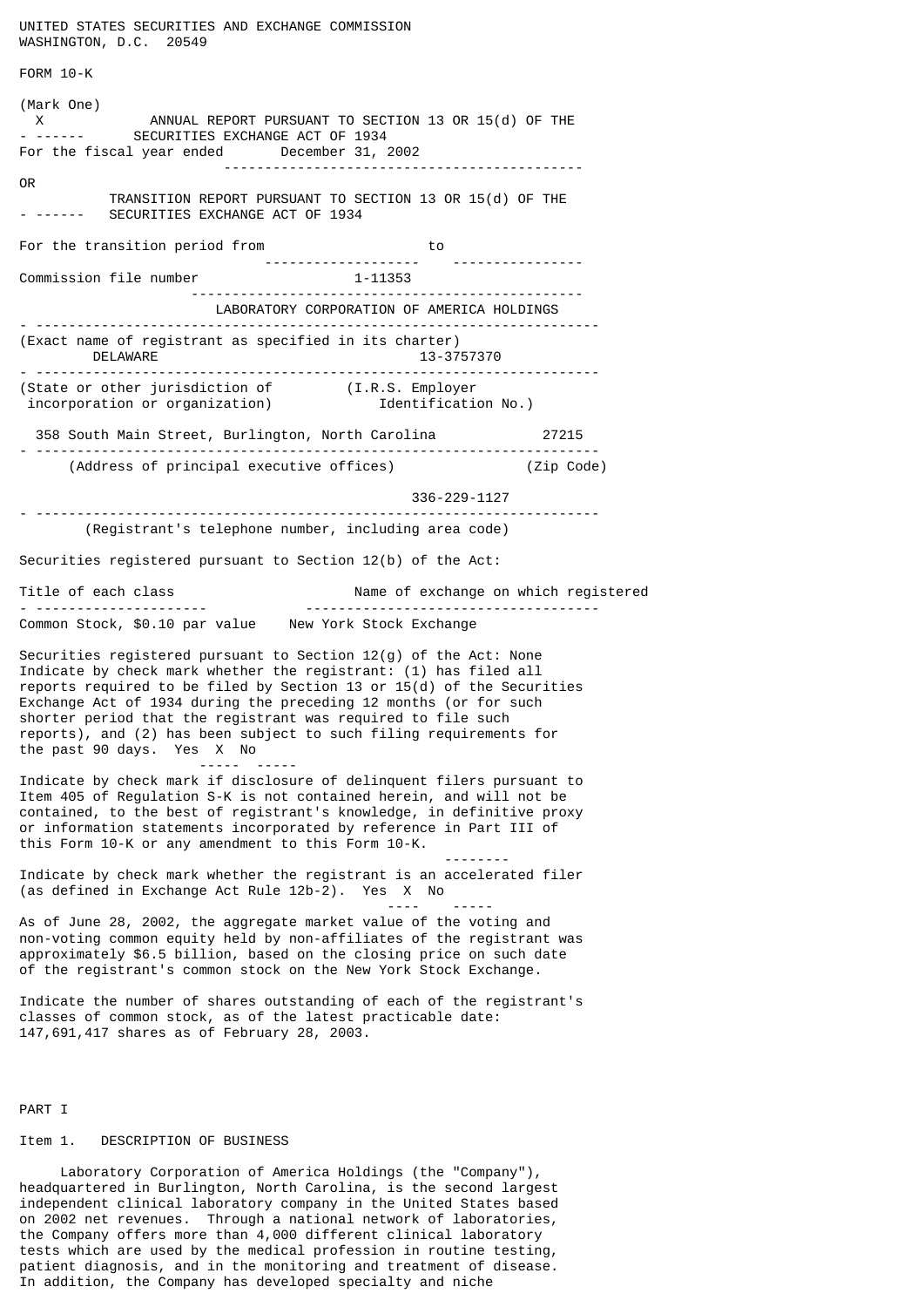businesses based on certain types of specialized testing capabilities and client requirements, such as oncology testing, HIV genotyping and phenotyping, diagnostic genetics and clinical research trials. The Company has significantly expanded its routine and specialty testing businesses through the acquisitions of Dynacare Inc. ("Dynacare") and DIANON Systems, Inc. ("DIANON"). Since its founding in 1971, the Company has grown into a national network of 47 primary laboratories (including the recent acquisition of DIANON) and over 1,200 service sites, consisting of branches, patient service centers and STAT laboratories, which are laboratories that have the ability to perform certain routine tests quickly and report the results to the physician immediately.

 On July 25, 2002, the Company completed its acquisition of Dynacare, a provider of clinical laboratory testing services in 21 states in the United States and two provinces in Canada. The acquisition of Dynacare has enabled the Company to expand its national testing network and the Company expects to realize significant operational synergies from the acquisition. Dynacare had 2001 revenues of approximately \$238.0 million and had approximately 6,300 employees at the closing date of the acquisition. On January 17, 2003, the Company completed the acquisition of DIANON, a leading national provider of anatomic pathology and genetic testing services with a primary focus on advanced oncology testing. DIANON had 2001 revenues of approximately \$125.7 million and had approximately 1,100 employees at the closing date of the acquisition. DIANON significantly enhances the Company's oncology testing capabilities and positions it to more effectively market and distribute the advanced testing technologies that the Company has developed internally or has licensed from its technology partners, such as Myriad Genetics, Inc., EXACT Sciences Corporation, Celera Diagnostics and Correlogic Systems, Inc.

 With over 24,000 employees, the Company processes tests on more than 300,000 patient specimens daily and provides clinical laboratory testing services to clients in all 50 states, the District of Columbia, Puerto Rico, and two provinces in Canada. Its clients include physicians, hospitals, HMOs and other managed care organizations, governmental agencies, large employers, and other independent clinical laboratories that do not have the breadth of its testing capabilities. Several hundred of the Company's 4,000 tests are frequently used in general patient care by physicians to establish or support a diagnosis, to monitor treatment or to search for an otherwise undiagnosed condition. The most frequently-requested of these routine tests include blood chemistry analyses, urinalyses, blood cell counts, Pap tests, HIV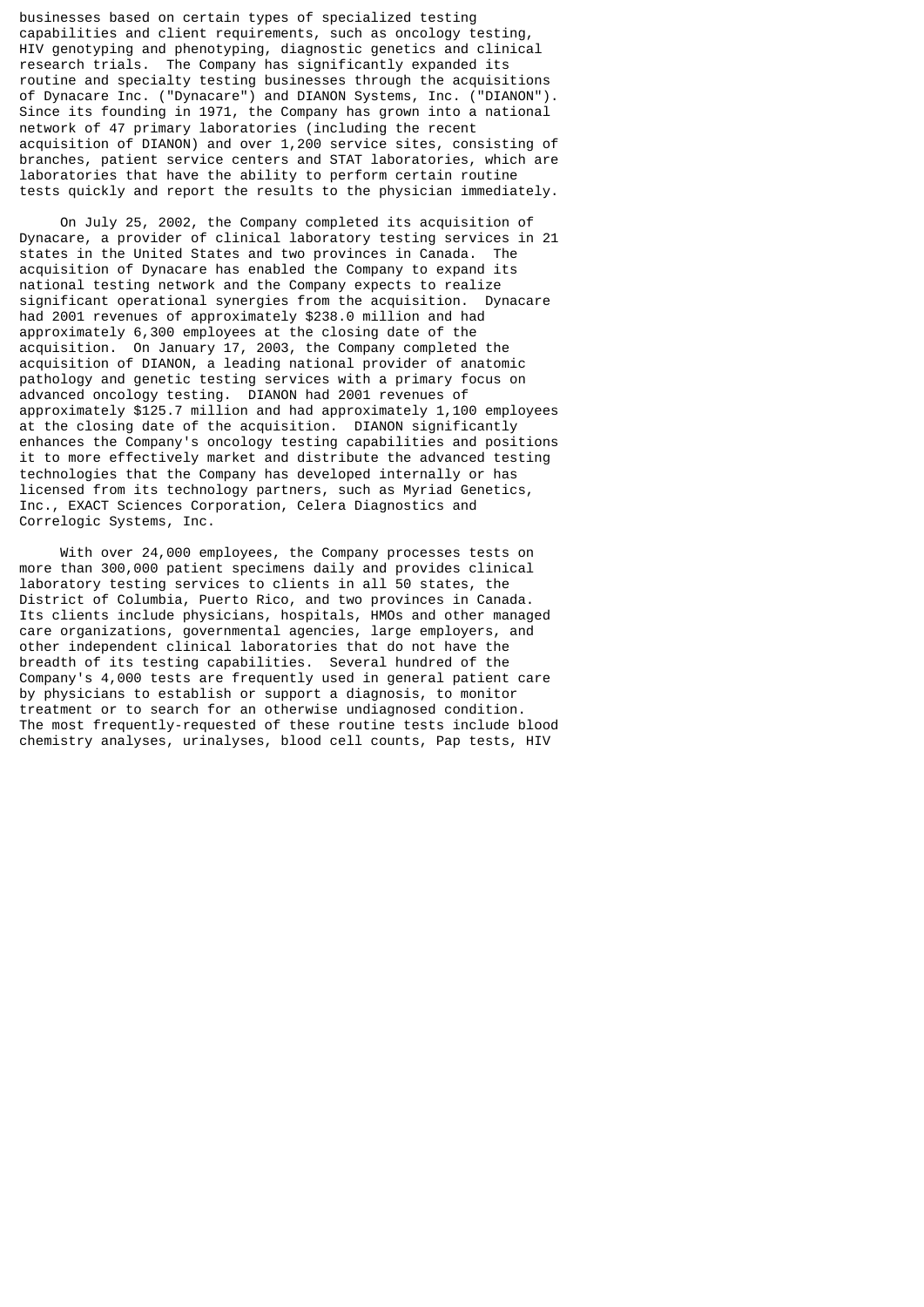tests, microbiology cultures and procedures, and alcohol and other substance-abuse tests. The Company performs this core group of routine tests in each of its major laboratories using sophisticated and computerized instruments, with most results reported within 24 hours.

 The Company's Annual Report on Form 10-K, Quarterly Reports on Form 10-Q, Current Reports on Form 8-K, and all amendments to those reports are made available free of charge through the Media and Investor Relations section of the Company's internet website at www.labcorp.com as soon as practicable after such material is electronically filed with, or furnished to, the Securities and Exchange Commission.

## The Clinical Laboratory Testing Industry

 Laboratory tests and procedures are used generally by hospitals, physicians and other health care providers and commercial clients to assist in the diagnosis, evaluation, detection, monitoring and treatment of diseases and other medical conditions through the examination of substances in the blood, tissues and other specimens. Clinical laboratory testing is generally categorized as either clinical testing, which is performed on body fluids including blood and urine, or anatomical pathology testing, which is performed on cytologic samples, tissue and other samples, including human cells. Clinical and anatomical pathology procedures are frequently ordered as part of regular physician office visits and hospital admissions in connection with the diagnosis and treatment of illnesses. Certain of these tests and procedures are used principally as tools in the diagnosis and treatment of a wide variety of medical conditions such as cancer, AIDS, endocrine disorders, cardiac disorders and genetic disease. The most frequently requested tests include blood chemistry analyses, urinalyses, blood cell counts, Pap tests, HIV tests, microbiology cultures and procedures and alcohol and other substanceabuse tests.

 The clinical laboratory industry consists primarily of three types of providers: hospital-based laboratories, physician-office laboratories and independent clinical laboratories, such as those owned by the Company. The Company believes that in 2002 approximately 49% of the clinical testing revenues in the United States were derived by hospital-based laboratories, approximately 12% were derived by physicians in their offices and laboratories, and approximately 39% were derived by independent clinical laboratories. The Centers for Medicare and Medicaid Services ("CMS") of the Department of Health and Human Services ("HHS") has estimated that in 2002 there were approximately 5,000 independent clinical laboratories in the United States.

Effect of Market Changes on the Clinical Laboratory Business

 Many market-based changes in the clinical laboratory business have occurred over the past ten years, primarily as a result of the shift away from traditional, fee-for-service medicine to managed-cost health care. The growth of the managed care sector presents various challenges to the Company and other independent clinical laboratories. Managed care organizations typically contract with a limited number of clinical laboratories and negotiate discounts to the fees charged by such laboratories in an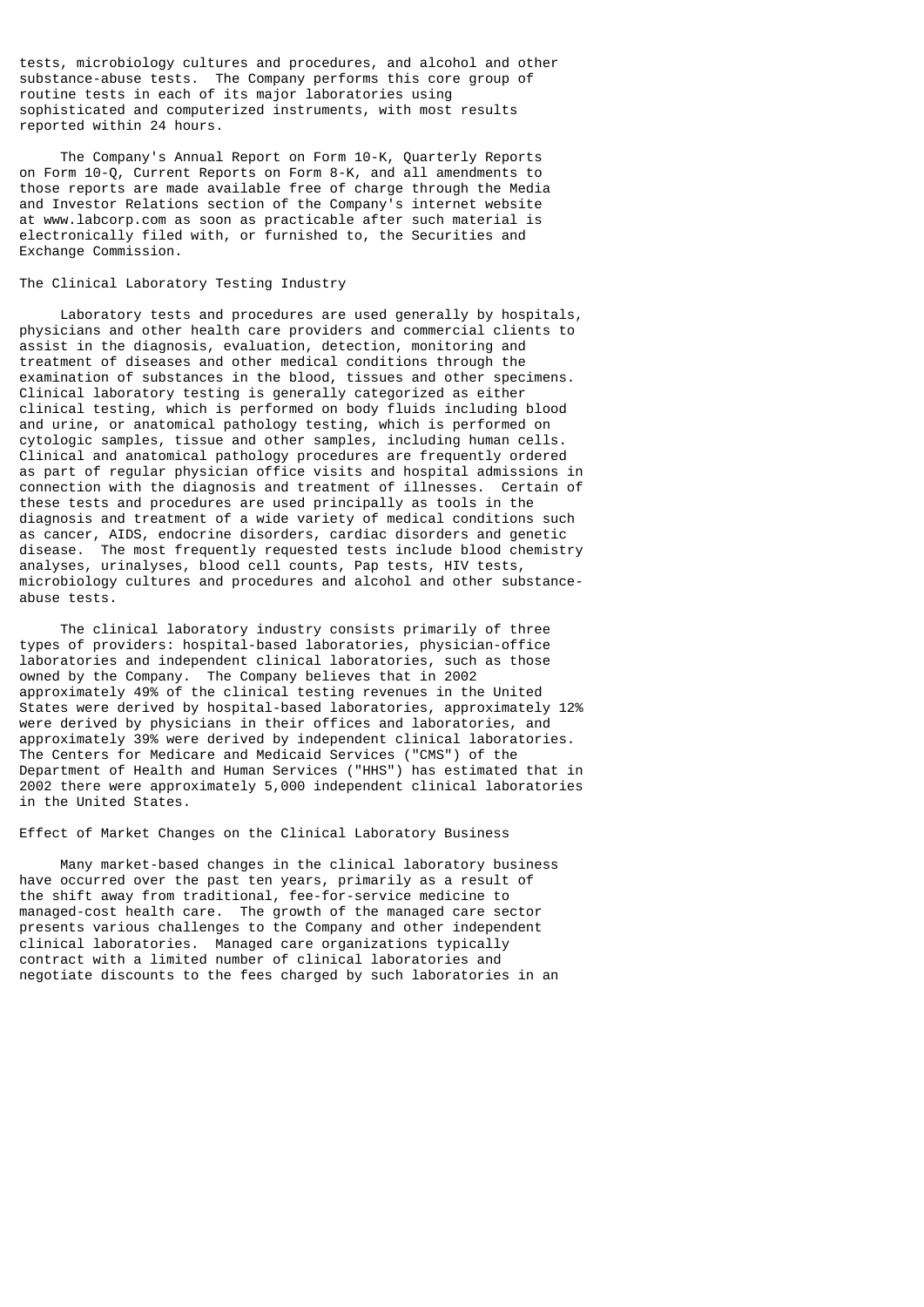effort to control costs. Such discounts have historically resulted in price erosion and have negatively impacted the Company's operating margins. In addition, managed care organizations have used capitated payment contracts in an attempt to fix the cost of laboratory testing services for their enrollees. Under a capitated payment contract, the clinical laboratory and the managed care organization agree to a per member, per month payment to cover all laboratory tests during the month, regardless of the number or cost of the tests actually performed. The Company makes significant efforts to ensure that esoteric tests (which are more sophisticated tests used to obtain information not provided by routine tests and generally involve a higher level of complexity and more substantial human involvement than routine tests) are excluded from capitated arrangements and therefore paid for separately by the managed care organization and rarely enters into such contracts without such exclusions. Capitated payment contracts shift the risks of additional testing beyond that covered by the capitated payment to the clinical laboratory. For the year ended December 31, 2002, such capitated contracts accounted for approximately \$121.4 million of the Company's net sales. The increase in managed care and insurance companies' attempts to control utilization of medical services overall has also resulted in declines in the utilization of laboratory testing services.

 In addition, Medicare (which principally services patients 65 and older), Medicaid (which principally serves low-income patients) and insurers have increased their efforts to control the cost, utilization and delivery of health care services. Measures to regulate health care delivery in general and clinical laboratories in particular have resulted in reduced prices, added costs and decreased test utilization for the clinical laboratory industry by increasing complexity and adding new regulatory and administrative requirements. From time to time, Congress has also considered changes to the Medicare fee schedules in conjunction with certain budgetary bills. The Company believes that reductions in reimbursement for Medicare services will continue to be implemented from time to time. Reductions in the reimbursement rates of other third-party payors are likely to occur as well.

 Despite the market changes discussed above, the Company believes that the volume of clinical laboratory testing will be positively influenced by several factors, including the expanded base of genomics knowledge, which has led to an enhanced appreciation of the value of gene-based diagnostic assays for current patient care as well as for the development of new therapeutics. Additionally, these novel gene-based tests have led to an increased awareness by physicians that clinical laboratory testing is a cost-effective means of prevention and early detection of disease and monitoring of treatment. In an effort to better offer new technology as medical needs and standards of care develop, the Company recently announced partnerships with Myriad Genetics, Inc. to make Myriad's predictive medicine products broadly available to primary care physicians throughout the United States and with EXACT Sciences Corporation to exclusively license EXACT's proprietary technologies for the detection of colorectal cancer. Additional factors which may lead to future volume growth include an increase in the number and types of tests which are readily available (due to advances in technology and increased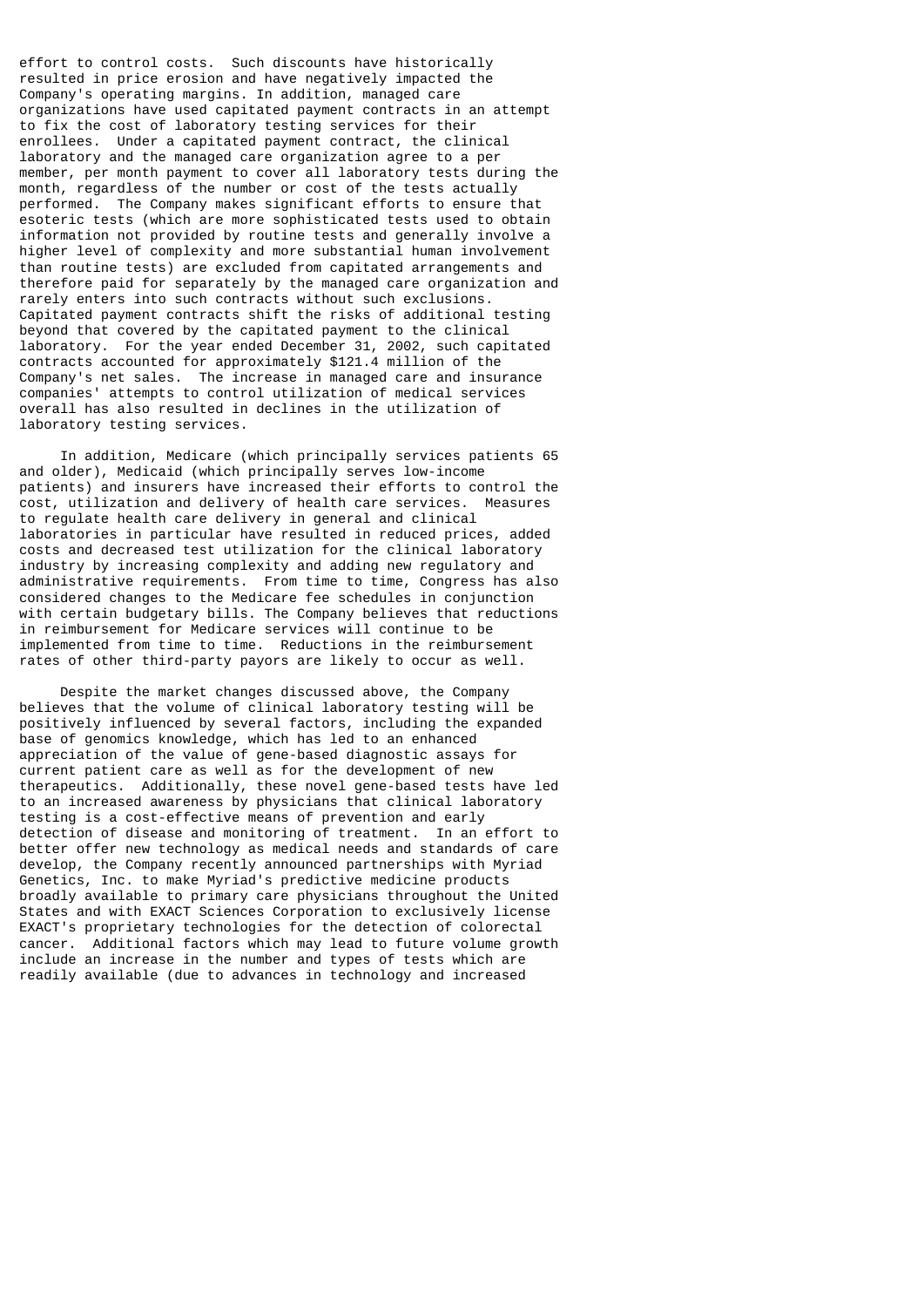cost efficiencies) for testing of sexually transmitted diseases such as AIDS and the general aging of the population in the United States. The impact of these factors is expected to be partially offset by declines in volume as a result of increased controls over the utilization of laboratory services by Medicare and other third-party payors, particularly managed care organizations.

#### Laboratory Testing Operations and Services

 The Company has 47 primary testing facilities, and over 1,200 service sites consisting of branches, patient service centers and STAT laboratories. A "branch" is a central facility which collects specimens in a region for shipment to one of the Company's laboratories for testing. Test results can be printed at a branch and conveniently delivered to the client. A branch also is used as a base for sales staff. Generally, a "patient service center" is a facility maintained by the Company to serve the physicians in a medical professional building or other strategic location. The patient service center collects the specimens as requested by the physician. The specimens are sent, principally through the Company's in-house courier system (and, to a lesser extent, through independent couriers), to one of the Company's major laboratories for testing. Some of the Company's patient service centers also function as "STAT labs", which are laboratories that have the ability to perform certain routine tests quickly and report results to the physician immediately. The Company processed an average of approximately 310,000 patient specimens per day in 2002. Patient specimens are delivered to the Company accompanied by a test request form. These forms, which are completed by the client, indicate the tests to be performed and provide the necessary billing information.

 Each specimen and related request form is checked for completeness and then given a unique identification number. The unique identification number assigned to each specimen helps to ensure that the results are attributed to the correct patient. The test request forms are sent to a data entry operator who ensures that a file is established for each patient and the necessary testing and billing information is entered. Once this information is entered into the computer system, the tests are performed and the results are entered through computer interface or manually, depending upon the tests and the type of equipment involved. Most of the Company's computerized testing equipment is connected to the Company's information systems. Most routine testing is completed by early the next morning and test results are printed and prepared for distribution by service representatives that day. Some clients have local printing capability and are able to print the reports out directly in their offices. Clients who request that they be called with a result are so notified in the morning. It is Company policy to notify the client immediately if a life-threatening result is found at any point during the course of the testing process.

#### Company Strategy

 The Company believes that it has differentiated itself from its competition and positioned itself for continued strong growth by building a leadership position in genomic and other advanced testing technologies. This leadership position enables the Company to provide a broad menu of testing services for the infectious disease and cancer markets, which it believes represent two of the most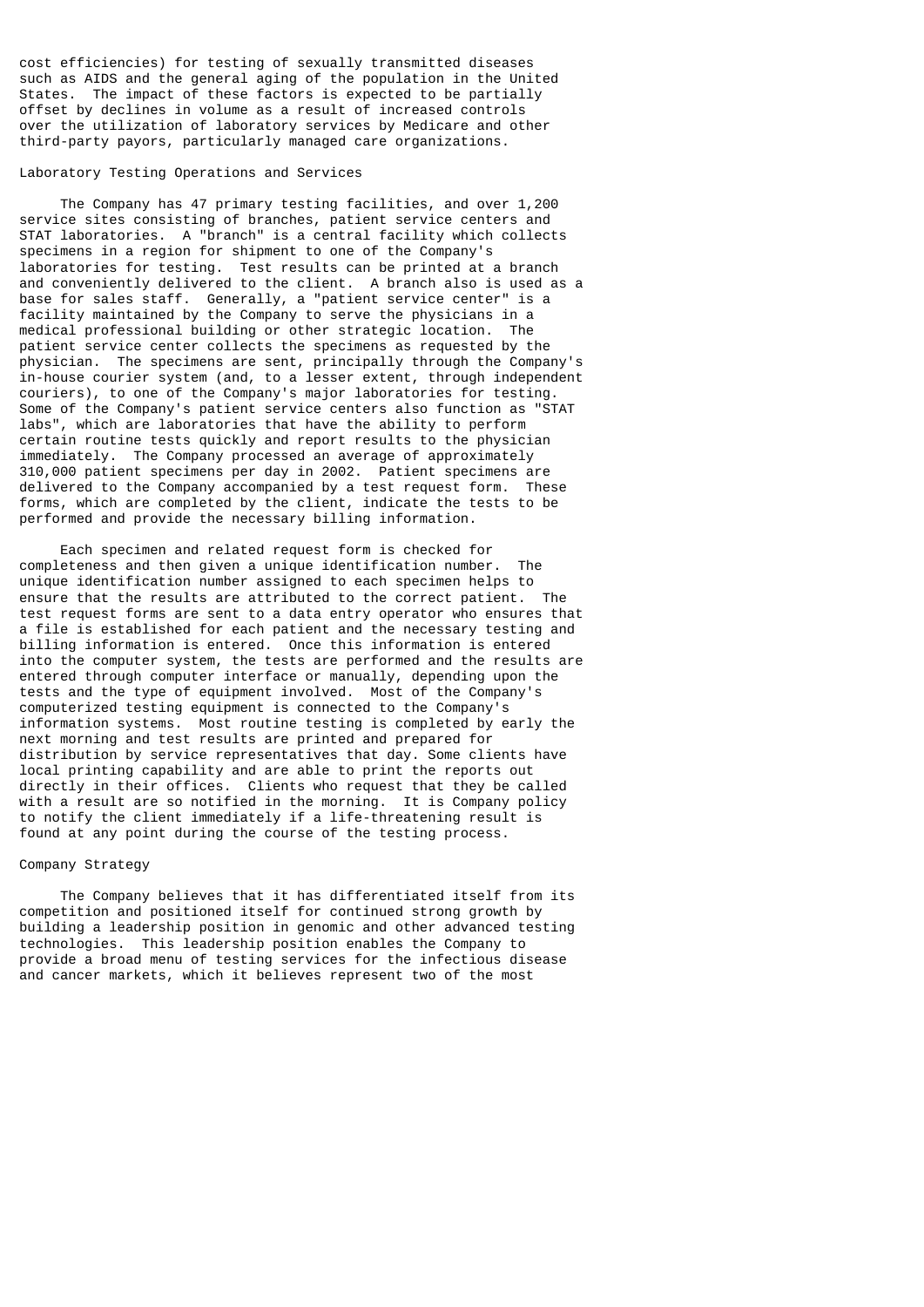significant areas of future growth in the genomic clinical laboratory industry. The Company's primary strategic objective is to expand its leadership position in genomic and other advanced testing technologies and leverage its national core testing infrastructure to deliver outstanding and innovative clinical testing services to patients and physicians nationwide.

Develop and Be First to Market with New Tests

 Advances in medicine have begun to fundamentally change diagnostic testing, and new tests are allowing clinical laboratories to provide unprecedented amounts of health-related information to physicians and patients. Significant new tests introduced over the past several years include a gene-based test for human papilloma virus, Myriad Genetics' predictive test for breast cancer and tests for HIV phenotyping and cystic fibrosis. As science continues to advance, the Company expects new testing technologies to emerge; therefore, it intends to continue to invest in advanced testing capabilities so that it can remain on the cutting edge of clinical laboratory testing. The Company has added, and expects to continue to add, new testing technologies and capabilities through a combination of internal development initiatives, technology licensing and partnership transactions and selected acquisitions. Through its national sales force, the Company rapidly introduces new testing technologies to physician customers. For example, last year the Company entered into an exclusive sales and distribution partnership with Myriad Genetics under which it now offers certain of Myriad Genetics' products, including a predictive test for breast cancer, to physicians throughout the United States, creating an immediate distribution pipeline into the primary care physician market for these products.

#### Capitalize on Unique Opportunities with Partnered Technologies

 The Company has announced a number of significant licensing and partnership agreements which provide it with access to exciting new testing technologies that it expects will have an increasing impact on diagnostic testing. For example, in June 2002, the creation of an exclusive, long-term strategic partnership with EXACT Sciences to commercialize PreGen-Plus, EXACT Sciences' proprietary, non-invasive technology to aid in the early detection of colorectal cancer was announced. The Company currently plans to launch this gene-based test, which represents a significant new tool for the early detection of colorectal cancer, in the second half of 2003. The Company is collaborating with Celera Diagnostics to determine the clinical utility of laboratory tests based on novel diagnostic markers for Alzheimer's disease, breast cancer and prostate cancer and will have exclusive access to any related markers found to have clinical utility. In addition, the Company recently signed a co-exclusive licensing agreement with Correlogic Systems to commercialize its ovarian cancer protein pattern blood test, which offers the prospect of accurate and early detection of ovarian cancer. With its exclusive sales and distribution partnership with Myriad Genetics, physicians now have the convenience of sending patients to one of the Company's patient service centers for Myriad Genetics' predisposition testing for breast, ovarian, colon, uterine and melanoma skin cancers, as well as hypertension. The Company's relationship with Myriad Genetics makes it one of the few clinical laboratories in the United States to provide the entire oncology care continuum from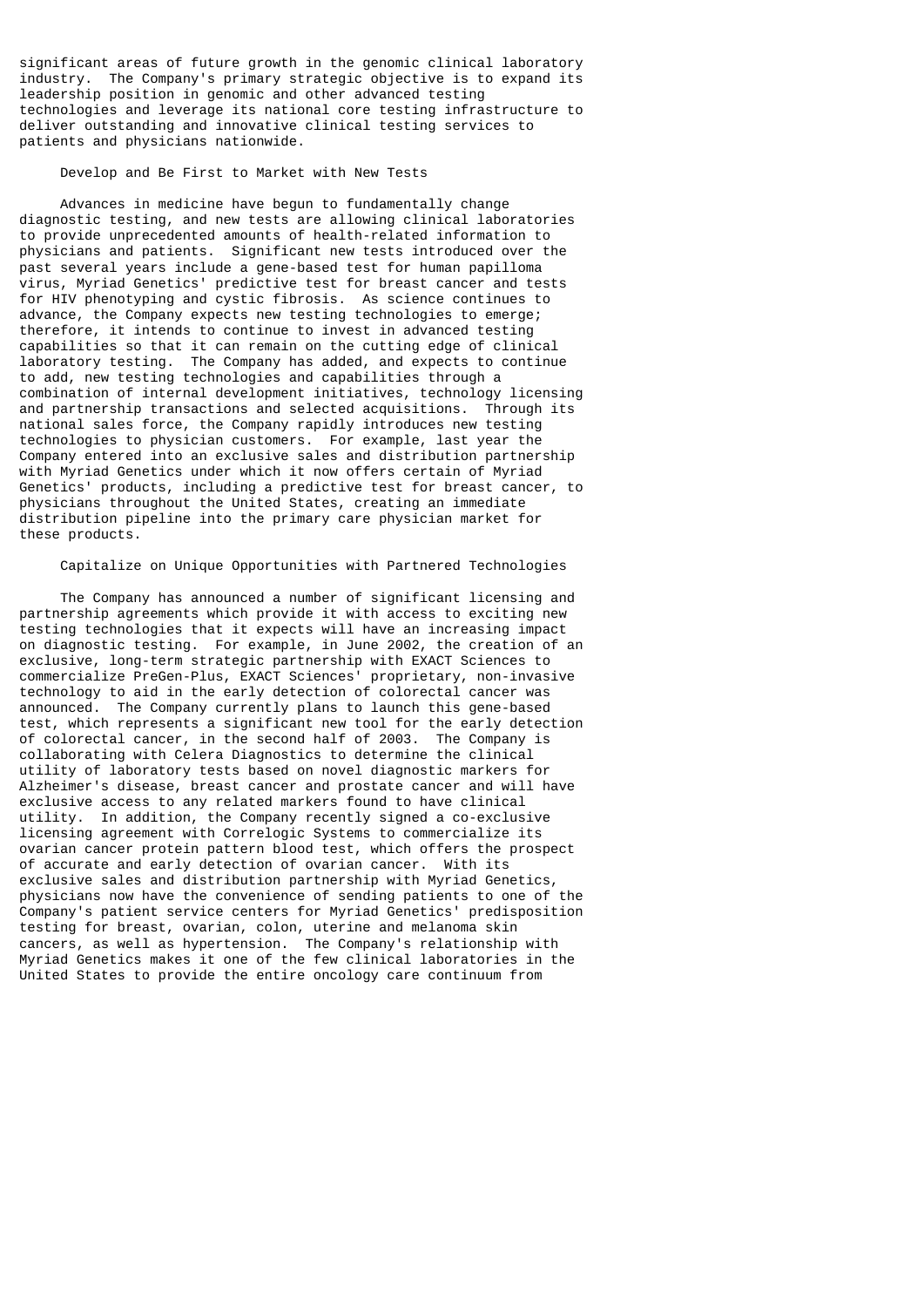predisposition to surveillance testing, including screening, evaluation, diagnosis and monitoring options.

 Enhance the Company's Oncology Testing Business by Leveraging DIANON's Unique Capabilities

 DIANON is a national provider of oncology testing services and significantly enhances the Company's oncology testing capabilities. DIANON is recognized by physicians, managed care companies and other customers as a leading provider of a wide range of anatomic pathology testing services, with particular strength in uropathology, dermatopathology, GI pathology and hematopathology. DIANON's strengths in anatomic pathology complement the Company's strengths in other areas of cancer testing, particularly cytology. The Company expects that DIANON's extremely effective specialized sales force, scientific expertise, efficient operating model and proprietary CarePath clinical and pathology reporting system will allow it to enhance its cancer testing business. The Company intends to apply DIANON's best practices to its existing anatomic pathology operations, through which it expects to realize significant operational efficiencies. The Company believes that DIANON's sophisticated sales and marketing organization will enhance the value of its strategic cancer initiatives with Myriad Genetics, EXACT Sciences, Celera Diagnostics, Correlogic Systems and its other technology partners as well as increase its sales potential by offering a wider range of testing services with the addition of the Company's broader cancer testing menu to DIANON's existing test menu.

### Leverage National Infrastructure

 The Company's national presence provides it a number of significant benefits and it intends to maintain and continue to build its national presence. The Company's national network of 47 primary laboratories and over 1,200 service sites, including branches, patient service centers and STAT laboratories, enables it to provide high-quality services to physicians, hospitals, managed care organizations and other customers across the United States and Canada. Recent agreements with Premier, as well as the Company's managed care contracts with United Healthcare, Aetna, MAMSI and others, demonstrate the importance of being able to deliver services on a nationwide basis. Furthermore, the Company's scale provides it with significant cost structure advantages, particularly related to supply and other operating costs.

### Expand Hospital Alliances

 Another of the Company's primary growth strategies is to develop an increasing number of hospital and other provider alliances. These alliances can take several different forms, including laboratory technical support (management) contracts, reference agreements and cooperative testing arrangements. The Company has focused and will continue to focus on developing cooperative testing relationships that capitalize on hospitals' ability to perform rapid response testing and our ability to provide high quality routine and esoteric testing.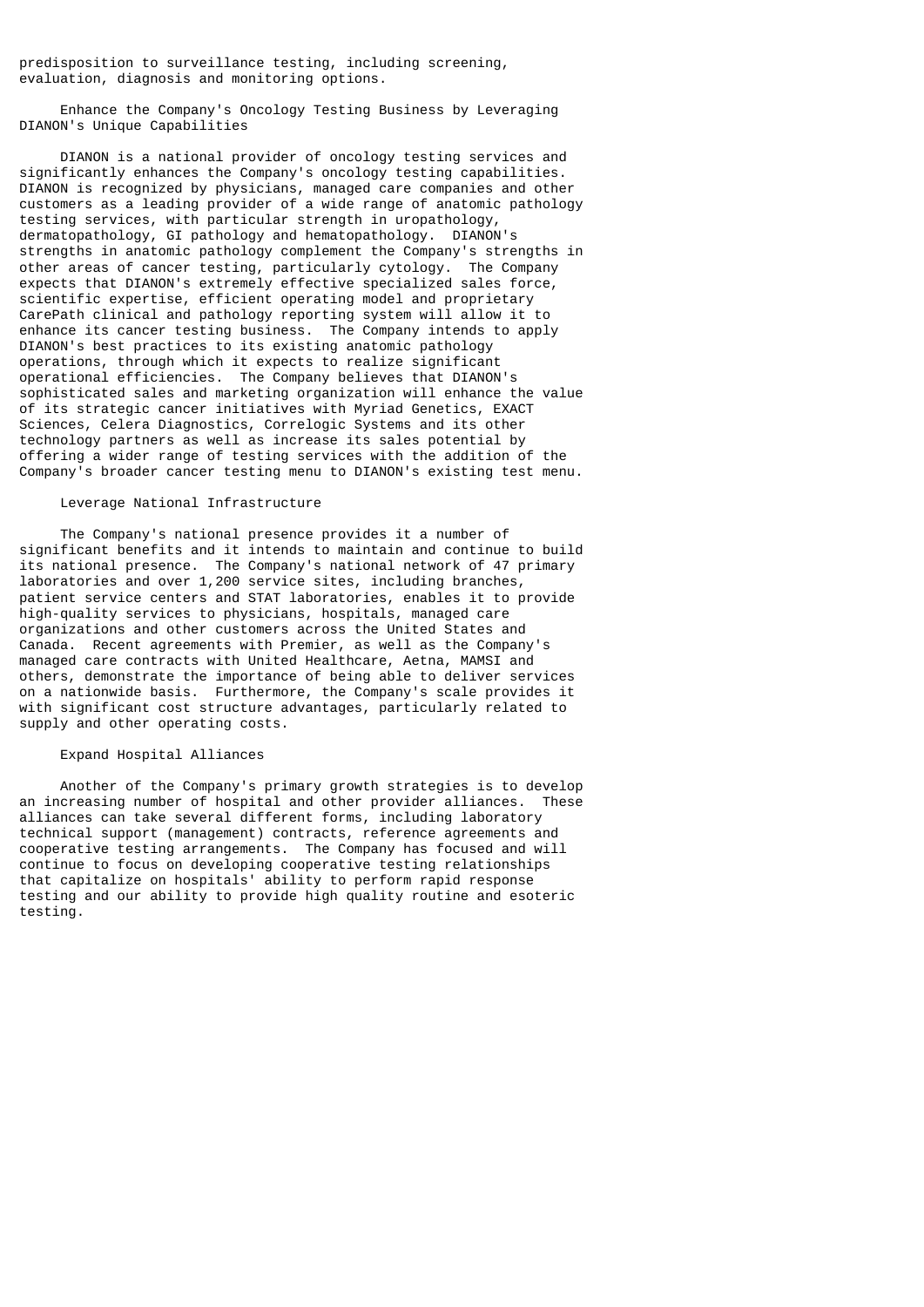### Testing Services

## Routine Testing

 The Company currently offers approximately 4,000 different clinical laboratory tests or procedures. Several hundred of these are frequently used in general patient care by physicians to establish or support a diagnosis, to monitor treatment or medication, or to search for an otherwise undiagnosed condition. The most frequently requested tests include blood chemistry analyses, urinalyses, blood cell counts, Pap tests, HIV tests, microbiology cultures and procedures and alcohol and other substance-abuse tests. These routine procedures are most often used by physicians in their outpatient office practices. Physicians may elect to send such procedures to an independent laboratory or they may choose to establish an in-house laboratory to perform some of the tests.

 The Company performs this core group of routine tests in each of its major laboratories, which constitutes a majority of the testing performed by the Company. In July 2002, the Company acquired Dynacare, which enabled the Company to expand its national testing network. The Company generally performs and reports most routine procedures within 24 hours, utilizing a variety of sophisticated and computerized laboratory testing instruments.

# Specialty and Niche Testing

 While the information provided by many routine tests may be used by nearly all physicians, regardless of specialty, many other procedures are more specialized in nature. One of the primary growth strategies of the Company is the continued expansion of its specialty and niche businesses, which involve certain types of unique testing capabilities and/or client requirements. In general, the specialty and niche businesses are designed to serve two market segments: (i) markets which are not typically served by the clinical testing laboratory; and (ii) markets which are served by the clinical testing laboratory and offer the possibility of adding related services (such as clinical trials or occupational drug testing) from the same supplier. The Company's research and development group continually seeks new and improved technologies for early diagnosis. For example, the Company's Center for Molecular Biology and Pathology ("CMBP") is a leader in molecular diagnostics and polymerase chain reaction ("PCR") technologies, which are often able to provide earlier and more reliable information regarding HIV, genetic diseases, cancer and many other viral and bacterial diseases. In August 2000, the Company acquired Los Angeles-based National Genetics Institute, Inc. (NGI), a leader in the development of PCR assays for Hepatitis C (HCV). In June 2001, the Company acquired Minneapolis-based Viro-Med Laboratories, Inc., which offers molecular microbial testing using real time PCR platforms. Management believes these technologies may represent a significant savings to the healthcare system increasing the detection of early stage (treatable) diseases. The following are specialty and niche businesses in which the Company offers testing and related services: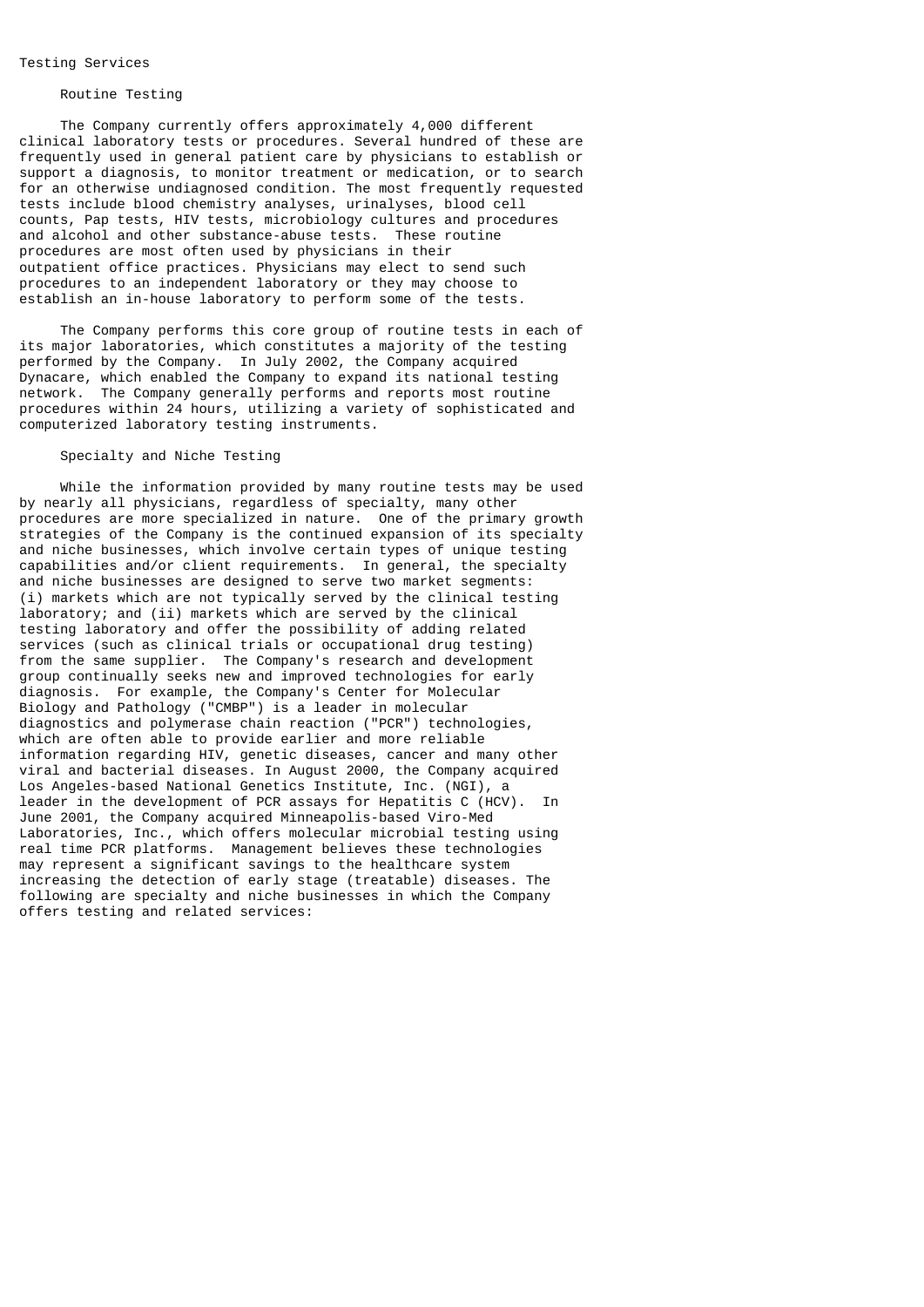Infectious Disease. The Company provides complete viral load testing as well as HIV genotyping and phenotyping. In 2000, the Company added HIV GenoSure? to its portfolio of HIV resistance testing services. The Company's use of this leading-edge technology puts it in the forefront of HIV drug resistance testing-one of the most important issues surrounding the treatment of HIV. Additionally, the Company provides comprehensive testing for HCV including both PCR testing and genotyping at CMBP, NGI and Viro-Med.

Allergy Testing. The Company offers an extensive range of allergen testing services as well as computerized analysis and a treatment program that enables primary care physicians to diagnose and treat many kinds of allergic disorders.

Clinical Research Testing. The Company regularly performs clinical laboratory testing for pharmaceutical companies conducting clinical research trials on new drugs. This testing often involves periodic testing of patients participating in the trial over several years.

Diagnostic Genetics. The Company offers cytogenetic, molecular cytogenetic, biochemical and molecular genetic tests.

Identity Testing. The Company provides forensic identity testing used in connection with criminal proceedings and parentage evaluation services which are used to assist in the resolution of disputed parentage in child support litigation. Parentage testing involves the evaluation of immunological and genetic markers in specimens obtained from the child, the mother and the alleged father. Management believes it is now the largest provider of identity testing services in the United States.

Oncology Testing. The Company offers an extensive series of testing technologies that aid in diagnosing and monitoring certain cancers and predicting the outcome of certain treatments. At NGI, the Company's scientists have novel assays for detecting melanoma and breast cancer in varying stages of clinical development. During 2001, the Company began offering PreGen-26, a DNA-based colorectal cancer test. PreGen-26 is intended to detect certain rare forms of colorectal cancer earlier, when treatment is most effective. In the second half of 2003, the Company plans to offer PreGen-Plus, a non-invasive technology to aid in the early detection of more common forms of colorectal cancer which will reach a broader population than PreGen-26. Both PreGen-26 and PreGen-Plus utilize EXACT Sciences' proprietary genomics-based technology. In January 2003, the Company acquired DIANON, a national provider of oncology testing services. DIANON is recognized by physicians, managed care companies and other customers as a leading provider of a wide range of anatomic pathology testing services, with particular strength in uropathology, dermatopathology, GI pathology and hematopathology.

Occupational Testing Services. The Company provides testing for the detection of drug abuse for private and government customers, and also provides blood testing services for the detection of drug abuse and alcohol. These testing services are designed to produce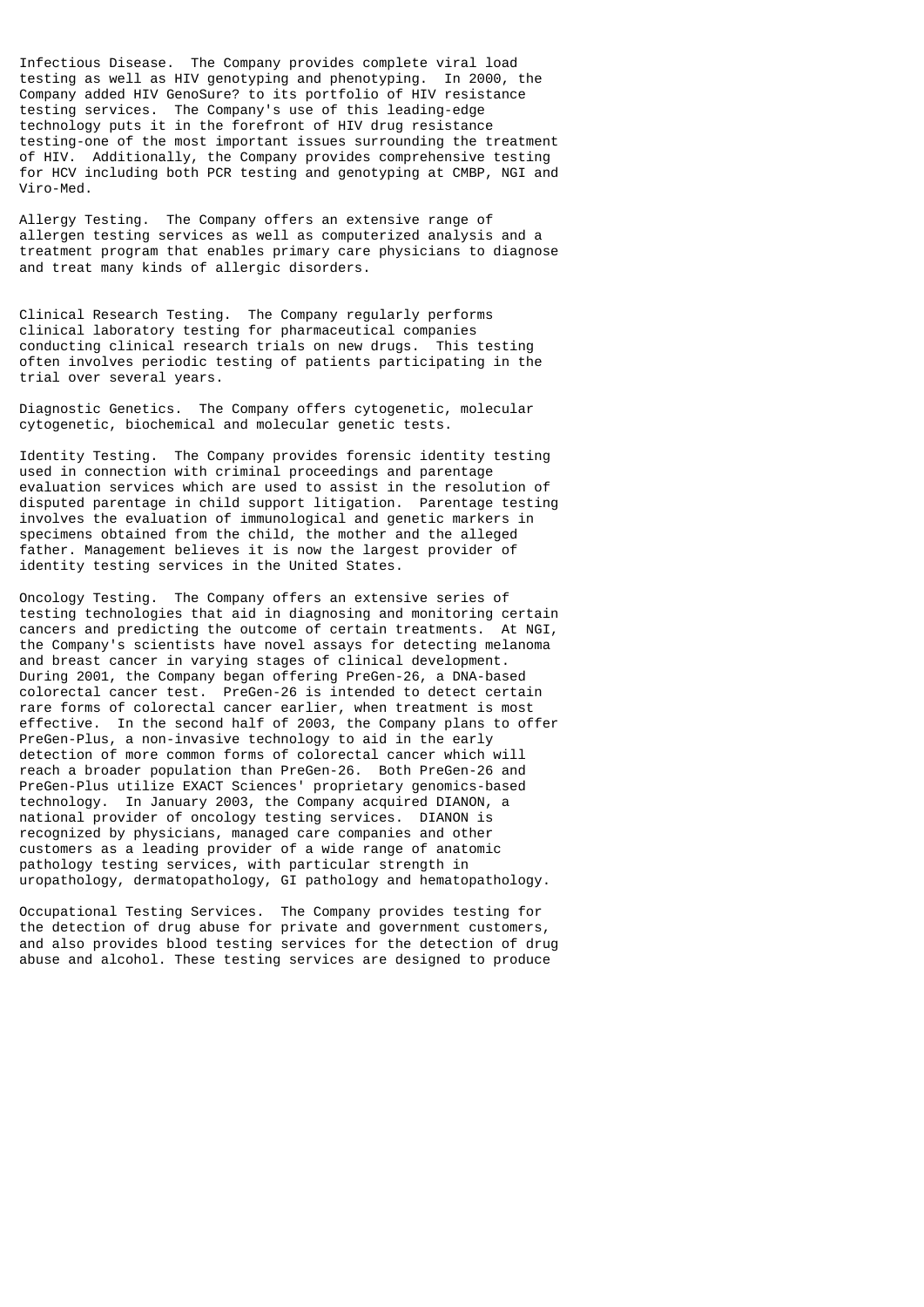"forensic" quality test results that satisfy the rigorous requirements for admissibility as evidence in legal proceedings. The Company also provides other analytical testing and a variety of management support services.

 The specialized or niche testing services noted above, as well as other complex procedures, are sent to designated facilities where the Company has concentrated the people, instruments and related resources for performing such procedures so that quality and efficiency can be most effectively monitored. CMBP, NGI and Viro-Med also specialize in new test development and related education and training.

## Clients

 The Company provides testing services to a broad range of health care providers. During the year ended December 31, 2002, no client or group of clients under the same contract accounted for more than four percent of the Company's net sales. The primary client groups serviced by the Company include:

### Independent Physicians and Physician Groups

 Physicians requiring testing for their patients who are unaffiliated with a managed care plan are one of the Company's primary sources of testing services. Fees for clinical laboratory testing services rendered for these physicians are billed either to the physician, to the patient or the patient's third party payor such as insurance companies, Medicare and Medicaid. Billings are typically on a fee-for-service basis. If the billings are to the physician, they are based on the wholesale or customer fee schedule and subject to negotiation. Otherwise, the patient is billed at the laboratory's retail or patient fee schedule and subject to third party payor limitations and negotiation by physicians on behalf of their patients. Revenues received from Medicare and Medicaid billings are based on government-set fee schedules.

### Hospitals

 The Company provides hospitals with services ranging from routine and specialty testing to contract management services. Hospitals generally maintain an on-site laboratory to perform immediately needed testing on patients receiving care. However, they also refer less time sensitive procedures, less frequently needed procedures and highly specialized procedures to outside facilities, including independent clinical laboratories and larger medical centers. The Company typically charges hospitals for any such tests on a fee-for-service basis which is derived from the Company's customer fee schedule. Fees for management services are billed monthly at contractually agreed-upon rates.

## HMOs and Other Managed Care Groups

 The Company serves HMOs and other managed care organizations. These medical service providers typically contract with a limited number of clinical laboratories and then designate the laboratory or laboratories to be used for tests ordered by participating physicians. The majority of the Company's managed care testing is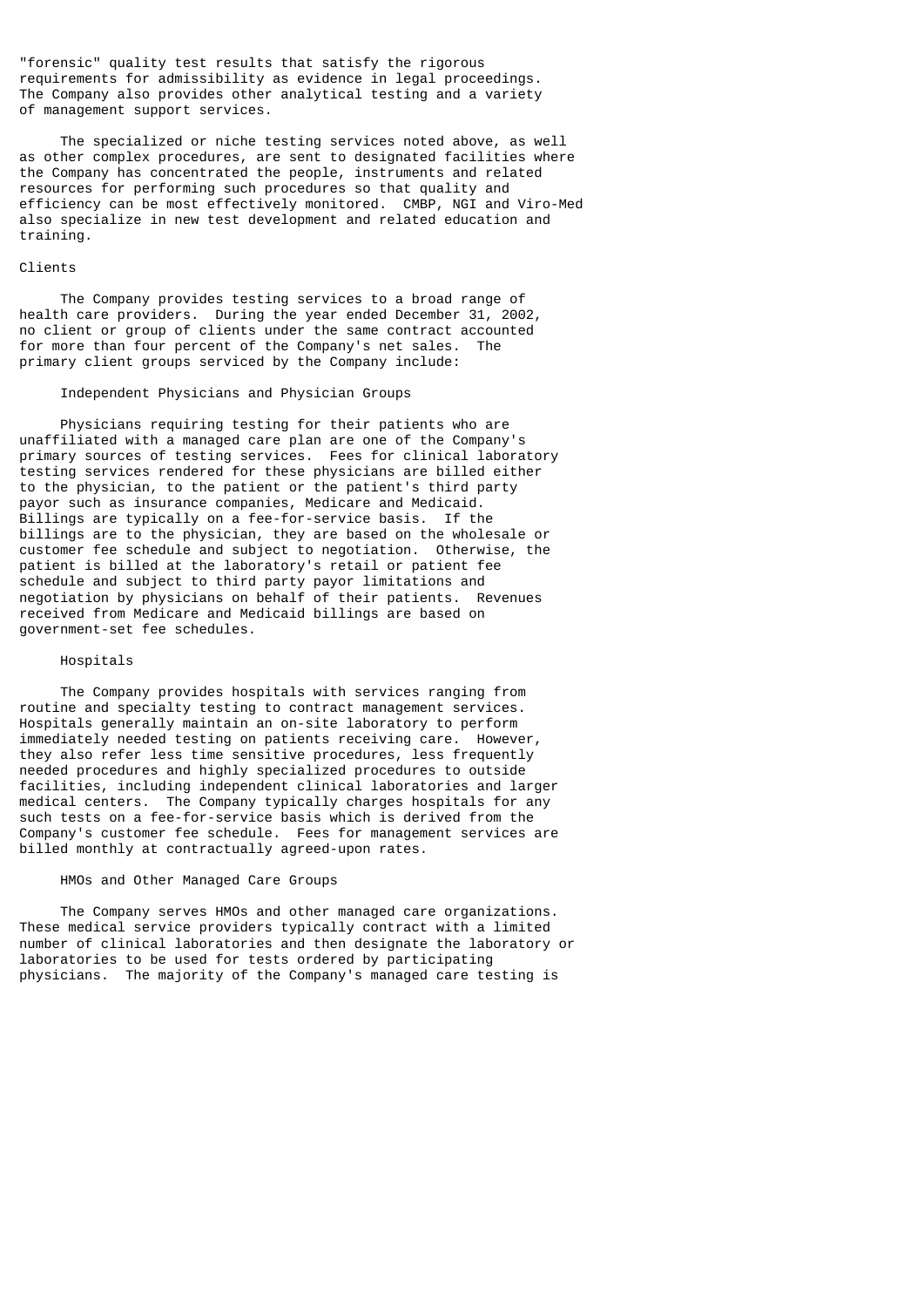negotiated on a fee-for-service basis. Testing is sometimes reimbursed on a capitated basis for managed care organizations. Under a capitated payment contract, the Company agrees to perform certain laboratory tests during a given month for which the managed care organization agrees to pay a flat monthly fee for each covered member. The tests covered under agreements of this type are negotiated for each contract, but usually include routine tests and exclude highly specialized tests. Many of the national and large regional managed care organizations prefer to use large independent clinical labs such as the Company because they can monitor service and performance on a national basis.

## Other Institutions

 The Company serves other institutions, including governmental agencies, large employers and other independent clinical laboratories that do not have the breadth of the Company's testing capabilities. The institutions typically pay on a negotiated fee-for-service basis.

#### Payors

 Most testing services are billed to a party other than the physician or other authorized person who ordered the test. In addition, tests performed by a single physician may be billed to different payors depending on the medical insurance benefits of a particular patient. Payors other than the direct patient include, among others, insurance companies, managed care organizations, Medicare and Medicaid. For the year ended December 31, 2002, accessions (based on the total volume of accessions) and average revenue per accession by payor are as follows:

|                        |                     | Revenue   |
|------------------------|---------------------|-----------|
|                        | Accession Volume as | per       |
|                        | a % of Total        | Accession |
|                        |                     |           |
| Private Patients       | 2.9%                | \$119.93  |
| Medicare, Medicaid and |                     |           |
| Other                  | 18.7%               | \$31.87   |
| Commercial Clients     | 37.4%               | \$26.27   |
| Managed Care           | 41.0%               | \$30.45   |

# Affiliations and Alliances

 The Company continues to develop its relationships with hospitals through traditional and non-traditional business models. The Company has increased its focus on the traditional business model with a hospital, whereby the Company enters into a reference service agreement and establishes a Hospital Territory Manager role. The addition of this sales/service position sets the Company at an advantage with specialized and targeted attention for the Company's hospital customers. In the non-traditional business model, the Company has seen strong growth due to laboratory technical support (management) contracts and shared services agreements. In 2002, the Company added a number of new traditional and non-traditional relationships with hospitals.

 Reference agreements, the Company's traditional business model, provide a means for hospitals to outsource patient laboratory testing services that are not time critical (e.g., test results reported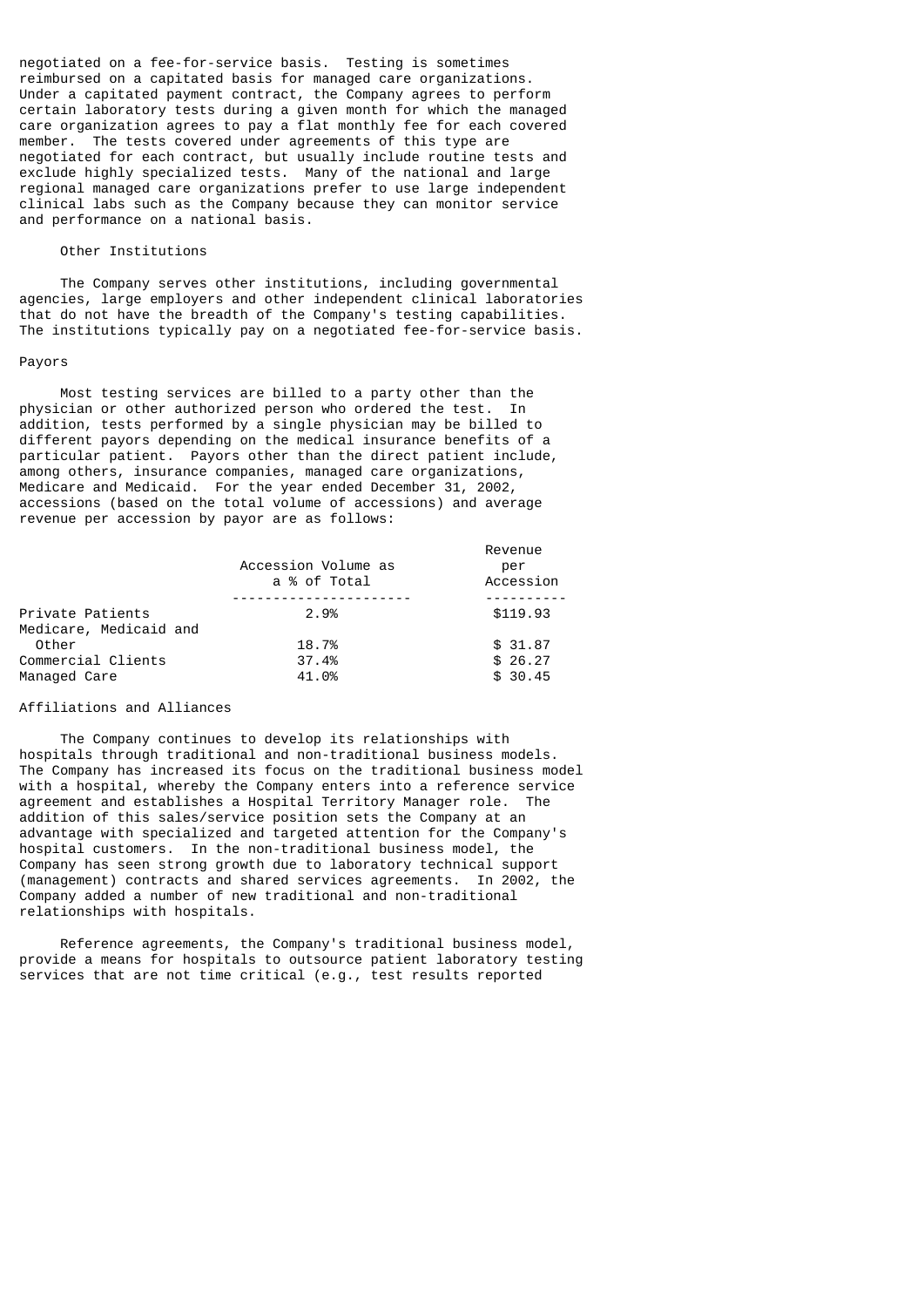within twenty-four hours of drawing the specimen as opposed to those requiring two to four hour turnaround). These agreements allow the hospitals to maintain their own STAT/emergency lab on-site, while eliminating certain costs of maintaining a full-service lab on their premises.

 One example of a non-traditional business model is where the Company provides technical support services or laboratory management for a fee in a variety of health care settings. In these relationships, the Company may supply the laboratory manager and/or provide other laboratory personnel, as well as testing equipment and supplies, in the management of a laboratory that is owned by a hospital, managed care organization or other health care provider. Under the typical laboratory technical support agreement, the laboratory manager is employed by or under contract with the Company. In such laboratory management arrangements, the Company generally bills the hospital a monthly contractually-determined management fee in addition to different fixed on-site and off-site fees per test. Highly esoteric tests are generally billed under a separate fee schedule. A pathologist is designated by the laboratory owner to serve as medical director for the laboratory, and all billing, licensure and permits also remain the obligation of the owner of the laboratory.

 In another example of a non-traditional business model, the Company develops a cooperative testing relationship with a hospital that has an outreach program within its community. The parties combine efforts to support the needs of a specific community. These relationships center around capitalizing on such hospital's excess capacity and ability to perform rapid response testing and the Company's ability to provide lower cost, high quality esoteric testing. These arrangements provide communities with synergistic, high quality testing services within a single infrastructure.

 An important advantage the Company offers to its clients is the flexibility of the Company's information systems for creating single or double bi-directional interfaces to support such cooperative testing arrangements. Such bi-directional interfaces allow each party's system to efficiently and effectively communicate with the other party's system.

 The Company's laboratory management and technical support agreements typically have initial terms between three and five years. However, most contracts contain a clause that permits termination for cause prior to the contract expiration date of the initial term. There are additional termination clauses that generally fall into one of the following categories: (1) termination without cause by either party during the additional term, after written notice 60 to 120 days prior to termination; (2) termination by the hospital if there are uncorrected deficiencies in the Company's performance after 30 days' written notice; (3) termination if there is a loss of accreditation or licensure held by the Company which accreditation or licensure is not reinstated within 60 days of the loss; or (4) termination should the Company fail to meet anticipated profitability. While the Company believes that it will maintain and renew its existing contracts, there can be no assurance of such maintenance or renewal.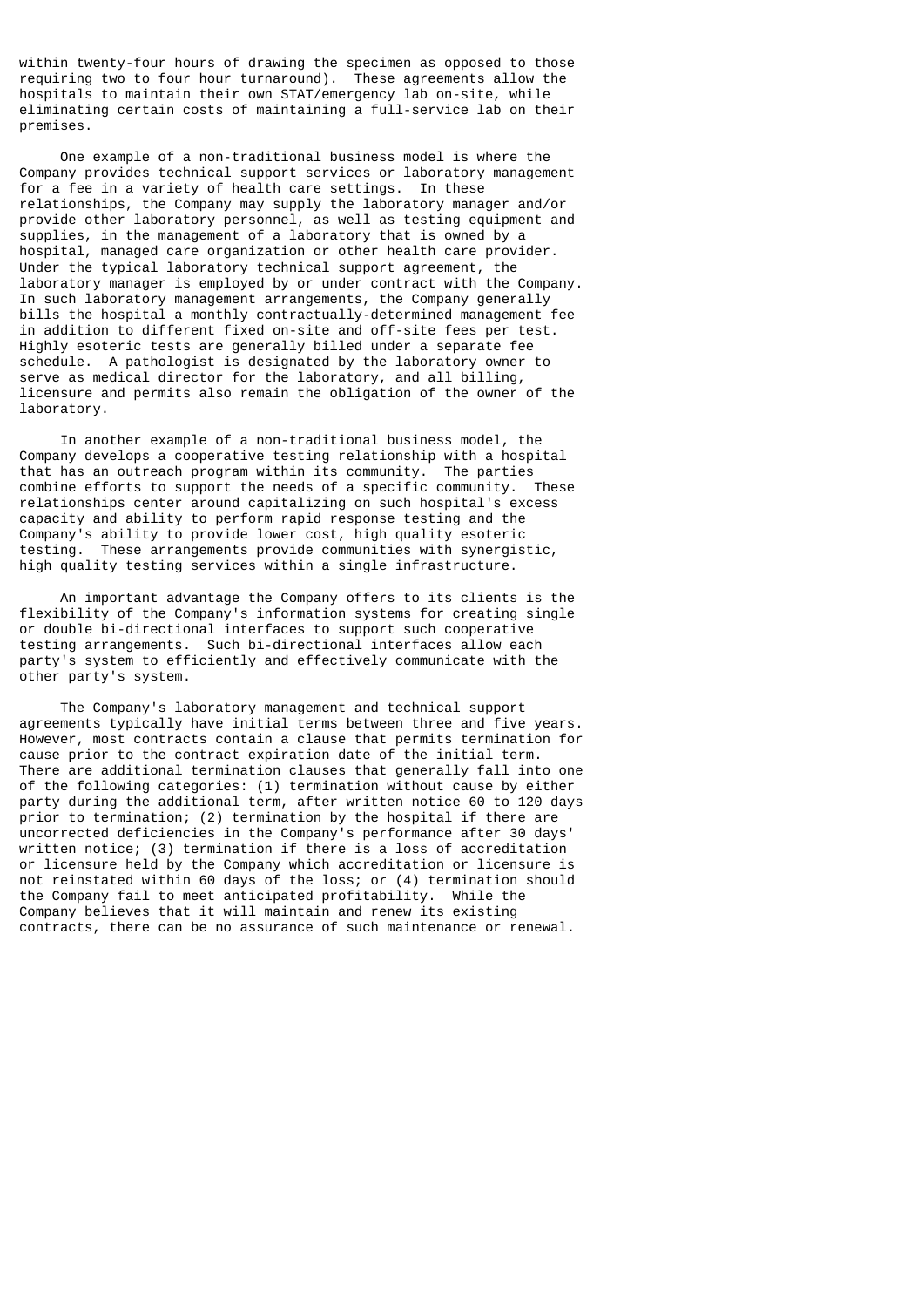The Company has developed several different pricing formulas under its non-traditional business contracts. The Company generally bills the hospital a monthly contractually-determined management fee in addition to different fixed on-site and off-site fees per test. Highly esoteric tests are generally billed under a separate fee schedule. In certain cases, profitability may depend on the Company's ability to accurately predict test volumes, patient encounters or the number of admissions.

### Sales and Marketing and Client Service

 The Company offers its services through a combination of direct sales generalists and specialists. Sales generalists market the mainstream or traditional routine laboratory services primarily to physicians, while specialists concentrate on individual market segments, such as hospitals or managed care organizations, or on testing niches, such as identity testing or genetic testing. Specialist positions are established when an in-depth level of expertise is necessary to effectively offer the specialized services. When the need arises, specialists and generalists work cooperatively to address specific opportunities. At December 31, 2002, the Company employed 254 generalists and 122 specialists. The Company's sales generalists and specialists are compensated through a combination of salaries, commissions and bonuses, at levels commensurate with each individual's qualifications and responsibilities. Commissions are primarily based upon the individual's productivity in generating new business for the Company.

 The Company also employs regional service managers and account managers ("AMs") to interact with clients on an ongoing basis. AMs monitor the status of the services being provided to clients, act as problem-solvers, provide information on new testing developments and serve as the client's regular point of contact with the Company. At December 31, 2002, the Company employed 349 AMs. AMs are compensated through a combination of salaries and bonuses commensurate with each individual's qualifications and responsibilities.

 The Company believes that the clinical laboratory service business is shifting away from the traditional direct sales structure to one in which the purchasing decisions for laboratory services are increasingly being made by managed care organizations, insurance plans, employers and even by patients themselves. In view of these changes, the Company has adapted its sales and marketing structure to more appropriately address the opportunities presented by this shift.

 The Company competes primarily on the basis of the quality of its testing, reporting and information systems, its reputation in the medical community, the pricing of its services and its ability to employ qualified personnel. During 2002, one of the Company's goals has been to improve client service. An important factor in improving client service includes the Company's initiatives to improve its billing process. See "-Billing.<sup>1</sup>

#### Information Systems

 The Company has developed and implemented management information systems to monitor operations and control costs. All financial functions are centralized in Burlington, North Carolina including purchasing and accounting. Management believes this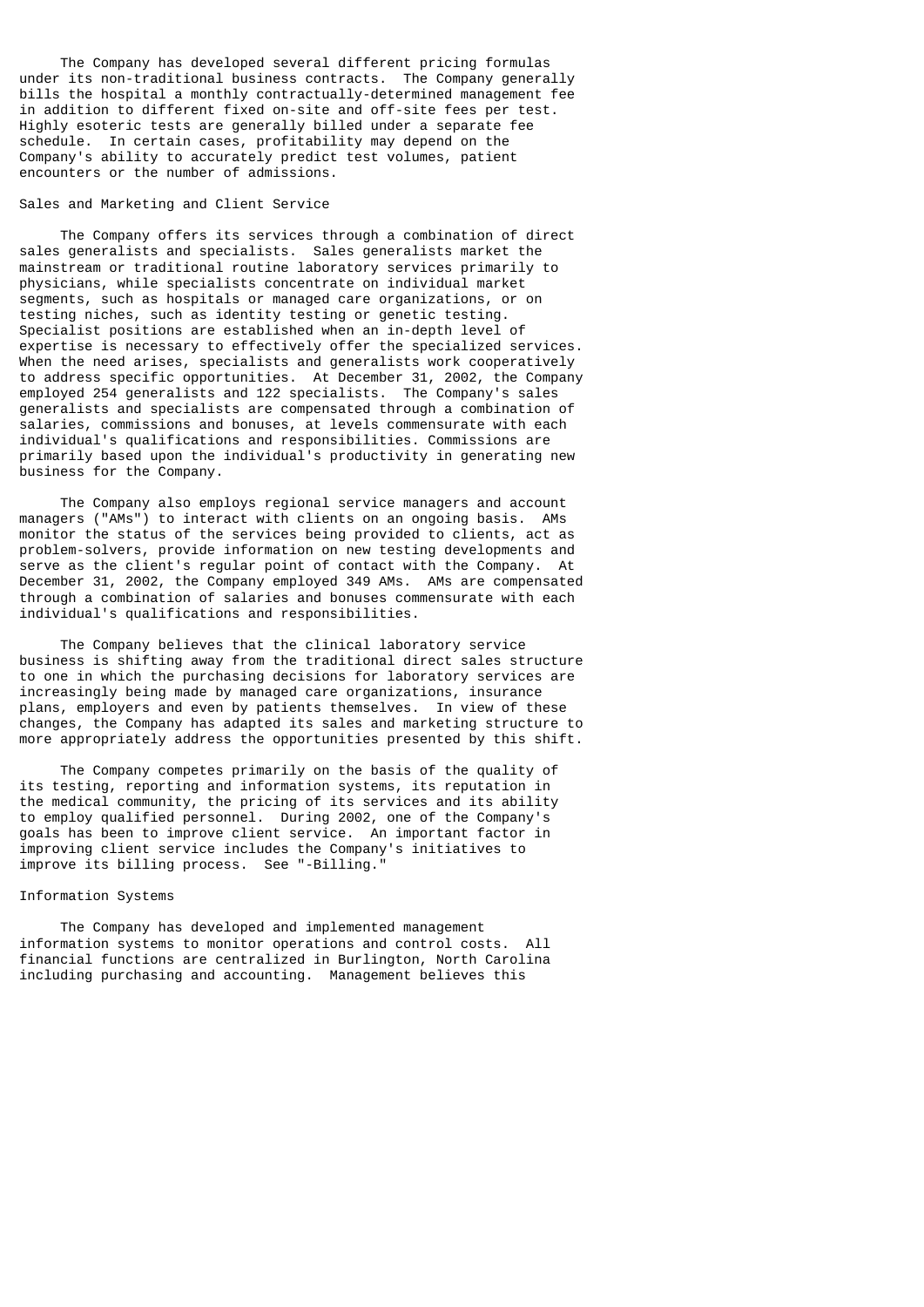provides greater control over spending as well as increased supervision and monitoring of results of operations.

 The Company believes that the health care provider's need for data will continue to place high demands on the Company's information systems staff. The Company operates several systems to handle laboratory, billing and financial data and transactions. The Company believes that the efficient handling of information involving clients, patients, payors and other parties will be a critical factor in the Company's future success. The Company's Corporate Information Systems Division manages its information resources and programs on a consolidated basis in order to achieve greater efficiency and economies of scale. The Company employs a Chief Information Officer, whose responsibility is to integrate, manage and develop the Company's information systems. Billing

 Billing for laboratory services is a complex process. Laboratories must bill many different payors such as doctors, patients, hundreds of different insurance companies, Medicare, Medicaid and employer groups, all of whom have different billing requirements. The Company believes that a majority of its bad debt expense is the result of non-credit related issues which slow the billing process. A primary cause of bad debt expense is missing or incorrect billing information on requisitions. The Company believes that this experience is similar to that of its primary competitors. The Company generally performs the requested tests and returns the test results regardless of whether billing information has been provided at all or has been provided incorrectly. The Company subsequently attempts to obtain any missing information or rectify any incorrect billing information received from the health care provider. Among the many other factors complicating the billing process are more intricate billing arrangements due to contracts with third-party administrators, disputes between payors as to the party responsible for payment of the bill and auditing for specific compliance issues.

 During 2002, the Company's days sales outstanding (DSO) were reduced 4 days from December 31, 2001 levels to 54 days as a result of Company-wide efforts to increase cash collections from all payors, as well as on-going improvements to its claim submission processes. The Company is continuing to take the steps necessary to improve DSO and cash collections by:

1) conversion of decentralized billing locations to a centralized billing system. During 2002, billing activity in Denver, Phoenix and Seattle was converted to the centralized billing system. In 2003 and 2004, the Company will concentrate its conversion activities on the Dynacare locations as well as begin conversion on the DIANON locations;

2) implementation of, beginning in the first quarter of 2000, an initiative to reduce the number of requisitions received that are missing certain billing information. This initiative involves measuring the number of clinical requisitions received from an ordering client, as well as what specific information was not provided. The Company then identifies root causes of why the information was missing and takes steps to ensure that information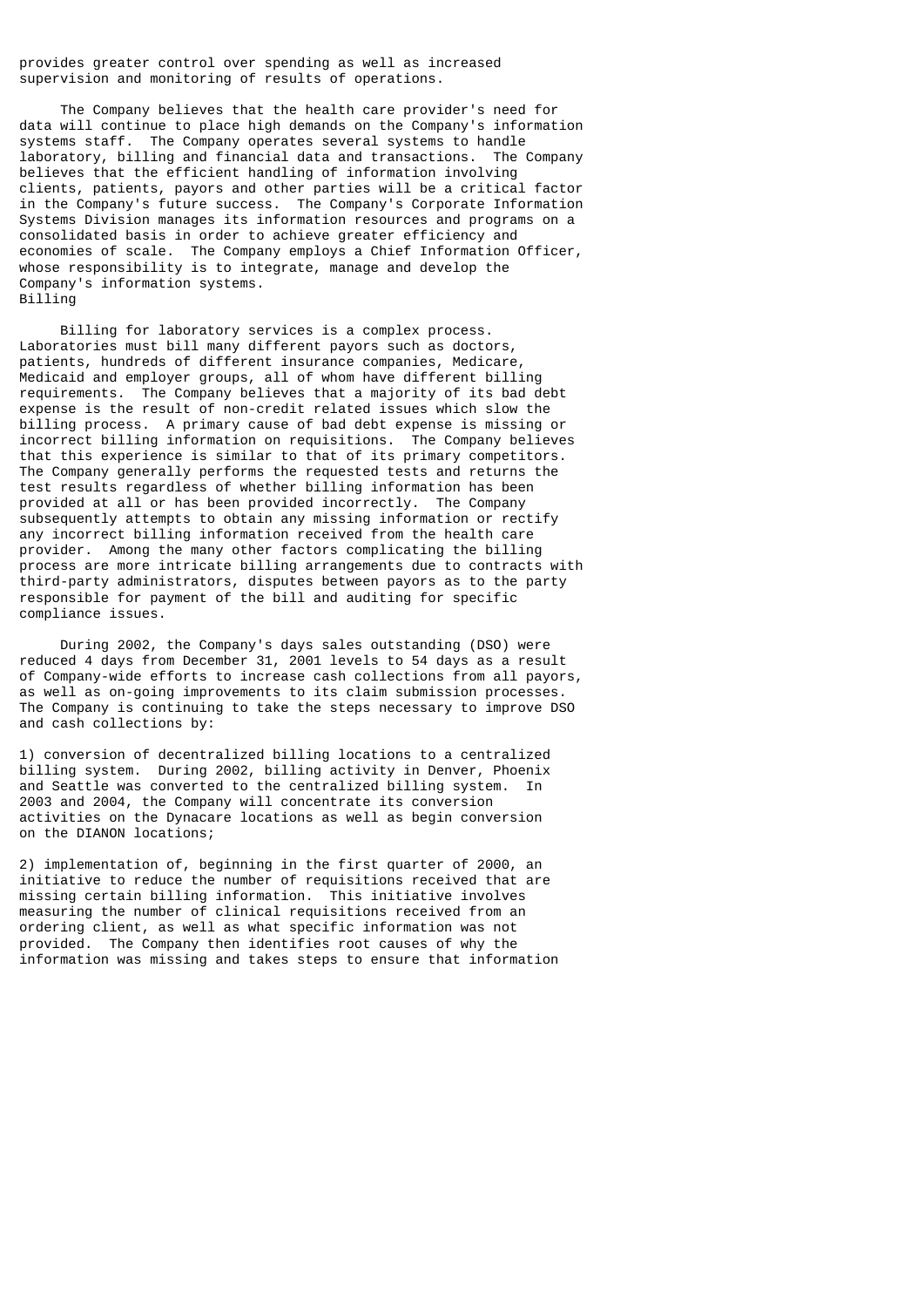is provided in the future. These steps include re-educating clients as to what information is needed in order for the Company to bill and collect for the test. As of December 31, 2002, the percentage of requisitions received which were missing billing information was 4.6% as compared to 6.0% at the end of 2001.

 Although there can be no assurance of success, the Company has developed a number of initiatives to address the complexity of the billing process and to improve collection rates. These initiatives include: i) installation of personal computer based products in client offices and Company locations to help with the accuracy and completeness of billing information captured on the front-end; ii) establishment of a project group to focus on improvements in order entry; and iii) development and implementation of enhanced eligibility checking to compare information to payor records before billing. Additionally, the Company believes that it can benefit from the conversion of its multiple billing systems into a centralized system.

### Quality Assurance

 The Company considers the quality of its tests to be of critical importance, and it has established a comprehensive quality assurance program for all of its laboratories and other facilities designed to help assure accurate and timely test results. In addition to the compulsory external inspections and proficiency programs required by CMS and other regulatory agencies, Company-wide systems and procedures are in place to emphasize and monitor quality assurance. All of the Company's regional laboratories are subject to on-site evaluations, the College of American Pathologists ("CAP") proficiency testing program, state surveys and the Company's own internal quality control programs.

 External Proficiency/ Accreditations. The Company participates in numerous externally-administered, blind quality surveillance programs, including the CAP program. The blind programs supplement all other quality assurance procedures and give Company management the opportunity to review its technical and service performance from the client's perspective.

 Internal Quality Control. The Company regularly performs internal quality control testing by running quality control samples with known values at the same time as patient samples submitted for testing. All quality control sample test results are entered into the Company's national laboratory computer, which connects the Company's facilities nationwide to a common on-line quality control database. This system helps technologists and technicians check quality control values and requires further prompt verification if any quality control value is out of range. The Company has an extensive, internally administered program of blind sample proficiency testing (i.e. the testing laboratory does not know the sample being tested is a quality control sample), as part of which the Company's locations receive specimens from the Company's Quality Assurance and Corporate Technical Services departments for analysis.

 The CAP accreditation program involves both on-site inspections of the laboratory and participation in CAP's proficiency testing program for all categories in which the laboratory is accredited by CAP. CAP is an independent non-governmental organization of board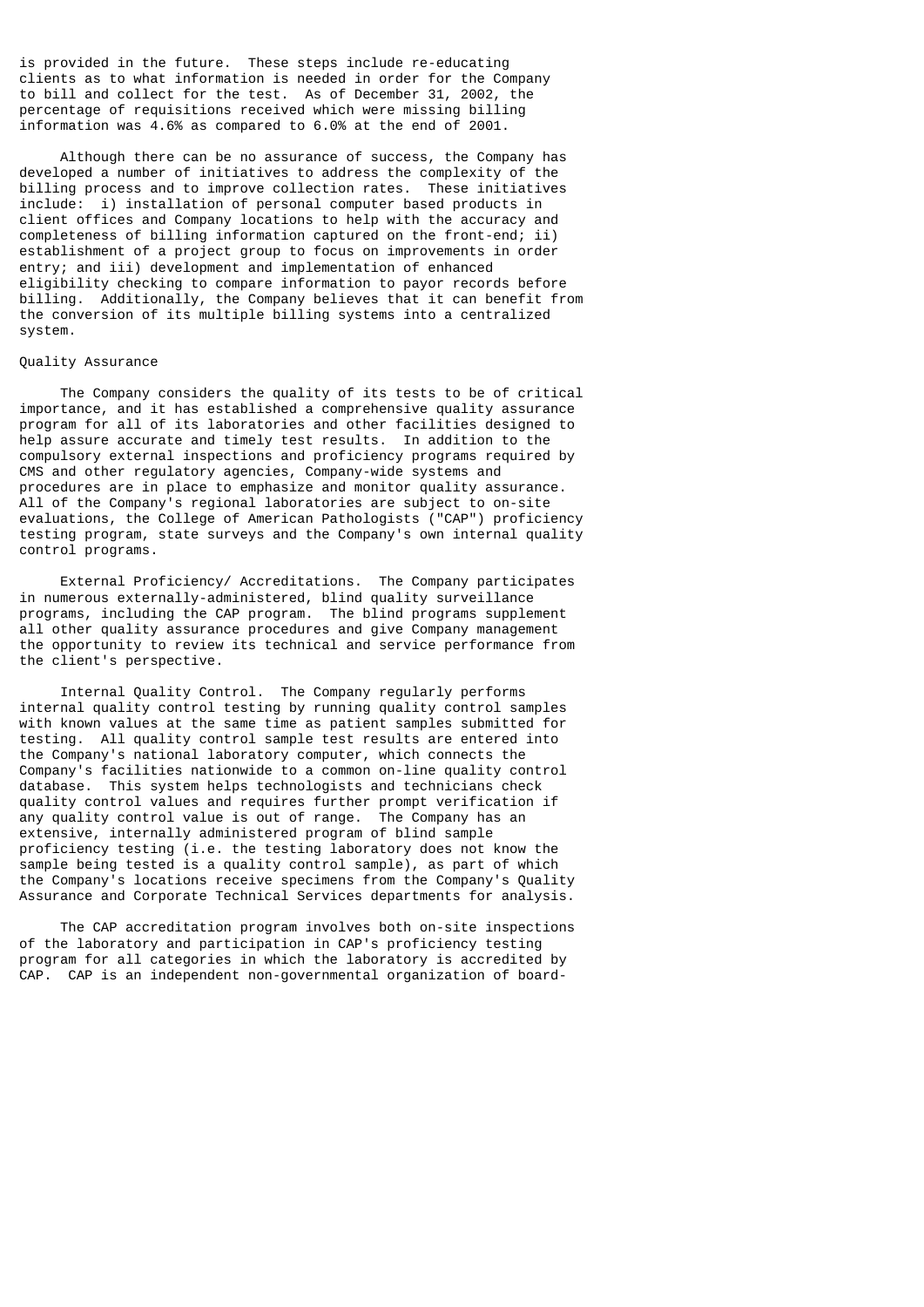certified pathologists which offers an accreditation program to which laboratories can voluntarily subscribe. CAP has been accredited by CMS to inspect clinical laboratories to determine adherence to the Clinical Laboratory Improvement Act of 1967, and the Clinical Laboratory Improvement Amendments of 1988 standards. A laboratory's receipt of accreditation by CAP satisfies the Medicare requirement for participation in proficiency testing programs administered by an external source. All of the Company's major laboratories are accredited by CAP.

 The Company's forensic crime laboratory, located at Research Triangle Park, NC, is accredited by the American Society of Crime Laboratory Directors, Laboratory Accreditation Board ("ASCLD/LAB") in the category of DNA testing. Under the Crime Laboratory Accreditation Program managed by the ASCLD/LAB, a crime laboratory undergoes a comprehensive and in-depth inspection to demonstrate that its management, operations, employees, procedures and instruments, physical plant, and security and personnel safety procedures meet stringent quality standards. The Company is one of 238 ASCLD accredited crime laboratories worldwide and is one of only eight private crime laboratories holding the accreditation. Accreditation is granted for a period of five years provided that a laboratory continues to meet the standards during that period.

#### Competition

 The clinical laboratory business is intensely competitive. The Company believes that in 2002 the entire United States clinical laboratory testing industry had revenues exceeding \$34 billion; approximately 49% of such revenues were attributable to hospitalaffiliated laboratories, approximately 39% were attributable to independent clinical laboratories and approximately 12% were attributable to physicians in their offices and laboratories. There are presently two national independent clinical laboratories: the Company and Quest Diagnostics Incorporated ("Quest"), which had approximately \$4.1 billion in revenues from clinical laboratory testing in 2002.

 In addition to the other national clinical laboratory, the Company competes with many smaller regional independent clinical laboratories as well as laboratories owned by hospitals and physicians. The Company believes that the following factors, among others, are often used by health care providers in selecting a laboratory: i) pricing of the laboratory's test services; ii) accuracy, timeliness and consistency in reporting test results; iii) number and type of tests performed; iv) service capability and convenience offered by the laboratory; and v) its reputation in the medical community. The Company believes that it competes favorably with its principal competitors in each of these areas and is currently implementing strategies to improve its competitive position.

 The Company believes that consolidation will continue in the clinical laboratory testing business. In addition, the Company believes that it and the other large independent clinical laboratory testing companies will be able to increase their share of the overall clinical laboratory testing market due to a number of external factors including cost efficiencies afforded by large-scale automated testing, Medicare reimbursement reductions and the growth of managed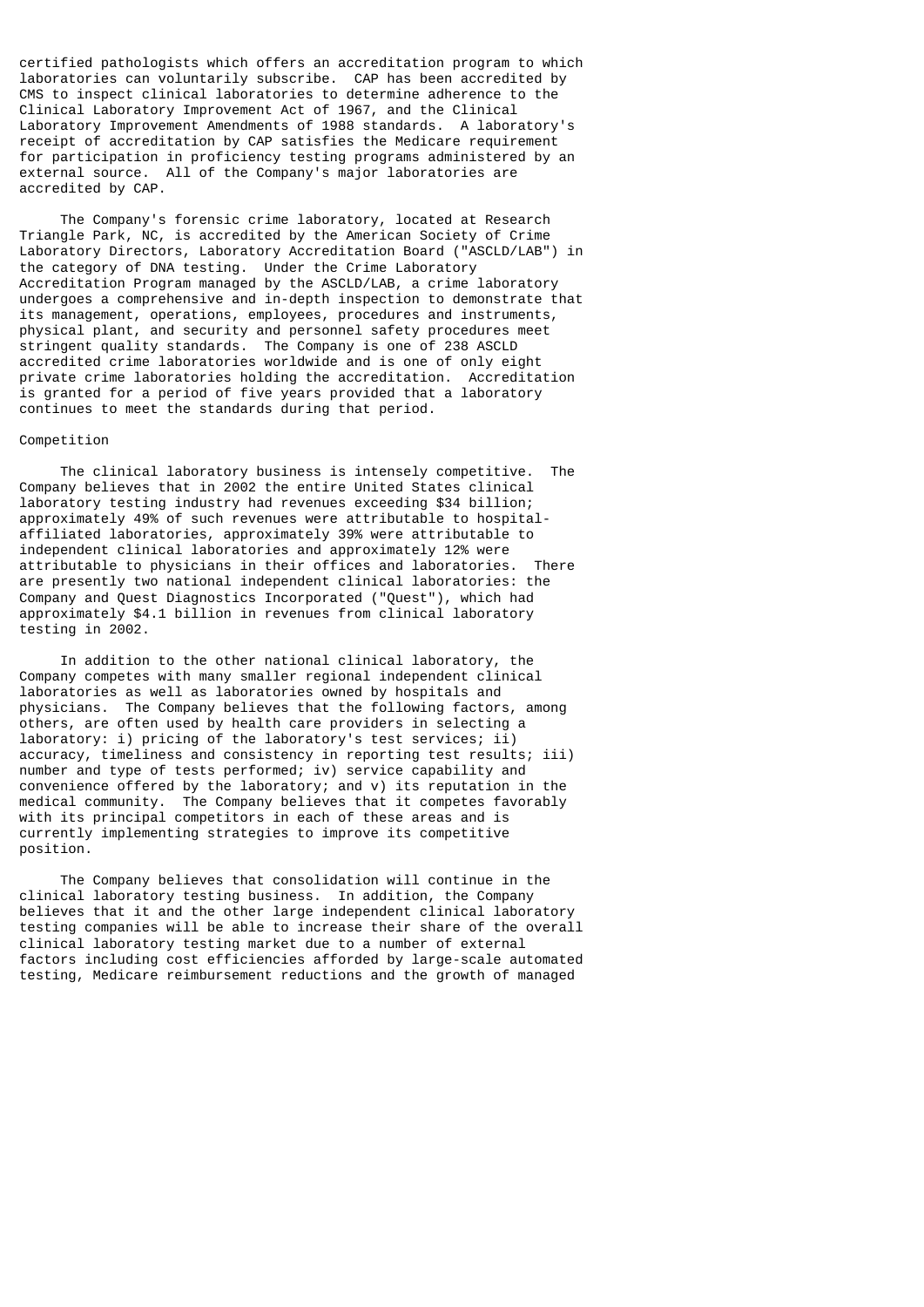health care entities which require low-cost testing services and large service networks. In addition, legal restrictions on physician referrals and their ownership of laboratories as well as increased regulation of laboratories are expected to contribute to the continuing consolidation of the industry.

#### Employees

 As of January 31, 2003, the Company had approximately 24,000 full-time equivalent employees. Subsidiaries of the Company have four collective bargaining agreements which cover approximately 700 employees. Two of the contracts have expired and the parties are presently continuing to abide by their key terms. One subsidiary has a bargaining unit of 75 employees that has begun negotiations on an initial contract. The Company believes that its overall relations with its employees are good.

### Regulation and Reimbursement

#### General

 The clinical laboratory industry is subject to significant governmental regulation at the federal, state and sometimes local levels. As described below, these regulations concern licensure and operation of clinical laboratories, payment for laboratory services, health care fraud and abuse, security and confidentiality of health information and environmental and occupational safety.

## Regulation of Clinical Laboratories

 The Clinical Laboratory Improvement Amendments of 1988 ("CLIA") extend federal oversight to virtually all clinical laboratories by requiring that they be certified by the federal government or by a federally-approved accreditation agency. Pursuant to CLIA, clinical laboratories must meet quality assurance, quality control and personnel standards. Laboratories also must undergo proficiency testing and are subject to inspections.

 Standards for testing under CLIA are based on the complexity of the tests performed by the laboratory, with all tests classified as either high complexity, moderate complexity, or waived. Laboratories performing high complexity testing are required to meet more stringent requirements than moderate complexity laboratories. Labs performing only waived tests, which are tests determined by the Food and Drug Administration to have a low potential for error and requiring little or no oversight, may apply for a certificate of waiver indicating that they need not comply with most of the requirements of CLIA. All major and many smaller Company facilities hold CLIA certificates to perform high complexity testing. The Company's remaining smaller testing sites hold CLIA certificates to perform moderate complexity testing or have a certificate of waiver.

 The sanction for failure to comply with CLIA requirements may be suspension, revocation or limitation of a laboratory's CLIA certificate, which is necessary to conduct business, as well as significant fines and/or criminal penalties. The loss or suspension of a license, imposition of a fine or other penalties, or future changes in the CLIA law or regulations (or interpretation of the law or regulations) could have a material adverse effect on the Company.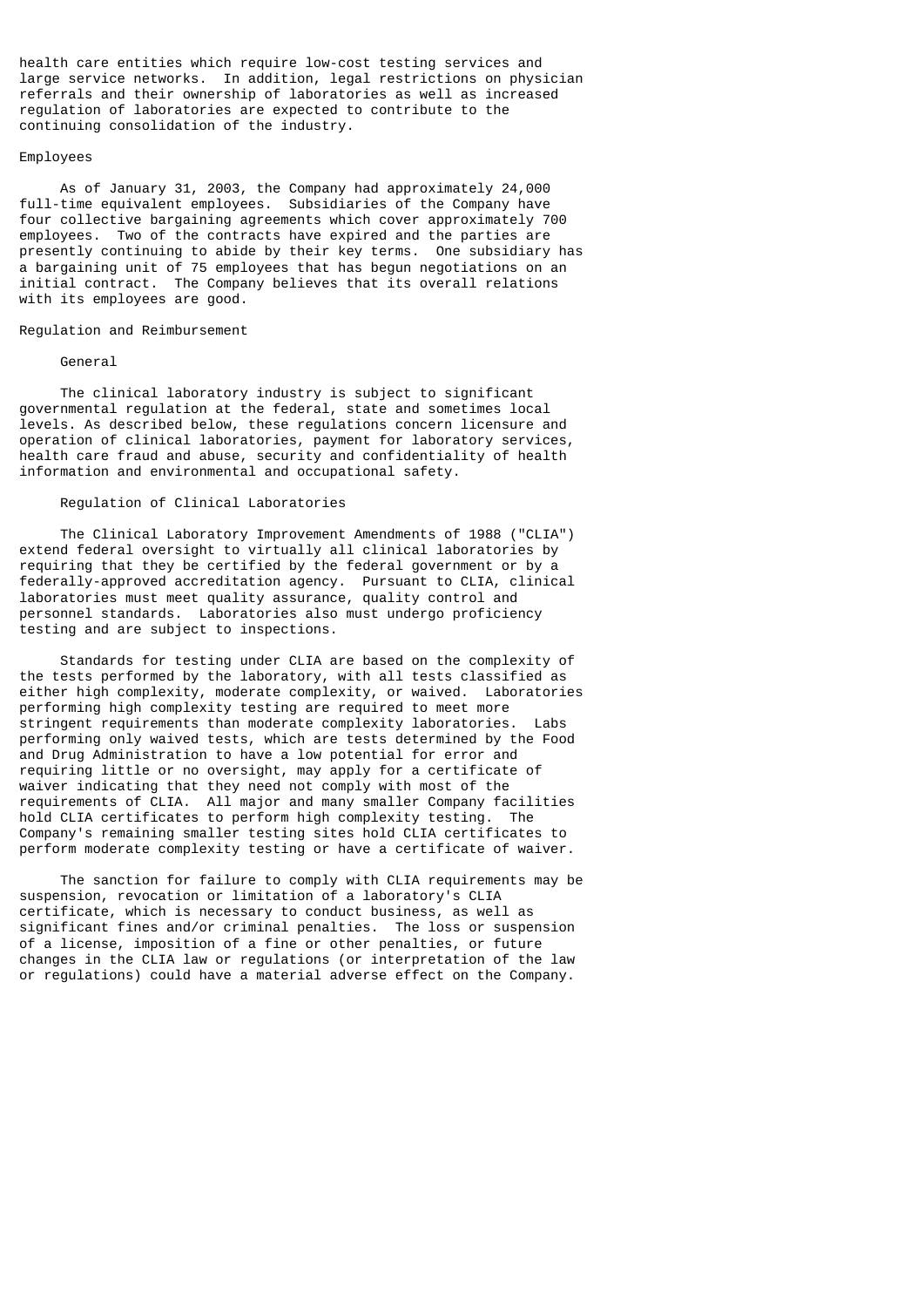The Company is also subject to state regulation. CLIA provides that a state may adopt regulations different from or more stringent than those under federal law, and a number of states have implemented their own laboratory regulatory schemes. State laws may require that laboratory personnel meet certain qualifications, specify certain quality controls, or require maintenance of certain records. For example, some of the Company's laboratories are subject to the State of New York's clinical laboratory regulations, which contain provisions that are more stringent than those under federal law.

 The Company believes that it is in compliance with federal and state laboratory requirements, and the Company's laboratories have continuing programs to ensure that their operations meet all applicable regulatory requirements, but no assurances can be given that the Company's laboratories will pass all future licensure or certification inspections.

# Payment of Clinical Laboratory Services

 In both 2002 and 2001, the Company derived approximately 16% of its net sales from tests performed for beneficiaries of the Medicare and Medicaid programs. In addition, the Company's other business depends significantly on continued participation in these programs, and other government healthcare programs, because clients often want a single laboratory to perform all of their testing services. Both governmental and private sector payors have made efforts to contain or reduce health care costs, including payment for clinical laboratory services, in recent years.

 In 1984, Congress established a Medicare fee schedule for clinical laboratory services performed for patients covered under Part B of the Medicare program. Subsequently, Congress imposed a national ceiling on the amount that can be paid under the fee schedule. Laboratories bill the program directly and must accept the scheduled amount as payment in full for covered tests performed on behalf of Medicare beneficiaries. In addition, state Medicaid programs are prohibited from paying more than the Medicare fee schedule limitation for clinical laboratory services furnished to Medicaid recipients.

 Since 1984, Congress has periodically reduced the ceilings on Medicare payment to clinical laboratories from previously authorized levels. In 1993, pursuant to provisions in the Omnibus Budget and Reconciliation Act of 1993 ("OBRA '93"), Congress reduced, effective January 1, 1994, the Medicare national limitations from 88% of the 1984 national median to 76% of the 1984 national median, which reductions were implemented on a phased-in basis from 1994 through 1996 (to 84% in 1994, 80% in 1995 and 76% in 1996). The 1996 reduction to 76% was implemented as scheduled on January 1, 1996. OBRA '93 also eliminated the provision for annual fee schedule increases based upon the Consumer Price Index for 1994 and 1995. These reductions were partially offset, however, by annual Consumer Price Index fee schedule increases of 3.2% and 2.7% in 1996 and 1997, respectively.

 In August 1997, Congress passed and the President signed the Balanced Budget Act of 1997 ("BBA"), which included a provision that reduced, effective January 1, 1998, the Medicare national limitation from 76% of the 1984 national median to 74% of the 1984 national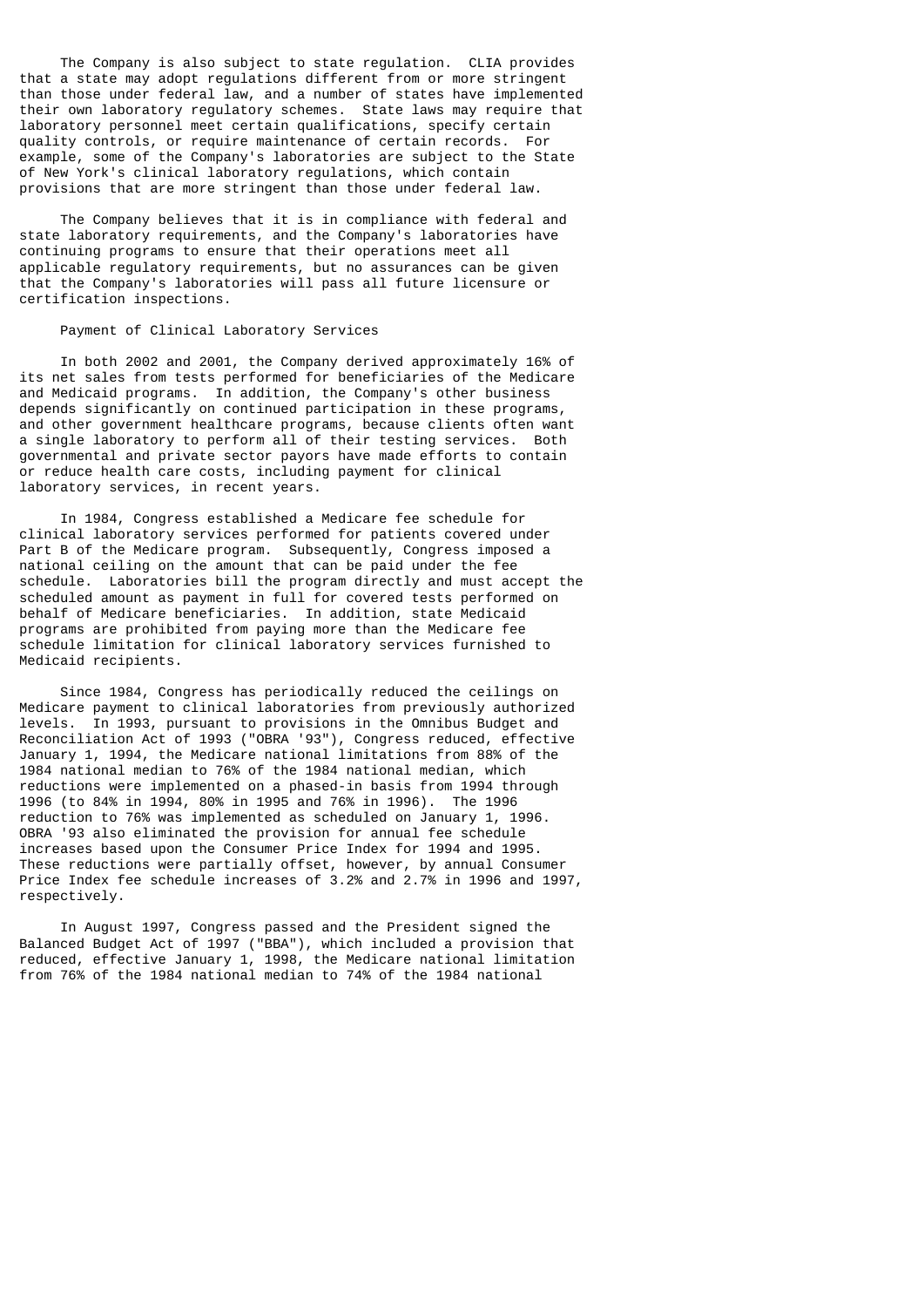median. An additional provision in the BBA froze the Consumer Price Index update for five years. This provision has recently expired and in 2003, there will be a 1.19% increase in the fee schedule based on the Consumer Price Index.

 For services reimbursed under the Medicare physician fee schedule, the conversion factor and relative value units may be subject to adjustment on an annual basis. On February 28, 2003, the Centers for Medicare and Medicaid Services ("CMS") increased the conversion factor for pathology testing and other physician services by an average of 1.6% as of March 1, 2003.

 Because a significant portion of the Company's costs are relatively fixed, Medicare, Medicaid and other government program payment reductions have a direct adverse affect on the Company's net earnings and cash flows. The Company cannot predict whether additional Medicare reductions will be implemented.

 On April 1, 1997, Medicare's policy for billing of automated chemistry profiles went into effect. The policy, which was developed by the Health Care Financing Administration ("HCFA"), now known as CMS, working with the American Medical Association, eliminated the old commonly used "19-22 test" automated chemistry profile, sometimes referred to as a "SMAC" and replaced it with four new panels of "clinically relevant" automated tests (each containing from four to twelve chemistry tests). As a result of this policy, all major laboratory companies, including the Company, were required to eliminate the old chemistry profiles from their standard test requisition forms and standard test offerings by July 1, 1998. The Company developed and implemented a new "universal" test requisition and "standard test offerings" which successfully incorporated all required changes by the July 1, 1998 deadline.

 The automated chemistry profile billing policy is intended to reduce the number of non-Medicare covered "screening tests" which Medicare believes have in the past been inappropriately billed to Medicare. BBA also required the Department of Health and Human Services to adopt uniform coverage, administration and payment policies for lab tests using a negotiated rulemaking process. Consensus was reached by the negotiated rulemaking committee which, among other things, established policies limiting Medicare coverage for certain tests to patients with specified medical conditions or diagnoses. These uniform policies will replace local Medicare coverage policies. The final rules were published on November 23, 2001 and generally became effective on November 25, 2002. Due to the variety of new rules (including limited coverage rules) which have been adopted or proposed recently, and the short time that the final rule has been in effect, the Company does not believe a meaningful estimate of the potential revenue impact of these developments can be made at this time. The Company will continue to monitor this issue going forward.

 Future changes in federal, state and local regulations (or in the interpretation of current regulations) affecting government payment for clinical laboratory testing could have a material adverse effect on the Company. However, based on currently available information, the Company is unable to predict what type of legislation, if any, will be enacted into law.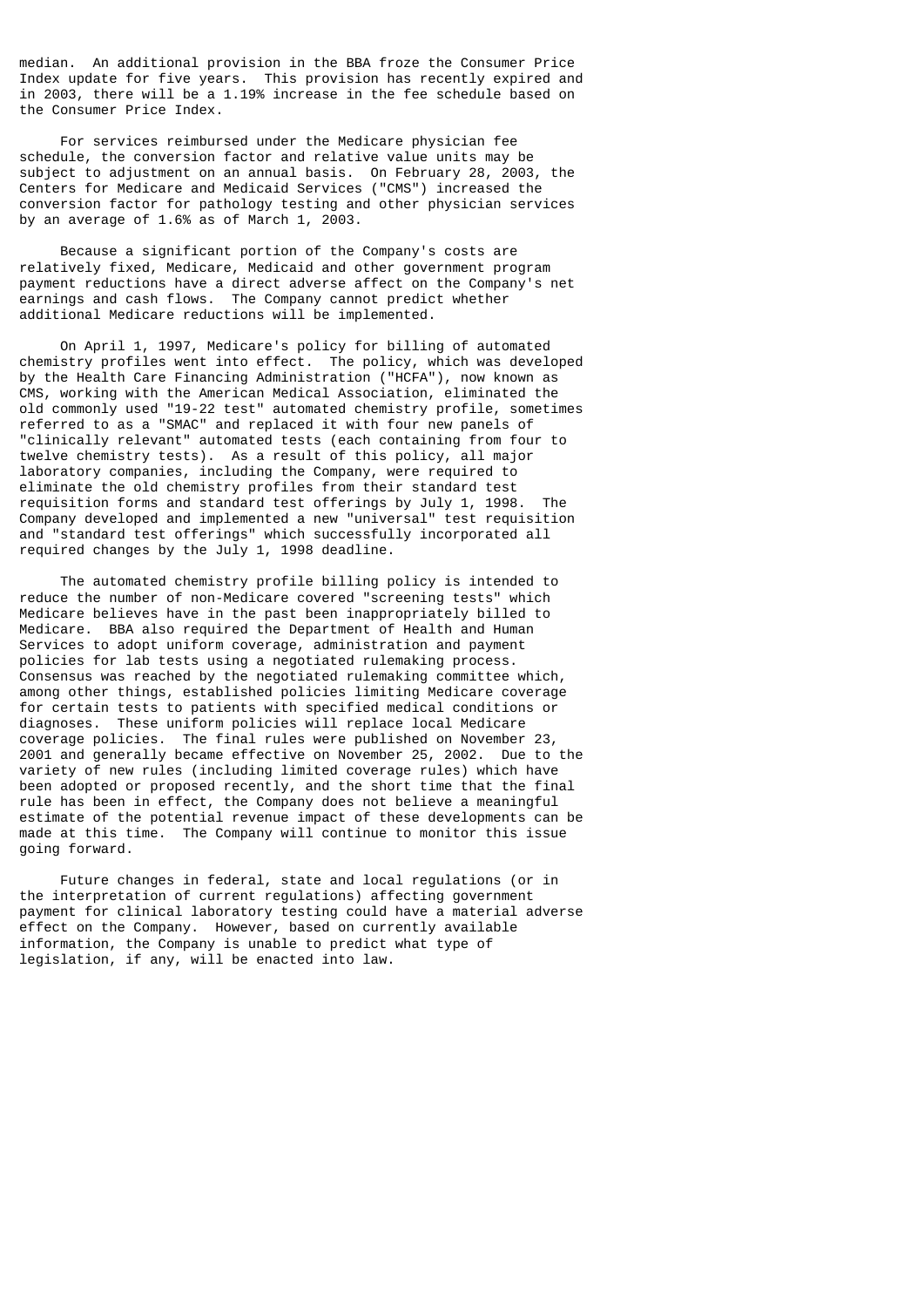# Security and Confidentiality of Health Information

 The Health Insurance Portability and Accountability Act of 1996 ("HIPAA") was designed to address issues related to the portability of health insurance. A section on administrative simplification was added to the law in an effort to improve the efficiency and effectiveness of the health care system by facilitating the electronic exchange of information in certain financial and administrative transactions, while protecting the privacy and security of the information exchanged. Three regulations promulgated under the administrative simplification provisions of HIPAA have been finalized and include the Transactions and Code Sets Rule, the Privacy Rule, and the National Standard Employer Identifier Rule, which requires the use of a unique employer identifier in connection with certain electronic transactions. These regulations apply to health plans, health care providers that conduct standard transactions electronically, or health care clearinghouses ("covered entities"). The security regulation was issued on February 20, 2003.

 The Transactions and Code Sets Rule standardizes the format and data content to be used in the most common electronic health care transactions, including, among others, health care claims, eligibility, and health care claim status. Its purpose is to encourage the use of electronic exchanges while reducing the administrative burden associated with using different formats. The compliance date for this rule was October 16, 2002; however, under the Administrative Simplification Compliance Act, covered entities (except small health plans) were permitted to file an extension plan with the Department of Health and Human Services before October 16, 2002 to extend the compliance date to October 16, 2003. The extension plan described how the entity will come into compliance with the Transactions and Code Sets Rule requirements by the compliance date. The Company and its subsidiaries have filed extension plans and expect to meet the compliance date of October 16, 2003. The Company has been informed that some of its payors may be unable to meet the compliance date. If those payors are unable to meet the compliance date, it is possible that the Company's cash flow could be disrupted as a result of those payors failing to accept claims or failing to remit payment in standard format. The Company is optimistic that these potential issues will be resolved by the compliance date, through additional guidance from the Department of Health and Human Services or otherwise.

 The Privacy Rule regulates the use and disclosure of protected health information ("PHI") by covered entities. It also sets forth certain rights that an individual has with respect to his or her PHI maintained by a covered entity, such as the right to access or amend certain records containing PHI or to request restrictions on the use or disclosure of PHI. Additionally, it requires covered entities to implement certain administrative requirements, such as designating a privacy officer, drafting and implementing privacy policies and procedures, and training workforce members. Health care providers governed by the Privacy Rule must come into compliance by April 14, 2003.

 The Company's HIPAA project plans have two phases: (i) assessment of current systems, applications, processes and procedure testing and validation for HIPAA compliance and (ii) remediation of affected systems, applications, processes and procedure testing and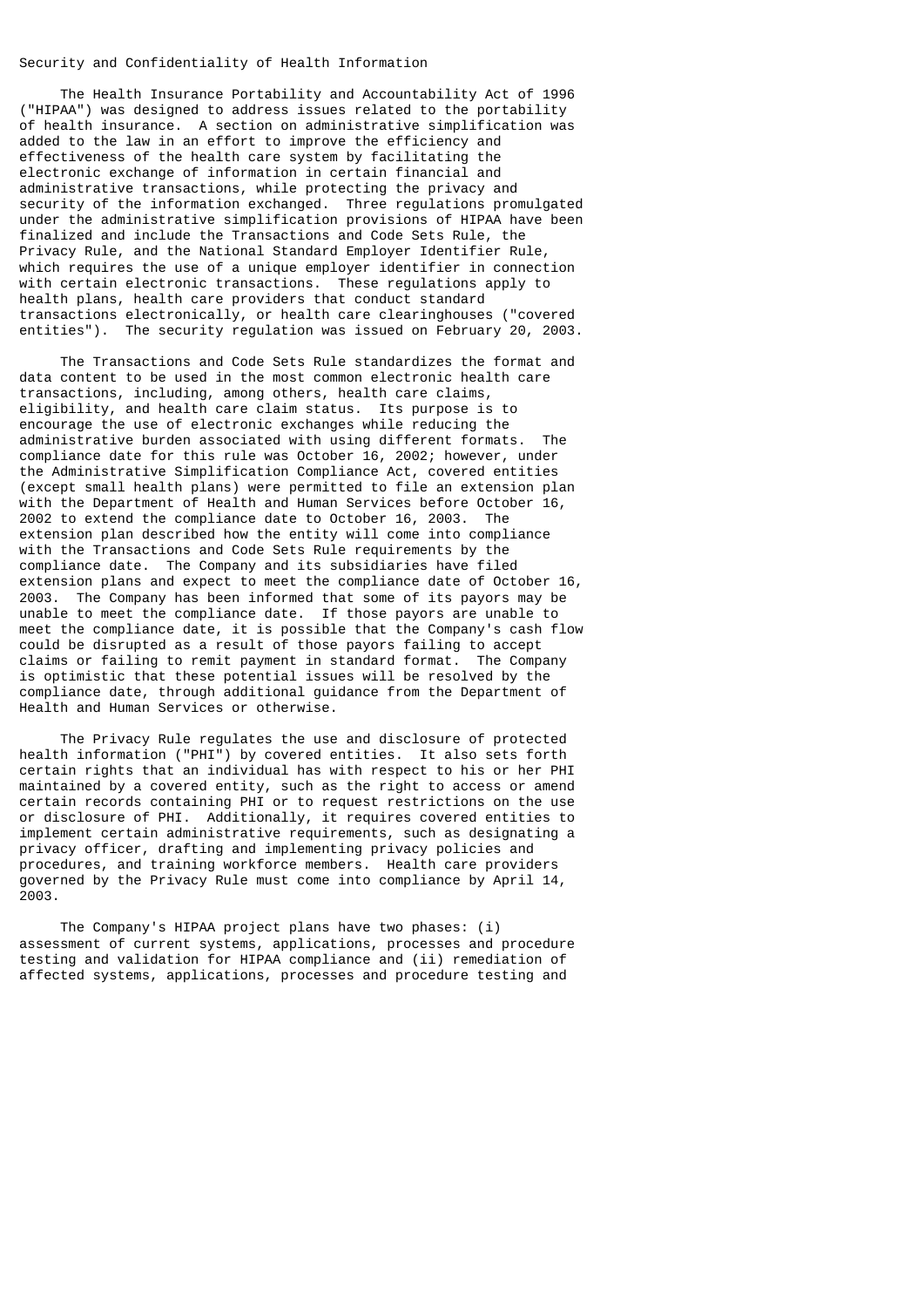### validation for HIPAA compliance.

 The Company has completed the assessment phase of the Transactions and Code Sets provision. Remediation is currently in progress and the Company expects to meet the October 16, 2003 compliance date. The Company has completed the assessment phase of the Privacy provision and has made financial projections and initiated remedial measures designed to meet the April 14, 2003 compliance deadline. The total cost associated with the requirements of HIPAA is not expected to be material to the Company's operations or cash flows. There are, however, many unresolved issues in both of these areas and future interpretations of HIPAA could impose significant cost on the Company.

 In addition to the federal HIPAA regulations described above, there are a number of state laws regarding the confidentiality of medical information, some of which apply to clinical laboratories. These laws vary widely, and new laws in this area are pending, but they most commonly restrict the use and disclosure of medical information. Penalties for violation of these laws include sanctions against a laboratory's state licensure, as well as civil and/or criminal penalties. Violations of the HIPAA provisions after the applicable compliance dates could result in civil and/or criminal penalties, including significant fines and up to 10 years in prison.

## Fraud and Abuse Regulations

 Existing federal laws governing Medicare and Medicaid, as well as similar state laws, impose a variety of broadly described fraud and abuse prohibitions on healthcare providers, including clinical laboratories. These laws are interpreted liberally and enforced aggressively by multiple government agencies, including the U.S. Department of Justice, the U.S. Department of Health and Human Services Office of the Inspector General ("OIG"), and the states. The federal government's enforcement efforts have been increasing, in part as a result of the enactment of HIPAA, which, among other things, provided for the establishment of a program to coordinate federal, state and local law enforcement programs, and to conduct investigations, audits and inspections relating to payment for healthcare, and for the establishment of a federal anti-fraud and abuse account for enforcement efforts, funded through collection of penalties and fines for violations of the healthcare anti-fraud and abuse laws. Moreover, over the last several years, the clinical laboratory industry has been the focus of major governmental enforcement initiatives.

 The Medicare and Medicaid anti-kickback laws prohibit intentionally providing anything of value to induce the referral of Medicare and Medicaid business. HHS has published safe harbor regulations which specify certain business activities that, although literally covered by the laws, will not violate the Medicare/Medicaid anti-kickback laws if all conditions of the safe harbor are met. Failure to fall within a safe harbor does not constitute a violation of the anti-kickback laws; rather, the arrangement would remain subject to scrutiny by HHS. Most states have their own Medicaid anti-kickback laws, and several states also have anti-kickback laws that apply to attempts to gain referral of patients covered by private insurance as well as federal programs.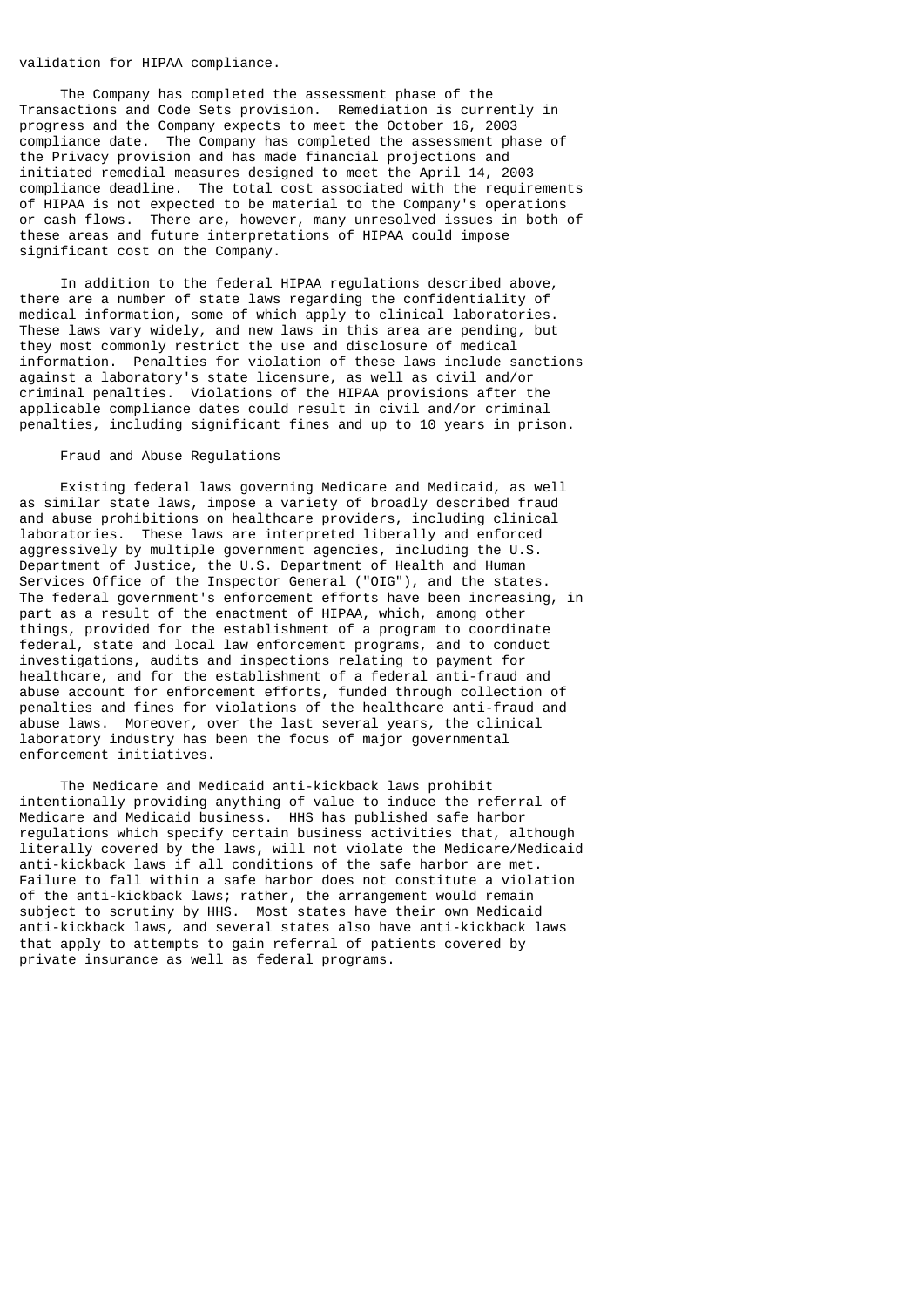In October 1994, the OIG issued a Special Fraud Alert, which set forth a number of practices allegedly engaged in by clinical laboratories and health care providers that the OIG believes violate the federal anti-kickback laws. These practices include providing employees to collect patient samples at physician offices if the employees perform additional services for physicians that are typically the responsibility of the physicians' staff; selling laboratory services to renal dialysis centers at prices that are below fair market value in return for referrals of Medicare tests which are billed to Medicare at higher rates; providing free testing to a physician's HMO patients in situations where the referring physicians benefit from such reduced laboratory utilizations; providing free pick-up and disposal of bio-hazardous waste for physicians for items unrelated to a laboratory's testing services; providing facsimile machines or computers to physicians that are not exclusively used in connection with the laboratory services performed; and providing free testing for health care providers, their families and their employees (professional courtesy testing). The OIG stressed in the Special Fraud Alert that when one purpose of the arrangements is to induce referral of program-reimbursed laboratory testing, both the clinical laboratory and the health care provider or physician may be liable under the anti-kickback laws, and may be subject to criminal prosecution and exclusion from participation in the Medicare and Medicaid programs.

 The OIG has provided additional guidance regarding arrangements that may violate the anti-kickback laws. In a 1999 Advisory Opinion, the OIG concluded that a proposed arrangement whereby a laboratory would offer physicians significant discounts on laboratory tests billed to the physician might violate the anti-kickback act. The OIG reasoned that if the discounts were greater than could otherwise be justified, the proposed arrangement could be viewed as the laboratory providing discounts to the physician in exchange for referral by the physician of non-discounted Medicare program business. Similarly, in 1999 correspondence, the OIG stated that if any direct or indirect link exists between a price discount that a laboratory offers to a skilled nursing facility ("SNF") for Prospective Payment System ("PPS")-covered services and referrals of Medicare Part B business, the anti-kickback statute would be implicated. Moreover, the OIG stated that it is continuing to monitor the situation regarding potentially unlawful contracts between SNFs and service providers, including laboratories.

 Under another federal provision, known as the "Stark" law or "self-referral" prohibition, physicians who have an investment or compensation relationship with a clinical laboratory may not, unless a statutory exception applies, refer Medicare or Medicaid patients for testing to the laboratory, regardless of the intent of the parties. Similarly, laboratories may not bill Medicare or Medicaid or any other party for services furnished pursuant to a prohibited referral. There are federal Stark law exceptions for fair market value compensation to a physician for reasonable and necessary services, and for discounts to physicians purchasing laboratory services. There is also an exception for physician investment in a laboratory company so long as the company's stock is traded on a public exchange, the company has stockholder equity exceeding \$75.0 million, and the physician's shares may be purchased on terms generally available to the public. State self-referral laws exist as well, which apply to all patient referrals, not just Medicare and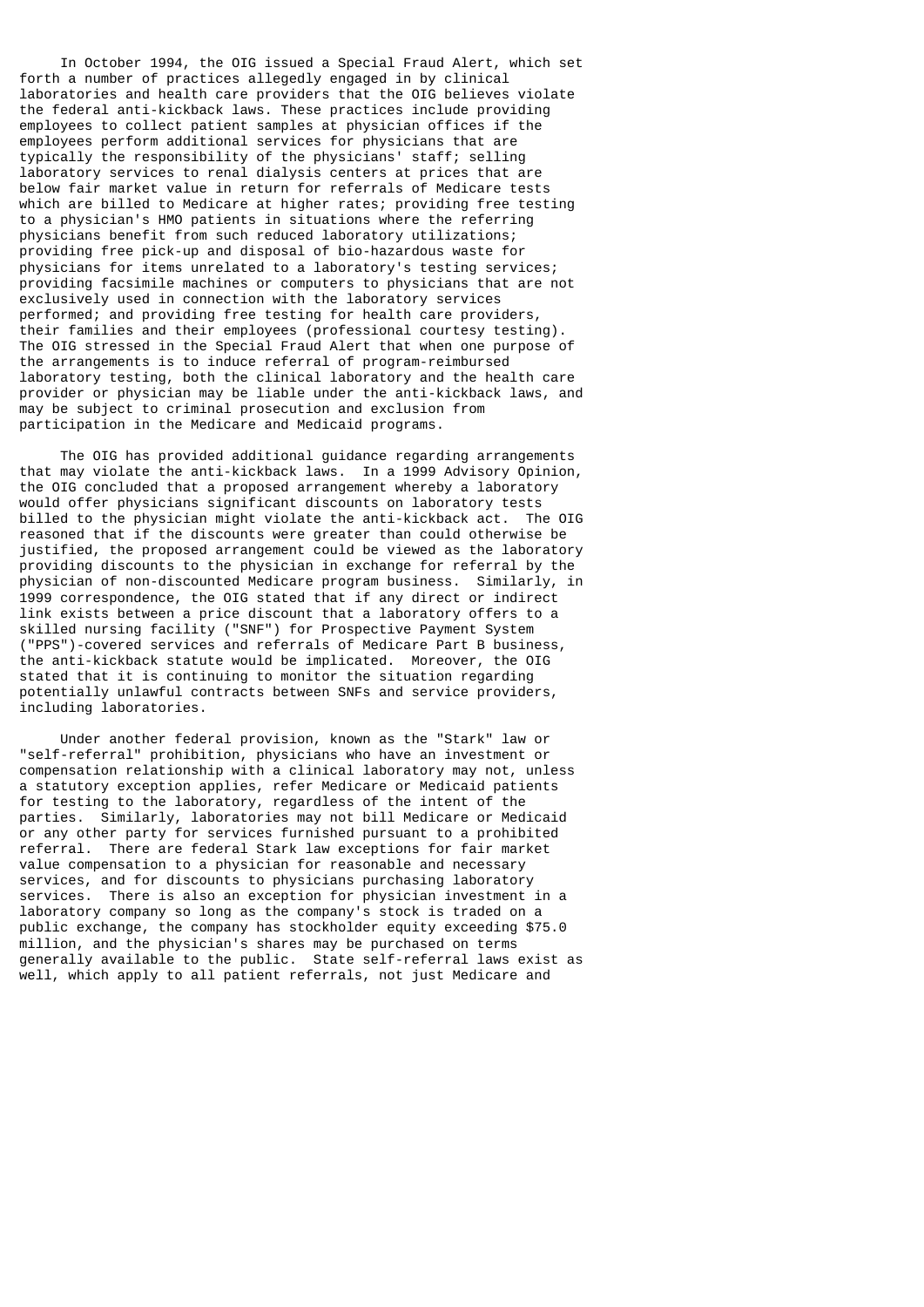# Medicaid.

 There are a variety of other types of federal and state anti-fraud and abuse laws, including laws prohibiting submission of false or otherwise improper claims to federal healthcare programs, and laws limiting the extent of any differences between the Company's charges to Medicare and Medicaid and its charges to other parties. The Company seeks to conduct its business in compliance with the federal and state anti-fraud and abuse laws. However, the Company is unable to predict how these laws will be applied in the future, and no assurances can be given that its arrangements will not be subject to scrutiny under them. Sanctions for violations of these laws may include exclusion from participation in Medicare, Medicaid and other federal healthcare programs, significant criminal and civil fines and penalties, and loss of licensure. Any exclusion from participation in a federal healthcare program, or any loss of licensure, arising from any action by any federal or state regulatory or enforcement authority, would have a material adverse effect on the Company's business. In addition, any significant criminal or civil penalty resulting from such proceedings could have a material adverse effect on the Company's business.

#### Environmental, Health and Safety

 The Company is subject to licensing and regulation under federal, state and local laws and regulations relating to the protection of the environment and human health and safety, including laws and regulations relating to the handling, transportation and disposal of medical specimens, infectious and hazardous waste and radioactive materials as well as to the safety and health of laboratory employees. All Company laboratories are subject to applicable federal and state laws and regulations relating to biohazard disposal of all laboratory specimens and the Company generally utilizes outside vendors for disposal of such specimens. In addition, the federal Occupational Safety and Health Administration ("OSHA") has established extensive requirements relating to workplace safety for health care employers, including clinical laboratories, whose workers may be exposed to blood-borne pathogens such as HIV and the hepatitis B virus. These regulations, among other things, require work practice controls, protective clothing and equipment, training, medical follow-up, vaccinations and other measures designed to minimize exposure to, and transmission of, blood-borne pathogens.

 On November 6, 2000, Congress passed the Needlestick Safety and Prevention Act which required, among other things, that companies include in their safety programs the evaluation and use of engineering controls such as safety needles if found to be effective at reducing the risk of needlestick injuries in the workplace. During 2001, the Company voluntarily implemented the use of safety needles at all of its service locations at a cost of approximately \$6.0 million.

 Although the Company is not aware of any current material noncompliance with such federal, state and local laws and regulations, failure to comply could subject the Company to denial of the right to conduct business, fines, criminal penalties and/or other enforcement actions.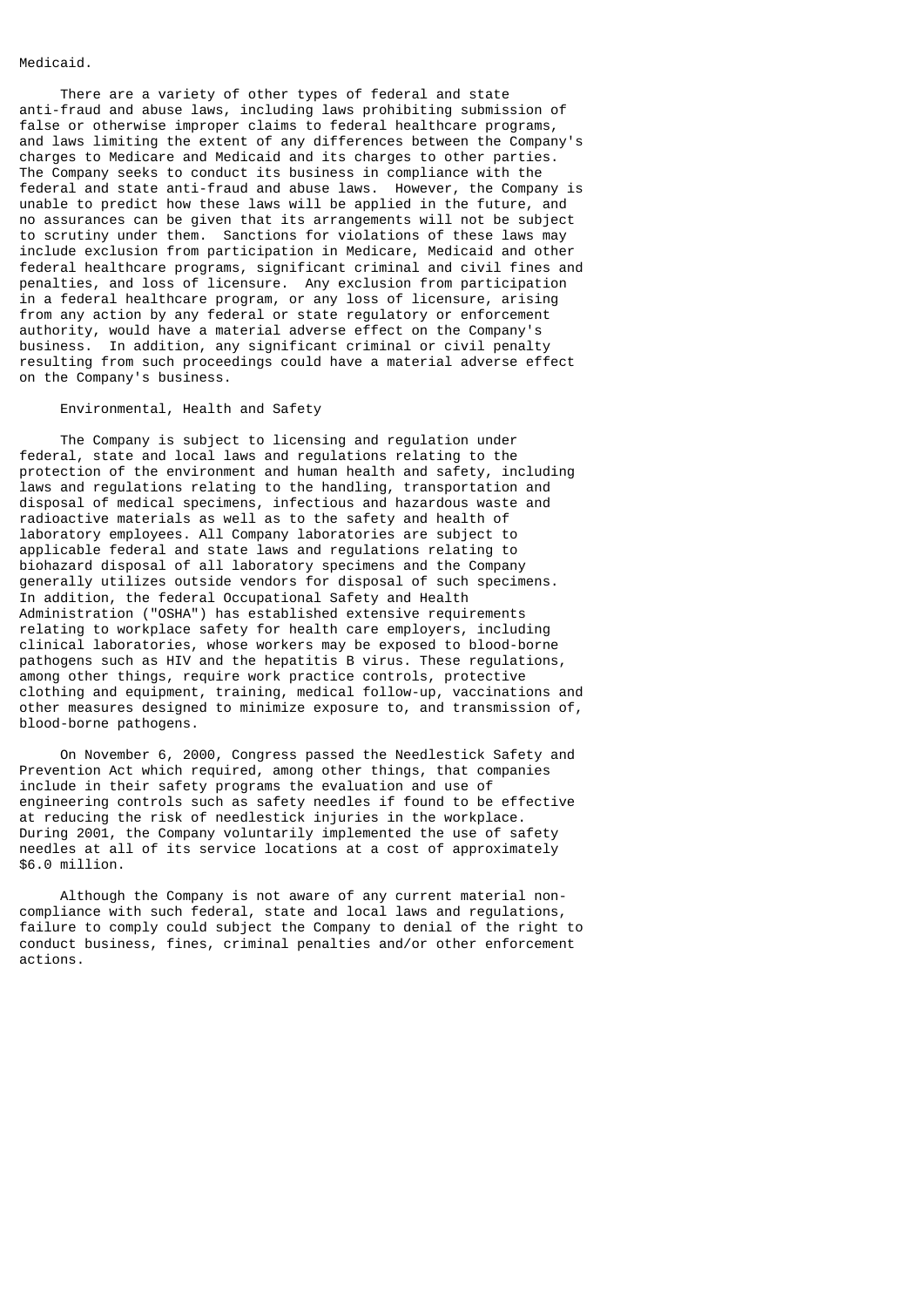# Drug Testing

 Drug testing for public sector employees is regulated by the Substance Abuse and Mental Health Services Administration ("SAMSHA") (formerly the National Institute on Drug Abuse), which has established detailed performance and quality standards that laboratories must meet to be approved to perform drug testing on employees of federal government contractors and certain other entities. To the extent that the Company's laboratories perform such testing, each must be certified as meeting SAMSHA standards. The Company's Research Triangle Park, North Carolina; Raritan, New Jersey; Houston, Texas; San Diego, California and Southaven, Mississippi laboratories are SAMSHA certified.

### Controlled Substances

 The use of controlled substances in testing for drugs of abuse is regulated by the federal Drug Enforcement Administration.

### Compliance Program

 Because of evolving interpretations of regulations and the national debate over health care fraud and abuse, compliance with all Medicare, Medicaid and other government-established rules and regulations has become a significant factor throughout the clinical laboratory industry. The Company has implemented a comprehensive company-wide compliance program. The objective of the Company's compliance program is to develop, implement, and update compliance safeguards as necessary. Emphasis is placed on developing compliance policies and guidelines, personnel training programs and various monitoring and audit procedures to attempt to achieve implementation of all applicable rules and regulations.

 Recently, DIANON settled a U.S. Department of Justice investigation into several of DIANON's billing practices. As part of the settlement, DIANON entered into a voluntary corporate integrity program. As part of DIANON's acquisition of UroCor Inc., DIANON assumed responsibility and liability for compliance with the UroCor corporate integrity agreement.

 The Company seeks to conduct its business in compliance with all statutes, regulations, and other requirements applicable to its clinical laboratory operations. The clinical laboratory testing industry is, however, subject to extensive regulation, and many of these statutes and regulations have not been interpreted by the courts. There can be no assurance therefore that applicable statutes and regulations will not be interpreted or applied by a prosecutorial, regulatory or judicial authority in a manner that would adversely effect the Company. Potential sanctions for violation of these statutes and regulations include significant fines and the loss of various licenses, certificates, and authorizations, which could have a material adverse effect on the Company's business.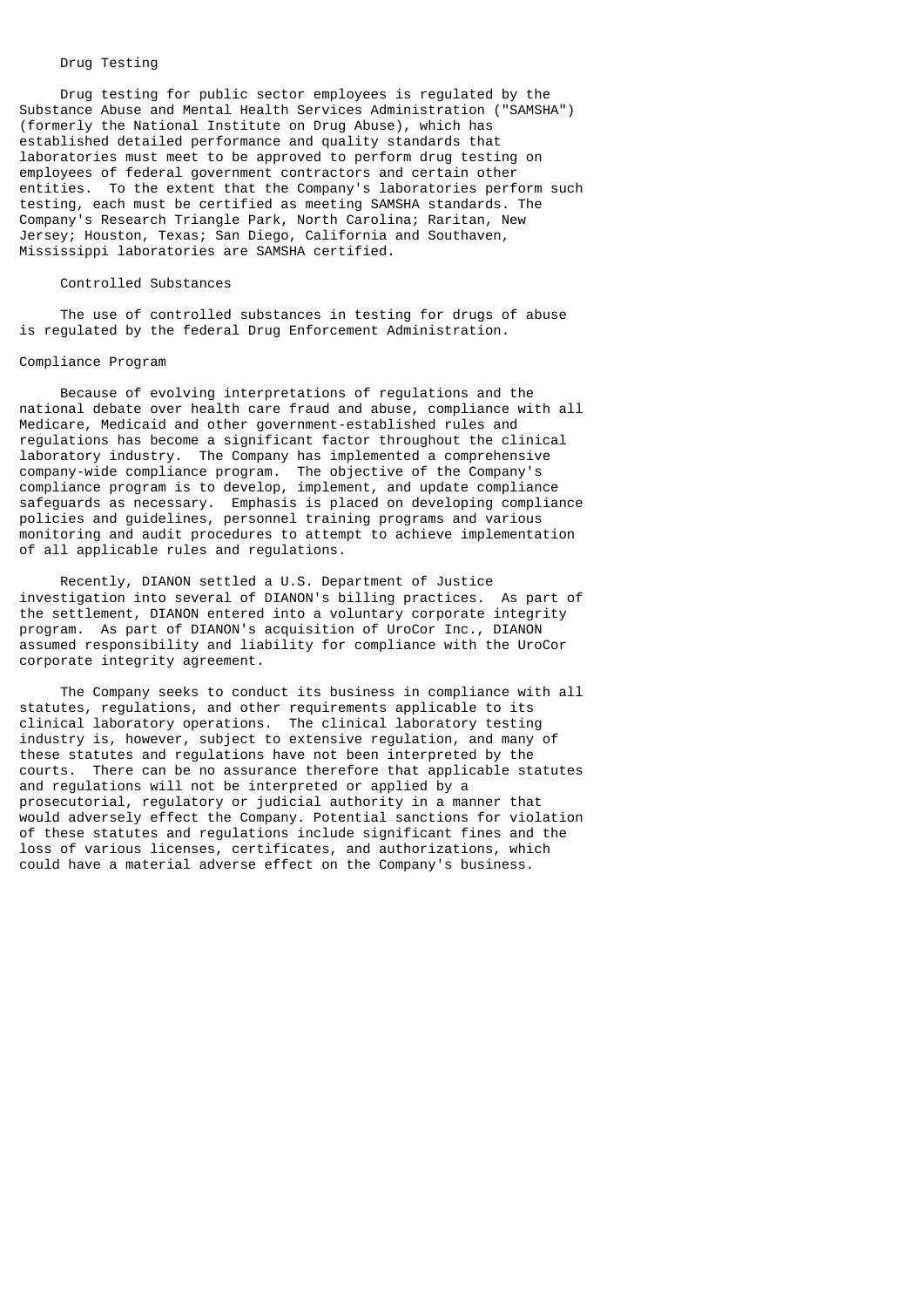# Item 2. PROPERTIES

 The following table summarizes certain information as to the Company's principal operating and administrative facilities as of December 31, 2002.

| Approximate                |                  |                     |  |
|----------------------------|------------------|---------------------|--|
|                            | Area             | Nature of           |  |
| Location                   | (in square feet) | Occupancy           |  |
|                            | <u>.</u>         |                     |  |
| Operating Facilities:      |                  |                     |  |
| Birmingham, Alabama        | 100,000          | Lease expires 2005  |  |
| Phoenix, Arizona           | 55,000           | Lease expires 2009  |  |
| Los Angeles, California    | 40,000           | Lease expires 2004  |  |
| San Diego, California      | 48,000           | Lease expires 2007  |  |
| Denver, Colorado           | 20,000           | Lease expires 2005  |  |
| Tampa, Florida             | 95,000           | Lease expires 2015; |  |
|                            |                  | one 5 year          |  |
|                            |                  | renewal option      |  |
|                            | 18,000           | Lease expires 2005  |  |
| Hollywood, Florida         | 21,000           | Lease expires 2003  |  |
| Chicago, Illinois          | 45,000           | Lease expires 2003; |  |
|                            |                  | two 5 year          |  |
|                            |                  |                     |  |
|                            |                  | renewal options     |  |
| Louisville, Kentucky       | 60,000           | Lease expires 2007; |  |
|                            |                  | two 5 year          |  |
|                            |                  | renewal options     |  |
| Baton Rouge, Louisiana     | 28,000           | Lease expires 2004  |  |
| Detroit, Michigan          | 32,000           | Lease expires 2004; |  |
|                            |                  | one 10 year         |  |
|                            |                  | renewal option      |  |
| Eden Prairie, Minnesota    | 48,000           | Lease expires 2014  |  |
| Meridian, Mississippi      | 29,000           | Lease expires 2005  |  |
| Kansas City, Missouri      | 78,000           | Owned               |  |
|                            |                  |                     |  |
| Reno, Nevada               | 16,000           | Owned               |  |
|                            | 14,000           | Lease expires 2003; |  |
|                            |                  | one 2 year          |  |
|                            |                  | renewal option      |  |
| Portsmouth, New Hampshire  | 47,000           | Lease expires 2006; |  |
|                            |                  | one 5 year          |  |
|                            |                  | renewal option      |  |
| Raritan, New Jersey        | 187,000          | Owned               |  |
| Uniondale, New York        | 108,000          | Lease expires 2007; |  |
|                            |                  | two 5 year          |  |
|                            |                  | renewal options     |  |
| Burlington, North Carolina | 275,000          | Owned               |  |
| Charlotte, North Carolina  |                  |                     |  |
|                            | 25,000           | Lease expires 2003  |  |
| Research Triangle Park,    |                  |                     |  |
| North Carolina             | 71,000           | Lease expires 2008; |  |
|                            |                  | three 5 year        |  |
|                            |                  | renewal options     |  |
|                            | 111,000          | Lease expires 2011; |  |
|                            |                  | three 5 year        |  |
|                            |                  | renewal options     |  |
| Dublin, Ohio               | 81,000           | Owned               |  |
|                            |                  |                     |  |
| Southaven, Mississippi     | 17,000           | Owned               |  |
|                            |                  |                     |  |
| Dallas, Texas              |                  |                     |  |
|                            | 60,000           | Lease expires 2004; |  |
|                            |                  | two 5 year          |  |
|                            |                  | renewal option      |  |
| Houston, Texas             | 70,000           | Lease expires 2012; |  |
|                            |                  | two 5 year          |  |
|                            |                  | renewal options     |  |
| San Antonio, Texas         | 44,000           | Lease expires 2004; |  |
|                            |                  | two 5 year          |  |
|                            |                  | renewal option      |  |
|                            |                  |                     |  |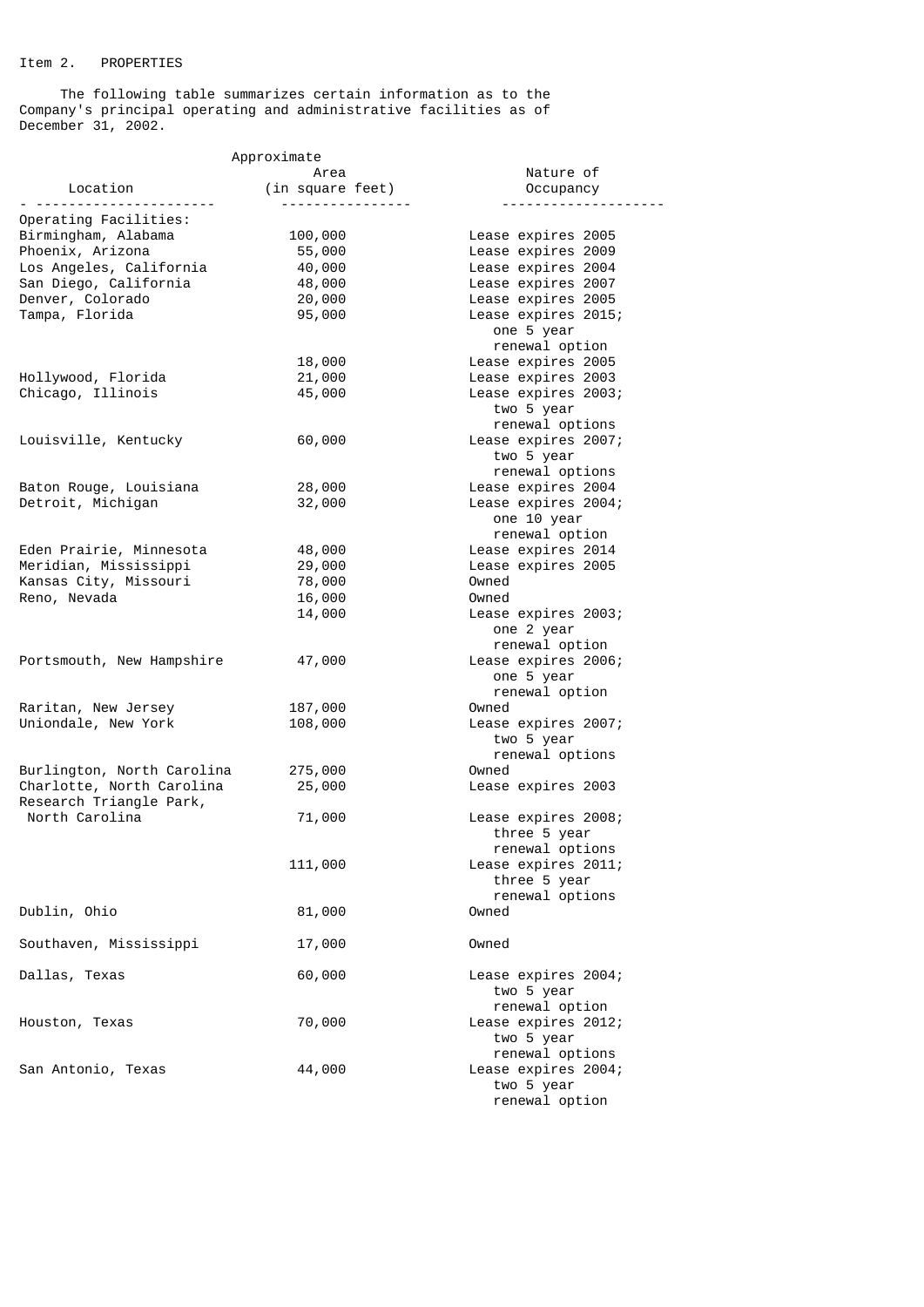| Location                      | Approximate<br>Area<br>(in square feet) | Nature of<br>Occupancy                                                     |
|-------------------------------|-----------------------------------------|----------------------------------------------------------------------------|
| Operating Facilities (cont.): |                                         |                                                                            |
| Salt Lake City, Utah          | 20,000                                  | Lease expires 2005;<br>two 3 year<br>renewal options                       |
| Chesapeake, Virginia          | 16,000                                  | Lease expires 2007;<br>three 5 year<br>renewal options                     |
| Herndon, Virginia             | 80,000                                  | Lease expires 2004                                                         |
| Richmond, Virginia            | 34,000                                  | Lease expires 2006                                                         |
| Kent, Washington              | 42,000                                  | Lease expires 2005;<br>one 5 year<br>renewal option                        |
| Seattle, Washington           | 33,000                                  | Lease expires 2004                                                         |
| Fairmont, West Virginia       | 25,000                                  | Lease expires 2005;<br>three 5 year<br>renewal options                     |
| Mechelen, Belgium             | 20,000                                  | Lease expires 2007                                                         |
| Administrative facilities:    |                                         |                                                                            |
| Raritan, New Jersey           | 53,000                                  | Owned                                                                      |
| Burlington, North Carolina    | 293,000                                 | Owned                                                                      |
| Burlington, North Carolina    | 273,000                                 | Leases expire<br>$2003 - 2010;$<br>various options to<br>purchase or renew |

 All of the Company's major laboratory facilities have been built or improved for the single purpose of providing clinical laboratory testing services. The Company believes that these facilities are suitable and adequate and have sufficient production capacity for its currently foreseeable level of operations. The Company believes that if it were to lose the lease on any of the facilities it presently leases, it could find alternate space at competitive market rates and readily relocate its operations to such new locations without material disruption to its operations.

# Item 3. LEGAL PROCEEDINGS

 The Company is involved in litigation purporting to be a nationwide class action involving the alleged overbilling of patients who are covered by private insurance. The Company has reached a settlement with the class that will not exceed the existing reserves or have a material adverse effect on the Company. On January 9, 2001, the Company was served with a complaint in North Carolina which purports to be a class action and makes claims similar to those referred to above. The claim has been stayed and the plaintiffs' counsel has agreed to dismiss the case, with prejudice. The Company believes that the likelihood of an adverse result in the North Carolina case is remote. The Company is the appellant in a patent case originally filed in the United States District Court for the District of Colorado. The Company has disputed liability and contested the case vigorously. After a jury trial, the district court entered judgment against the Company for patent infringement. The Company has appealed the case to the United States Court of Appeals for the Federal Circuit. The Company has received a letter from its counsel dated February 7, 2003 stating "it remains our opinion that the amended judgment and order will be reversed on appeal".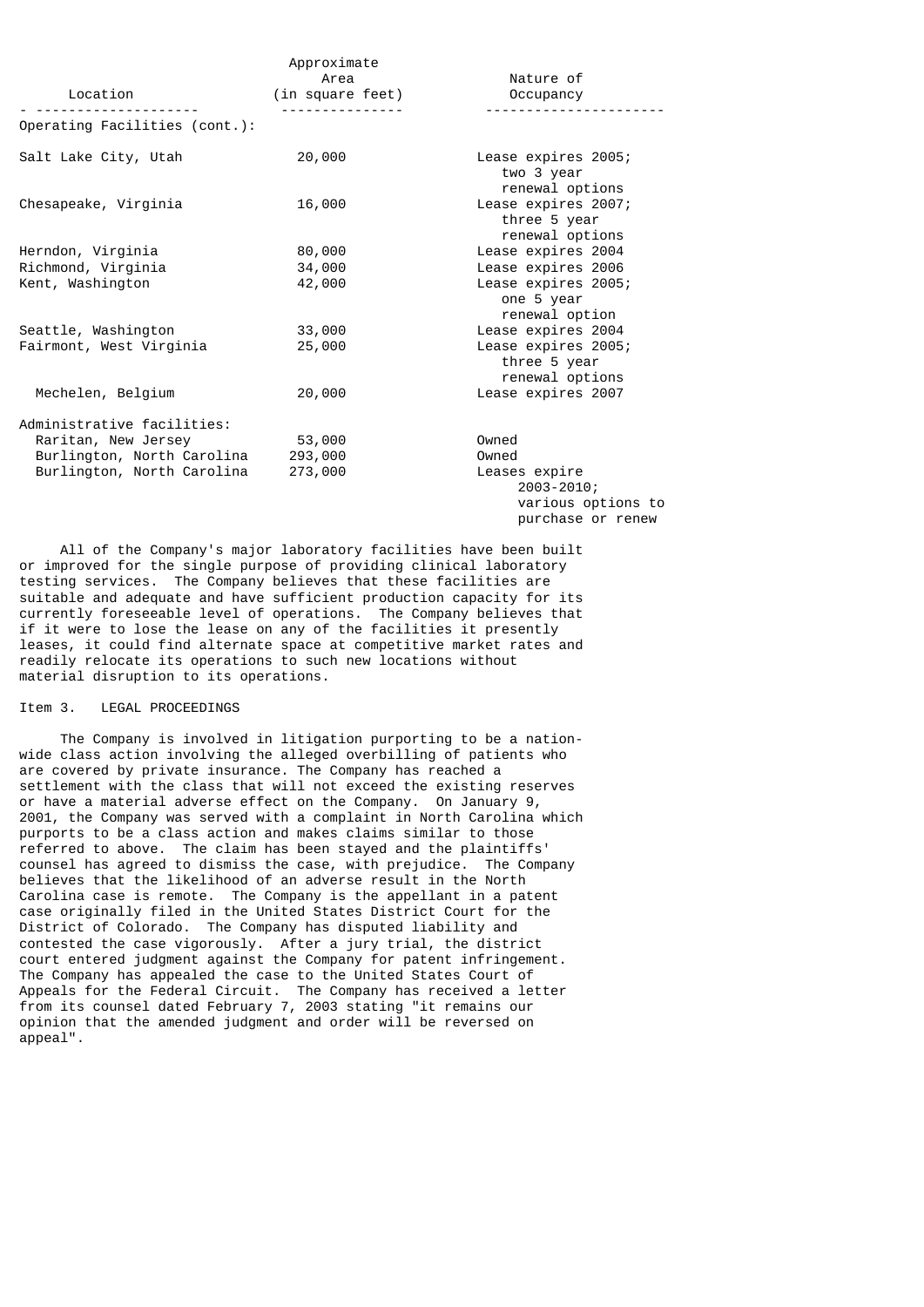The Company is also involved in various claims and legal actions arising in the ordinary course of business. These matters include, but are not limited to, intellectual property disputes, professional liability, employee related matters, and inquiries from governmental agencies and Medicare or Medicaid payors, and managed care payors requesting comment on allegations of billing irregularities that are brought to their attention through billing audits or third parties. In the opinion of management, based upon the advice of counsel and consideration of all facts available at this time, the ultimate disposition of these matters is not expected to have a material adverse effect on the financial position, results of operations or liquidity of the Company.

### Item 4. SUBMISSION OF MATTERS TO A VOTE OF SECURITY HOLDERS

 No matter was submitted to a vote of security holders during the fourth quarter of the fiscal year covered by this report.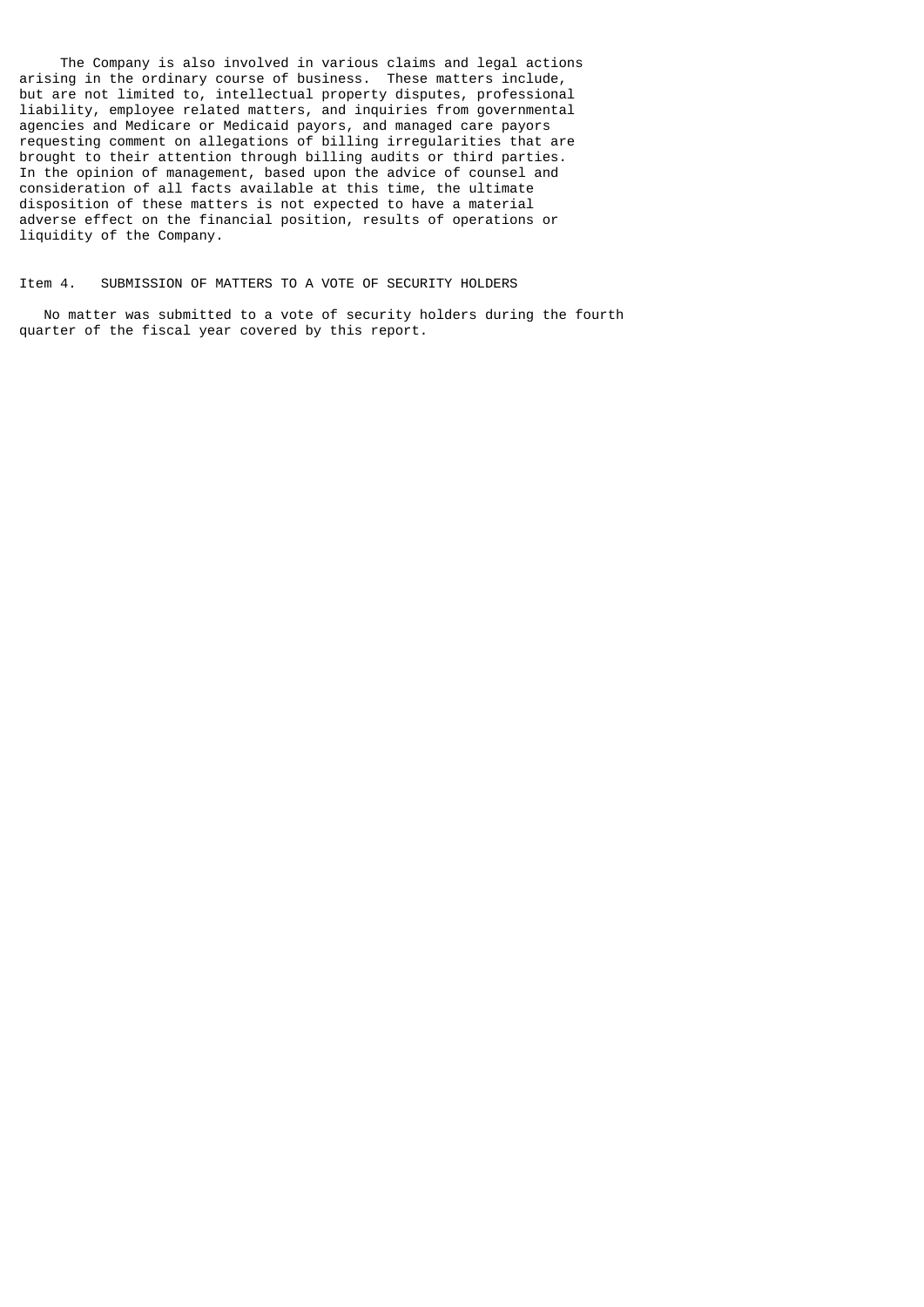# Item 5. MARKET FOR REGISTRANT'S COMMON EQUITY AND RELATED STOCKHOLDER MATTERS

The Common Stock trades on the New York Stock Exchange ("NYSE") under the symbol "LH". The following table sets forth for the calendar periods indicated the high and low sales prices for the Common Stock reported on the NYSE Composite Tape.

|                | High   | Low    |
|----------------|--------|--------|
|                |        |        |
| 2001           |        |        |
| First Quarter  | 43.750 | 24.875 |
| Second Quarter | 41.250 | 28,225 |
| Third Quarter  | 45.675 | 33,420 |
| Fourth Quarter | 45.000 | 36,500 |
|                | High   | Low    |
|                |        |        |
| 2002           |        |        |
| First Quarter  | 49.120 | 38,150 |
| Second Quarter | 52.375 | 43.300 |
| Third Quarter  | 45.210 | 26.000 |
| Fourth Quarter | 34,050 | 18.510 |
|                | High   | Low    |
|                |        |        |
| 2003           |        |        |

First Quarter (through February 28, 2003) 28.470 22.210

 On June 11, 2001 and on May 10, 2002, the Company effected 2 for-1 stock splits. The reported sales prices reflect such stock splits.

 On February 28, 2003 there were 481 holders of record of the Common Stock.

 It is currently the Company's policy not to pay dividends on its common stock in order to increase its flexibility with respect to its growth strategy. In addition, the Company's senior credit facilities place certain limits on the payment of dividends.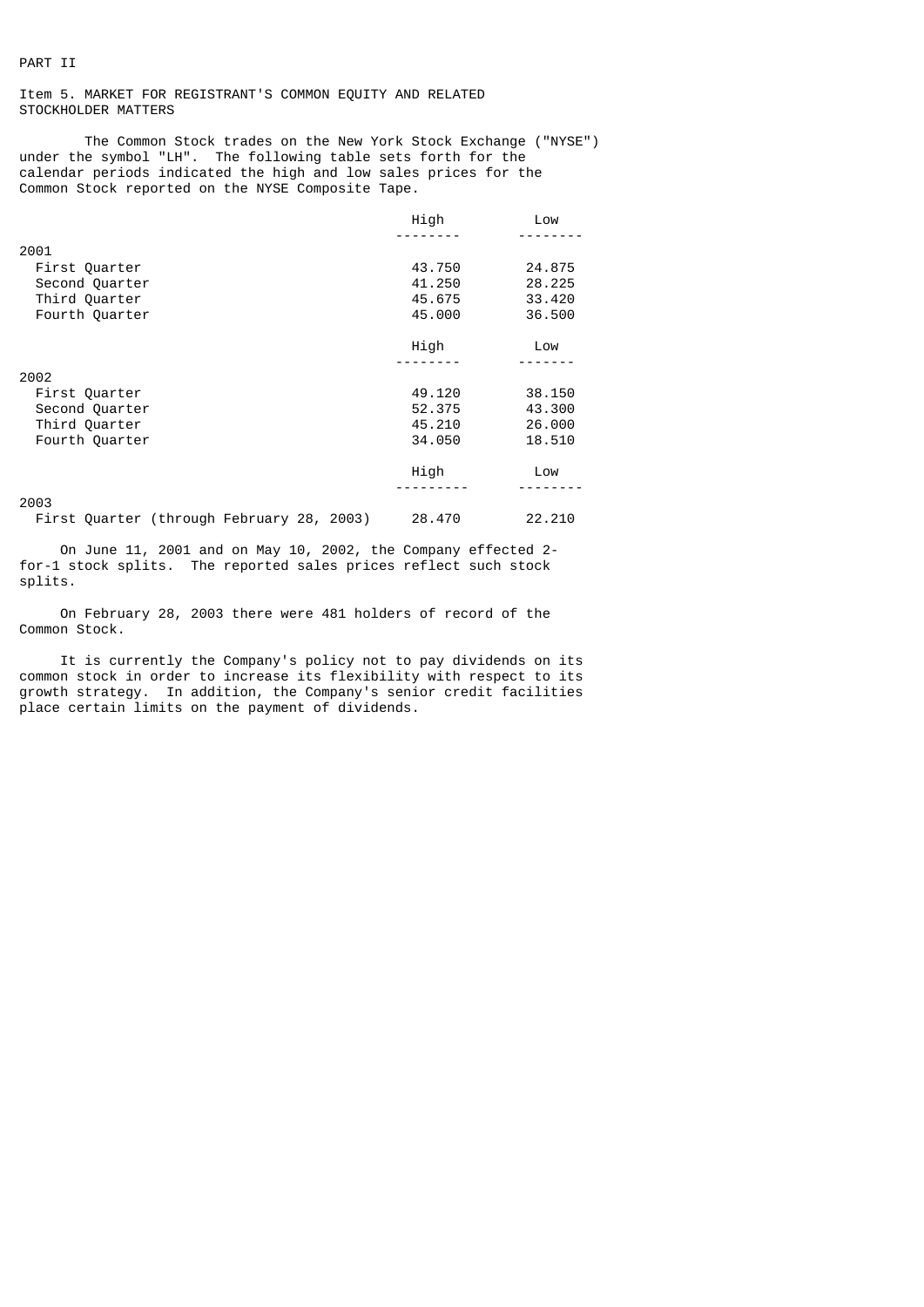# Item 6. SELECTED FINANCIAL DATA

 The selected financial data presented below under the captions "Statement of Operations Data" and "Balance Sheet Data" as of and for the five-year period ended December 31, 2002 are derived from consolidated financial statements of the Company, which have been audited by PricewaterhouseCoopers LLP, independent accountants. This data should be read in conjunction with the accompanying notes, the Company's consolidated financial statements and the related notes thereto, and "Management's Discussion and Analysis of Financial Condition and Results of Operations," all included elsewhere herein.

|                                                                     | Year Ended December 31,                            |  |                                                                                                                                                                                                                                                                                                   |                                                                                                                             |                   |  |
|---------------------------------------------------------------------|----------------------------------------------------|--|---------------------------------------------------------------------------------------------------------------------------------------------------------------------------------------------------------------------------------------------------------------------------------------------------|-----------------------------------------------------------------------------------------------------------------------------|-------------------|--|
|                                                                     | 2002 (a)(b)                                        |  | 2001                                                                                                                                                                                                                                                                                              | 2000                                                                                                                        | 1999              |  |
| 1998                                                                |                                                    |  |                                                                                                                                                                                                                                                                                                   |                                                                                                                             |                   |  |
| ---------                                                           |                                                    |  |                                                                                                                                                                                                                                                                                                   |                                                                                                                             |                   |  |
| amounts)                                                            |                                                    |  |                                                                                                                                                                                                                                                                                                   | (Dollars in millions, except per share                                                                                      |                   |  |
| Statement of Operations Data:                                       |                                                    |  |                                                                                                                                                                                                                                                                                                   |                                                                                                                             |                   |  |
| <del>-Net sales -</del>                                             |                                                    |  |                                                                                                                                                                                                                                                                                                   | $$2,507.7$ $$2,199.8$ $$1,919.3$ $$1,698.7$                                                                                 |                   |  |
| $$-1,612.6$                                                         | $\rightarrow 1,061.8$ and the set of $\rightarrow$ |  | <del>925.6 —</del>                                                                                                                                                                                                                                                                                | $-766.6$ —                                                                                                                  | <del>629.1</del>  |  |
| <del>-Gross profit-</del><br>563.4                                  |                                                    |  |                                                                                                                                                                                                                                                                                                   |                                                                                                                             |                   |  |
| -Operating income<br>127.6                                          |                                                    |  |                                                                                                                                                                                                                                                                                                   | $-435.0$ $367.6$ $245.6(d)$ $149.7$                                                                                         |                   |  |
| <del>-Earnings before</del>                                         |                                                    |  |                                                                                                                                                                                                                                                                                                   |                                                                                                                             |                   |  |
| - extraordinary loss<br>68.8                                        | $-254.6$                                           |  |                                                                                                                                                                                                                                                                                                   | <del>. 182.7 112.1 .</del>                                                                                                  | -65.4             |  |
| -Extraordinary loss, net of<br><del>- tax benefit -</del>           |                                                    |  | $-3.2(e)$                                                                                                                                                                                                                                                                                         |                                                                                                                             |                   |  |
| <del>-Net earnings -</del><br>68.8                                  | $-254.6-$                                          |  |                                                                                                                                                                                                                                                                                                   | $-179.5$ $112.1$                                                                                                            | <del>65.4</del>   |  |
| -Basic earnings<br>- per common share before                        |                                                    |  |                                                                                                                                                                                                                                                                                                   |                                                                                                                             |                   |  |
| - extraordinary loss<br>\$ 0.49                                     |                                                    |  |                                                                                                                                                                                                                                                                                                   | $\frac{2}{3}$ $\frac{1.78}{3}$ $\frac{2}{3}$ $\frac{1.31}{3}$ $\frac{2}{3}$ $\frac{0.82}{3}$ $\frac{2}{3}$ $\frac{0.30}{3}$ |                   |  |
| <b>Extraordinary loss per</b><br>— common share, net                |                                                    |  |                                                                                                                                                                                                                                                                                                   |                                                                                                                             |                   |  |
| - of tax benefit                                                    | \$                                                 |  | $\textcolor{red}{\text{\textbf{\$}}}\textcolor{red}{\text{\textbf{\$}}}\textcolor{red}{\text{\textbf{\$}}}\textcolor{red}{\text{\textbf{\$}}}\textcolor{red}{\text{\textbf{\$}}}\textcolor{red}{\text{\textbf{\$}}}$                                                                              |                                                                                                                             |                   |  |
| \$                                                                  |                                                    |  |                                                                                                                                                                                                                                                                                                   |                                                                                                                             |                   |  |
| -Basic earnings                                                     |                                                    |  |                                                                                                                                                                                                                                                                                                   |                                                                                                                             |                   |  |
| - per common share<br>\$ 0.49                                       | $-$ \$                                             |  | $-1.78$ \$ $-1.29$                                                                                                                                                                                                                                                                                | $-\$$ $-0.82$                                                                                                               | -0.30             |  |
| -Diluted earnings<br>- per common share before                      |                                                    |  |                                                                                                                                                                                                                                                                                                   |                                                                                                                             |                   |  |
| - extraordinary loss                                                |                                                    |  |                                                                                                                                                                                                                                                                                                   | \$ 1.77 \$ 1.29 \$ 8.80 \$ 8.29                                                                                             |                   |  |
| \$<br>$-9.49$                                                       |                                                    |  |                                                                                                                                                                                                                                                                                                   |                                                                                                                             |                   |  |
| <b>Extraordinary loss per</b><br>- common share, net                |                                                    |  |                                                                                                                                                                                                                                                                                                   |                                                                                                                             |                   |  |
| <del>- of tax benefit</del>                                         | \$                                                 |  | $\overline{\textcolor{red}{\bullet}} \textcolor{red}{\textcolor{red}{\bullet}} \textcolor{red}{\textcolor{red}{\bullet}} \textcolor{red}{\textcolor{red}{\bullet}} \textcolor{red}{\textcolor{red}{\bullet}} \textcolor{red}{\textcolor{red}{\bullet}} \textcolor{red}{\textcolor{red}{\bullet}}$ | –\$                                                                                                                         |                   |  |
| $\frac{1}{2}$                                                       |                                                    |  |                                                                                                                                                                                                                                                                                                   |                                                                                                                             |                   |  |
| -Diluted earnings                                                   |                                                    |  |                                                                                                                                                                                                                                                                                                   |                                                                                                                             |                   |  |
| - per common share                                                  |                                                    |  |                                                                                                                                                                                                                                                                                                   | $\frac{1.77}{1.77}$ $\frac{1.27}{1.27}$ $\frac{1.80}{1.27}$                                                                 | -\$⊢<br>- 0.29    |  |
| \$ 0.49                                                             |                                                    |  |                                                                                                                                                                                                                                                                                                   |                                                                                                                             |                   |  |
| -Basic weighted average common<br><del>- shares outstanding</del>   |                                                    |  |                                                                                                                                                                                                                                                                                                   |                                                                                                                             |                   |  |
| $-\left(\frac{in \thinspace \text{thousands}}{n}\right)$            |                                                    |  |                                                                                                                                                                                                                                                                                                   | $142,791$ $138,838$ $94,161$ $50,665$                                                                                       |                   |  |
| 49,939                                                              |                                                    |  |                                                                                                                                                                                                                                                                                                   |                                                                                                                             |                   |  |
| -Diluted weighted average common<br><del>- shares outstanding</del> |                                                    |  |                                                                                                                                                                                                                                                                                                   |                                                                                                                             |                   |  |
| <del>(in thousands)</del>                                           |                                                    |  |                                                                                                                                                                                                                                                                                                   | <del>144,198     141,077          96,299     </del>                                                                         | <del>51,509</del> |  |
|                                                                     |                                                    |  |                                                                                                                                                                                                                                                                                                   |                                                                                                                             |                   |  |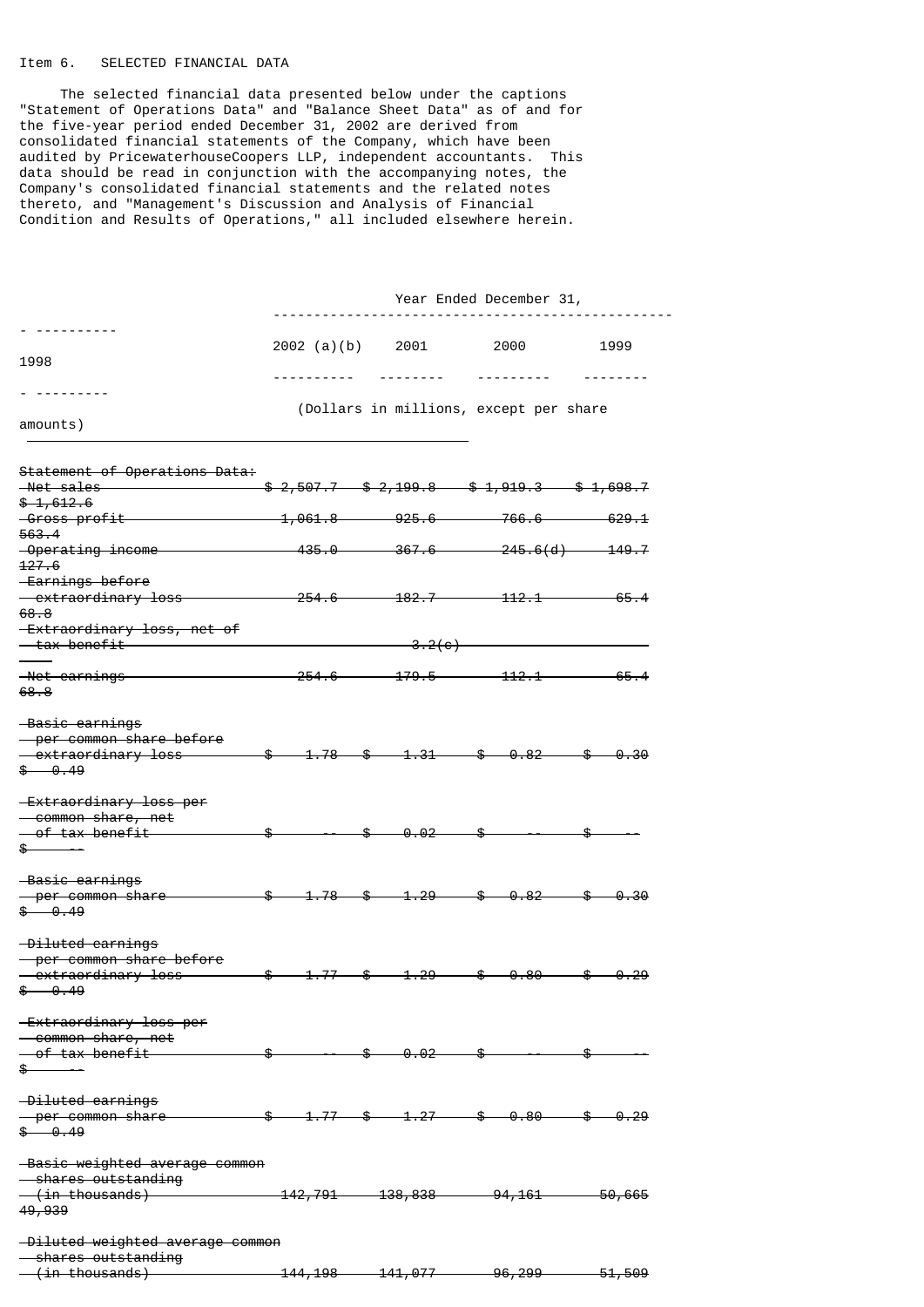49,939

| Balance Sheet Data:              |                     |                    |                    |                    |
|----------------------------------|---------------------|--------------------|--------------------|--------------------|
| -Cash and cash                   |                     |                    |                    |                    |
| <del>-cquivalents</del>          | 56.                 | 149.2              | 48.8               | <del>40.3</del>    |
| 22.7                             |                     |                    |                    |                    |
| -Intangible assets, net          | <del>1, 217.5</del> | $-968.5$           | 865.7              | 803.9              |
| 836, 2                           |                     |                    |                    |                    |
| <del>-Total assets</del>         | <del>2.611.8</del>  | <del>1,929.6</del> | <del>1,666.9</del> | <del>1,590.2</del> |
| <del>1,640.9</del>               |                     |                    |                    |                    |
| -Long-term obligations and       |                     |                    |                    |                    |
| - redeemable preferred           |                     |                    |                    |                    |
| <del>stock (e) — stock (e)</del> | <del>521.</del>     | 509.2              | 355.8              | <del>1,041.5</del> |
| 1,110.0                          |                     |                    |                    |                    |
| <del>Total shareholders'</del>   |                     |                    |                    |                    |
| $\overline{-}$ equity            | \$1,611.7           | \$ 1,085.4         | 977                |                    |
| <del>154.</del>                  |                     |                    |                    |                    |

(a) On July 25, 2002, the Company completed the acquisition of all of the outstanding stock of Dynacare Inc. in a combination cash and stock transaction with a combined value of approximately \$496.4 million, including transaction costs. See "Note 2 to the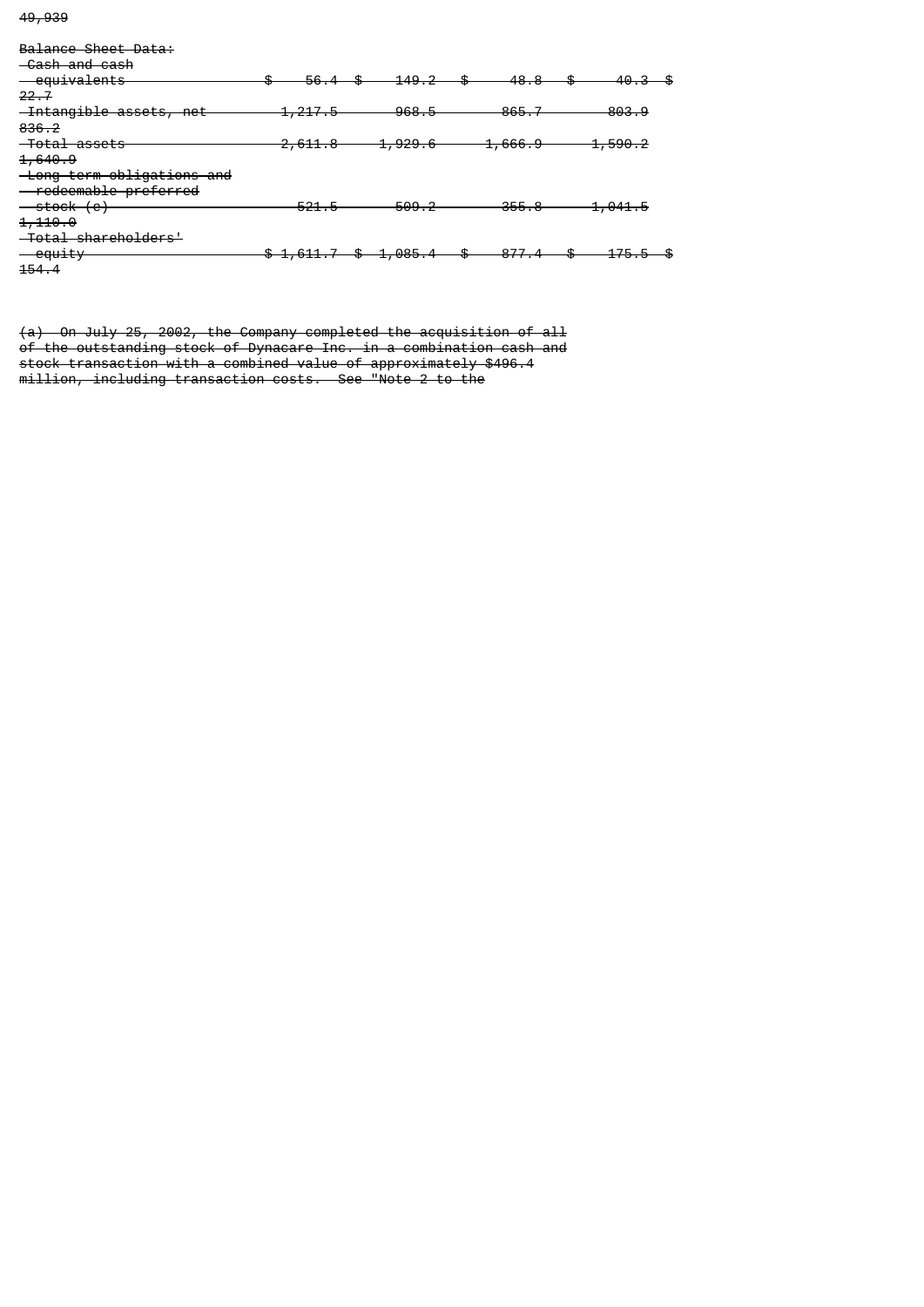Consolidated Financial Statements" for further discussion of this acquisition. During the third quarter of 2002, the Company recorded restructuring and other special charges totaling \$17.5 million. These charges included a special bad debt provision of approximately \$15.0 million related to the acquired Dynacare accounts receivable balance and restructuring expense of approximately \$2.5 million relating to Dynacare integration costs of actions that impact the Company's existing employees and operations.

(b) Effective January 1, 2002, the Company adopted Statement of Financial Accounting Standards No. 142 "Goodwill and Other Intangible Assets". This Standard requires that goodwill and other intangibles that are acquired in business combinations and that have indefinite useful lives are not to be amortized. See "Note 10 to the Consolidated Financial Statements" for further discussion of the effect of SFAS No. 142.

(c) During the third quarter of 2001, the Company recorded an extraordinary loss of \$3.2 million (net of tax benefit) relating to the write-off of unamortized bank fees associated with the Company's term debt, which was repaid in September of 2001. The Company also recorded a charge of \$8.9 million as a result of a payment made to a bank to terminate an interest rate swap agreement tied to the Company's term loan.

(d) In the fourth quarter of 2000, the Company recorded a \$4.5 million restructuring charge relating to the closing of its Memphis drug testing facility.

(e) Long-term obligations include capital lease obligations of \$5.5 million, \$6.1 million, \$7.2 million, \$4.4 million and \$4.2 million at December 31, 2002, 2001, 2000, 1999 and 1998, respectively. Longterm obligations also include the long-term portion of the expected value of future contractual amounts to be paid to the former principals of acquired laboratories. Such payments are principally based on a percentage of future revenues derived from the acquired customer lists or specified amounts to be paid over a period of time. At December 31, 2002, 2001, 2000, 1999 and 1998, such amounts were \$0.0 million, \$0.3 million, \$2.1 million, \$0.0 million and \$7.7 million, respectively. Long-term obligations exclude amounts due to affiliates. On June 6, 2000, the Company called for redemption all of its outstanding redeemable preferred stock, resulting in the conversion of substantially all of the preferred stock into common stock. During 2001, the Company sold \$744.0 million aggregate principal amount at maturity of its zero coupon convertible subordinated notes due 2021 in a private placement. The Company received approximately \$488.6 million in net proceeds from the offering. The Company used a portion of the proceeds to repay \$412.5 million of its term loan outstanding under its credit agreement.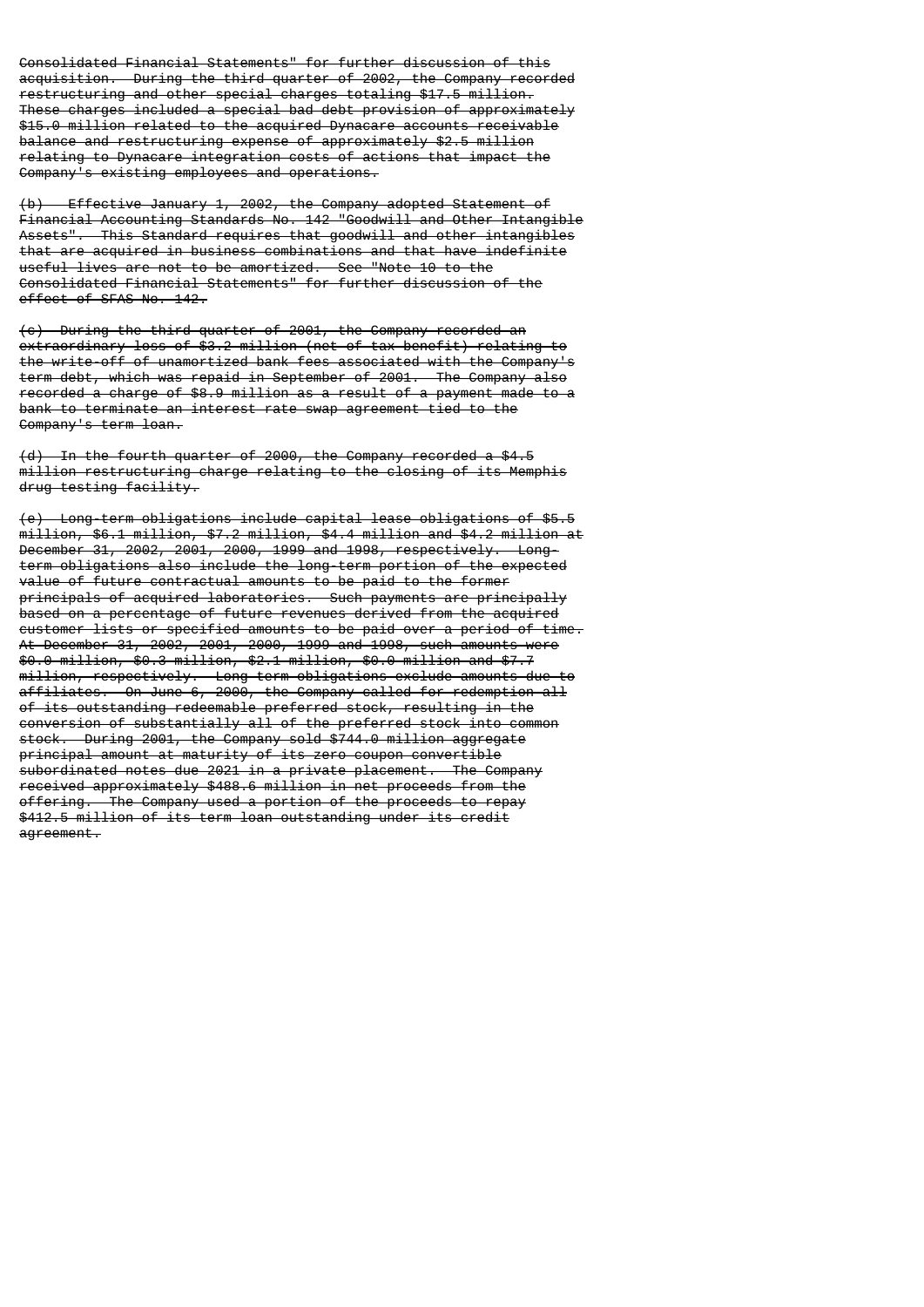### Item 7. MANAGEMENT'S DISCUSSION AND ANALYSIS OF FINANCIAL CONDITION AND RESULTS OF OPERATIONS

### General

 During 2002, the Company accomplished several initiatives directly related to the implementation of the Company's strategic plan as well as expanding its national platform in routine testing. This plan continues to provide growth opportunities for the Company by building a leadership position in genomic and other advanced testing technologies primarily through internal development efforts, acquisitions and technology licensing activities.

 The Company's Center for Molecular Biology and Pathology, located in Research Triangle Park, NC is a leader in the development and application of molecular diagnostics and polymerase chain reaction, or PCR, technologies in the areas of diagnostic genetics, oncology and infectious disease. The Company believes that these technologies may represent a significant savings to the healthcare system by increasing the detection of early stage (treatable) diseases. The Company's National Genetics Institute in Los Angeles, CA, develops novel, highly-sensitive PCR methods used to test for hepatitis C and other infectious agents and is the only laboratory in the U.S. that is FDA-approved to screen plasma for infectious diseases. Viro-Med Laboratories, Inc., based in Minneapolis, MN, offers molecular microbial testing using real-time PCR platforms and provides significant additional capacity to support the continued expansion of the Company's advanced testing business. These Centers of Excellence enable the Company to provide a broad menu of testing services for the infectious disease and cancer markets, which the Company believes represent two of the most significant areas of future growth in the clinical laboratory industry.

 On July 25, 2002, the Company completed its acquisition of Dynacare, a provider of clinical laboratory testing services in 21 states in the United States and two provinces in Canada. Dynacare had 2001 revenues of approximately \$238.0 million and had approximately 6,300 employees at the closing date of the acquisition. This acquisition directly supports the Company's strategic objectives of strengthening its national presence by expanding the Company's geographic reach not only in various regions of the U.S., but also in Canada and allows the Company to further enhance service to its clients and their patients by offering more conveniently located patient service centers and on-site testing facilities. It also allows the Company to broaden the array of testing services currently available to physicians, particularly in specialized fields such as molecular biology, genetics, oncology and infectious disease. The Company achieved \$4.0 million in synergy savings relating to the integration of Dynacare by the end of 2002 and expects to realize total savings of \$45.0 million by the end of 2004.

 The Company completed the acquisition of DIANON on January 17, 2003. DIANON had 2001 revenues of approximately \$125.7 million and had approximately 1,100 employees at the closing date of the acquisition. This acquisition significantly enhances the Company's oncology testing capabilities. DIANON is recognized by physicians, managed care companies and other customers as a leading provider of a wide range of anatomic pathology testing services, which complement the Company's strengths in other areas of cancer testing,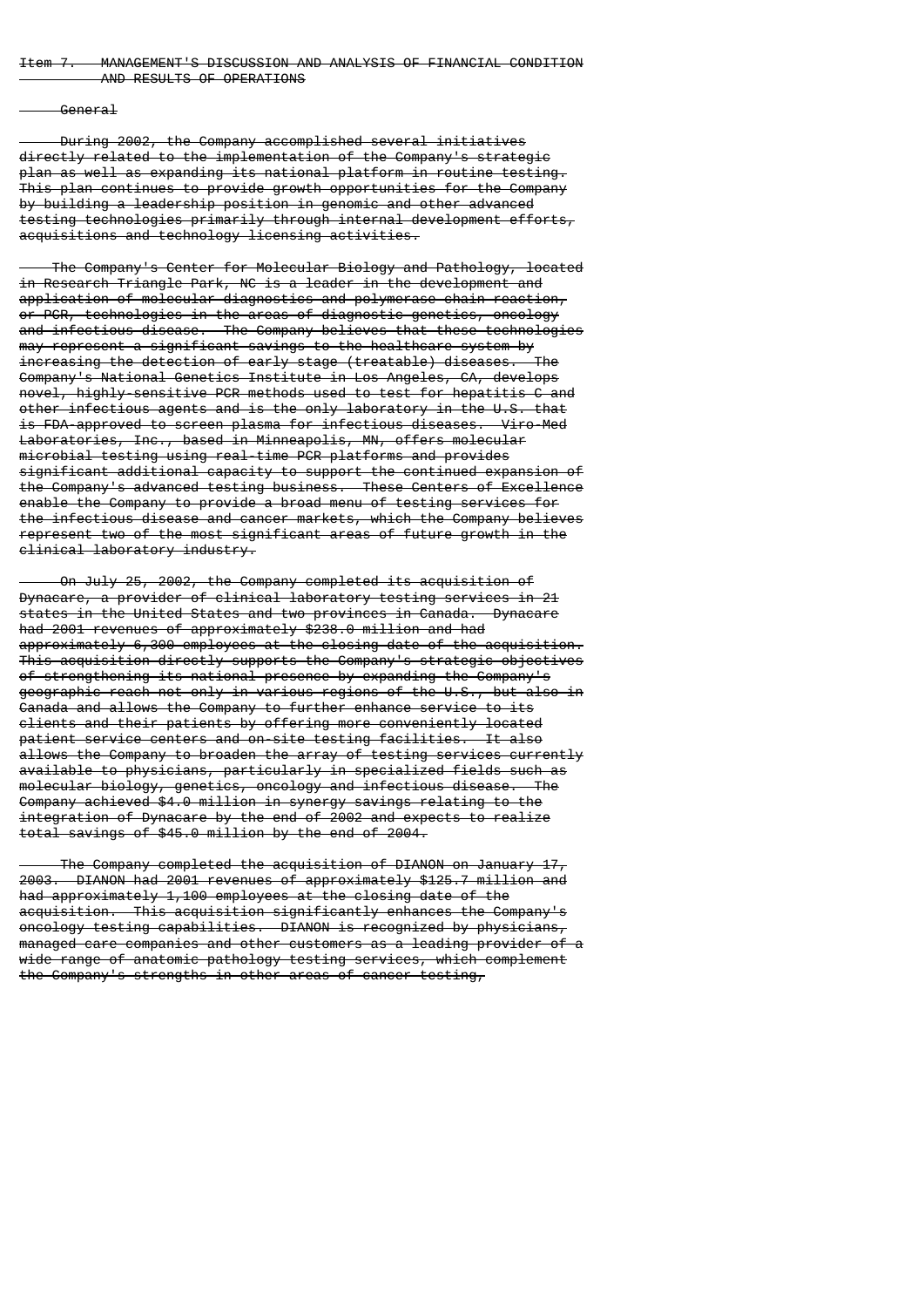particularly cytology. The Company expects that DIANON's extremely effective specialized sales force, scientific expertise, efficient operating model and proprietary CarePath clinical reporting system will allow it to enhance its cancer testing business and will position it to more effectively market and distribute the advanced testing technologies that the Company has developed internally or has licensed from its technology partners, such as Myriad Genetics, Inc., EXACT Sciences Corporation, Celera Diagnostics and Correlogic Systems, Inc. The Company expects to achieve synergy savings relating to the integration of DIANON of \$7.5 million in 2003 and total synergy savings of \$35.0 million by 2005.

 In February 2003, the Company announced an agreement to pay \$4.5 million in cash to purchase certain assets in Northern California from Quest Diagnostics Incorporated. The assets to be purchased include the assignment of four contracts with independent physician associations (IPAs), as well as the leases for 46 patient service centers, which are located throughout Northern California. Acquiring these assets provides the Company an immediate, competitive presence in Northern California for the first time. Quest Diagnostics has indicated that approximately \$27.0 million in annual revenues is generated by capitated fees under the IPA contracts and associated fee-for-service testing for physicians whose patients use these patient service centers, as well as from specimens received directly from the IPA physicians. The IPAs have already consented to the assignment of the contracts. The asset sale to the Company has been approved by the Federal Trade Commission.

 The Company has announced a number of significant licensing and partnership agreements which provide it with access to new testing technologies that it expects will have an increasing impact on diagnostic testing.

 In December 2001, the Company entered into exclusive licensing and marketing relationships with EXACT Sciences and Myriad Genetics. In June 2002, the creation of an exclusive, long-term strategic partnership with EXACT Sciences to commercialize PreGen-Plus, EXACT Sciences' proprietary, non-invasive technology to aid in the early detection of colorectal cancer, was announced. The Company plans to launch this gene-based test, which represents a significant new tool for the early detection of colorectal cancer, in the second half of 2003. As a result of the exclusive sales and distribution partnership with Myriad Genetics, physicians now have the convenience of sending patients to one of the Company's patient service centers for Myriad Genetics' predisposition testing for breast, ovarian, colon, uterine and melanoma skin cancers, as well as hypertension. The Company's relationship with Myriad Genetics makes it one of the few clinical laboratories in the U.S. to provide the entire oncology care continuum from predisposition to surveillance testing, including screening, evaluation, diagnosis and monitoring options.

 In October 2002, the Company announced a collaboration with Celera to establish the clinical utility of laboratory tests based on novel diagnostic markers. The initial areas of collaboration include efforts to improve the diagnosing of Alzheimer's patients and to identify metastatic prostate cancer. This exclusive relationship is a continuation of the Company's strategy to develop a broad genomics testing menu for cancer.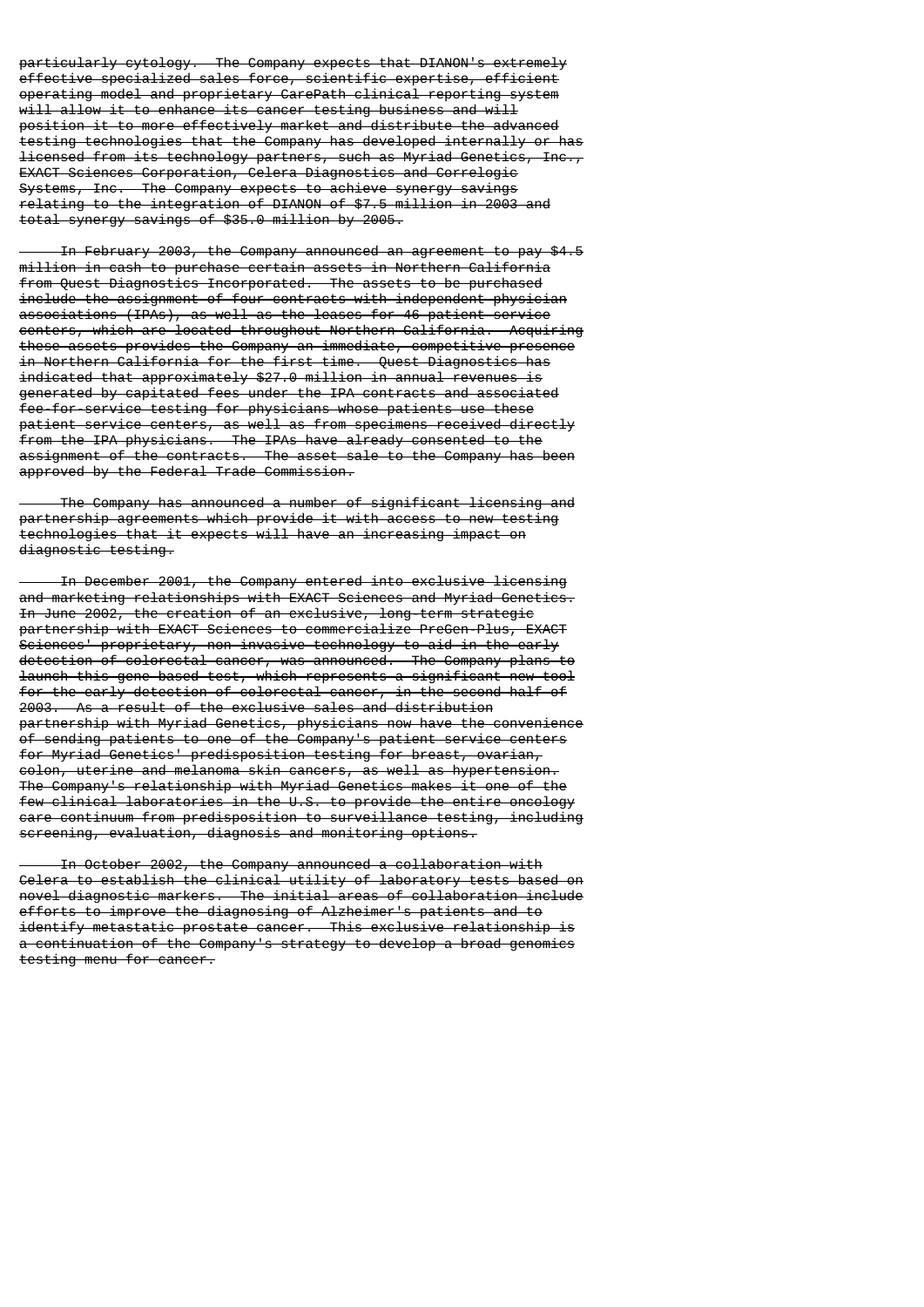In November 2002, the Company announced an agreement with Correlogic Systems to commercialize its ovarian cancer protein blood pattern test for the detection of ovarian cancer, which offers the prospect of accurate and early detection of ovarian cancer. This is a common disease, which if detected early enough, is readily treated and often curable.

 In addition to the acquisitions and relationships discussed above, the Company believes future performance will be positively affected by several factors: 1) The expansion of higher-value genomic tests such as Cystic Fibrosis, HCV and HIV genotyping, along with the continued growth of HIV viral loads and HPV testing; 2) Continued conversion of traditional pap smears to the newer, high value monolayer technology; 3) Continued progress with existing licensing and business relationships (such as Myriad Genetics, EXACT Sciences, Correlogic and Celera); 4) The Company's ongoing business acquisition strategy; 5) Growing demand for genomic testing is creating a positive shift in test mix toward higher value testing; and 6) Improving regulatory and reimbursement environment in Washington, such as the 1.19% CPI increase in the Medicare national median lab fee schedule and the recent reversal in the proposed cuts to the physician services fee schedule.

 As a result of the acquisitions of Dynacare and DIANON, coupled with expected internal growth, the Company expects that 2003 revenues will grow approximately 22% over revenue in 2002.

 The application of the Statement of Financial Accounting Standards No. 142, "Goodwill and Other Intangible Assets", resulted in a decrease in amortization expense of approximately \$26.0 million for 2002.

 On October 22, 2002, the Company's Board of Directors authorized a stock repurchase program under which the Company may purchase up to an aggregate of \$150.0 million of its common stock from time-to-time. There were no Company purchases of its common stock during 2002. It is the Company's intention to fund future purchases of its common stock with cash flow from operations.

### Seasonality

 Volume of testing generally declines during the year-end holiday periods and other major holidays. In addition, volume declines due to inclement weather may reduce net revenues and cash flows. Therefore, comparison of the results of successive quarters may not accurately reflect trends or results for the full year.

#### Critical Accounting Policies

The preparation of financial statements in conformity with generally accepted accounting principles requires management to make estimates and assumptions that affect the reported amounts of assets and liabilities and disclosure of contingent assets and liabilities at the date of the financial statements and the reported amounts of revenues and expenses during the reported periods. Significant estimates include the allowances for doubtful accounts, amortization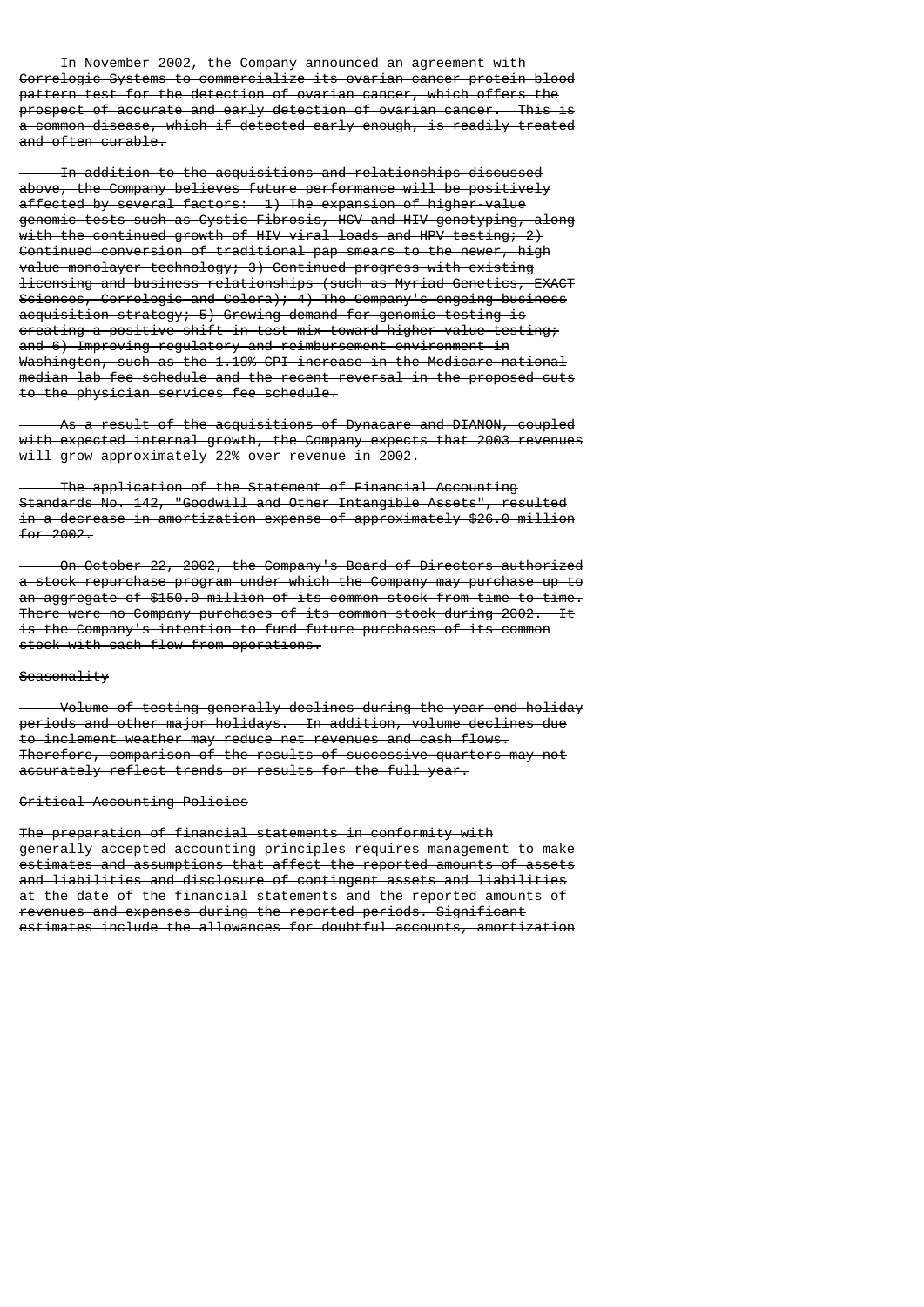lives for intangible assets, accruals for self-insurance reserves and reserves for professional liability claims.

The process for estimating the ultimate collection of receivables involves significant assumptions and judgments. Billings for services under third-party payor programs, including Medicare and Medicaid, are recorded as revenues net of allowances for differences between amounts billed and the estimated receipts under such programs. Adjustments to the estimated receipts, based on final settlement with the third-party payors, are recorded upon settlement as an adjustment to net revenues.

In addition, the Company has implemented a process to estimate and review the collectibility of its receivables based on the period they have been outstanding. Historical collection and payor reimbursement experience is an integral part of the estimation process related to reserves for doubtful accounts. Company also assesses the current state of its billing functions in order to identify any known collection or reimbursement issues in order to assess the impact, if any, on the reserve estimates, which involves judgment. The Company believes that the collectibility of its receivables is directly linked to the quality of its billing processes, most notably, those related to obtaining the correct information in order to bill effectively for the services provided. Revisions in reserve for doubtful accounts estimates are recorded as an adjustment to bad debt expense within selling, general and administrative expenses. The Company believes that its collection and reserves processes, along with the close monitoring of its billing processes, helps reduce the risk associated with material revisions to reserve estimates resulting from adverse changes in collection and reimbursement experience and billing operations.

Effective January 1, 2002, the Company adopted Statement of Financial Accounting Standards No. 142 "Goodwill and Other Intangible Assets". This Standard requires that goodwill and other intangibles that are acquired in business combinations and that have indefinite useful lives are not to be amortized and are to be reviewed for impairment annually based on an assessment of fair value. Other intangibles (patents and technology, customer lists and non-compete agreements), are amortized on a straightline basis over the expected periods to be benefited, such as legal life for patents and technology, 10 to 25 years for customer lists and contractual lives for non-compete agreements. The impact of adopting SFAS No. 142 is summarized in Note 10 to the Consolidated Financial Statements.

Accruals for self-insurance reserves (including workers' compensation, auto and employee medical) are determined based on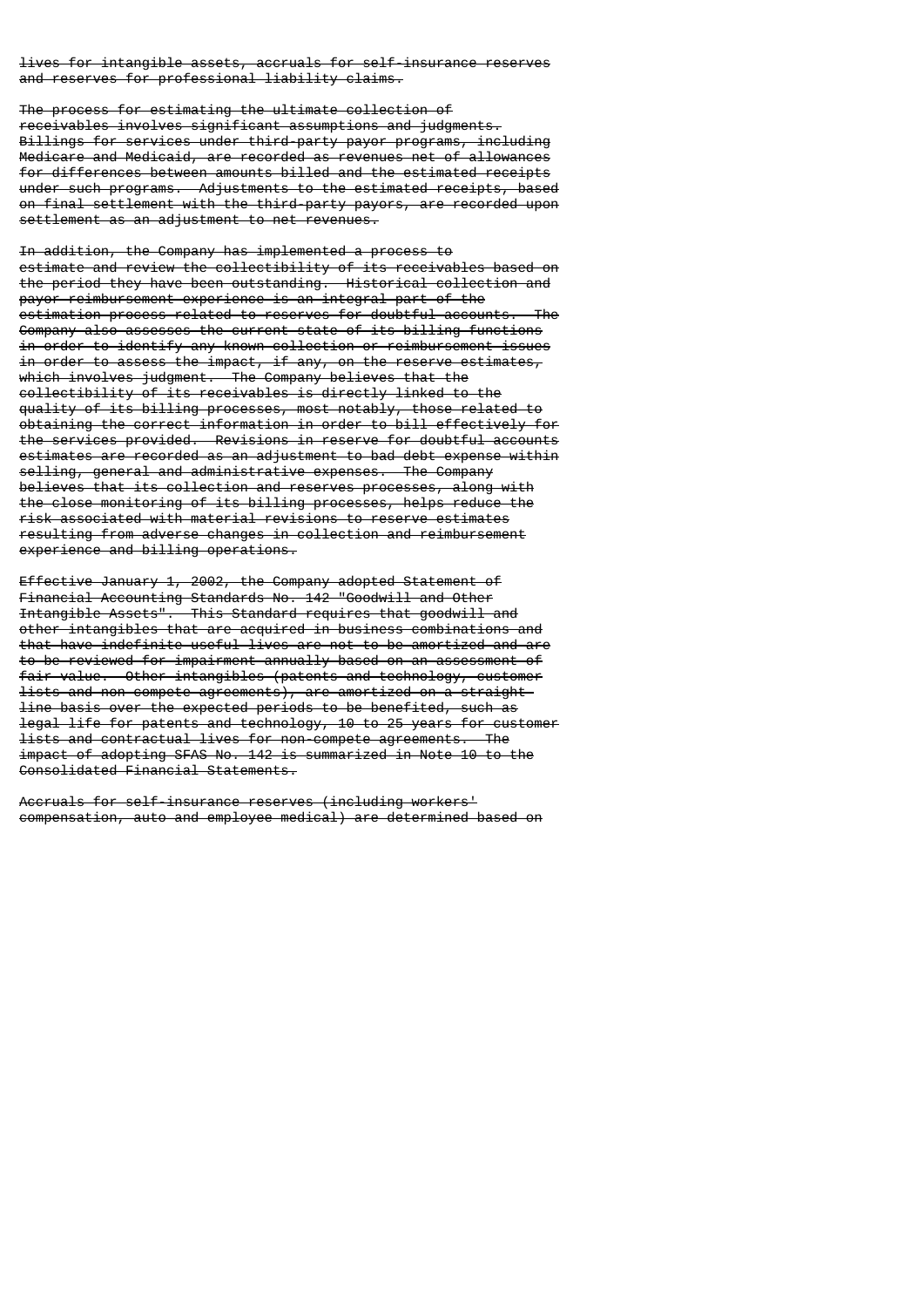historical payment trends and claims history, along with current and estimated future economic conditions.

Professional liability reserves incorporate actuarially determined losses based upon the Company's historical and projected loss experience.

While management believes these estimates are reasonable and consistent, they are by their very nature, estimates of amounts that will depend on future events. Accordingly, actual results could differ from these estimates. See "Note 1 to the Consolidated Financial Statements" for further discussion of significant accounting policies.

#### Results of Operations

Year ended December 31, 2002 compared with Year ended December 31, 2001.

 Net sales for 2002 were \$2,507.7 million, an increase of 14.0% from \$2,199.8 million reported in the comparable 2001 period. Testing volume, measured by accessions, increased 10.7% (primarily as a result of the Dynacare acquisition and esoteric volume growth) and price per accession increased 3.3% (due in part to the shift in test mix to higher-value esoteric tests) compared to 2001.

 Cost of sales, which includes primarily laboratory and distribution costs, was \$1,445.9 million for 2002 compared to \$1,274.2 million in 2001, an increase of 13.5%. In the third quarter of 2002, the Company announced a slowdown in volume growth in the Carolinas. In order to reverse these declines in volume, the Company initiated a reinvestment program that included adding individuals and facilities to improve client service. Although this reinvestment moderately increased the fourth quarter expenses as expected, there was an improvement in the ratio of new to lost accounts in the affected region. Also, the Company incurred certain costs associated with the acquisition and integration of Dynacare such as additional overtime and temporary help and the payment of retention bonuses. Additional costs continue to be incurred due to growth in esoteric and genomic testing and higher volume of Pap tests being performed using more expensive monolayer technology. Cost of sales as a percentage of net sales was 57.7% for  $2002$  and  $57.9%$  in  $2001$ .

 Selling, general and administrative expenses increased to \$585.5 million in 2002 from \$516.5 million in 2001 representing an increase of \$69.0 million or 13.4%. This increase resulted primarily from personnel and other costs as a result of the Dynacare acquisition. Selling, general and administrative expenses were 23.3% and 23.5% as a percentage of net sales in 2002 and 2001, respectively.

 The amortization of intangibles and other assets was \$23.8 million and \$41.5 million for 2002 and 2001, respectively. The decrease in the amortization expense is due to the adoption in 2002 of the non-amortization provisions of SFAS No. 142 for goodwill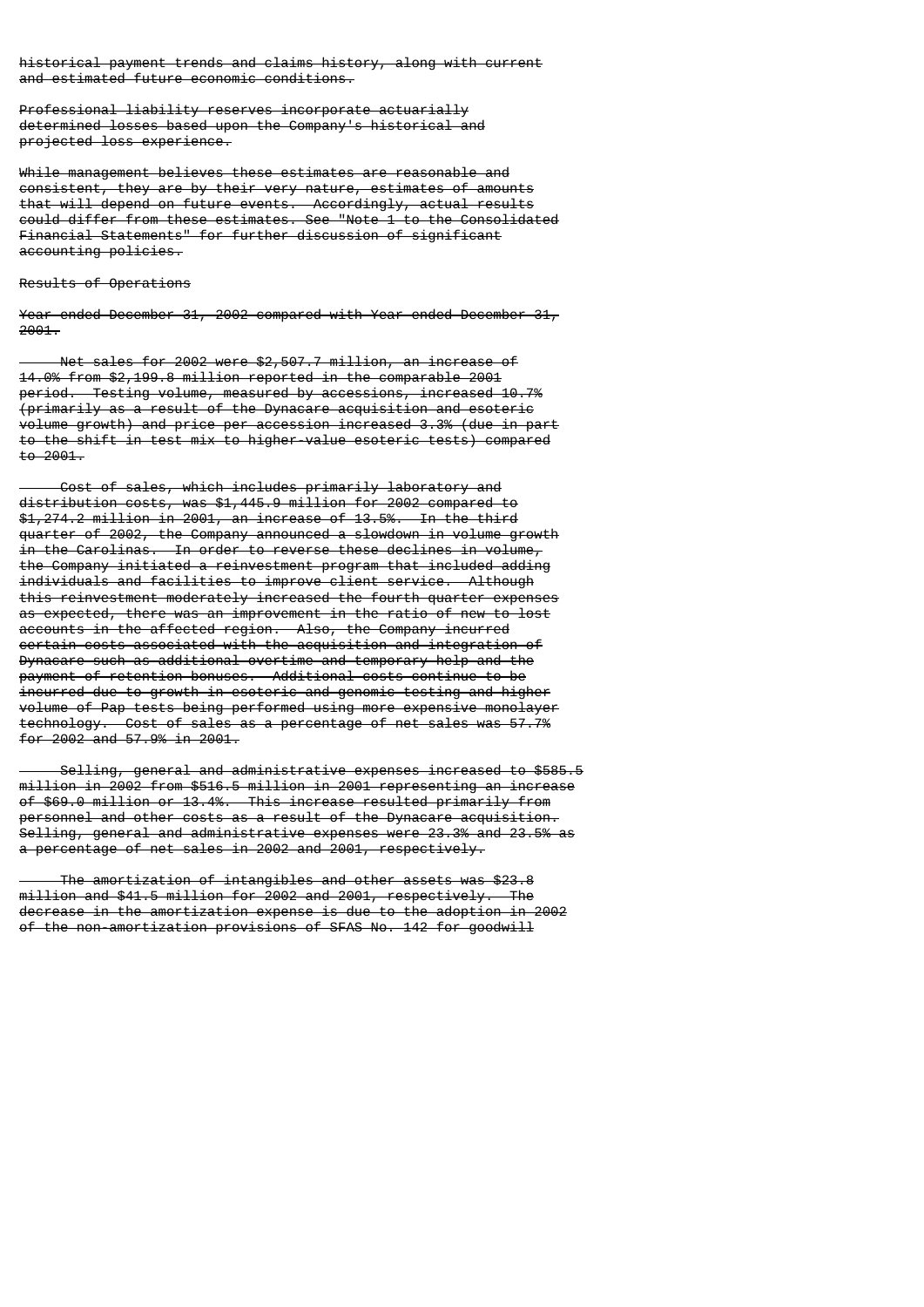offset partially by increases in identifiable intangibles amortization resulting from the acquisition of Dynacare.

 During the third quarter of 2002, the Company recorded restructuring and other special charges totaling \$17.5 million. The \$17.5 million was comprised of a special bad debt provision of approximately \$15.0 million related to the acquired Dynacare accounts receivable balance and an additional \$2.5 million relating to integration costs of actions that impact the Company's existing employees and operations.

 Interest expense was \$19.2 million in 2002 compared to \$27.0 million in 2001. The reduction in interest expense reflects the Company's lower cost of borrowings from its zero coupon-subordinated notes as well as overall market rate declines in interest rates in 2002 compared to 2001.

 As a result of the Dynacare acquisition, the Company has investments in equity affiliates in Milwaukee, Wisconsin, Ontario, Canada and Alberta, Canada. These investments are accounted for under the equity method of accounting and resulted in other income of \$13.4 million for 2002.

 Provision for income taxes was \$177.7 million in 2002 compared to \$149.6 million in 2001. The effective tax rate was 41.1% in 2002 and 45.0% in 2001. The decrease in the effective tax rate is primarily due to the elimination of amortization related to goodwill upon adoption of SFAS No. 142 and, to a smaller extent, the Company's reduction of \$1.7 million of valuation allowance relating to its net deferred tax assets.

Year ended December 31, 2001 compared with Year ended December 31, 2000.

 Net sales for 2001 were \$2,199.8 million, an increase of 14.6% from \$1,919.3 million reported in 2000. Sales increased approximately 8.2% due to an increase in volume and 5.9% due to an increase in price per accession (which reflects actual price increases and changes in the mix of tests performed). These increases occurred as a result of the Company's success in winning new business as well as retaining and increasing business from existing customers. Excluding acquisitions, revenues would have increased 10.6%.

 Cost of sales, which includes primarily laboratory and distribution costs, was \$1,274.2 million for 2001 compared to \$1,152.7 million in 2000, an increase of 10.5%. The majority of the increase in cost of sales is due to an increase in volume (approximately \$95.0 million), with an additional increase of \$13.0 million due to increases in the volume of Pap tests performed using monolayer technology. In addition, the Company incurred incremental costs of approximately \$6.0 million as it implemented a self-mandated safety needle program. Cost of sales as a percentage of net sales was 57.9% for 2001 and 60.0% in 2000. The decrease in the cost of sales as a percentage of net sales primarily resulted from higher margin test mix, continued cost reduction efforts and economies of scale achieved through volume growth.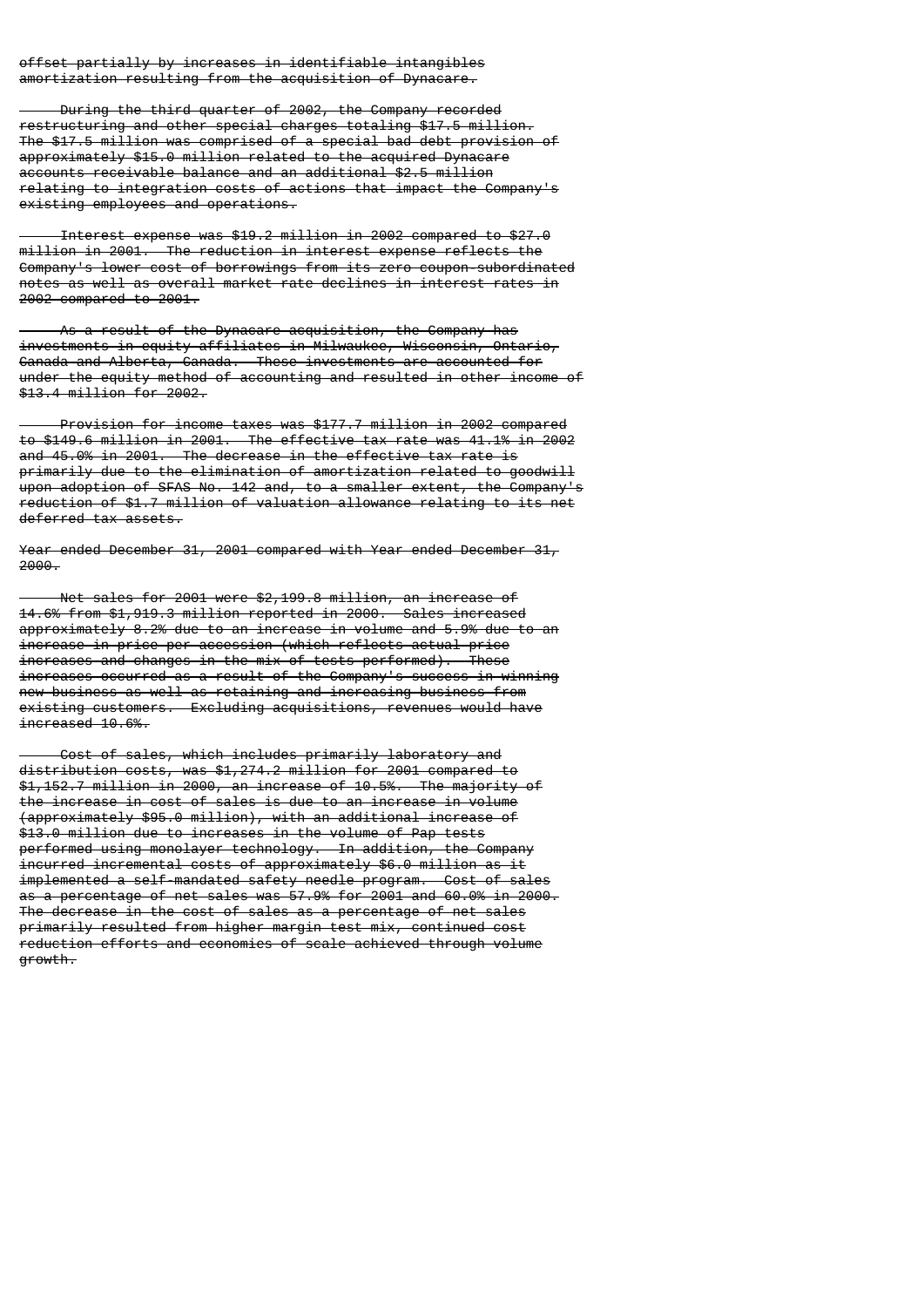Selling, general and administrative expenses increased to \$516.5 million in 2001 from \$483.0 million in 2000 representing an increase of \$33.5 million or 6.9%. Selling, general and administrative expenses were 23.5% and 25.2% as a percentage of net sales in 2001 and 2000, respectively. The increase in selling, general and administrative expenses is primarily the result of the Company's acquisitions during the year combined with additional bad debt expense as a result of the increase in net sales.

 Interest expense was \$27.0 million in 2001 compared to \$38.5 million in 2000. During September 2001, the Company repaid its outstanding term loan balance of \$412.5 million with the proceeds from the sale of zero coupon-subordinated notes. During the third quarter of 2001, the Company recorded an \$8.9 million loss relating to a payment made to terminate an interest rate swap agreement tied to the Company's term loan. In addition, the Company recorded a \$3.2 million extraordinary loss, net of tax benefit, representing the write-off of unamortized bank fees associated with the retired term debt.

 Provision for income taxes was \$149.6 million in 2001 compared to \$95.5 million in 2000. The effective tax rate was 45.0% in 2001 and 46.0% in 2000. The decrease in the effective rate reflects the increase in the Company's pre-tax earnings relative to the amount of non-deductible amortization of intangible assets.

# Liquidity and Capital Resources

 Net cash provided by operating activities was \$444.9 million, \$316.0 million and \$246.7 million, in 2002, 2001 and 2000, respectively. The increase in cash flow from operations in both 2002 and 2001 primarily resulted from overall improved operating results and the expansion of the business through acquisitions, and the improvement of the Company's DSO to 54 days at the end of 2002 from 58 days at the end of 2001.

 Capital expenditures were \$74.3 million, \$88.1 million and \$55.5 million for 2002, 2001 and 2000, respectively. The Company expects capital expenditures of approximately \$90.0 million in 2003. These expenditures are intended to continue to improve information systems and further automate laboratory processes. Such expenditures are expected to be funded by cash flow from operations as well as borrowings under the Company's new senior credit facilities.

 In connection with the acquisition of DIANON, on January 31, 2003, the Company completed a private placement of \$350.0 million in senior notes, which was used to repay the \$350.0 million bridge loan that was entered into to fund part of the DIANON purchase. The notes, in an aggregate principal amount of \$350.0 million, will bear an interest rate of 5.5% and resulted in net proceeds of \$345.1 million.

 In conjunction with the acquisition of DIANON, the Company's planned financing of the acquisition, and announced shared repurchase plan, Standard and Poor's lowered its overall rating on the Company to BBB from BBB+ and Moody's issued a Baa3 rating to the Company's newly issued Senior Notes.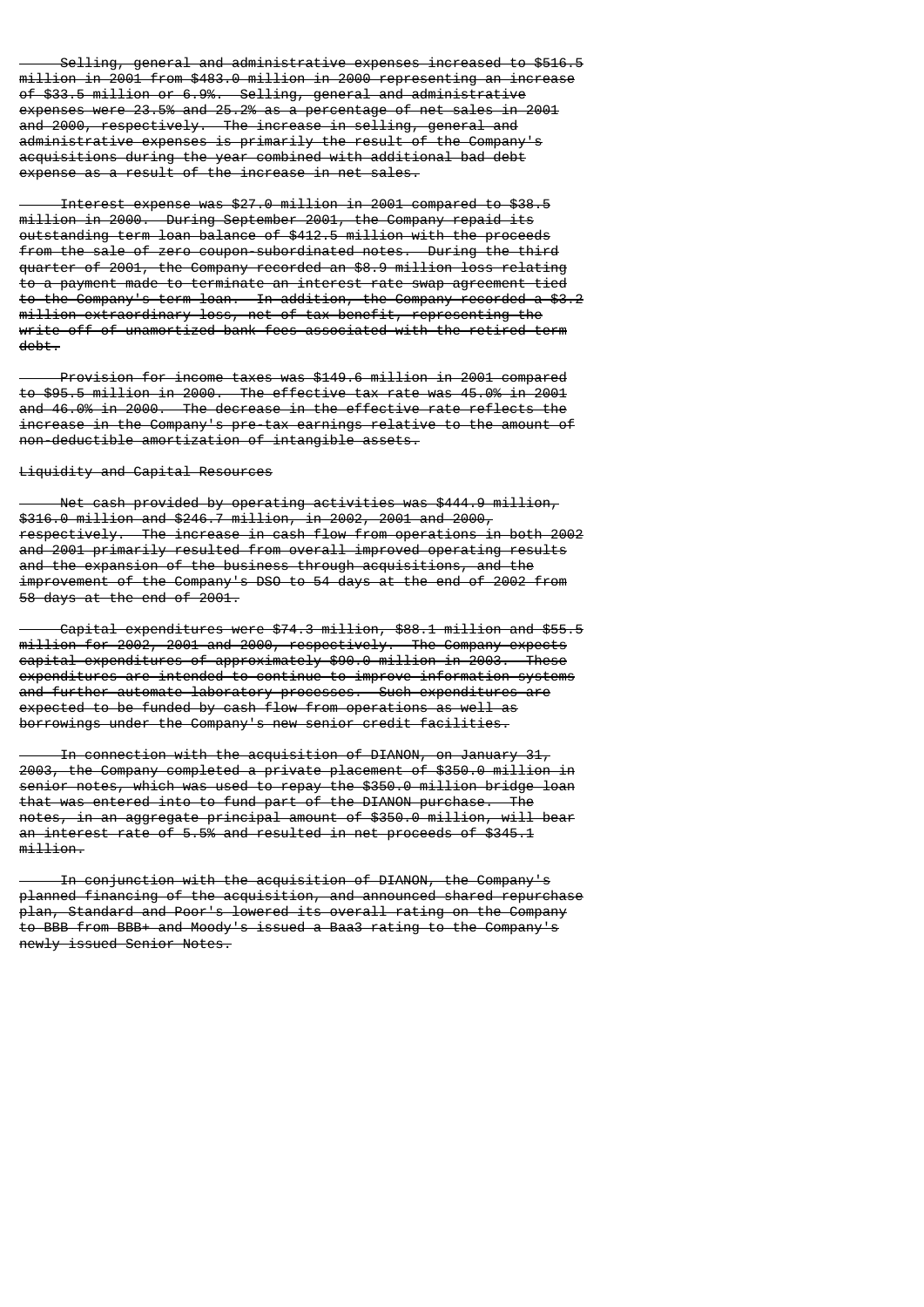The Company's DSO at the end of 2002 improved to 54 days as compared to 58 days at the end of 2001. This improvement was due to Company-wide efforts to increase cash collections from all payors, as well as on-going improvements to claim submission processes. In addition, the Company continued to take steps necessary to improve DSO and cash collections by:

1) Conversion of decentralized billing locations, including former Dynacare locations, to a centralized billing system. During 2002, billing activity in Denver, Phoenix and Seattle was converted to the centralized billing system. In 2003 and 2004, the Company will concentrate its conversion activities on the Dynacare locations as well as begin conversion of the DIANON locations.

2) Implementation of, beginning in the first quarter of 2000, an initiative to reduce the number of requisitions received that are missing certain billing information. This initiative involves measuring the number of clinical requisitions received from an ordering client, as well as what specific information was not provided. The Company then identifies root causes of why the information was missing and takes steps to ensure that information is provided in the future. These steps include reeducating clients as to what information is needed in order for the Company to bill and collect for the test. As of December 31, 2002, the percentage of requisitions received which were missing billing information was 4.6% as compared to 6.0% at the end of 2001.

 During September 2001, the Company repaid its outstanding balance of \$412.5 million on its term loan facility with the proceeds from the issuance of zero coupon-subordinated notes. Interest expense on the zero coupon-subordinated notes in the financial statements is computed based on the notes' original issue discount amortization for an effective rate of 2% per year. This non-cash interest expense totaled approximately \$12.0 million in 2002 as compared to interest expense of \$27.0 million in 2001 (primarily related to the Company's retired term debt). As the Company does not pay any interest on the zero coupon-subordinated notes prior to their maturity on September 11, 2021 (unless certain contingencies are met), the replacement of the Company's long-term debt with the zero coupon-subordinated notes will result in increases to the Company's available cash.

 This reduction in cash interest expense and the resulting retention of operating cash flows in the business is expected to provide the Company increased flexibility in pursuing strategic investments through possible acquisitions, technology purchases and key business relationships.

 In February 2002, the Company entered into two senior credit facilities with Credit Suisse First Boston, acting as Administrative Agent, and a group of financial institutions totaling \$300.0 million. The senior credit facilities consisted of a 364-day revolving credit facility in the principal amount of \$100.0 million and a three-year revolving credit facility in the principal amount of \$200.0 million.

 On July 24, 2002, in conjunction with the acquisition of Dynacare, the Company borrowed \$150.0 million under the Dynacare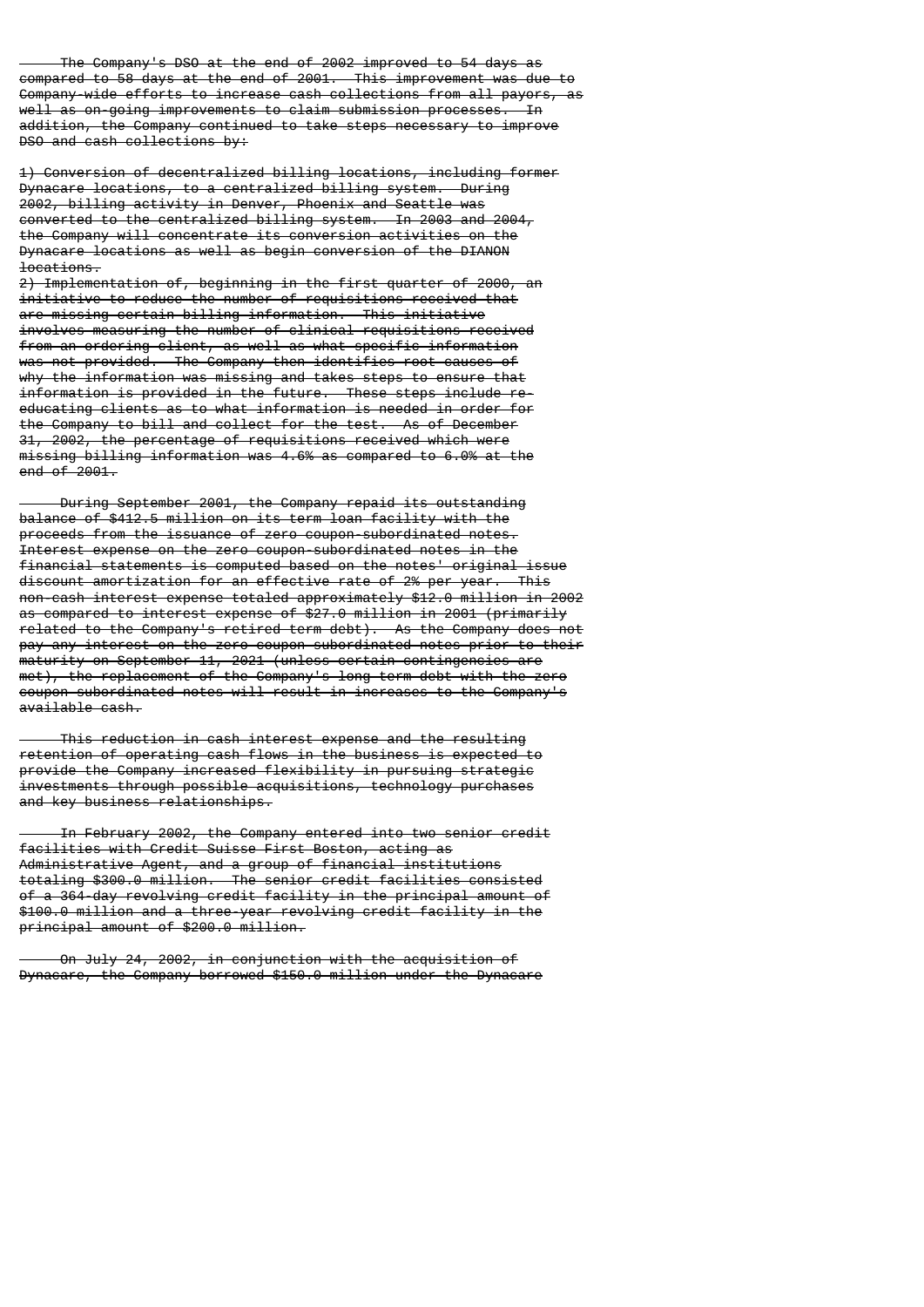Bridge Loan Agreement, which had an original maturity date of July 23, 2003. On November 29, 2002, the Company repaid all outstanding balances under the Dynacare bridge loan and as a result, the loan has been terminated.

 On January 14, 2003, the Company entered into a new \$150.0 million 364-day revolving credit facility with Credit Suisse First Boston, acting as Administrative Agent, and a group of financial institutions to replace the existing \$100.0 million 364-day revolving credit facility, which had terminated. The \$200.0 million three-year revolving credit facility was amended on January 14, 2003 and expires on February 18, 2005.

 On January 17, 2003, in conjunction with the acquisition of DIANON, the Company borrowed \$350.0 under the DIANON Bridge Loan Agreement with Credit Suisse First Boston, acting as Administrative Agent. On January 31, 2003, the Company sold \$350.0 aggregate principal amount of its 5 1/2 % Senior Notes due February 1, 2013. Proceeds from the issuance of these Notes (\$345.1), together with cash on hand was used to repay the \$350.0 principal amount of the Company's bridge loan facility, and as a result, the loan was terminated.

#### Pension Funding

 During 2000, 2001 and 2002, the Company made contributions to its defined pension plan in the amounts of \$8.6, \$10.2 and \$18.3, respectively. The Company expects to contribute \$18.0 to its defined pension plan during 2003. See "Note 23 to the Consolidated Financial Statements" for a further discussion of the Company's pension and postretirement plans.

#### New Accounting Pronouncements

 See "Note 25 to Consolidated Financial Statements" for a discussion of new accounting pronouncements.

### Contractual Cash Obligations

|                                   | <del>Payments Due by Period</del> |                     |              |                  |  |
|-----------------------------------|-----------------------------------|---------------------|--------------|------------------|--|
|                                   |                                   | 3 Yrs —             | 4-5 Yrs      |                  |  |
| Capital lease obligations         |                                   |                     |              |                  |  |
| Operating leases                  | 52.8                              | 70                  |              |                  |  |
| Contingent future acquisition     |                                   |                     |              |                  |  |
| <del>-payments</del>              |                                   |                     |              |                  |  |
| Restructuring obligations         |                                   |                     |              |                  |  |
| Contingent future licensing       |                                   |                     |              |                  |  |
| <b>payments</b>                   |                                   |                     | $15 -$<br>-0 |                  |  |
| <del>1/2 % Senior Notes</del>     |                                   |                     |              |                  |  |
| Zero Coupon-Subordinated Notes    |                                   | <del>530.5(a)</del> |              |                  |  |
| <del>Total contractual cash</del> |                                   |                     |              |                  |  |
| obligations                       | <b>41 Q.7</b><br>ד ט±פ            | \$614               |              | <b>4001</b><br>. |  |
|                                   | ------                            | _____               |              |                  |  |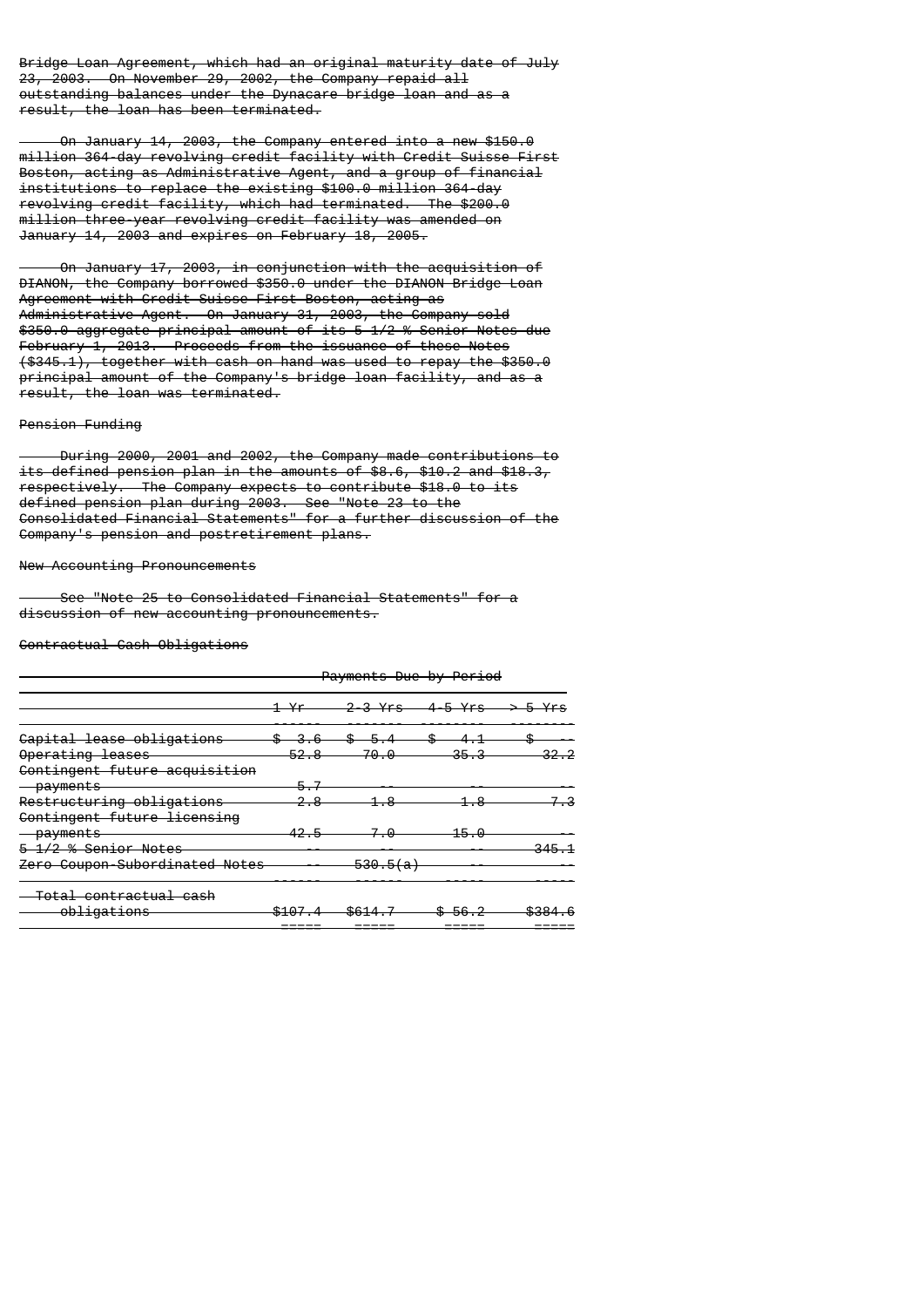(a) Holders of the zero coupon-subordinated notes may require the Company to purchase all or a portion of their notes on September 11, 2004, 2006 and 2011 at prices ranging from \$712.97 to \$819.54 per note. The Company may choose to pay the purchase price in cash or common stock or a combination of cash and common stock. If the holders elect to require the Company to purchase their notes, it is the Company's current intention to retire the notes by a cash payment. However, future market conditions are subject to change. Should the holders put the notes to the Company on any of the dates above, the Company believes that it will be able to obtain alternate financing to satisfy this contingent obligation.

# Other Commercial Commitments

 At December 31, 2002, the Company provided letters of credit aggregating approximately \$45.6 million, primarily in connection with certain insurance programs. These letters of credit are secured by the Company's senior credit facilities and are renewed annually, around mid-year.

Based on current and projected levels of operations, coupled with availability under its new senior credit facilities, the Company believes it has sufficient liquidity to meet both its short-term and long-term cash needs. For a discussion of the Company's zero coupon-subordinated notes, see "Note 13 to Consolidated Financial Statements." For a discussion of the Company's new senior credit facilities, see "Note 14 to Consolidated Financial Statements."

# FORWARD-LOOKING STATEMENTS

 The Company has made in this report, and from time to time may otherwise make in its public filings, press releases and discussions with Company management, forward-looking statements concerning the Company's operations, performance and financial condition, as well as its strategic objectives. Some of these forward-looking statements can be identified by the use of forward-looking words such as "believes", "expects", "may", "will", "should", "seeks", "approximately", "intends", "plans", "estimates", or "anticipates" or the negative of those words or other comparable terminology. Such forward-looking statements are subject to various risks and uncertainties and the Company claims the protection afforded by the safe harbor for forward-looking statements contained in the Private Securities Litigation Reform Act of 1995. Actual results could differ materially from those currently anticipated due to a number of factors in addition to those discussed elsewhere herein and in the Company's other public filings, press releases and discussions with Company management, including:

1. changes in federal, state, local and third party payor regulations or policies (or in the interpretation of current regulations) affecting governmental and third-party reimbursement for clinical laboratory testing.

2. adverse results from investigations of clinical laboratories by the government, which may include significant monetary damages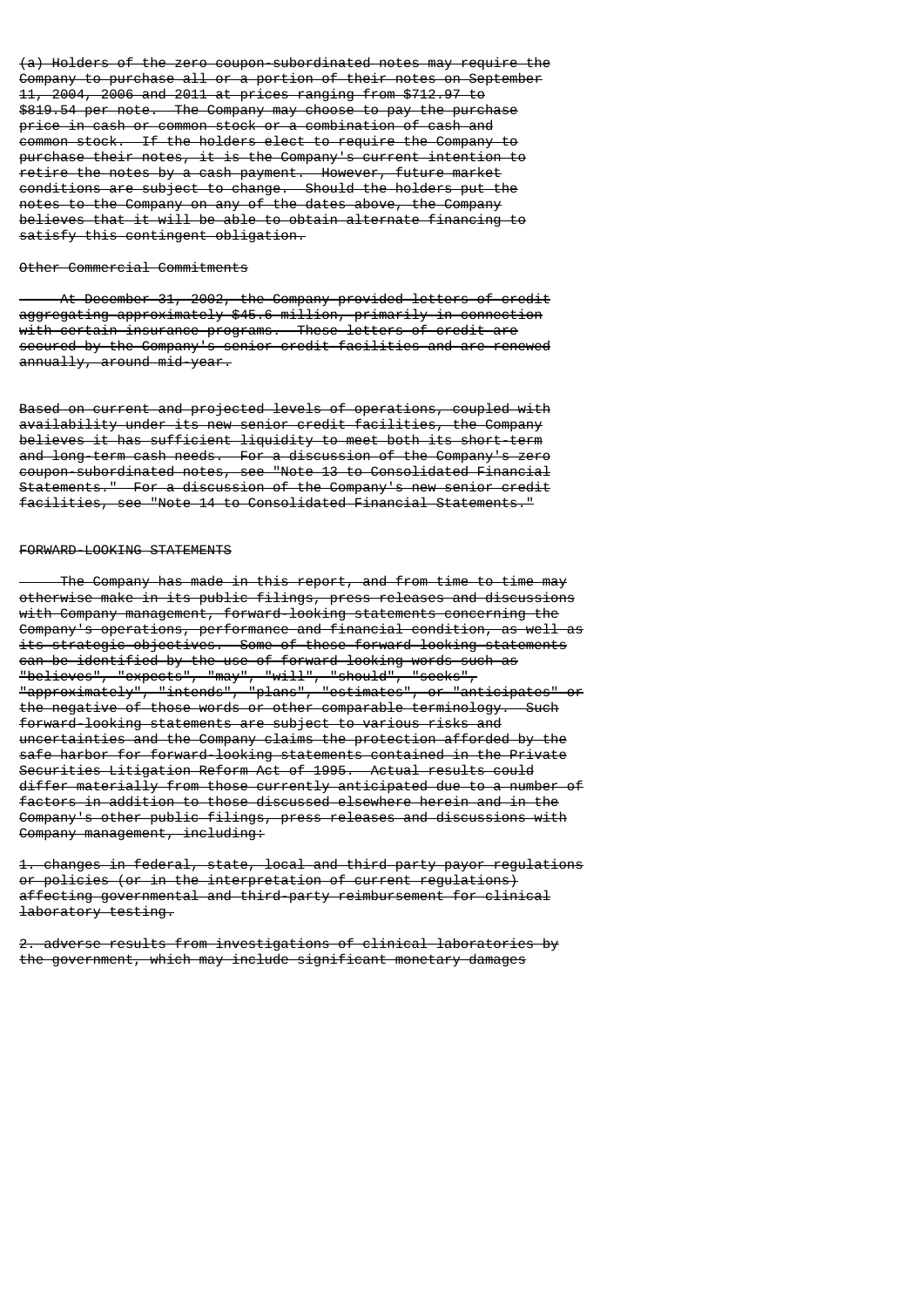and/or exclusion from the Medicare and Medicaid programs.

3. loss or suspension of a license or imposition of a fine or penalties under, or future changes in, the law or regulations of the Clinical Laboratory Improvement Act of 1967, and the Clinical Laboratory Improvement Amendments of 1988, or those of Medicare, Medicaid or other federal, state or local agencies.

4. failure to comply with the Federal Occupational Safety and Health Administration requirements and the Needlestick Safety and Prevention Act which may result in penalties and loss of licensure.

5. failure to comply with HIPAA, which could result in significant fines.

6. increased competition, including price competition.

7. changes in payor mix, including an increase in capitated managedcost health care.

8. failure to obtain and retain new customers and alliance partners, or a reduction in tests ordered or specimens submitted by existing customers.

9. failure to integrate newly acquired businesses and the cost related to such integration.

10.adverse results in litigation matters.

11.inability to attract and retain experienced and qualified personnel.

12.failure to maintain our days sales outstanding levels.

13.decrease in credit ratings by Standard & Poor's and/or Moody's.

14.failure to develop or acquire licenses for new or improved technologies, or if customers use new technologies to perform their own tests.

15.failure in the Company's information technology systems resulting in an increase in testing turn-around time or billing processes.

Item 7A. QUANTITATIVE AND QUALITATIVE DISCLOSURE ABOUT MARKET RISK

 The Company addresses its exposure to market risks, principally the market risk associated with changes in interest rates, through a controlled program of risk management that has included in the past, the use of derivative financial instruments such as interest rate swap agreements. Dynacare has cross currency and interest rate swap agreements due January 15, 2006, whereby Dynacare has swapped \$85.5 million Canadian dollar denominated receivables due from certain of its subsidiaries for \$58.9 million. These same subsidiaries have swapped in aggregate \$85.5 million Canadian dollar denominated debt due to Dynacare into \$58.9 million. The Company does not hold or issue derivative financial instruments for trading purposes. The Company does not believe that its exposure to market risk is material to the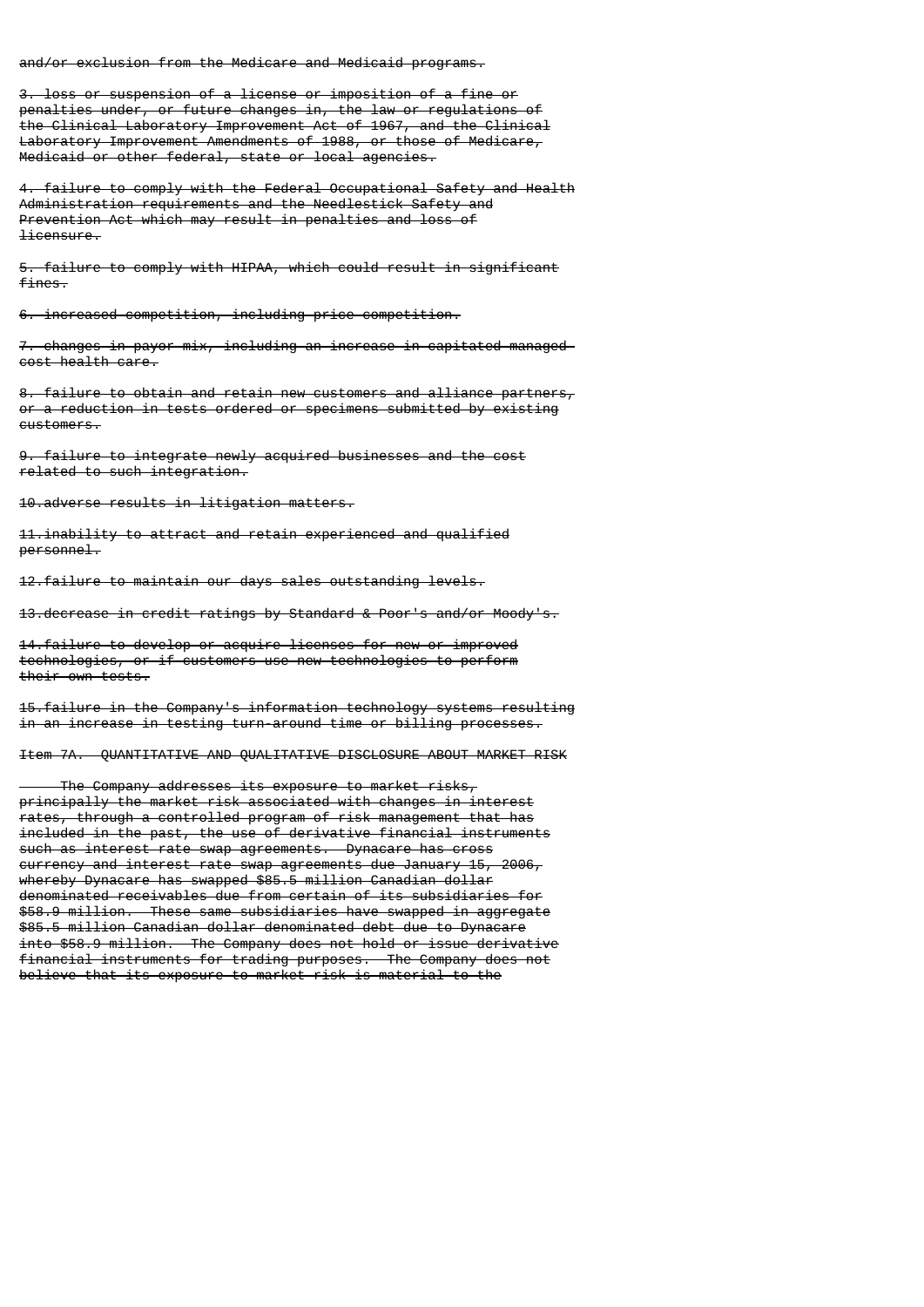Company's financial position or results of operations.

 The Company's zero coupon-subordinated notes contain the following three features that are considered to be embedded derivative instruments under FAS No. 133:

1) The Company will pay contingent cash interest on the zero couponsubordinated notes after September 11, 2006, if the average market price of the notes equals 120% or more of the sum of the issue price, accrued original issue discount and contingent additional principal, if any, for a specified measurement period.

2) Contingent additional principal will accrue on the zero couponsubordinated notes during the two year period from September 11, 2004 to September 11, 2006, if the Company's stock price is at or below specified thresholds.

3) Holders may surrender zero coupon-subordinated notes for conversion during any period in which the rating assigned to the zero coupon-subordinated notes by Standard & Poor's Ratings Services is BB- or lower.

 Based upon independent appraisals, these embedded derivatives had no fair market value at December 31, 2002.

Item 8. FINANCIAL STATEMENTS AND SUPPLEMENTARY DATA

 Reference is made to the Index on Page F-1 of the Financial Report included herein.

Item 9. CHANGES IN AND DISAGREEMENTS WITH ACCOUNTANTS ON ACCOUNTING AND FINANCIAL DISCLOSURE

Not Applicable.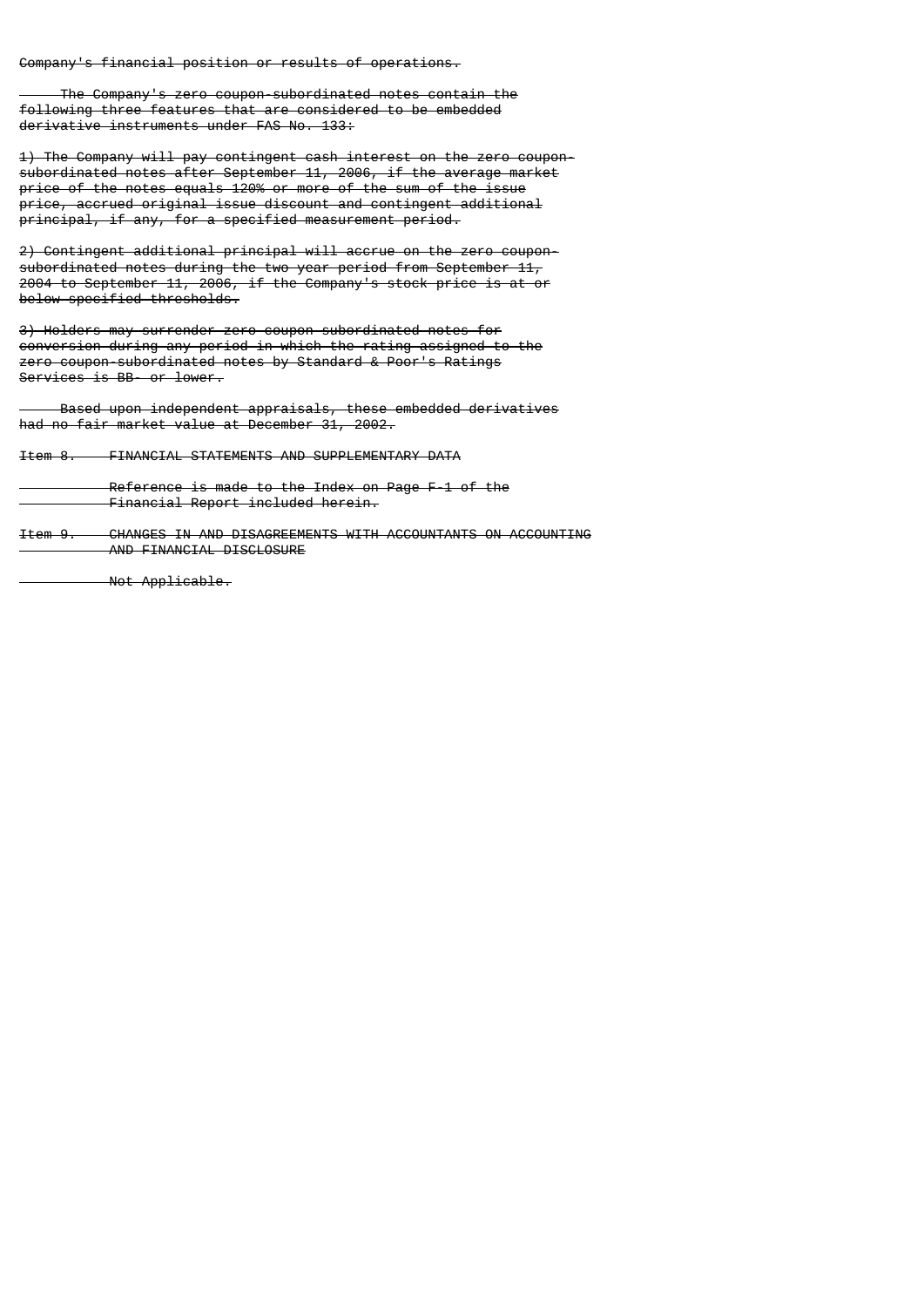The information required by Part III, Items 10, 11, 13 and 15, of Form 10-K is incorporated by reference to the registrant's definitive proxy statement for its 2003 annual meeting of stockholders, which is to be filed pursuant to Regulation 14A not later than April 30, 2003.

Item 12. SECURITY OWNERSHIP OF CERTAIN BENEFICIAL OWNERS AND **MANAGEMENT** 

 See "Note 20 to the Consolidated Financial Statements" for a discussion of the Company's Stock Compensation Plans. Except for the above referenced footnote, the information called for by this Item is incorporated by reference in the information under the caption "Security Ownership of Certain Beneficial Owners and Management" appearing in the Proxy Statement.

#### Item 14. CONTROLS AND PROCEDURES

Within 90 days prior to the date of this report, the Company carried out, under the supervision and with the participation of the Company's management, including the Company's Chief Executive Officer and Chief Financial Officer, an evaluation of the effectiveness of the design and operation of the Company's disclosure controls and procedures. Based on the foregoing, the Company's Chief Executive Officer and Chief Financial Officer concluded that the Company's disclosure controls and procedures are effective in timely alerting them to material information which is required to be included in the periodic reports that the Company must file with the Securities and Exchange Commission.

 There were no significant changes in the Company's internal controls or in other factors that could significantly effect the internal controls subsequent to the date the Company completed its evaluation.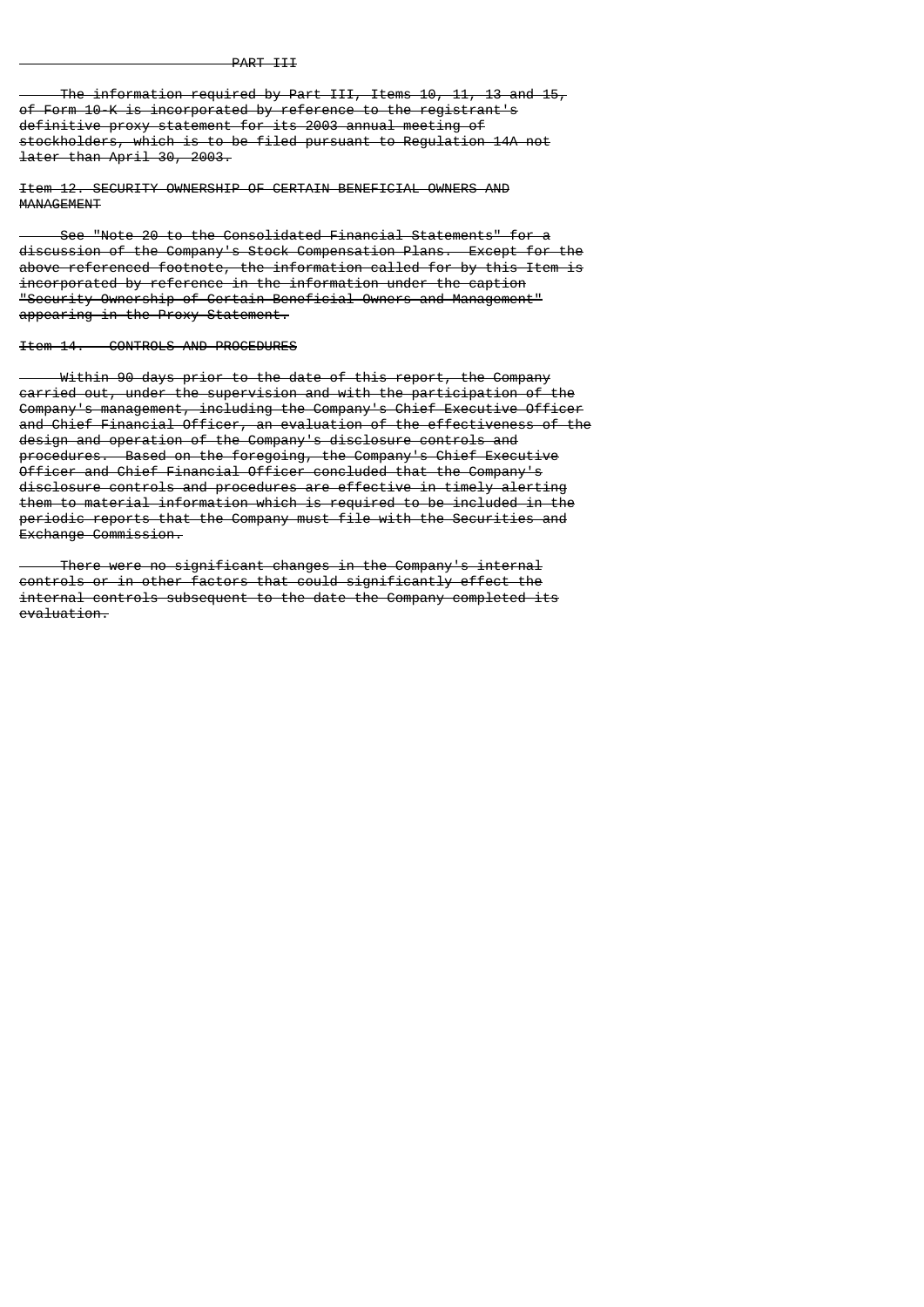# PART IV

| <del>Item 15.</del> | EXHIBITS, FINANCIAL STATEMENT SCHEDULES AND REPORTS ON<br>FORM 8-K                                                                                                                                                                                                                                                      |
|---------------------|-------------------------------------------------------------------------------------------------------------------------------------------------------------------------------------------------------------------------------------------------------------------------------------------------------------------------|
|                     | (a) List of documents filed as part of this Report:                                                                                                                                                                                                                                                                     |
|                     | (1) Consolidated Financial Statements and Independent<br>Auditors' Reports included herein:                                                                                                                                                                                                                             |
|                     | See Index on page F-1                                                                                                                                                                                                                                                                                                   |
|                     | (2) Financial Statement Schedules:                                                                                                                                                                                                                                                                                      |
|                     | See Index on page F-1                                                                                                                                                                                                                                                                                                   |
|                     | All other schedules are omitted as they are inapplicable or the<br>required information is furnished in the Consolidated Financial<br>Statements or notes thereto.                                                                                                                                                      |
|                     | (3) Index to and List of Exhibits                                                                                                                                                                                                                                                                                       |
|                     | <del>Exhibits:</del>                                                                                                                                                                                                                                                                                                    |
|                     | Exhibits 10.2 through 10.7 and 10.12 through 10.20 are<br>management contracts or compensatory plans or arrangements.                                                                                                                                                                                                   |
| 3.1                 | Amended and Restated Certificate of Incorporation of<br>the Company dated May 24, 2001 (incorporated herein by<br>reference to the Company's Registration Statement on<br>Form S-3, filed with the Commission on October $19r$<br>2001, File No. 333-71896).                                                            |
| $3.2 -$             | Amended and Restated By-Laws of the Company dated April<br>28, 1995 (incorporated herein by reference to the<br>Company's report on Form 8-K, filed with the Commission<br><del>on May 12, 1995).</del>                                                                                                                 |
| $4.1 -$             | Specimen of the Company's Common Stock Certificate<br>(incorporated herein by reference to the Company's<br>Annual Report on Form 10-K for the fiscal year ended<br>December 31, 2001).                                                                                                                                 |
| $4.2 -$             | Indenture dated September 11, 2001 between the Company<br>and Bank of New York, as trustee (incorporated herein<br>by reference to the Company's Registration Statement on<br>Form S-3, filed with the Commission on October 19,<br>2001, File No. 333-71896).                                                          |
| $4.3 -$             | Registration Rights Agreement dated September 11, 2001<br>between the Company and Merrill Lynch, Pierce, Fenner<br>Smith Incorporated (incorporated herein by reference to<br>the Company's Registration Statement on Form S-3, filed<br>with the Commission on October 19, 2001, File No. 333-<br><del>. 71896).</del> |
|                     | 4.4 - Rights Agreement dated December 13, 2001 between the<br>Company and American Stock Transfer & Trust Company, as<br>rights Agent (incorporated herein by reference to the<br>Company's Registration Statement on Form 8-A, filed<br>with the Commission on December 21, 2001, File No. 001-<br>$-11353$ .          |
|                     | 4.5 - Indenture dated as of January 31, 2003 between the<br>- Company and Wachovia Bank, National Association, as<br>trustee (incorporated herein by reference to the<br>January 31, 2003 Form 8-K, filed with the Commission on<br>$February 3, 2003$ .                                                                |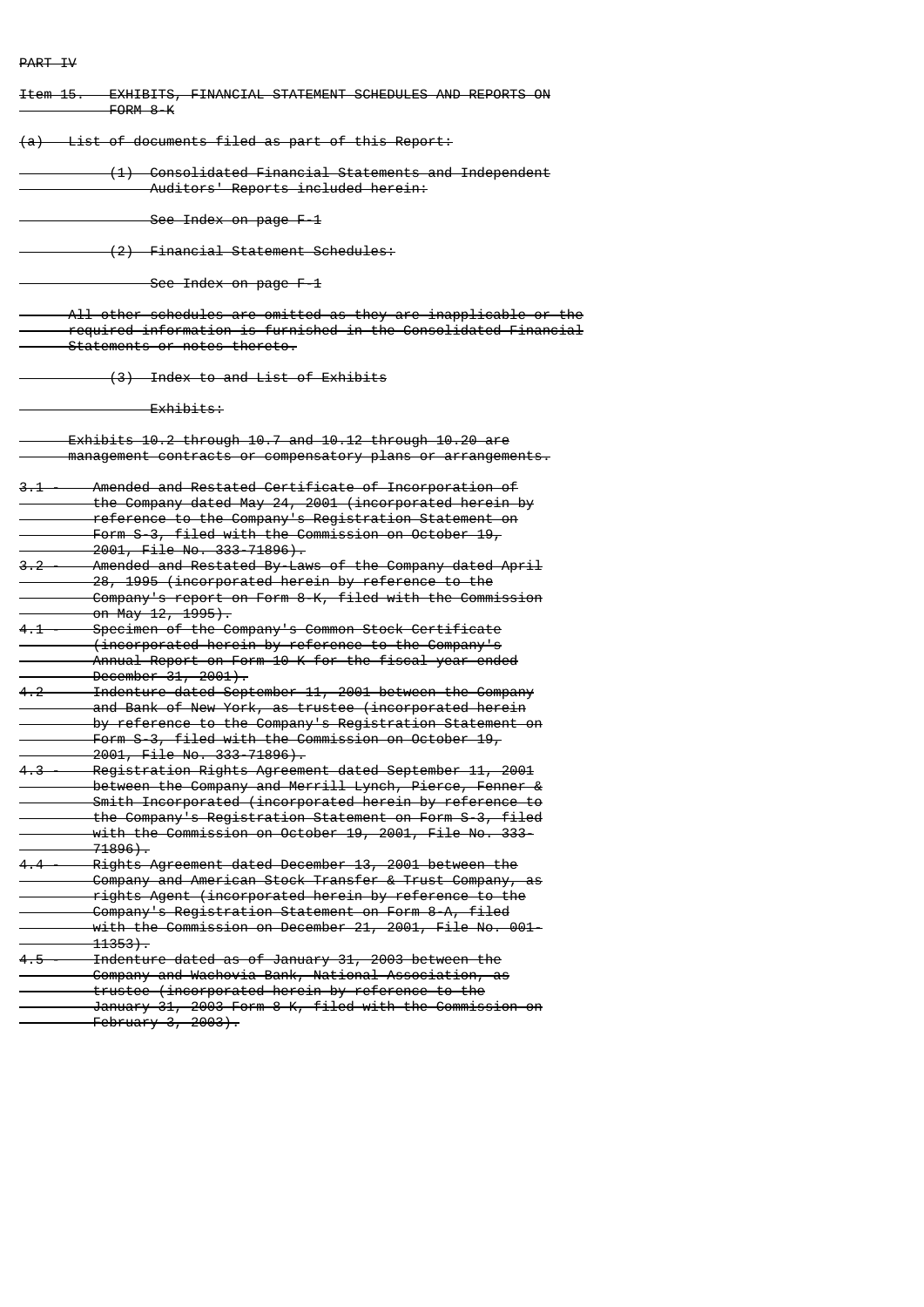| 4.6                | Registration Rights Agreement, dated as of January 28,        |
|--------------------|---------------------------------------------------------------|
|                    | 2003 between the Company and the Initial Purchasers           |
|                    | (incorporated herein by reference to the January 31,          |
|                    | 2003 Form 8-K, filed with the Commission on February 3,       |
|                    | <del>2003).</del>                                             |
| 10.1               | National Health Laboratories Incorporated Pension             |
|                    | Equalization Plan (incorporated herein by reference to        |
|                    | the Company's Annual Report on Form 10-K for the fiscal       |
|                    | year ended December 31, 1992).                                |
| <del>10.2</del>    | National Health Laboratories 1988 Stock Option Plan, as       |
|                    | amended (incorporated herein by reference to the              |
|                    | Company's Registration Statement on Form S-1, filed           |
|                    | with the Commission on July 9, 1990, File No. 33-             |
|                    | <del>35782).</del>                                            |
| 10.3               | National Health Laboratories 1994 Stock Option Plan           |
|                    | (incorporated herein by reference to the Company's            |
|                    | Registration Statement on Form S-8, filed with the            |
|                    | Commission on August 12, 1994, File No. 33-55065).            |
| $10.4*$            | Laboratory Corporation of America Holdings Master             |
|                    | Senior Executive Severance Plan.                              |
| <del>10.5-</del>   | Special Severance Agreement dated June 28, 1996 between       |
|                    | the Company and Timothy J. Brodnik (incorporated herein       |
|                    | by reference to the October 24, 1996 8-K).                    |
| 10.6               | Special Severance Agreement dated July 12, 1996 between       |
|                    | the Company and John F. Markus (incorporated herein by        |
|                    | reference to the October $24, 1996 8 K$ .                     |
| 10.7               | Special Severance Agreement dated June 28, 1996 between       |
|                    | the Company and Robert E. Whalen (incorporated herein         |
|                    | by reference to the October 24, 1996 8-K).                    |
| <del>10.8</del>    | Exchange Agent Agreement dated as of April 28, 1995           |
|                    | between the Company and American Stock Transfer & Trust       |
|                    | Company (incorporated herein by reference to the May          |
|                    | <del>12, 1995 Form 8-K).</del>                                |
| <del>10.9</del>    | Three-Year Credit Agreement dated February 20, 2002           |
|                    | among the Company, the lenders named therein and Credit       |
|                    | Suisse First Boston, as administrative agent                  |
|                    | (incorporated herein by reference to the Company's            |
|                    | Annual Report on Form 10-K for the fiscal year ended          |
|                    | December 31, 2001).                                           |
| <del>10.10 -</del> | First Amendment to the Three-Year Credit Agreement,           |
|                    | dated January 14, 2003 (incorporated herein by                |
|                    | reference to the January 17, 2003 Form 8-K, filed with        |
|                    | the Commission on February 3, 2003).                          |
| 10.11              | 364-Day Credit Agreement dated January 14, 2003 among         |
|                    | the Company, the lenders named therein and Credit             |
|                    | Suisse First Boston, as administrative agent                  |
|                    | (incorporated herein by reference to the January 17,          |
|                    | 2003 Form 8-K, filed with the Commission on February 3,       |
|                    | <del>2003).</del>                                             |
|                    | 10.12 - Laboratory Corporation of America Holdings 1995 Stock |
|                    | Plan for Non-Employee Directors dated September 26,           |
|                    | 1995 (incorporated herein by reference to the Company's       |
|                    | Registration Statement on Form S-8, filed with the            |
|                    | Commission on September 26, 1995, File No. 33-62913).         |
|                    | 10.13 - Amendment to the 1995 Stock Plan for Non-Employee     |
|                    | Directors (incorporated herein by reference to the            |
|                    | - Company's 1997 Annual Proxy Statement, filed with the       |
|                    | Commission on June 6, 1997).                                  |
|                    | 10.14 - Amendment to the 1995 Stock Plan for Non-Employee     |
|                    | Directors (incorporated herein by reference to Annex I        |
|                    | of the Company's 2001 Annual Proxy Statement, filed           |
|                    | with the Commission on April 25, 2001).                       |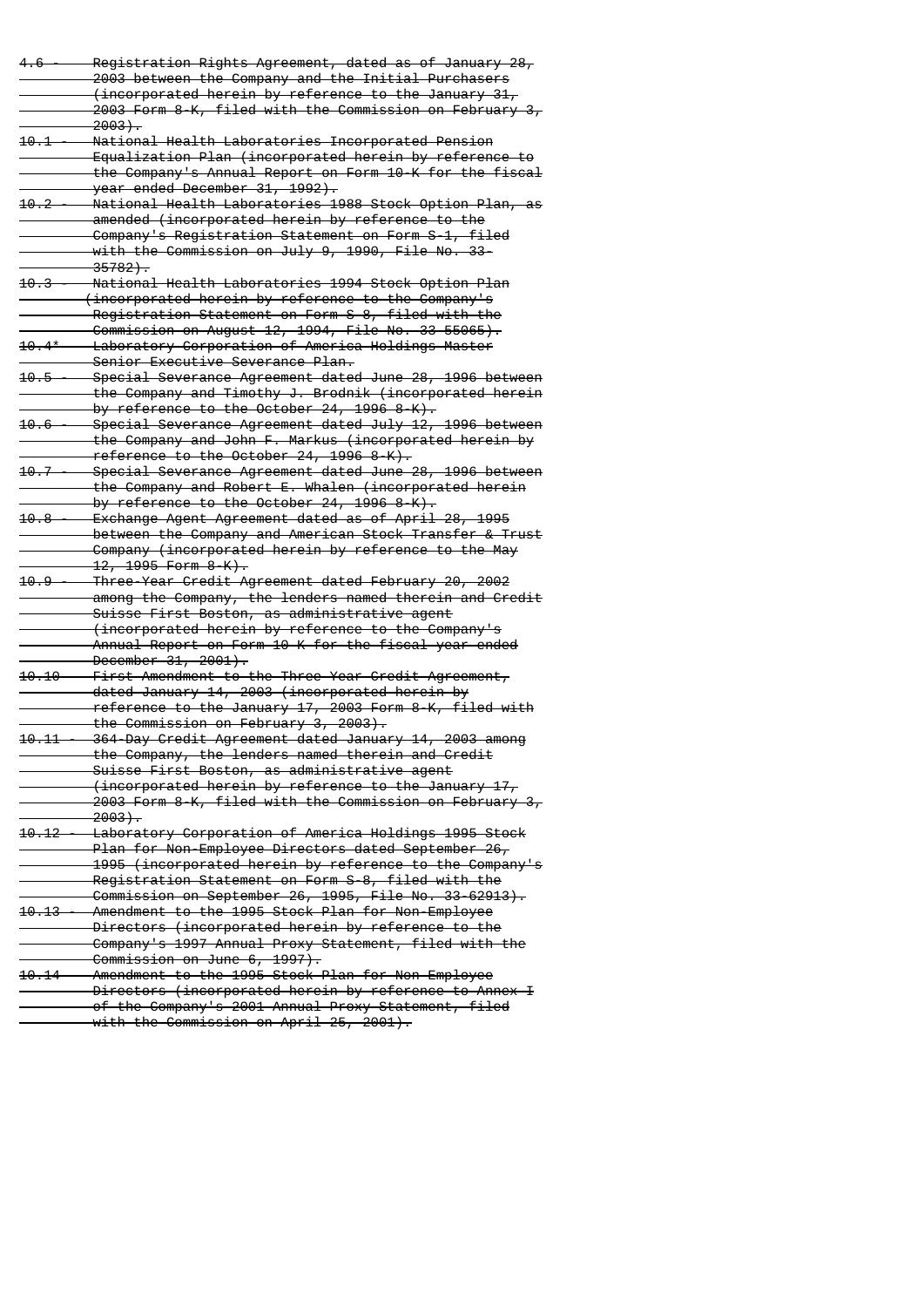| $10.15 -$          | Laboratory Corporation of America Holdings 1997                |
|--------------------|----------------------------------------------------------------|
|                    | Employee Stock Purchase Plan (incorporated herein by           |
|                    | reference to Annex I of the Company's Registration             |
|                    | Statement on Form S-8 filed with the Commission on             |
|                    | December 13, 1996, File No. 333-17793).                        |
| $10.16 -$          |                                                                |
|                    | Amendments to the Laboratory Corporation of America            |
|                    | Holdings 1997 Employee Stock Purchase Plan                     |
|                    | (incorporated herein by reference to the Company's             |
|                    | Registration Statement on Form S-8, filed with the             |
|                    | Commission on January 10, 2000, File No. 333-94331).           |
|                    | 10.17 - Laboratory Corporation of America Holdings Amended and |
|                    | Restated 1999 Stock Incentive Plan (incorporated herein        |
|                    | by reference to Annex I of the Company's 1999 Annual           |
|                    | Proxy Statement filed with the Commission of May 3,            |
|                    | <del>- 1999).</del>                                            |
| <del>10.18 —</del> | Laboratory Corporation of America Holdings 2000 Stock          |
|                    | Incentive Plan (incorporated herein by reference to the        |
|                    | Company's Registration Statement on Form S-8, filed            |
|                    | with the Commission on June 5, 2000, File No. 333-             |
|                    | $-38608$ .                                                     |
| $10.19 -$          | Amendments to the 2000 Stock Incentive Plan                    |
|                    | (incorporated herein by reference to the Company's             |
|                    | Registration Statement on Form S-8, filed with the             |
|                    |                                                                |
|                    | Commission on June 19, 2002, File No. 333-90764).              |
|                    | 10.20 - Dynacare Inc., Amended and Restated Employee Stock     |
|                    | Option Plan (incorporated herein by reference to the           |
|                    | Company's Registration Statement on Form S-8, filed            |
|                    | with the Commission on August 7, 2002, File No. 333-           |
|                    | $-97745$ .                                                     |
| $10.21 -$          | Support Agreement between Roche Biomedical                     |
|                    | Laboratories, Inc. and Hoffmann-La Roche Inc., dated as        |
|                    | <del>of April 27, 1995.</del>                                  |
| $10.22 -$          | First Amendment to Support Agreement between Roche             |
|                    | Biomedical Laboratories, Inc. and Hoffmann-La Roche            |
|                    | Inc., dated as of July 26, 1995.                               |
| <del>10.23 -</del> | Second Amendment to Support Agreement between                  |
|                    | Laboratory Corporation of America Holdings, Hoffmann-La        |
|                    | Roche Inc., Roche Molecular Systems, Inc. and Roche            |
|                    | Diagnostic Systems, Inc., dated as of January 1, 1997.         |
| $10.24 -$          | Third Amendment to Support Agreement between Laboratory        |
|                    | Corporation of America Holdings, Hoffmann-La Roche Inc.,       |
|                    | Roche Molecular Systems, Inc. and Roche Diagnostic Systems,    |
|                    |                                                                |
|                    | Inc., dated as of October 1, 1997.                             |
|                    | 10.25 - Fourth Amendment to Support Agreement between          |
|                    | Laboratory Corporation of America Holdings, Hoffmann-La        |
|                    | Roche, Inc., Roche Molecular System, Inc., dated as of         |
|                    | January 1, 1998.                                               |
|                    |                                                                |
|                    | 21* - List of Subsidiaries of the Company                      |
|                    |                                                                |
|                    | 23.1* - Consent of PricewaterhouseCoopers LLP                  |
|                    |                                                                |
|                    | 24.1* - Power of Attorney of Jean-Luc B, lingard               |
|                    | 24.2* - Power of Attorney of Wendy E. Lane                     |
|                    | 24.3* - Power of Attorney of Robert E. Mittelstaedt, Jr.       |
|                    | 24.4* - Power of Attorney of James B. Powell, M.D.             |
|                    | 24.5* - Power of Attorney of Andrew G. Wallace, M.D.           |
|                    |                                                                |

99.1\* - Written Statement of Chief Executive Officer and Chief Financial Officer pursuant to Section 906 of the Sarbanes-Oxley Act of 2002 (18 U.S.C. Section 1350)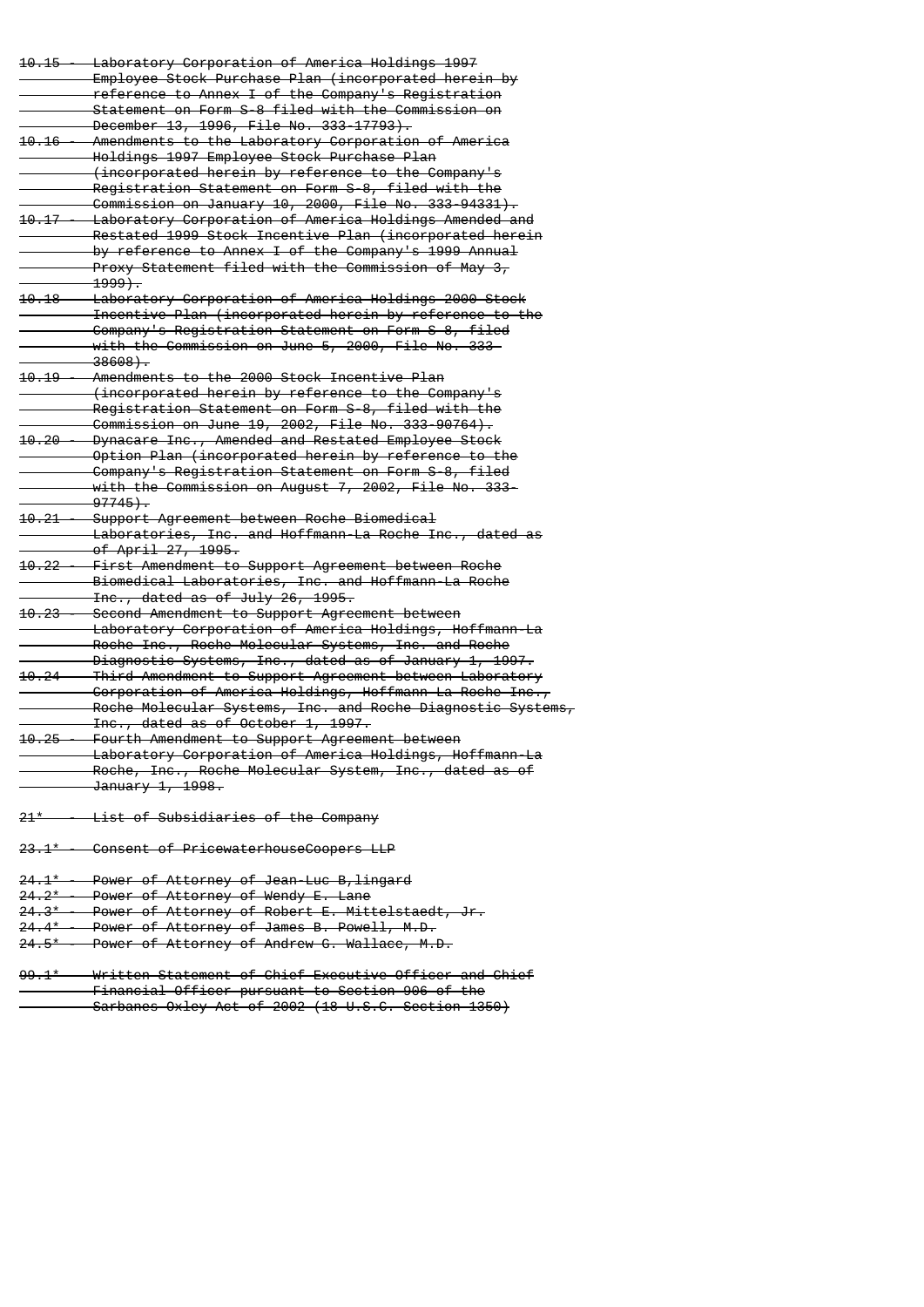$-$  Filed herewith.

(b) Reports on Form 8-K

(1) A current report on Form 8-K dated October 2, 2002 was filed on October 2, 2002 by the registrant, in connection with the press release dated October 2, 2002 announcing an agreement with Celera Diagnostics to collaborate in establishing the clinical utility of laboratory tests based on novel diagnostic markers for Alzheimer's disease, breast cancer, and prostate cancer.

(2) A current report on Form 8-K dated October 22, 2002 was filed on October 22, 2002 by the registrant, in connection with the press release dated October 22, 2002 announcing that the Company's Board of Directors authorized a stock repurchase program.

(3) A current report on Form 8-K dated November 11, 2002 was filed on November 12, 2002, by the registrant in connection with the press release dated November 11, 2002 announcing that the Company entered into a definitive agreement to acquire all of the outstanding shares of DIANON Systems, Inc. for \$47.50 per share in cash.

(4) A current report on Form 8-K dated November 14, 2002 was filed on November 14, 2002 by the registrant, containing the Certification of Chief Executive Officer and Chief Financial Officer of the Company, pursuant to 18 U.S.C Section 1350 as adopted pursuant to Section 906 of the Sarbanes-Oxley Act of  $2002.$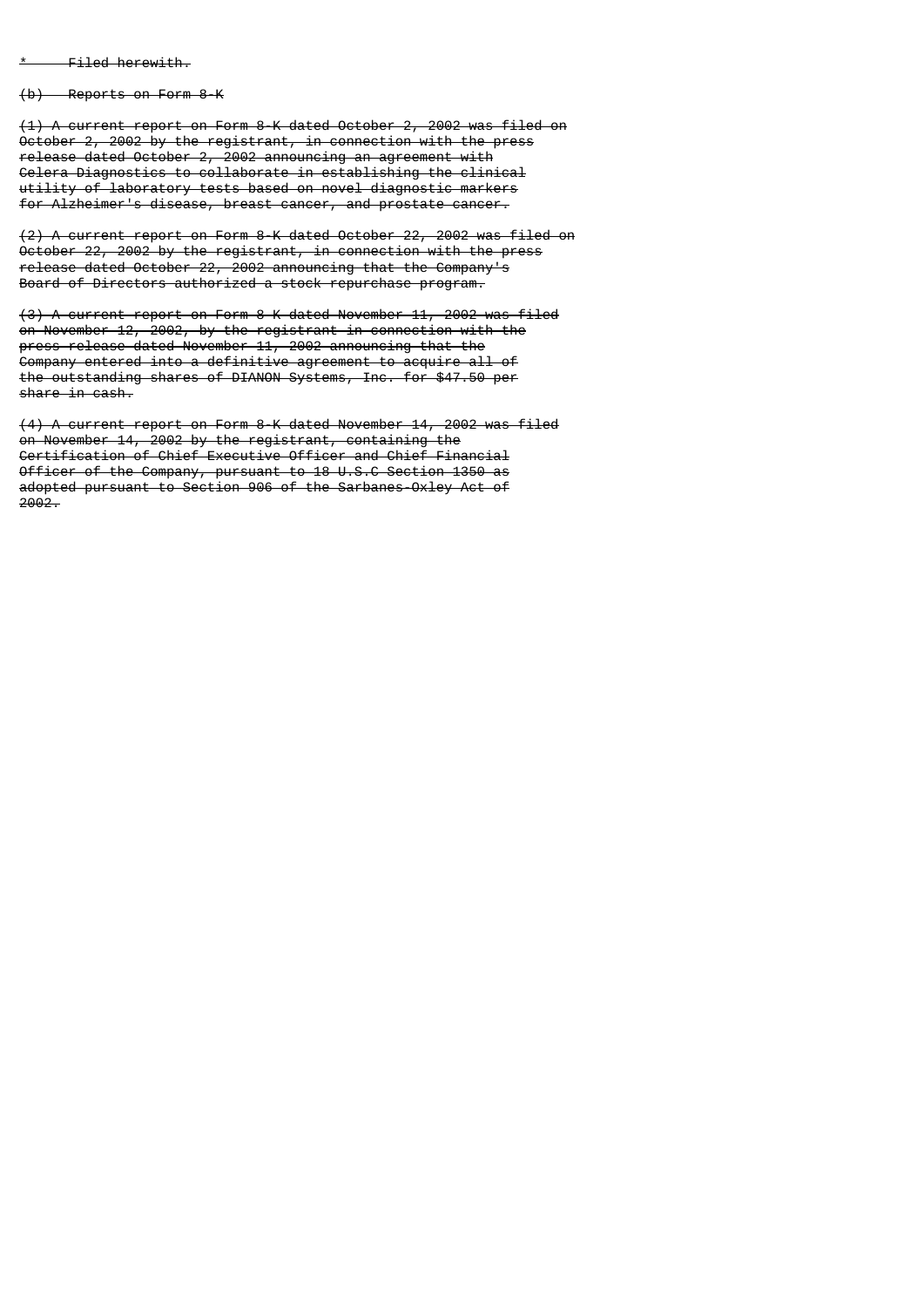Pursuant to the requirements of Section 13 or 15(d) of the Securities Exchange Act of 1934, the registrant has duly caused this report to be signed on its behalf by the undersigned, thereunto duly authorized.

-------------------------------------------

LABORATORY CORPORATION OF AMERICA HOLDINGS

Registrant

By: /s/ THOMAS P. MAC MAHON

 -------------------------------- Thomas P. Mac Mahon Chairman of the Board, President and Chief Executive Officer

Dated: March 28, 2003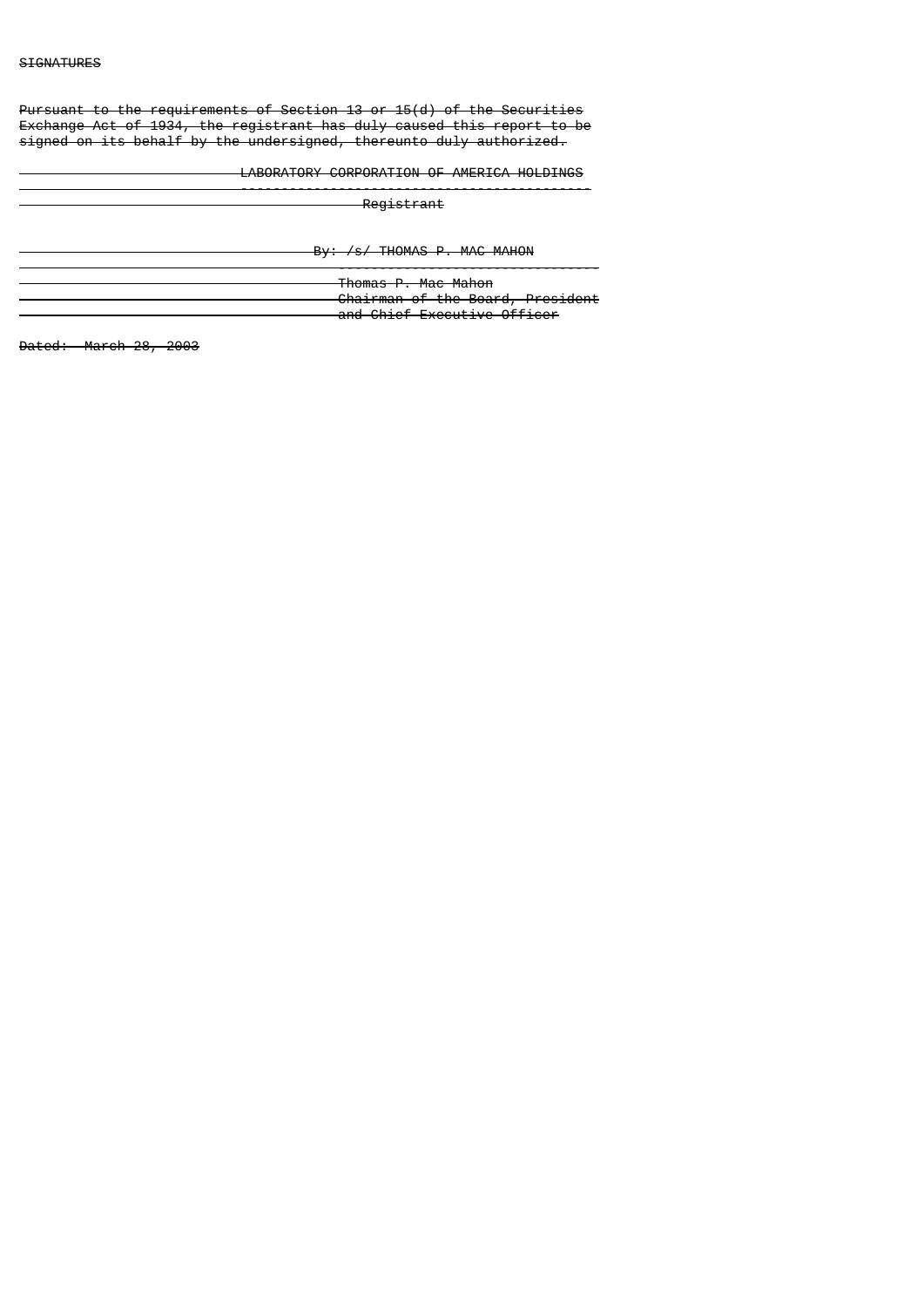Pursuant to the requirements of the Securities Exchange Act of 1934, this report has been signed below by the following persons on behalf of the registrant on March 28, 2003 in the capacities indicated.

| <del>Signature</del>                       | <del>Title</del>                                                                    |
|--------------------------------------------|-------------------------------------------------------------------------------------|
| /s/ THOMAS P. MAC MAHON                    |                                                                                     |
| Thomas P. Mac Mahon                        | <b>Example 20</b> President and Chief                                               |
|                                            | Executive Officer<br>(Principal Executive Officer)                                  |
| /s/ WESLEY R. ELINGBURG                    | Executive Vice President,                                                           |
| Wesley R. Elingburg                        | Chief Financial Officer<br>and Treasurer<br><del>(Principal Financial Officer</del> |
|                                            | and Principal Accounting<br>Officer)                                                |
| /s/ JEAN-LUC BELINGARD*                    | <del>- Director</del>                                                               |
| Jean-Luc Belingard                         |                                                                                     |
|                                            | <del>Director</del>                                                                 |
| Wendy E. Lane                              |                                                                                     |
| /s/ ROBERT E. MITTELSTAEDT, JR.* Director  |                                                                                     |
| Robert E. Mittelstaedt, Jr.                |                                                                                     |
| /s/ JAMES B. POWELL, M.D.* Dental Director |                                                                                     |
| James B. Powell, M.D.                      |                                                                                     |
| /s/ ANDREW G. WALLACE, M.D.* Director      |                                                                                     |
| Andrew G. Wallace, M.D.                    |                                                                                     |

\* Bradford T. Smith, by his signing his name hereto, does hereby sign this report on behalf of the directors of the Registrant after whose typed names asterisks appear, pursuant to powers of attorney duly executed by such directors and filed with the Securities and Exchange Commission.

By:/s/ BRADFORD T. SMITH

------------------------------------------

 Bradford T. Smith Attorney-in-fact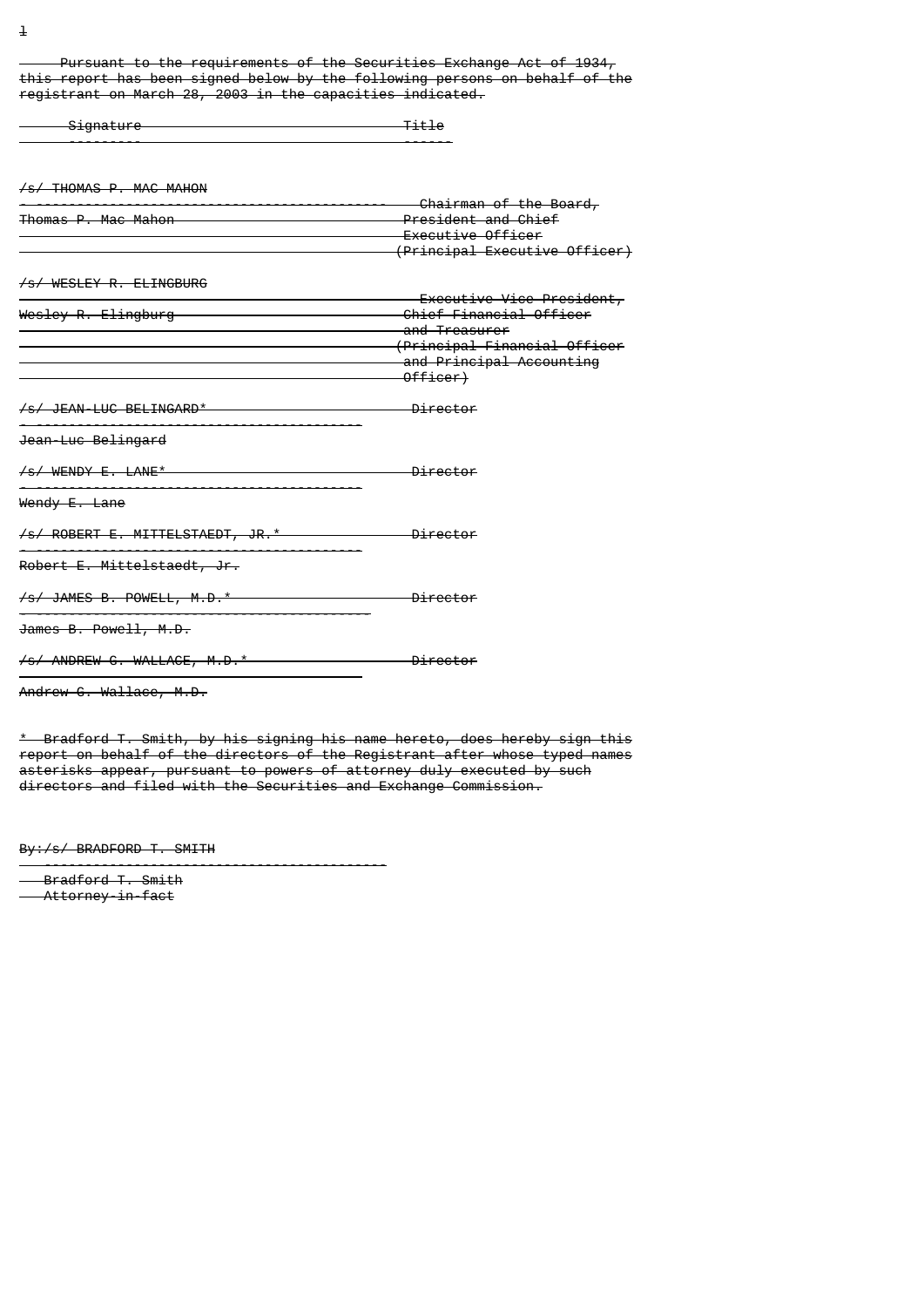I, Thomas P. Mac Mahon, certify that:

1. I have reviewed this annual report on Form 10-K of Laboratory Corporation of America Holdings;

2. Based on my knowledge, this annual report does not contain any untrue statement of a material fact or omit to state a material fact necessary to make the statements made, in light of the circumstances under which such statements were made, not misleading with respect to the period covered by this annual report;

3. Based on my knowledge, the financial statements, and other financial information included in this annual report, fairly present in all material respects the financial condition, results of operations and cash flows of the registrant as of, and for, the periods presented in this annual report;

4. The registrant's other certifying officers and I are responsible for establishing and maintaining disclosure controls and procedures (as defined in Exchange Act Rules 13a-14 and 15d-14) for the registrant and have:

a) designed such disclosure controls and procedures to ensure that material information relating to the registrant, including its consolidated subsidiaries, is made known to us by others within those entities, particularly during the period in which this annual report is being prepared;

b) evaluated the effectiveness of the registrant's disclosure controls and procedures as of a date within 90 days prior to the filing date of this annual report (the "Evaluation Date"); and

c) presented in this annual report our conclusions about the effectiveness of the disclosure controls and procedures based on our evaluation as of the Evaluation Date;

5. The registrant's other certifying officers and I have disclosed, based on our most recent evaluation, to the registrant's auditors and the audit committee of registrant's board of directors (or persons performing the  $e$ <sup>quivalent</sup> functions):

a) all significant deficiencies in the design or operation of internal controls which could adversely affect the registrant's ability to record, process, summarize and report financial data and have identified for the registrant's auditors any material weaknesses in internal controls; and

b) any fraud, whether or not material, that involves management or other employees who have a significant role in the registrant's internal controls; and

6. The registrant's other certifying officers and I have indicated in this annual report whether or not there were significant changes in internal controls or in other factors that could significantly affect internal controls subsequent to the date of our most recent evaluation, including any corrective actions with regard to significant deficiencies and material weaknesses.

Date: March 28, 2003

-----------------

/s/ THOMAS P. MAC MAHON

 ----------------------- Thomas P. Mac Mahon Chief Executive Officer

**Certification** 

- -------------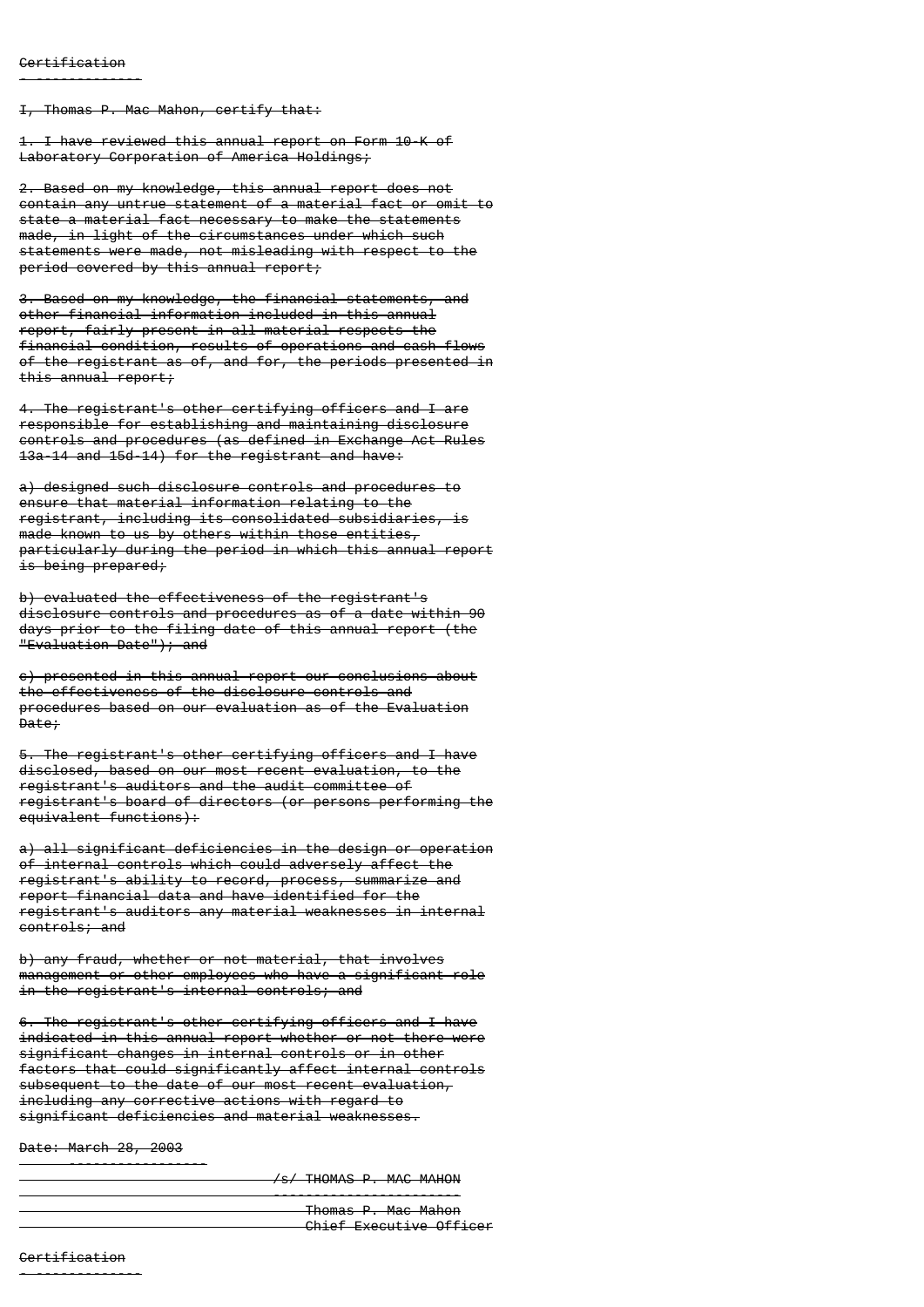I, Wesley R. Elingburg, certify that:

1. I have reviewed this annual report on Form 10-K of Laboratory Corporation of America Holdings;

2. Based on my knowledge, this annual report does not contain any untrue statement of a material fact or omit to state a material fact necessary to make the statements made, in light of the circumstances under which such statements were made, not misleading with respect to the period covered by this annual report;

3. Based on my knowledge, the financial statements, and other financial information included in this annual report, fairly present in all material respects the financial condition, results of operations and cash flows of the registrant as of, and for, the periods presented in this annual report;

4. The registrant's other certifying officers and I are responsible for establishing and maintaining disclosure controls and procedures (as defined in Exchange Act Rules 13a-14 and 15d-14) for the registrant and have:

a) designed such disclosure controls and procedures to ensure that material information relating to the registrant, including its consolidated subsidiaries, is made known to us by others within those entities, particularly during the period in which this annual report is being prepared;

b) evaluated the effectiveness of the registrant's disclosure controls and procedures as of a date within 90 days prior to the filing date of this annual report (the "Evaluation Date"); and

c) presented in this annual report our conclusions about the effectiveness of the disclosure controls and procedures based on our evaluation as of the Evaluation Date;

5. The registrant's other certifying officers and I have disclosed, based on our most recent evaluation, to the registrant's auditors and the audit committee of registrant's board of directors (or persons performing the equivalent functions):

a) all significant deficiencies in the design or operation of internal controls which could adversely affect the registrant's ability to record, process, summarize and report financial data and have identified for the registrant's auditors any material weaknesses in internal controls; and

b) any fraud, whether or not material, that involves management or other employees who have a significant role in the registrant's internal controls; and

6. The registrant's other certifying officers and I have indicated in this annual report whether or not there were significant changes in internal controls or in other factors that could significantly affect internal controls subsequent to the date of our most recent evaluation, including any corrective actions with regard to significant deficiencies and material weaknesses.

Date: March 28, 2003

-----------------

/s/ WESLEY R. ELINGBURG

| Wesley R. Elingburg              |
|----------------------------------|
|                                  |
| Chief Einencial Officer          |
| <del>UNIU TAMMUZUI UN IUUN</del> |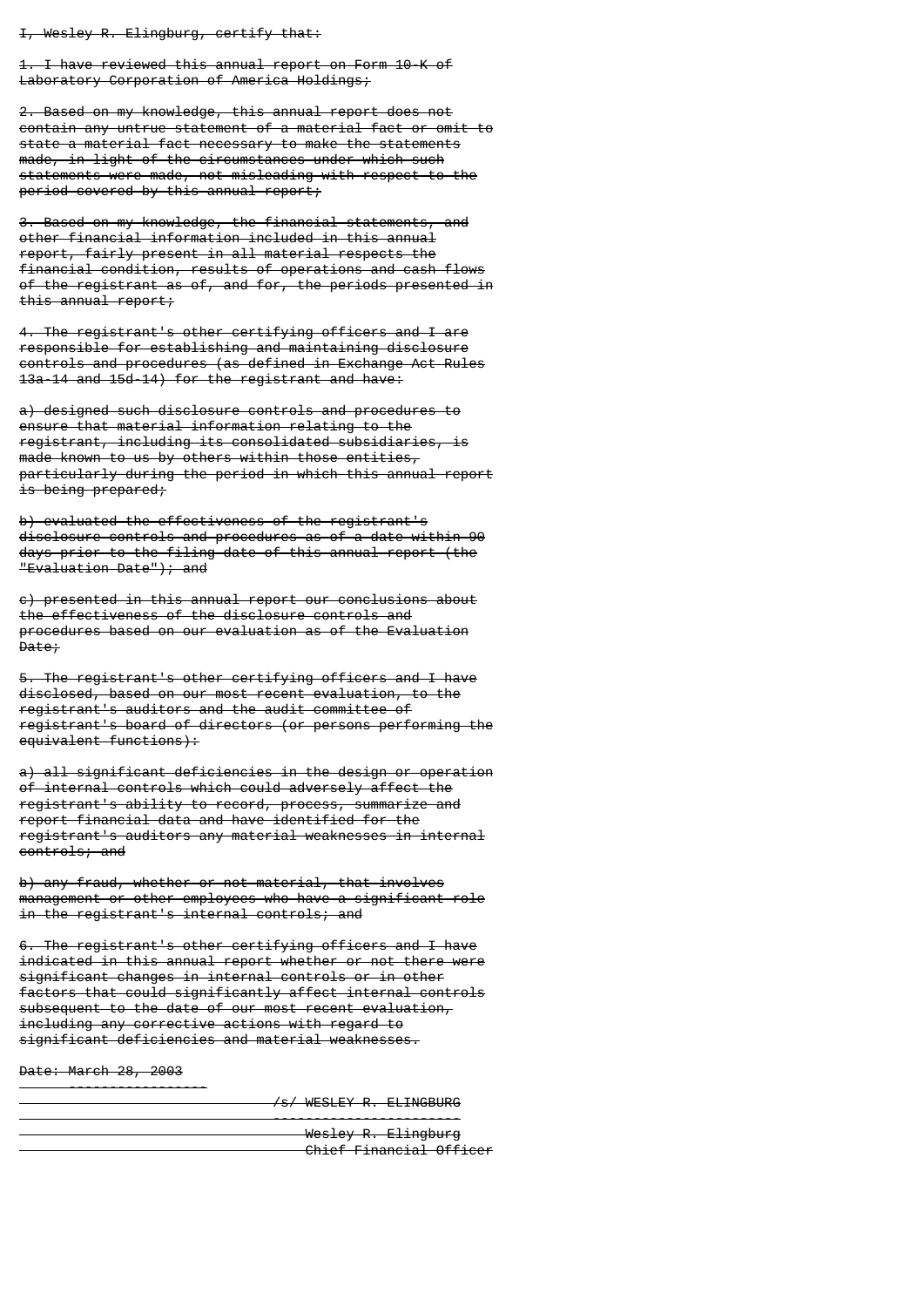# LABORATORY CORPORATION OF AMERICA HOLDINGS AND SUBSIDIARIES INDEX TO CONSOLIDATED FINANCIAL STATEMENTS AND SCHEDULE

|                                                     | Page |
|-----------------------------------------------------|------|
|                                                     |      |
| Report of Independent Accountants                   |      |
| <del>Consolidated Financial Statements:</del>       |      |
| Consolidated Balance Sheets                         |      |
| <del>Consolidated Statements of Operations</del>    |      |
| Consolidated Statements of Changes in Shareholders' |      |
| <del>– Equity</del>                                 |      |
| <del>Consolidated Statements of Cash Flows</del>    |      |
| Notes to Consolidated Financial Statements          |      |
| <del>Financial Statement Schedule:</del>            |      |
| II - Valuation and Qualifying Accounts and Reserves | -38  |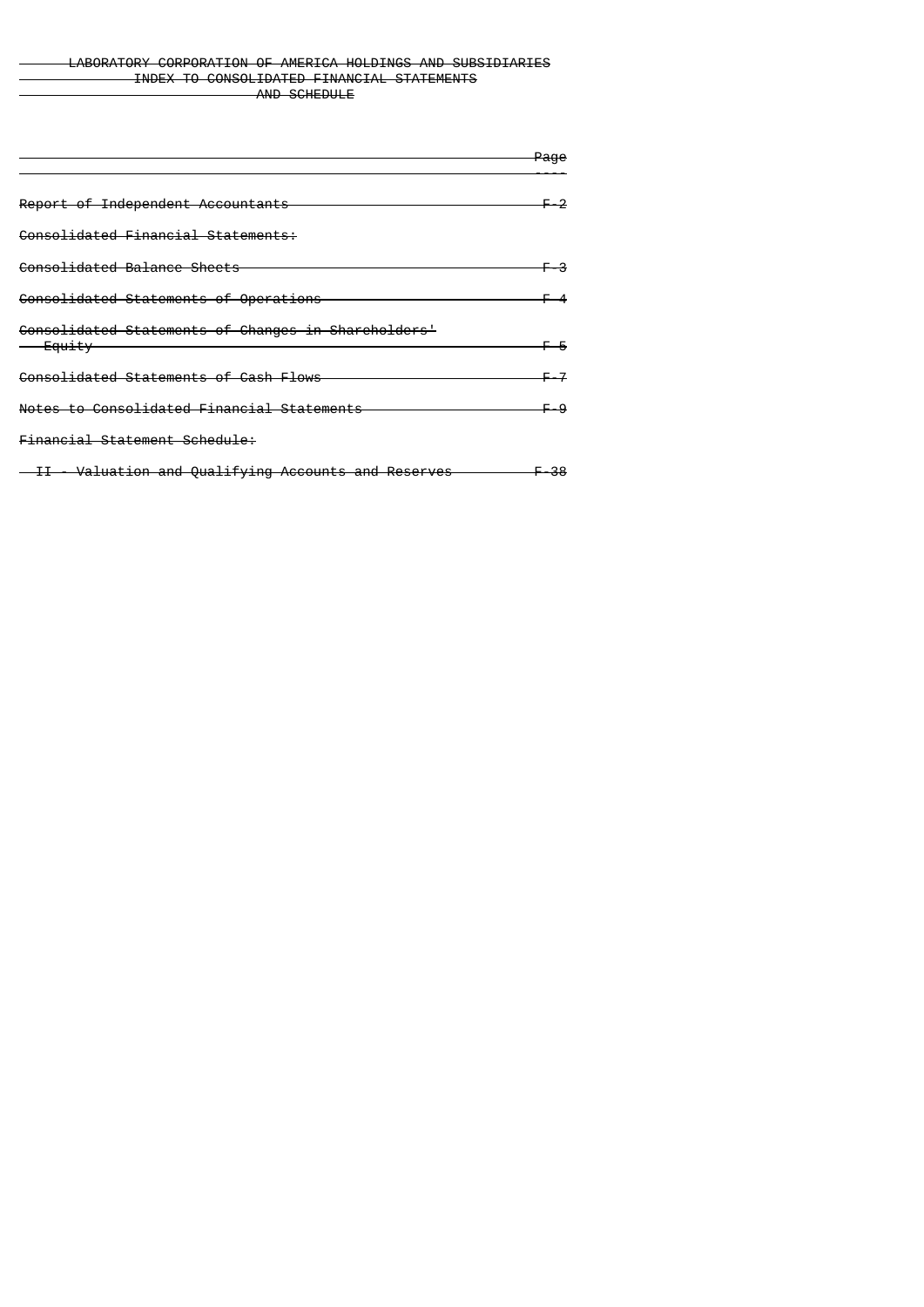To the Board of Directors and Shareholders of Laboratory Corporation of America Holdings

 In our opinion, the consolidated financial statements listed in the accompanying index present fairly, in all material respects, the financial position of Laboratory Corporation of America Holdings and its subsidiaries (the Company) at December 31, 2002 and 2001, and the results of their operations and their cash flows for each of the three years in the period ended December 31, 2002, in conformity with accounting principles generally accepted in the United States of America. In addition, in our opinion, the financial statement schedule listed in the accompanying index presents fairly, in all material respects, the information set forth therein when read in conjunction with the related consolidated financial statements. These financial statements and financial statement schedule are the responsibility of the Company's management; our responsibility is to express an opinion on these financial statements and financial statement schedule based on our audits. We conducted our audits of these statements in accordance with auditing standards generally accepted in the United States of America, which require that we plan and perform the audit to obtain reasonable assurance about whether the financial statements are free of material misstatement. examining, on a test basis, evidence supporting the amounts and disclosures in the financial statements, assessing the accounting principles used and significant estimates made by management, and evaluating the overall financial statement presentation. We believe that our audits provide a reasonable basis for our opinion.

 As discussed in Note 1 to the financial statements, the Company adopted SFAS No. 142, "Goodwill and Other Intangible Assets" which changed the method of accounting for goodwill and other intangible assets effective January 1, 2002.

PricewaterhouseCoopers LLP Charlotte, North Carolina February 14, 2003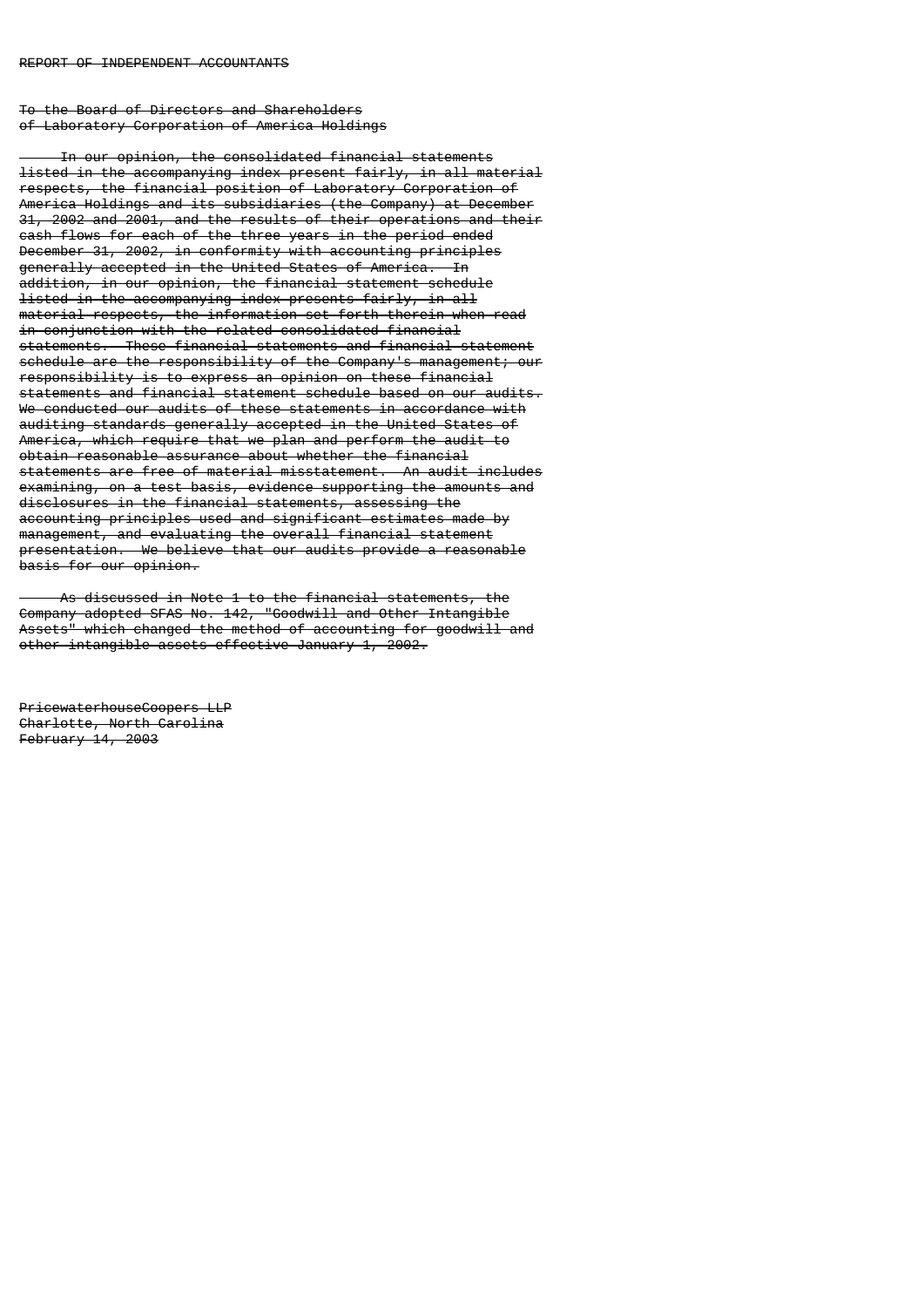# Item 1. Financial Information

# LABORATORY CORPORATION OF AMERICA HOLDINGS AND SUBSIDIARIES CONSOLIDATED BALANCE SHEETS (Dollars in Millions, Except Per Share Data)

|                                                                                | <del>December 31,</del> | <del>December 31,</del> |  |
|--------------------------------------------------------------------------------|-------------------------|-------------------------|--|
|                                                                                | <del>2002</del>         | 2001                    |  |
| <b>ASSETS</b>                                                                  |                         |                         |  |
| <del>Current assets:</del>                                                     |                         |                         |  |
| <del>- Cash and cash equivalents</del>                                         | \$<br>-56.4             | \$<br>149.2             |  |
| - Accounts receivable, net                                                     | <del>393.0</del>        | 365.5                   |  |
| <del>- Supplies inventories -</del>                                            | <u>44.8</u>             | <del>38.7</del>         |  |
| Prepaid expenses and other                                                     | <del>33.8</del>         | <del>16.7</del>         |  |
| Deferred income taxes                                                          | <del>68.7</del>         | 54.4                    |  |
| Total current assets                                                           | <del>596.7</del>        | <del>624.5</del>        |  |
| Property, plant and equipment, net                                             | <del>351.2</del>        | 309.3                   |  |
| <del>Goodwill</del>                                                            | 910.1                   | <del>719.3</del>        |  |
| Identifiable intangible assets, net                                            | <del>307.4</del>        | <del>249.2</del>        |  |
| <del>Investments in equity affiliates</del>                                    | <del>400.6</del>        |                         |  |
| Other assets, net                                                              | <del>45.8</del>         | <del>27.3</del>         |  |
|                                                                                | <del>\$2,611.8</del>    | $\frac{1,929.6}{$       |  |
|                                                                                |                         |                         |  |
| <b>LIABILITIES AND SHAREHOLDERS' EQUITY</b><br><del>Current liabilities:</del> |                         |                         |  |
| <del>- Accounts payable</del>                                                  | <del>79.9</del>         | \$<br><del>60.2</del>   |  |
| Accrued expenses and other                                                     | <del>148.5</del>        | <del>125.6</del>        |  |
| <del>- Current portion of long-term debt</del>                                 | <del>0.4</del>          |                         |  |
|                                                                                |                         |                         |  |
| <del>Total current liabilities</del>                                           | <del>228.8</del>        | <del>185.8</del>        |  |
| Zero coupon-subordinated notes                                                 | <del>512.9</del>        | <del>502.8</del>        |  |
| Long-term debt, less current portion                                           | 3.1                     |                         |  |
| Capital lease obligations                                                      | 5.5                     | -6 - 1                  |  |
| Other liabilities                                                              | 249.8                   | 149.5                   |  |
| Commitments and contingent liabilities                                         |                         |                         |  |
| Shareholders' equity:                                                          |                         |                         |  |
| Preferred Stock, \$0.10 par value; 30,000,000                                  |                         |                         |  |
| shares authorized; shares issued: none                                         |                         |                         |  |
| Common stock, \$0.10 par value; 265,000,000                                    |                         |                         |  |
| shares authorized; 147,839,103 and                                             |                         |                         |  |
| 141,107,436 shares issued and outstanding                                      |                         |                         |  |
| at December 31, 2002 and December 31,                                          |                         |                         |  |
| <del>2001, respectively</del>                                                  | 14.8                    | <u> 14.2</u>            |  |
| Additional paid-in capital                                                     | <del>1,406.5-</del>     | <del>1,081.7</del>      |  |
| Retained earnings                                                              | 266.1                   | 11.5                    |  |
| Treasury stock, at cost; 97,426 shares                                         |                         |                         |  |
| at December 31, 2002                                                           | (4.4)                   |                         |  |
| Unearned restricted stock compensation                                         | <del>(41.4)</del>       | (13.2)                  |  |
| Accumulated other comprehensive loss                                           | (29.9)                  | (8.8)                   |  |
| Total shareholders' equity                                                     | <del>1,611.7</del>      | 1,085.4                 |  |
|                                                                                | <del>\$2,611.8</del>    | \$4,929.6               |  |
|                                                                                |                         |                         |  |

The accompanying notes are an integral part of these consolidated financial statements.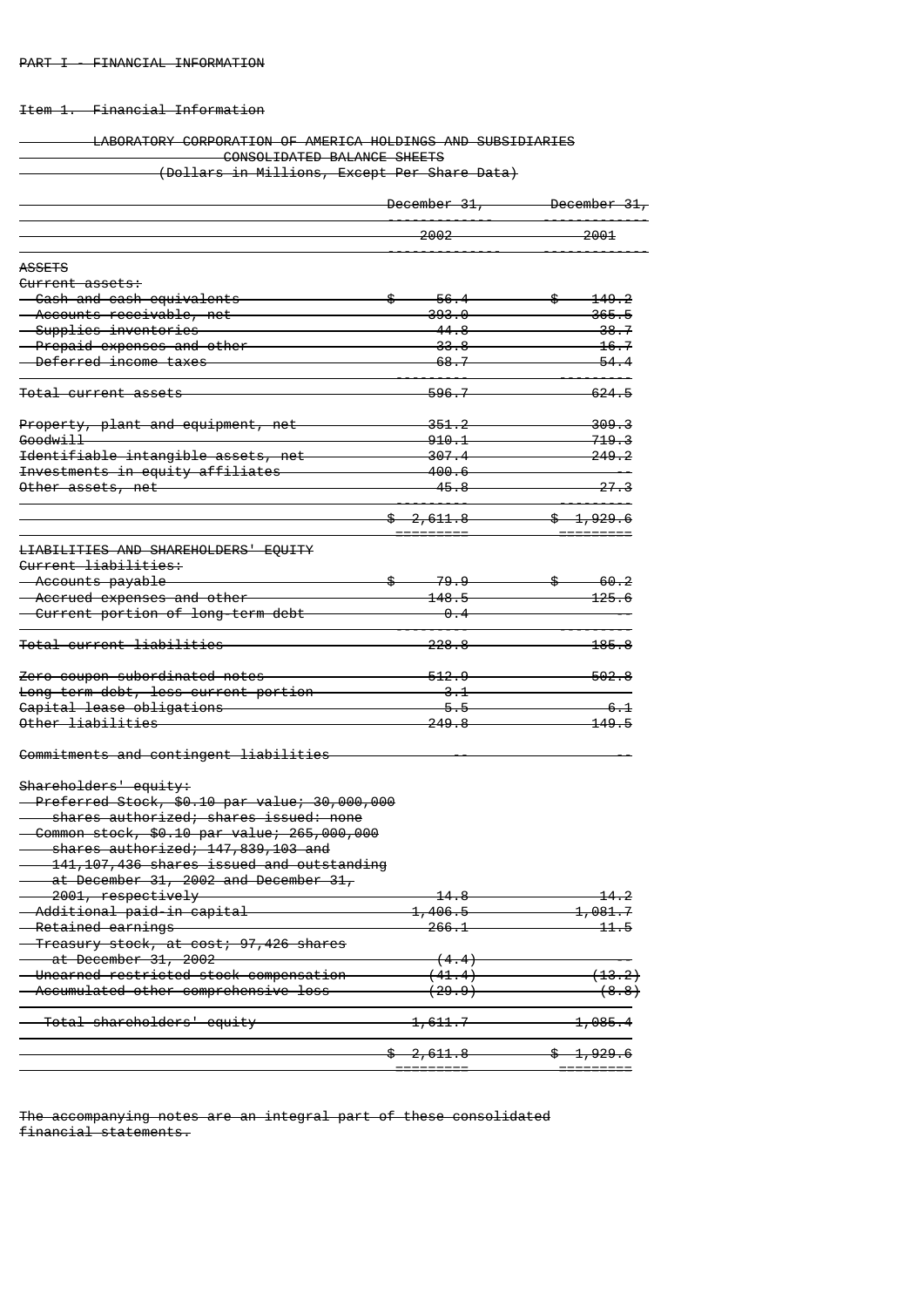# LABORATORY CORPORATION OF AMERICA HOLDINGS AND SUBSIDIARIES CONSOLIDATED STATEMENTS OF OPERATIONS (Dollars in Millions, Except Per Share Data)

Years Ended December 31,

|                                           | -2002-                           | -2001                                                                                 | -2000                |
|-------------------------------------------|----------------------------------|---------------------------------------------------------------------------------------|----------------------|
| Net sales                                 | $$2,507.7$ $$2,199.8$ $$1,919.3$ |                                                                                       |                      |
| Cost of sales                             |                                  | $1,445.9$ $1,274.2$ $1,152.7$                                                         |                      |
| Gross profit                              | <del>1,061.8 —</del>             | $925.6$ $766.6$                                                                       |                      |
| Selling, general and                      |                                  |                                                                                       |                      |
| administrative expenses                   | <del>585.5</del>                 | $-516.5$                                                                              | 483.0                |
| Amortization of intangibles               |                                  |                                                                                       |                      |
| <u>— and other assets</u>                 | <del>23.8</del>                  | 41.5                                                                                  | 33.5                 |
| Restructuring and other                   |                                  |                                                                                       |                      |
| <del>special charges —</del>              | $-17.5$                          |                                                                                       | -4.5                 |
| Operating income                          | 435.O                            | $-367.6-$                                                                             | $-245.6$             |
| Other income (expenses):                  |                                  |                                                                                       |                      |
| <del>-Loss on sale of assets</del>        |                                  | $(0.6)$ $(1.8)$                                                                       | $\leftarrow$ $(1.0)$ |
| <del>- Interest income</del>              |                                  | $\frac{1}{2}$ . $\frac{1}{2}$ $\frac{1}{4}$ $\frac{1}{2}$ $\frac{1}{4}$ $\frac{1}{5}$ |                      |
| <del>- Interest expense</del>             |                                  | $(19.2)$ $(27.0)$ $(38.5)$                                                            |                      |
| <del>- Income from equity</del>           |                                  |                                                                                       |                      |
| <del>- investments, net</del>             | <del>13.4</del>                  |                                                                                       |                      |
| <del>- Termination of interest rate</del> |                                  |                                                                                       |                      |
| <del>- swap agreement</del>               |                                  | (8.9)                                                                                 |                      |
|                                           |                                  |                                                                                       |                      |
| Earnings before income taxes              |                                  |                                                                                       |                      |
| <del>and extraordinary loss —</del>       | <del>432.3-</del>                | <del>332.3 —</del>                                                                    | <del>207.6</del>     |
| <u>Provision for income taxes</u>         | <del>177.7--</del>               | <del>149.6-</del>                                                                     | -95.5                |
| <del>Earnings before</del>                |                                  |                                                                                       |                      |
| <del>extraordinary loss</del>             | <del>254.6</del>                 | <del>182.7</del>                                                                      | <del>-112.1</del>    |
| Extraordinary loss, net of                |                                  |                                                                                       |                      |
| <del>- tax benefit</del>                  |                                  | <del>3.2</del>                                                                        |                      |
|                                           |                                  |                                                                                       |                      |
| <del>Net earnings</del>                   | <del>254.6</del>                 | <del>179.5-</del>                                                                     | <del>-112.1</del>    |
| Less preferred stock dividends            |                                  |                                                                                       | <del>(34.3)</del>    |
| Less accretion of mandatorily             |                                  |                                                                                       |                      |
| <del>- redeemable preferred stock</del>   |                                  |                                                                                       | <del>(0.3)</del>     |
|                                           |                                  |                                                                                       |                      |
| <del>Net earnings attributable to</del>   |                                  |                                                                                       |                      |
| <del>- common shareholders</del>          | $$254.6$ $$179.5$ $$77.5$        |                                                                                       |                      |
| Basic earnings per                        |                                  |                                                                                       |                      |
| - common share before                     |                                  |                                                                                       |                      |
| - extraordinary loss                      | $$ 1.78$ $$ 1.31$ $$ 0.82$       |                                                                                       |                      |
| Extraordinary loss, net of                |                                  |                                                                                       |                      |
| $-\tan$ benefit                           |                                  | <del>0.02</del>                                                                       |                      |
|                                           |                                  |                                                                                       |                      |
| Basic earnings per                        |                                  |                                                                                       |                      |
| <del>- common share</del>                 | $$ 1.78$ $$ 1.29$ $$ 0.82$       |                                                                                       |                      |
| Diluted earnings per                      |                                  |                                                                                       |                      |
| - common share before                     |                                  |                                                                                       |                      |
| - extraordinary loss                      |                                  | $1.77$ \$ $1.29$ \$ 0.80                                                              |                      |
| Extraordinary loss, net of                |                                  |                                                                                       |                      |
| <del>tax benefit — —</del>                |                                  | $-0.02$                                                                               |                      |
|                                           |                                  |                                                                                       |                      |
| Diluted earnings per                      |                                  |                                                                                       |                      |
| <del>-common share - -</del>              | <u>\$—</u>                       | $1.77$ \$ $1.27$ \$ 0.80                                                              |                      |
|                                           |                                  |                                                                                       |                      |

The accompanying notes are an integral part of these consolidated financial statements.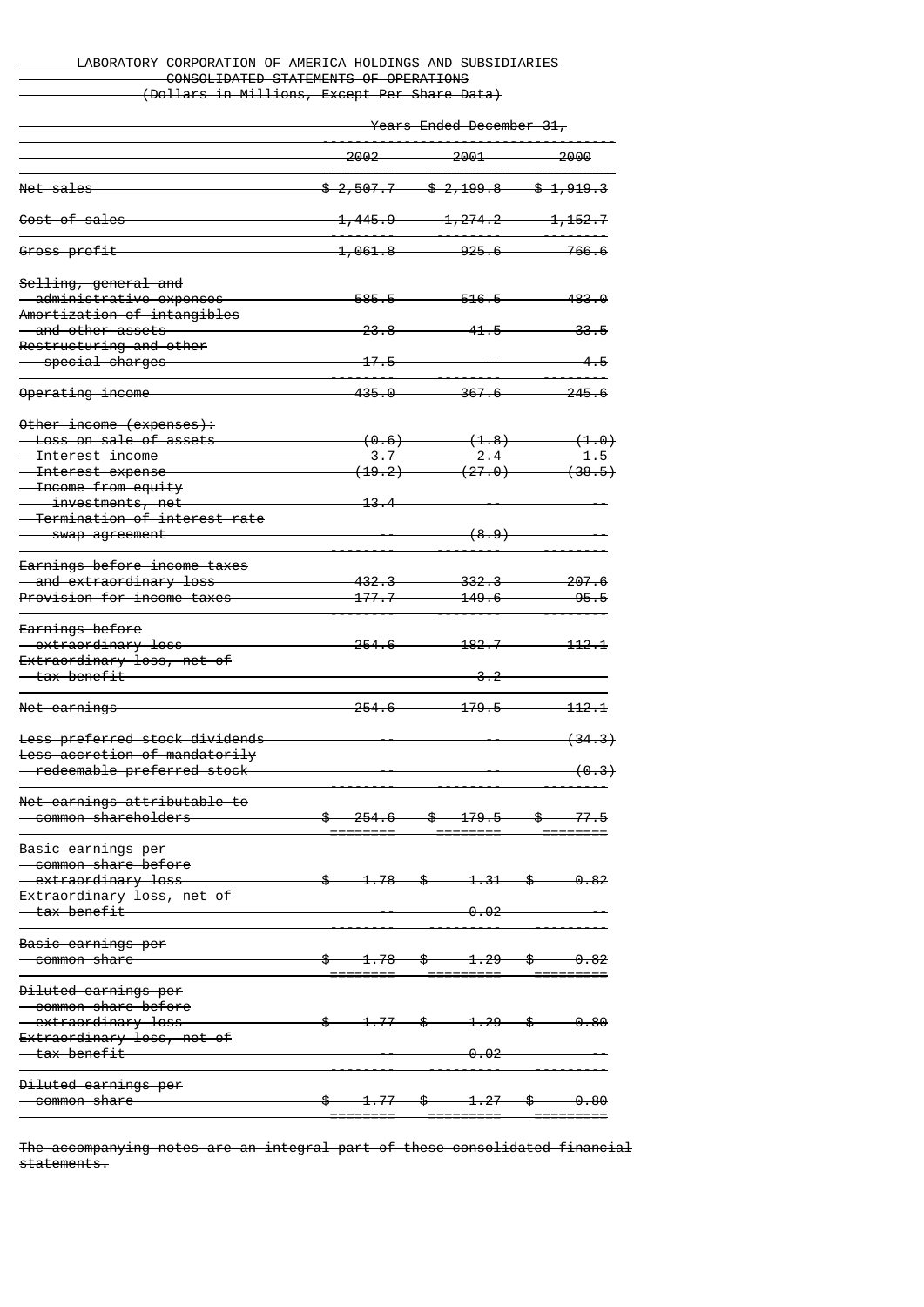### LABORATORY CORPORATION OF AMERICA HOLDINGS AND SUBSIDIARIES CONSOLIDATED STATEMENTS OF CHANGES IN SHAREHOLDERS' EQUITY (Dollars in Millions)

|                                                                    |                   | Additional           | Retained            |                     |
|--------------------------------------------------------------------|-------------------|----------------------|---------------------|---------------------|
|                                                                    | Common            | <del>Paid-in</del>   | <del>Earnings</del> | <del>Treasury</del> |
|                                                                    | <del>Stock</del>  | <del>Capital</del>   | (Deficit)           | <del>-Stock</del>   |
| BALANCE AT DECEMBER 31, 1999                                       | $$-5.2$           | \$420.0              | $*, (+245.5)$       | \$.                 |
| Comprehensive earnings:                                            |                   |                      |                     |                     |
| <del>- Net earnings -</del>                                        |                   |                      | <del>112.1</del>    |                     |
| Other comprehensive loss:                                          |                   |                      |                     |                     |
| Foreign currency translation                                       |                   |                      |                     |                     |
| adjustments                                                        |                   |                      |                     |                     |
|                                                                    |                   |                      |                     |                     |
| Comprehensive earnings                                             |                   |                      | 112.1               |                     |
| <del>Issuance of common stock</del>                                | 0.2               | 17.6                 |                     |                     |
| <del>Issuance of restricted stock</del><br><del>- awards -</del>   |                   |                      |                     |                     |
| Amortization of unearned                                           |                   |                      |                     |                     |
| - restricted stock compensation                                    |                   |                      |                     |                     |
| Income tax benefit from stock                                      |                   |                      |                     |                     |
| <u>- options exercised</u>                                         |                   | 19.0                 |                     |                     |
| Conversion of preferred stock                                      |                   |                      |                     |                     |
| <u>— into common stock</u>                                         | 4.2               | 579.7                |                     |                     |
| Preferred stock dividends                                          |                   |                      | <del>(34.3)</del>   |                     |
| Accretion of mandatorily                                           |                   |                      |                     |                     |
| - redeemable preferred stock                                       |                   |                      | <del>(0.3)</del>    |                     |
|                                                                    |                   |                      |                     |                     |
| <del>BALANCE AT DECEMBER 31, 2000</del><br>Comprehensive earnings: | <del>\$14.0</del> | \$1,041.2            | \$(168.0)           |                     |
| Net earnings                                                       |                   |                      | <del>179.5</del>    |                     |
| Other comprehensive loss:                                          |                   |                      |                     |                     |
| Cumulative effect of change                                        |                   |                      |                     |                     |
| <del>in accounting principle</del>                                 |                   |                      |                     |                     |
| <del>(net-of-tax of \$0.4)</del>                                   |                   |                      |                     |                     |
| Unrealized derivative loss                                         |                   |                      |                     |                     |
| <del>on cash flow hedge</del>                                      |                   |                      |                     |                     |
| <del>-Termination of interest</del>                                |                   |                      |                     |                     |
| <del>rate swap agreement</del>                                     |                   |                      |                     |                     |
| Foreign currency translation                                       |                   |                      |                     |                     |
| adjustments<br>Minimum pension liability                           |                   |                      |                     |                     |
| adjustment                                                         |                   |                      |                     |                     |
|                                                                    |                   |                      |                     |                     |
| Comprehensive earnings                                             |                   |                      | <del>179.5</del>    |                     |
| <del>Issuance of common stock</del>                                | 0.2               | <u> 14.8</u>         |                     |                     |
| <del>Issuance of restricted stock</del>                            |                   |                      |                     |                     |
| <del>awards</del>                                                  |                   | 11                   |                     |                     |
| Amortization of unearned                                           |                   |                      |                     |                     |
| restricted stock compensation                                      |                   |                      |                     |                     |
| <del>Income tax benefit from stock</del>                           |                   |                      |                     |                     |
| options exercised                                                  |                   | 14.4                 |                     |                     |
| BALANCE AT DECEMBER 31, 2001                                       | <del>\$14.2</del> | <del>\$1,081.7</del> | $$ -11.5$           |                     |
| Comprehensive earnings:                                            |                   |                      |                     |                     |
| <del>Net earnings</del>                                            |                   |                      | <del>254.6</del>    |                     |
| Other comprehensive loss:                                          |                   |                      |                     |                     |
| Foreign currency translation                                       |                   |                      |                     |                     |
| <del>adjustments –</del>                                           |                   |                      |                     |                     |
| Minimum pension liability                                          |                   |                      |                     |                     |
| <del>- adjustment</del>                                            |                   |                      |                     |                     |
| <del>- Tax effect of other</del>                                   |                   |                      |                     |                     |
| comprehensive loss                                                 |                   |                      |                     |                     |
| <del>- adjustments</del>                                           |                   |                      |                     |                     |
| Comprehensive earnings                                             |                   |                      | <del>254.6</del>    |                     |
| <del>Issuance of common stock</del>                                | 0.1               | <del>18.2</del>      |                     |                     |
| <del>Issuance of restricted stock</del>                            |                   |                      |                     |                     |
| <del>awards</del>                                                  |                   | 40.9                 |                     |                     |
| <u>Surrender of restricted stock</u>                               |                   |                      |                     |                     |
| <del>awards</del>                                                  |                   |                      |                     |                     |
| <del>Issuance of common stock and</del>                            |                   |                      |                     |                     |
| <del>- assumption of stock options in</del>                        |                   |                      |                     |                     |
| <del>connection with acquisition,</del>                            |                   |                      |                     |                     |
| (net of forfeitures)                                               | <del>0.5</del>    | <del>249.7</del>     |                     |                     |
| Amortization of unearned                                           |                   |                      |                     |                     |
| restricted stock compensation                                      |                   |                      |                     |                     |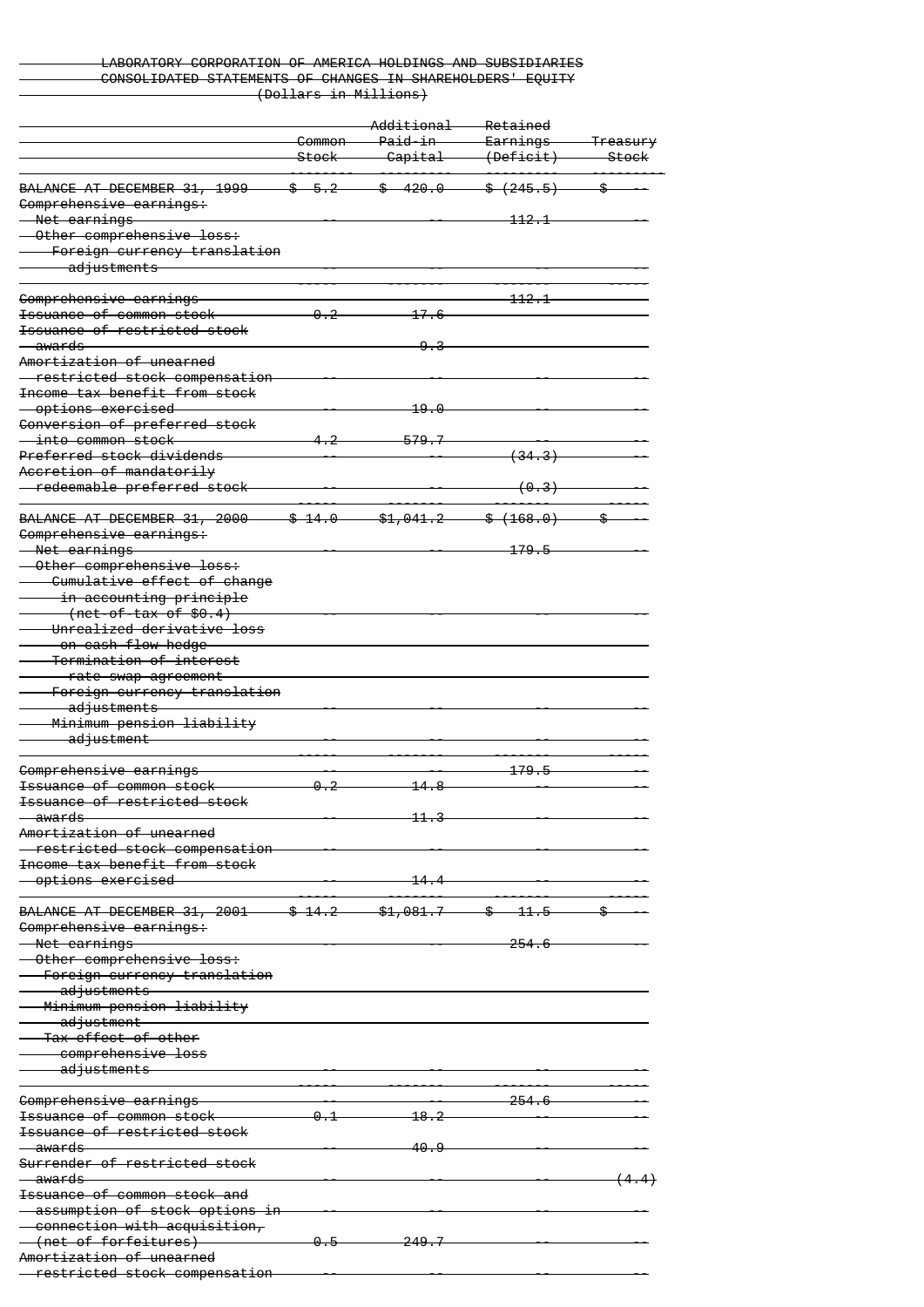# Income tax benefit from stock

| <del>options exercised</del> |                    | $\sim$<br>$\overline{\mathbf{v}}$ |                    |                    |
|------------------------------|--------------------|-----------------------------------|--------------------|--------------------|
| BALANCE AT DECEMBER 31, 2002 | $A$ $A$ $A$        | $0.100 \times 10^{-1}$            | $C0$ 1             | $\phi$ $(1, 1)$    |
|                              | <del>. 14. ه</del> | <del>, 01,400.0</del>             | <del>0 200.I</del> | <del>. 14.47</del> |

===== ======= ======= =====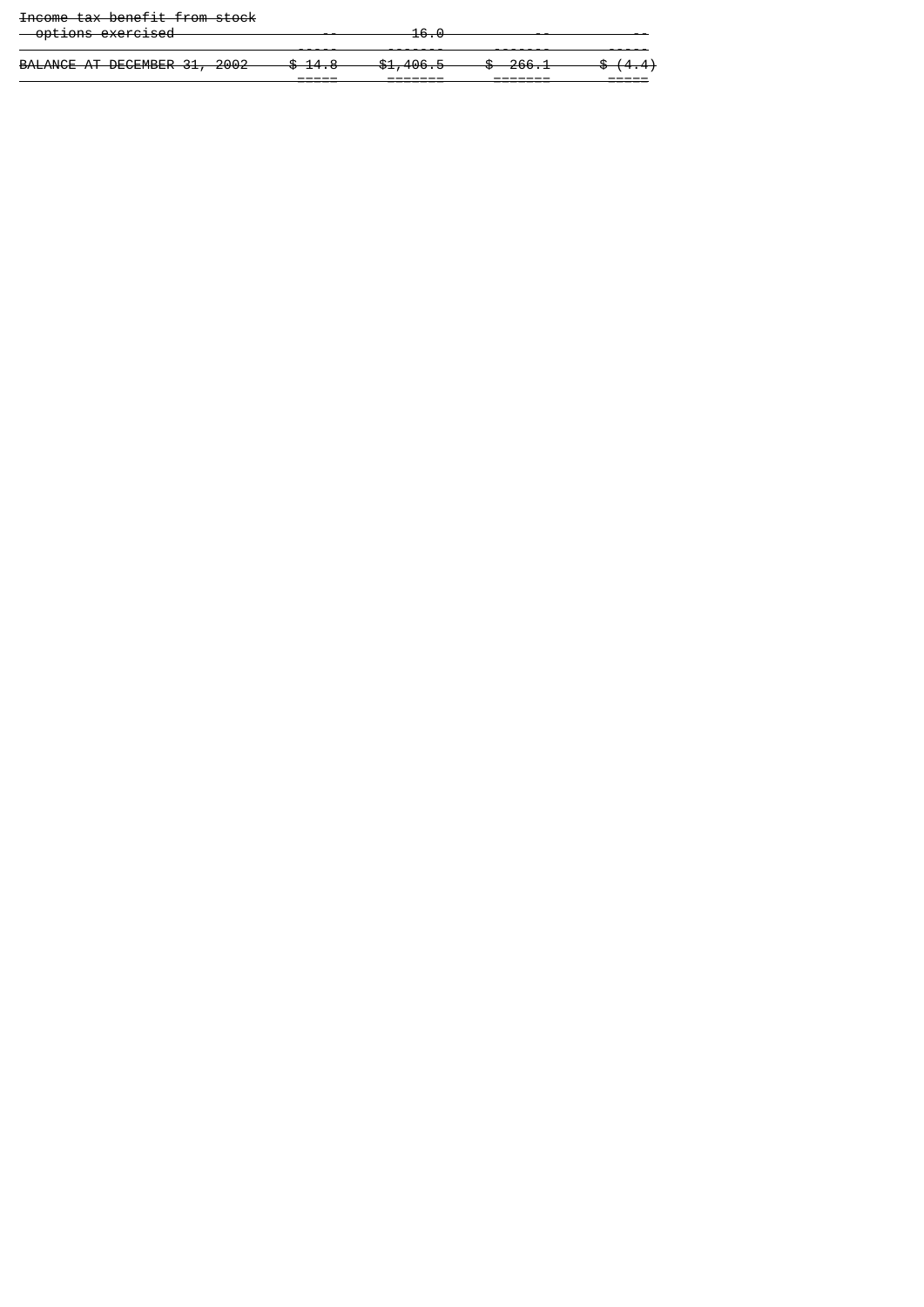## LABORATORY CORPORATION OF AMERICA HOLDINGS AND SUBSIDIARIES CONSOLIDATED STATEMENTS OF CHANGES IN SHAREHOLDERS' EQUITY (CONTINUED) (Dollars in Millions)

|                                                                        | <del>Unearned</del><br>Restricted | Accumulated<br>$0$ ther                     |                                               |  |
|------------------------------------------------------------------------|-----------------------------------|---------------------------------------------|-----------------------------------------------|--|
|                                                                        | <del>Stock</del><br>Compensation  | <del>– Comprehensive</del><br>$\pm$ oss $-$ | <del>Shareholders'</del><br><del>Equity</del> |  |
| BALANCE AT DECEMBER 31, 1999                                           |                                   | $\frac{1}{2}$ (4.1) $\frac{1}{2}$ (0.1)     | <del>\$175.5</del>                            |  |
| Comprehensive earnings:                                                |                                   |                                             |                                               |  |
| <del>- Net earnings -</del>                                            |                                   |                                             | <del>112.1</del>                              |  |
| Other comprehensive loss:<br>Foreign currency translation              |                                   |                                             |                                               |  |
| adjustments                                                            |                                   | <del>(0.3)</del>                            | (0.3)                                         |  |
| Comprehensive earnings                                                 |                                   | <del>(0.3)</del>                            | 111.8                                         |  |
| Issuance of common stock                                               |                                   |                                             | 17.8                                          |  |
| Issuance of restricted stock<br><del>awards —</del>                    | <del>(9.3)</del>                  |                                             |                                               |  |
| Amortization of unearned                                               |                                   |                                             |                                               |  |
| - restricted stock compensation<br>Income tax benefit from stock       | 4.0                               |                                             | 4.0                                           |  |
| <del>- options exercised</del>                                         |                                   |                                             | 19.0                                          |  |
| Conversion of preferred stock<br><del>- into common stock-</del>       |                                   |                                             | <del>583.9</del>                              |  |
| Preferred stock dividends                                              |                                   |                                             | (34.3)                                        |  |
| Accretion of mandatorily                                               |                                   |                                             |                                               |  |
| redeemable preferred stock                                             |                                   |                                             | <del>(0.3)</del>                              |  |
| BALANCE AT DECEMBER 31, 2000                                           | <del>(9.4)</del>                  | (0.4)                                       | 877.4                                         |  |
| Comprehensive earnings:<br>-Net earnings                               |                                   |                                             | 179.5                                         |  |
| Other comprehensive loss:<br>Cumulative effect of change               |                                   |                                             |                                               |  |
| <del>in accounting principle</del>                                     |                                   |                                             |                                               |  |
| $(net-of-tax of $6.4)$<br>Unrealized derivative loss                   |                                   | ക ഒ                                         | <del>0. 6</del>                               |  |
| <del>on cash flow hedge</del> —<br><del>-Termination of interest</del> |                                   | <del>( 9 . 5 )</del>                        | (9.5)                                         |  |
| rate swap agreement                                                    |                                   | 8.9                                         | 8.9                                           |  |
| Foreign currency translation<br>adjustments                            |                                   | <del>(0.6)</del>                            | <del>(0.6)</del>                              |  |
| Minimum pension liability<br><del>adjustment</del>                     |                                   | <del>( 7 . 8 )</del>                        | (7.8)                                         |  |
|                                                                        |                                   |                                             |                                               |  |
| Comprehensive earnings<br><del>Issuance of common stock</del>          |                                   | (8.4)                                       | 171, 1<br><del>15.0</del>                     |  |
| <del>Issuance of restricted stock</del>                                |                                   |                                             |                                               |  |
| <del>awards</del>                                                      | <del>(11.3)</del>                 |                                             |                                               |  |
| Amortization of unearned                                               |                                   |                                             |                                               |  |
| -restricted stock compensation<br>Income tax benefit from stock        | 7.5                               |                                             | -7.-5                                         |  |
| <del>-options exercised</del>                                          |                                   |                                             | 14.4                                          |  |
| BALANCE AT DECEMBER 31, 2001                                           | <del>(13.2)</del>                 | $(8.8)$ —                                   | $\textcolor{blue}{\textbf{-1.085.4}}$         |  |
| Comprehensive earnings:                                                |                                   |                                             |                                               |  |
| -Net earnings                                                          |                                   |                                             | <del>254.6</del>                              |  |
| Other comprehensive loss:<br><del>- Foreign currency translation</del> |                                   |                                             |                                               |  |
| <del>adjustments –</del>                                               |                                   |                                             | <del>2.3</del>                                |  |
| Minimum pension liability                                              |                                   |                                             |                                               |  |
| <del>-adjustment</del><br>Tax effect of other                          |                                   | <del>(43.2)</del>                           | <del>(43.2)</del>                             |  |
| comprehensive loss adjustments                                         |                                   |                                             | 19.8                                          |  |
| Comprehensive earnings                                                 |                                   | (21.1)                                      | 233.5                                         |  |
| <del>Issuance of common stock</del>                                    |                                   |                                             | <u> 18.3</u>                                  |  |
| Issuance of restricted stock                                           |                                   |                                             |                                               |  |
| <del>awards</del><br>Surrender of restricted stock                     | <del>(40.9)</del>                 |                                             |                                               |  |
| awards —                                                               |                                   |                                             | <del>( 4 . 4 )</del>                          |  |
| Issuance of common stock and                                           |                                   |                                             |                                               |  |
| -assumption of stock options in                                        |                                   |                                             |                                               |  |
| connection with acquisition,<br>(net of forfeitures)                   | <del>(1.6)</del>                  |                                             | <del>248.6</del>                              |  |
| Amortization of unearned                                               |                                   |                                             |                                               |  |
| restricted stock compensation                                          | <del>14.3</del>                   |                                             | <del>14.3</del>                               |  |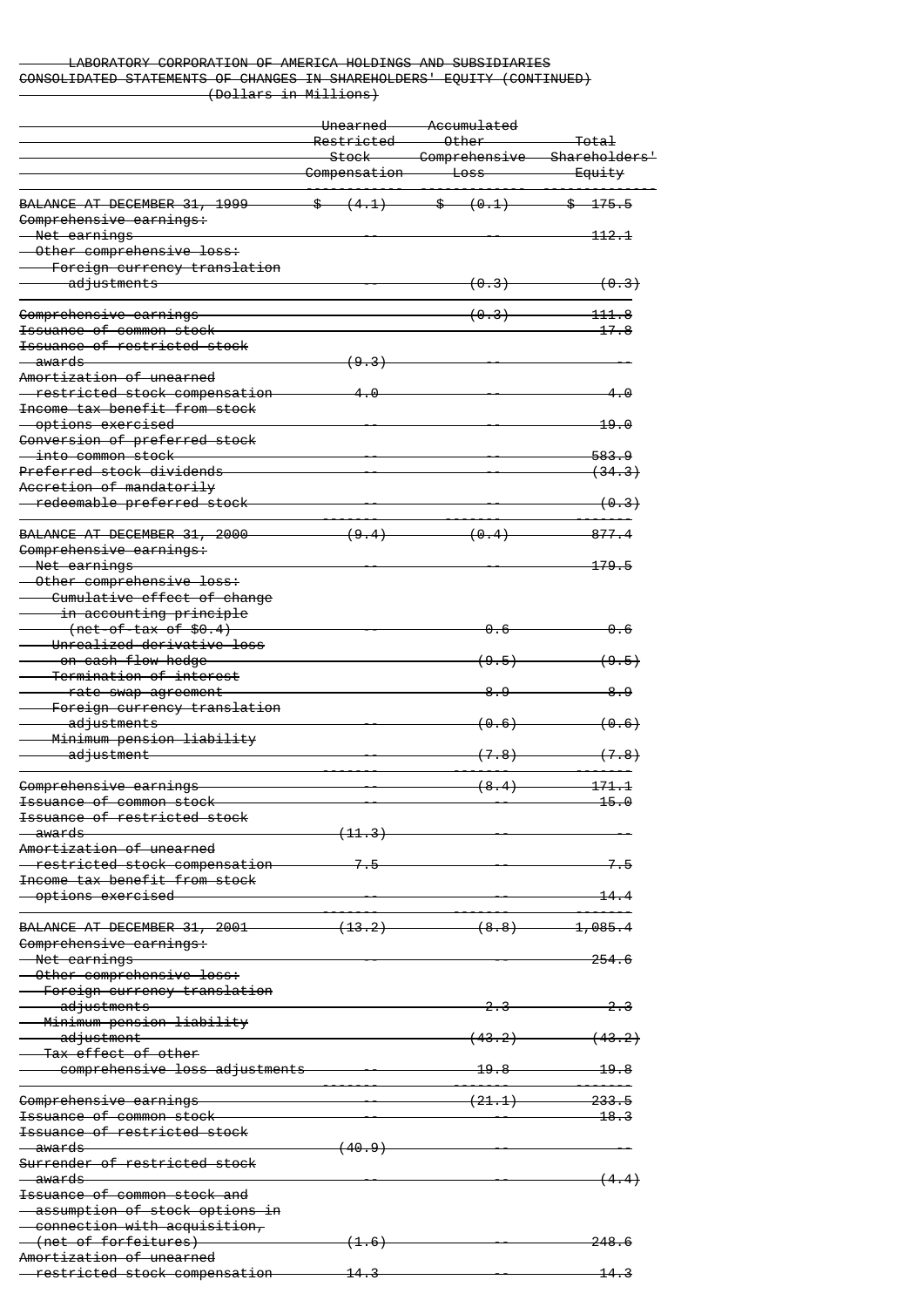|  | Income tay benefit from stock            |  |
|--|------------------------------------------|--|
|  | <del>INCOME CUX DENETIE ITOM SEOCK</del> |  |

|                              | -------  | -------                  | _______              |
|------------------------------|----------|--------------------------|----------------------|
|                              | _______  | ________                 | _______              |
|                              | (******) | 725. <del>3</del> 7<br>◡ |                      |
| BALANCE AT DECEMBER 31, 2002 | 1.11     | (2000)                   | <del>\$1,611.7</del> |
|                              |          |                          |                      |
|                              |          |                          |                      |
|                              |          |                          |                      |
| <del>options exercised</del> |          |                          | <del>16.0</del>      |

The accompanying notes are an integral part of these consolidated financial statements.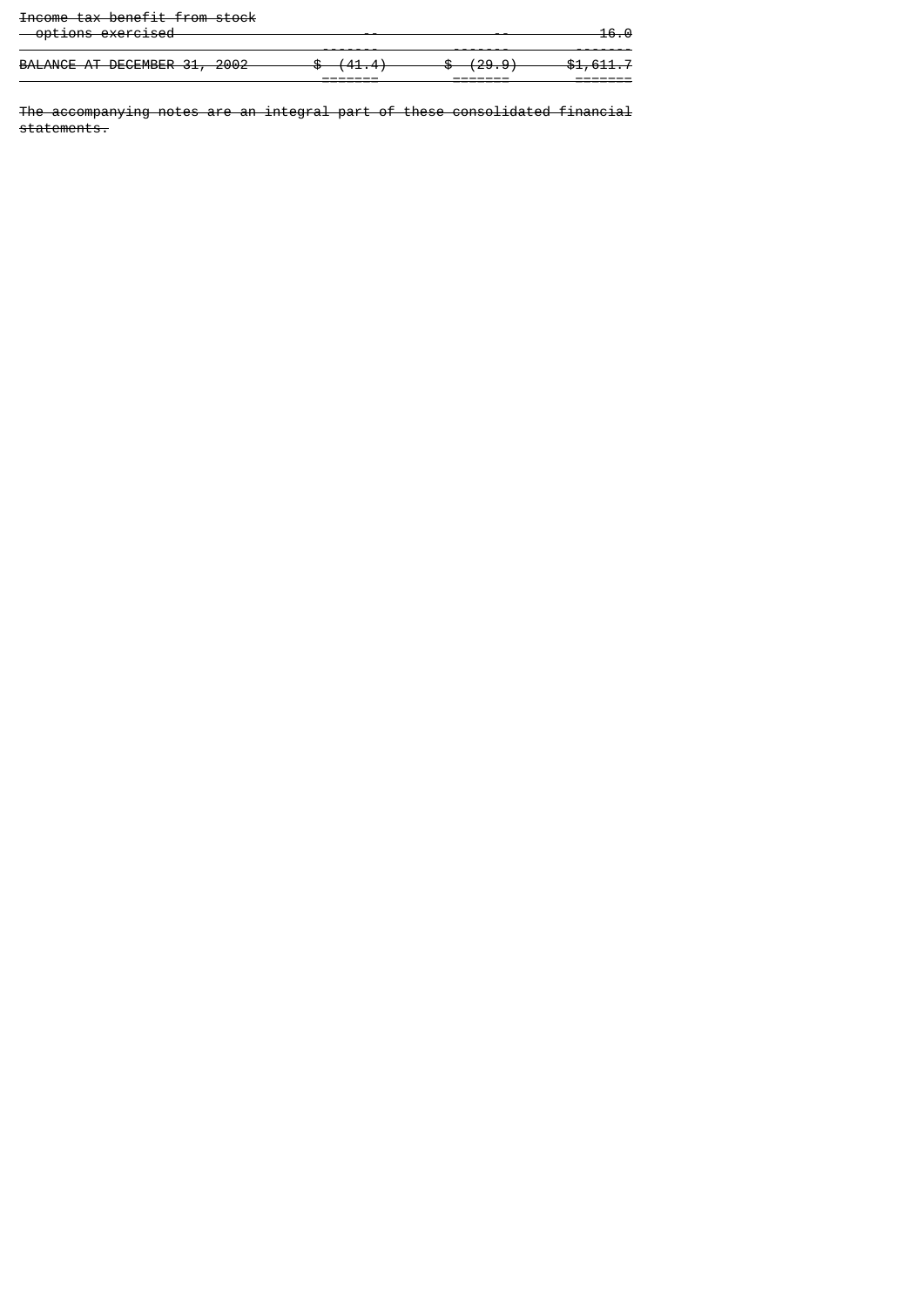## LABORATORY CORPORATION OF AMERICA HOLDINGS AND SUBSIDIARIES CONSOLIDATED STATEMENTS OF CASH FLOWS (Dollars in Millions)

Years Ended December 31,

|                                                   | 2002                                                        | 2001                         | 2000              |
|---------------------------------------------------|-------------------------------------------------------------|------------------------------|-------------------|
| CASH FLOWS FROM OPERATING ACTIVITIES:             |                                                             |                              |                   |
| Net earnings                                      |                                                             | $254.6$ \$ 179.5             | $$$ $112.1$       |
| - Adjustments to reconcile net earnings to        |                                                             |                              |                   |
| - net cash provided by operating activities:      |                                                             |                              |                   |
| Depreciation and amortization                     | <del>101.8</del>                                            | $-104.0$                     | 89.6              |
| Stock compensation                                | $14.3 -$                                                    | 7.5                          | 4.0               |
| <del>Loss on sale of assets</del>                 | $-0.6-$                                                     | $4.8 -$                      | 4.0               |
| Restructuring and other special charges           | 17.5                                                        |                              | $4 - 5$           |
| Accreted interest on zero coupon-                 |                                                             |                              |                   |
| <del>subordinated notes —</del>                   | 10.1                                                        | -3.0                         |                   |
| <del>Extraordinary loss, net of</del>             |                                                             |                              |                   |
| <del>- tax benefit</del>                          |                                                             | <del>3.2</del>               |                   |
| Termination of interest rate                      |                                                             |                              |                   |
| <del>swap agreement</del>                         |                                                             | 8.9                          |                   |
| Deferred income taxes                             | <del>28.9</del>                                             | <del>1.6</del>               | (3.2)             |
| Change in assets and liabilities:                 |                                                             |                              |                   |
| Net change in restructuring reserves              | <del>(3.3)</del>                                            | (5.5)                        | <del>(5.7)</del>  |
| Decrease (increase) in accounts                   |                                                             |                              |                   |
| <del>receivable, net</del>                        | $\textcolor{red}{\textbf{11.1}} \textcolor{white}{\bullet}$ | $16.2 -$                     | <del>(15.9)</del> |
| <del>Increase in inventories</del>                |                                                             | (3.6)                        |                   |
|                                                   | (1.5)                                                       |                              | (2.1)             |
| Decrease (increase) in prepaid                    |                                                             |                              |                   |
| expenses and other <b>compared to the compare</b> | <del>(12.5)</del>                                           | <del>5.8</del>               | <del>21.3</del>   |
| (Decrease) increase in accounts payable           | <del>(7.8)</del>                                            | <del>(3.4)</del>             | 7.9               |
| Increase (decrease) in accrued                    |                                                             |                              |                   |
| expenses and other                                | 27.6                                                        | <del>(2.0)</del>             | $-32.9$           |
| Other, net                                        | <del>3.5--</del>                                            | (1.0)                        | <del>0.3</del>    |
| - Net cash provided by operating activities       | <del>444.9 —</del>                                          | $-316.0-$                    | $-246.7$          |
| CASH FLOWS FROM INVESTING ACTIVITIES:             |                                                             |                              |                   |
| - Capital expenditures                            |                                                             | $(74.3)$ $(88.1)$            | (55.5)            |
| Proceeds from sale of assets                      | $-1.8$                                                      | $\overline{44}$              | $-1.4$            |
| - Deferred payments on acquisitions               |                                                             | $(21.0)$ $(18.6)$            | (1.0)             |
| - Distributions from equity affiliates in         |                                                             |                              |                   |
| - excess of cumulative earnings                   | $-1.5$                                                      |                              |                   |
| -Licensing technology                             | (15.0)                                                      |                              |                   |
| - Acquisition of businesses, net of cash          |                                                             |                              |                   |
| <del>acquired —</del>                             |                                                             | $(261.9)$ $(127.7)$ $(94.9)$ |                   |
|                                                   |                                                             | <del>(230.0)</del>           |                   |

(continued)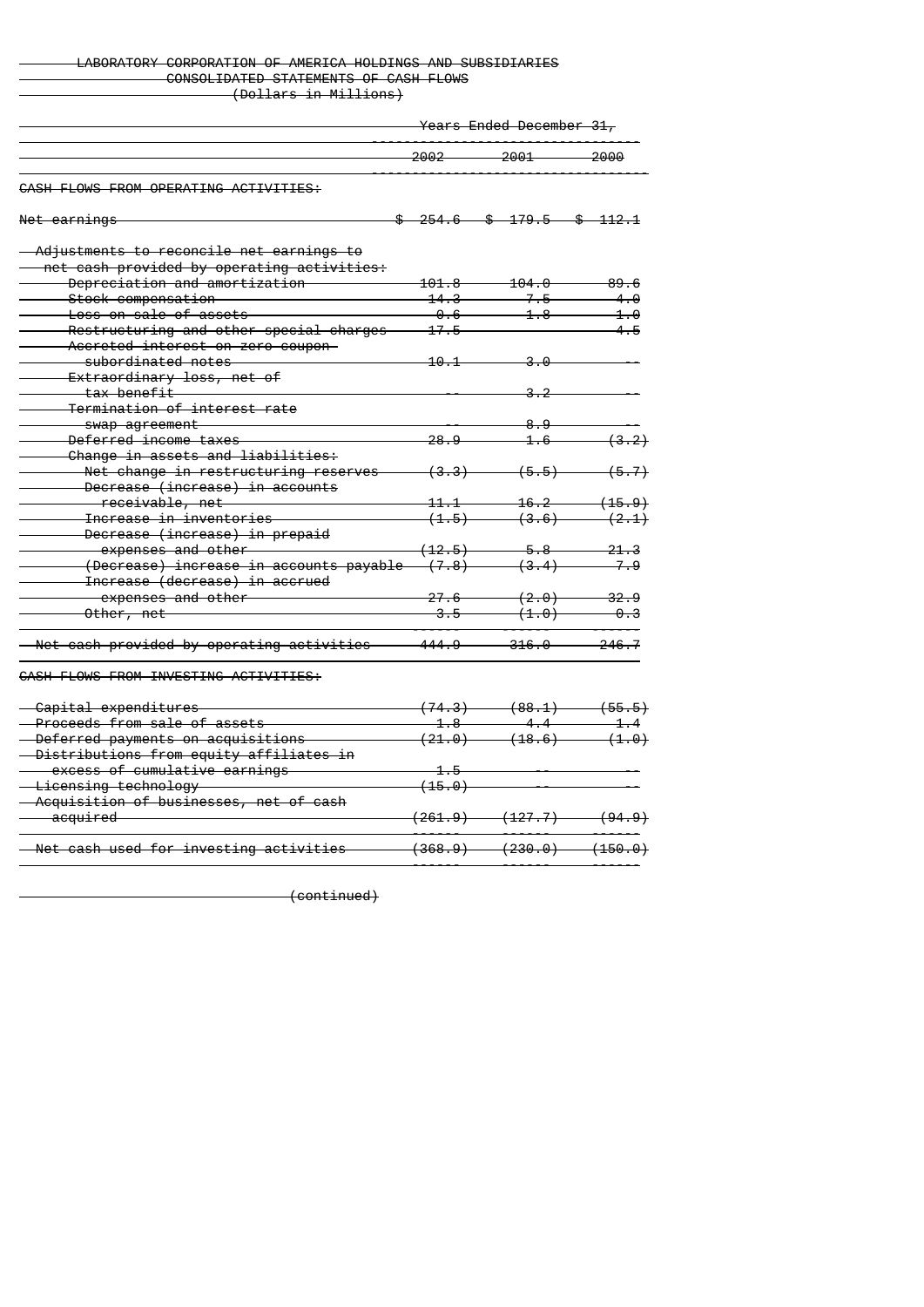# LABORATORY CORPORATION OF AMERICA HOLDINGS AND SUBSIDIARIES CONSOLIDATED STATEMENTS OF CASH FLOWS (Dollars in Millions)

Years Ended December 31,

|                                             | 2002                 | 2001                                                                                                                                                                                                                                                                                                                | 2000              |
|---------------------------------------------|----------------------|---------------------------------------------------------------------------------------------------------------------------------------------------------------------------------------------------------------------------------------------------------------------------------------------------------------------|-------------------|
| CASH FLOWS FROM FINANCING ACTIVITIES:       |                      |                                                                                                                                                                                                                                                                                                                     |                   |
| <del>-Proceeds from credit facilities</del> |                      | $$330.0$ $$75.0$ \$                                                                                                                                                                                                                                                                                                 |                   |
| -Payments on credit facilities              |                      | $(330.0)$ $(75.0)$                                                                                                                                                                                                                                                                                                  |                   |
| -Proceeds from zero coupon-subordinated     |                      |                                                                                                                                                                                                                                                                                                                     |                   |
| — notes                                     |                      | $-499.8-$                                                                                                                                                                                                                                                                                                           |                   |
| -Payments on long-term debt                 |                      | $(204.6)$ $(478.5)$ $(95.0)$                                                                                                                                                                                                                                                                                        |                   |
| -Debt issuance costs                        |                      | $(3.2)$ $(11.2)$                                                                                                                                                                                                                                                                                                    |                   |
| -Termination of interest rate swap          |                      |                                                                                                                                                                                                                                                                                                                     |                   |
| <del>aqreement</del>                        | <u> 19.6 —</u>       | (8.9)                                                                                                                                                                                                                                                                                                               |                   |
| -Payments on long-term lease obligations    | (1.1)                | (1.1)                                                                                                                                                                                                                                                                                                               | (1.2)             |
| -Payment of preferred stock dividends       |                      |                                                                                                                                                                                                                                                                                                                     |                   |
| -Net proceeds from issuance of stock to     |                      |                                                                                                                                                                                                                                                                                                                     | (9.5)             |
|                                             | <u>18.2</u>          | 14.9                                                                                                                                                                                                                                                                                                                | $-17.8$           |
| <del>- employees -</del>                    |                      |                                                                                                                                                                                                                                                                                                                     |                   |
| Net cash provided by (used for)             |                      |                                                                                                                                                                                                                                                                                                                     |                   |
| <del>- financing activities -</del>         | <del>(171.1) -</del> | $-15.0$                                                                                                                                                                                                                                                                                                             | <del>(87.9)</del> |
| Effect of exchange rate changes on cash     |                      |                                                                                                                                                                                                                                                                                                                     |                   |
| <del>-and cash equivalents</del>            | <del>2.3</del>       | <del>(0.6)</del>                                                                                                                                                                                                                                                                                                    | (0.3)             |
|                                             |                      |                                                                                                                                                                                                                                                                                                                     |                   |
| -Net (decrease) increase in cash and        |                      |                                                                                                                                                                                                                                                                                                                     |                   |
| <del>- cash equivalents</del>               | (92.8)               | <del>100.4</del>                                                                                                                                                                                                                                                                                                    | <del>8.5</del>    |
| -Cash and cash equivalents at               |                      |                                                                                                                                                                                                                                                                                                                     |                   |
| beginning of period                         | 149.2                | 48.8                                                                                                                                                                                                                                                                                                                | <del>40.3</del>   |
| -Cash and cash equivalents at               |                      |                                                                                                                                                                                                                                                                                                                     |                   |
| end of period                               | <del>56.4 —</del>    | <del>\$149.2\$</del>                                                                                                                                                                                                                                                                                                | <del>48.8</del>   |
|                                             |                      |                                                                                                                                                                                                                                                                                                                     |                   |
| Supplemental schedule of cash               |                      |                                                                                                                                                                                                                                                                                                                     |                   |
| <del>flow information: </del>               |                      |                                                                                                                                                                                                                                                                                                                     |                   |
| - Cash paid during the period for:          |                      |                                                                                                                                                                                                                                                                                                                     |                   |
| <del>Interest</del>                         | $$ -1.5 -$           | $\frac{1}{2}$ $\frac{1}{2}$ $\frac{1}{2}$ $\frac{1}{2}$ $\frac{1}{2}$ $\frac{1}{2}$ $\frac{1}{2}$ $\frac{1}{2}$ $\frac{1}{2}$ $\frac{1}{2}$ $\frac{1}{2}$ $\frac{1}{2}$ $\frac{1}{2}$ $\frac{1}{2}$ $\frac{1}{2}$ $\frac{1}{2}$ $\frac{1}{2}$ $\frac{1}{2}$ $\frac{1}{2}$ $\frac{1}{2}$ $\frac{1}{2}$ $\frac{1}{2}$ |                   |
| Income taxes, net of refunds                | <del>135.0</del>     | $-127.7$                                                                                                                                                                                                                                                                                                            | 48.8              |
| Disclosure of non-cash financing            |                      |                                                                                                                                                                                                                                                                                                                     |                   |
| and investing activities:                   |                      |                                                                                                                                                                                                                                                                                                                     |                   |
| -Preferred stock dividends                  |                      |                                                                                                                                                                                                                                                                                                                     | 24.8              |
| -Accretion of mandatorily redeemable        |                      |                                                                                                                                                                                                                                                                                                                     |                   |
| <del>preferred stock — —</del>              |                      |                                                                                                                                                                                                                                                                                                                     | <u>0.3</u>        |
| -Conversion of preferred stock into         |                      |                                                                                                                                                                                                                                                                                                                     |                   |
| <del>- common stock -</del>                 |                      |                                                                                                                                                                                                                                                                                                                     | 583.9             |
| -Issuance of restricted stock awards        | 40.9                 | 11.3                                                                                                                                                                                                                                                                                                                |                   |
| -Surrender of restricted stock awards       | $-4.4$               |                                                                                                                                                                                                                                                                                                                     | -9.3              |
|                                             |                      |                                                                                                                                                                                                                                                                                                                     |                   |
| -Issuance of common stock in acquisitions   | 245.6                |                                                                                                                                                                                                                                                                                                                     |                   |
| -Assumption of unvested stock options       | 5.0                  |                                                                                                                                                                                                                                                                                                                     |                   |

The accompanying notes are an integral part of these consolidated financial statements.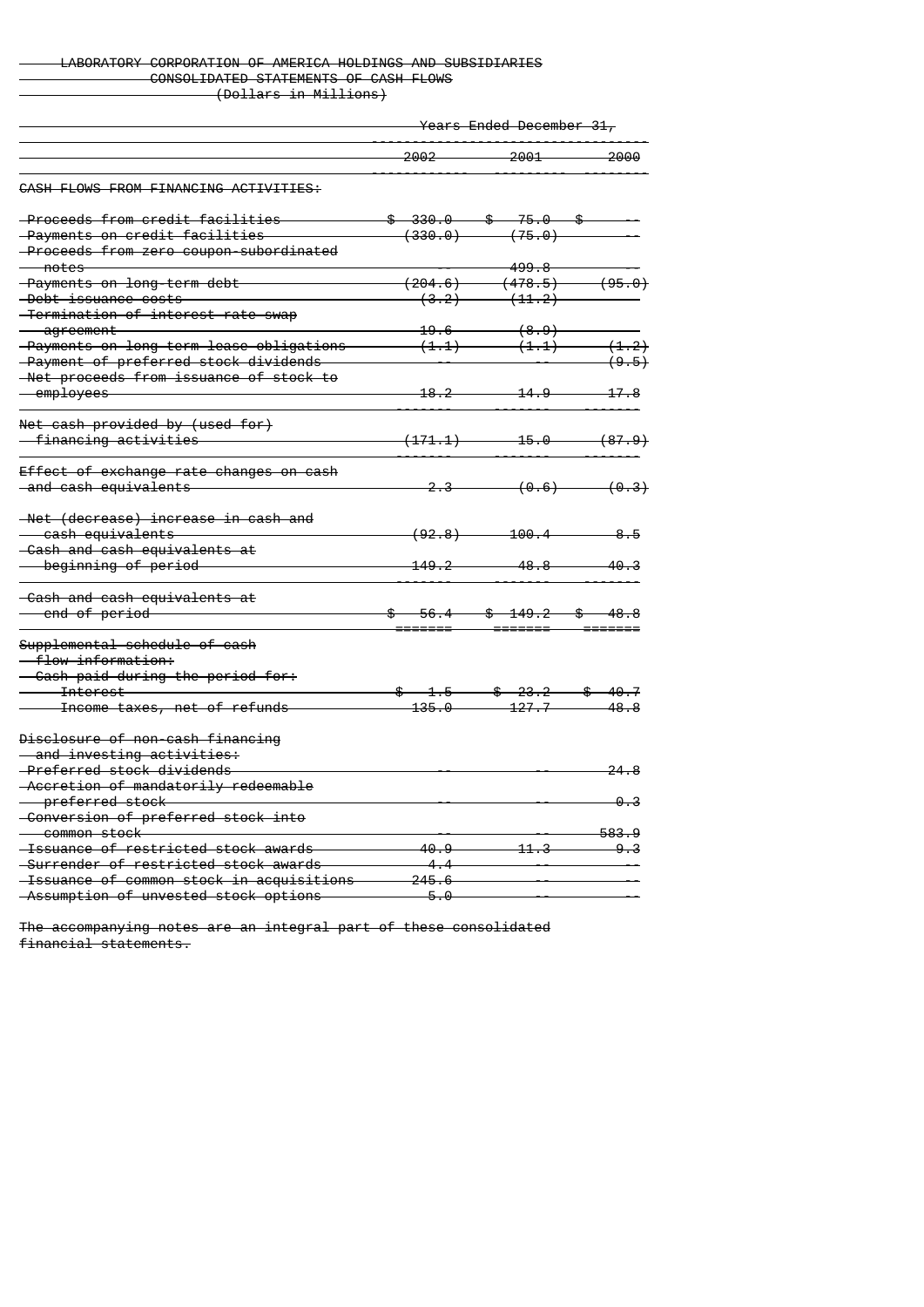1. SUMMARY OF SIGNIFICANT ACCOUNTING POLICIES

Basis of Financial Statement Presentation:

 Laboratory Corporation of America Holdings with its subsidiaries (the "Company") is the second largest independent clinical laboratory company in the United States based on 2002 net revenues. Through a national network of laboratories, the Company offers a broad range of testing services used by the medical profession in routine testing, patient diagnosis, and in the monitoring and treatment of disease. In addition, the Company has developed specialty and niche businesses based on certain types of specialized testing capabilities and client requirements, such as oncology testing, HIV genotyping and phenotyping, diagnostic genetics and clinical research trials.

 Since its founding in 1971, the Company has grown into a network of 47 primary testing facilities and over 1,200 service sites consisting of branches, patient service centers and STAT laboratories. With over 24,000 employees, the Company processes tests on more than 300,000 patient specimens daily and provides clinical laboratory testing services in all 50 states, the District of Columbia, Puerto Rico and two provinces in Canada. The Company operates in one business seament.

 The consolidated financial statements include the accounts of Laboratory Corporation of America Holdings and its subsidiaries after elimination of all material intercompany accounts and transactions. On July 25, 2002, the Company completed the acquisition of Dynacare, a provider of clinical laboratory testing services. Disclosure of certain business combination transactions is included in Note 2 - Business Acquisitions.

 The financial statements of the Company's foreign subsidiaries are measured using the local currency as the functional currency. Assets and liabilities are translated at exchange rates as of the balance sheet date. Revenues and expenses are translated at average monthly exchange rates prevailing during the year. Resulting translation adjustments are included in "Accumulated other comprehensive loss".

#### Cash Equivalents:

 Cash equivalents (primarily investments in money market funds, time deposits, commercial paper and Eurodollars which have original maturities of three months or less at the date of purchase) are carried at cost which approximates market. As a result of the Company's cash management system, checks issued but not presented to the banks for payment may create negative book cash balances. Such negative balances are included in trade accounts payable and totaled \$22.1 and \$9.3 at December 31, 2002 and 2001, respectively.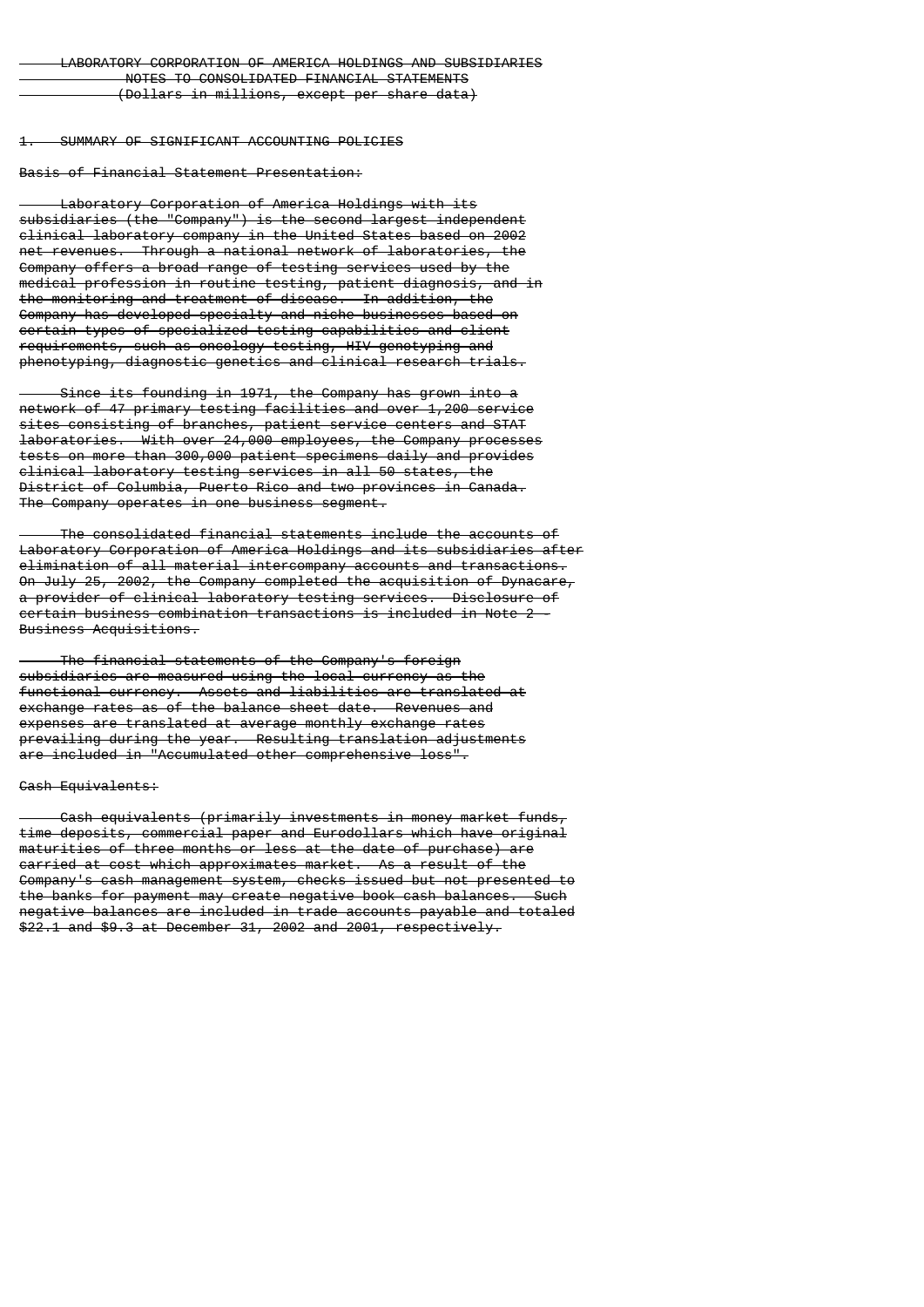# LABORATORY CORPORATION OF AMERICA HOLDINGS AND SUBSIDIARIES NOTES TO CONSOLIDATED FINANCIAL STATEMENTS--(Continued)

(Dollars in millions, except per share data)

Inventories:

 Inventories, consisting primarily of purchased laboratory supplies, are stated at the lower of cost (first-in, first-out) or market.

Derivative Financial Instruments:

 Interest rate swap agreements, which have been used by the Company from time to time in the management of interest rate exposure, are accounted for on an accrual basis. Amounts to be paid or received under such agreements are recognized as interest income or expense in the periods in which they accrue.

 The Company has cross currency and interest rate swap agreements due January 15, 2006, whereby the Company has swapped \$85.5 Canadian dollar denominated receivables due from certain of its subsidiaries for \$58.9. These same subsidiaries have swapped in aggregate \$85.5 Canadian dollar denominated debt due to Dynacare into \$58.9. At December 31, 2002 the estimated fair value of net unfavorable currency and interest rate swaps was approximately \$0.3.

 The Company's zero coupon-subordinated notes contain the following three features that are considered to be embedded derivative instruments under FAS No. 133:

1) The Company will pay contingent cash interest on the zero coupon subordinated notes after September 11, 2006, if the average market price of the notes equals 120% or more of the sum of the issue price, accrued original issue discount and contingent additional principal, if any, for a specified measurement period.

2) Contingent additional principal will accrue on the zero coupon-subordinated notes during the two year period from September 11, 2004 to September 11, 2006, if the Company's stock price is at or below specified thresholds.

3) Holders may surrender zero coupon-subordinated notes for conversion during any period in which the rating assigned to the zero coupon-subordinated notes by Standard & Poor's Ratings Services is BB- or lower.

 Based upon independent appraisals, these embedded derivatives had no fair market value at December 31, 2002 and 2001.

Property, Plant and Equipment:

 Property, plant and equipment are recorded at cost. The cost of properties held under capital leases is equal to the lower of the net present value of the minimum lease payments or the fair value of the leased property at the inception of the lease. Depreciation and amortization expense is computed on all classes of assets based on their estimated useful lives, as indicated below, using principally the straight-line method.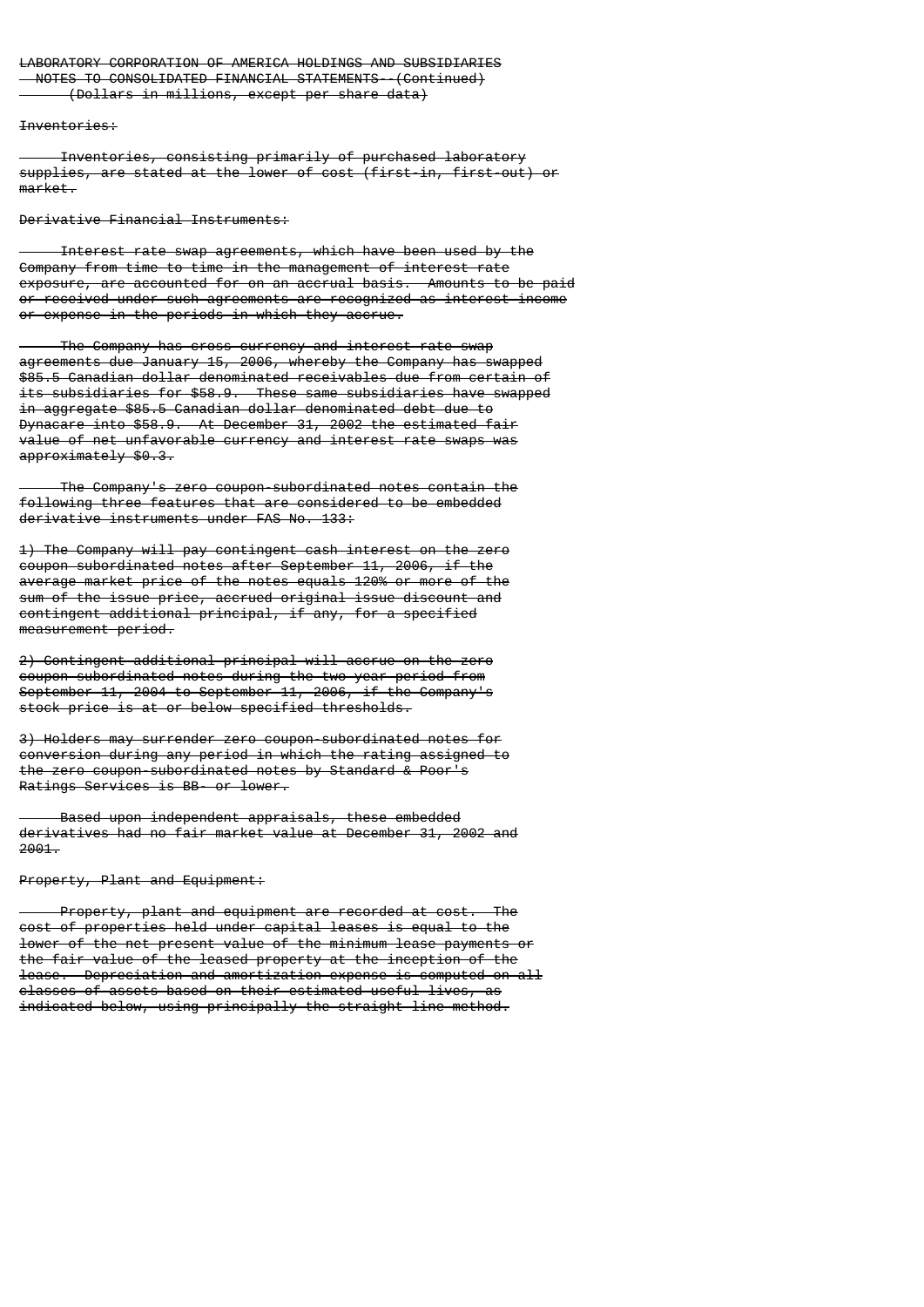# LABORATORY CORPORATION OF AMERICA HOLDINGS AND SUBSIDIARIES NOTES TO CONSOLIDATED FINANCIAL STATEMENTS--(Continued)

(Dollars in millions, except per share data)

|                                     | Voore<br><del>rcars</del> |
|-------------------------------------|---------------------------|
| Buildings and building improvements |                           |
| Machinery and equipment             | $-10$                     |
| Furniture and fixtures              | E – 1 0                   |

 Leasehold improvements and assets held under capital leases are amortized over the shorter of their estimated lives or the period of the related leases. Expenditures for repairs and maintenance are charged to operations as incurred. Retirements, sales and other disposals of assets are recorded by removing the cost and accumulated depreciation from the related accounts with any resulting gain or loss reflected in operations.

# Capitalized Software Costs:

 The Company capitalizes purchased software which is ready for service and capitalizes software development costs incurred on significant projects starting from the time that the preliminary project stage is completed and management commits to funding a project until the project is substantially complete and the software is ready for its intended use. Capitalized costs include direct material and service costs and payroll and payroll-related costs. Research and development costs and other computer software maintenance costs related to software development are expensed as incurred. Capitalized software costs are amortized using the straight-line method over the estimated useful life of the underlying system, generally five years.

#### Fair Value of Financial Instruments:

 The carrying amounts of cash and cash equivalents, accounts receivable, income taxes receivable and accounts payable are considered to be representative of their respective fair values due to their short-term nature. The fair market value of the zero coupon-subordinated notes, based on market pricing, was approximately \$495.2 as of December 31, 2002.

### Reclassifications

 Certain amounts in the prior year's financial statements have been reclassified to conform with the current year presentation.

### Concentration of Credit Risk:

 Financial instruments that potentially subject the Company to concentrations of credit risk consist primarily of cash, cash equivalents and accounts receivable.

 The Company maintains cash and cash equivalents with various major financial institutions. The total cash balances on deposit that exceeded the balances insured by the F.D.I.C., was approximately \$55.6 at December 31, 2002. Cash equivalents at December 31, 2002, totaled \$33.5, which includes amounts invested in treasury bills and short-term bonds.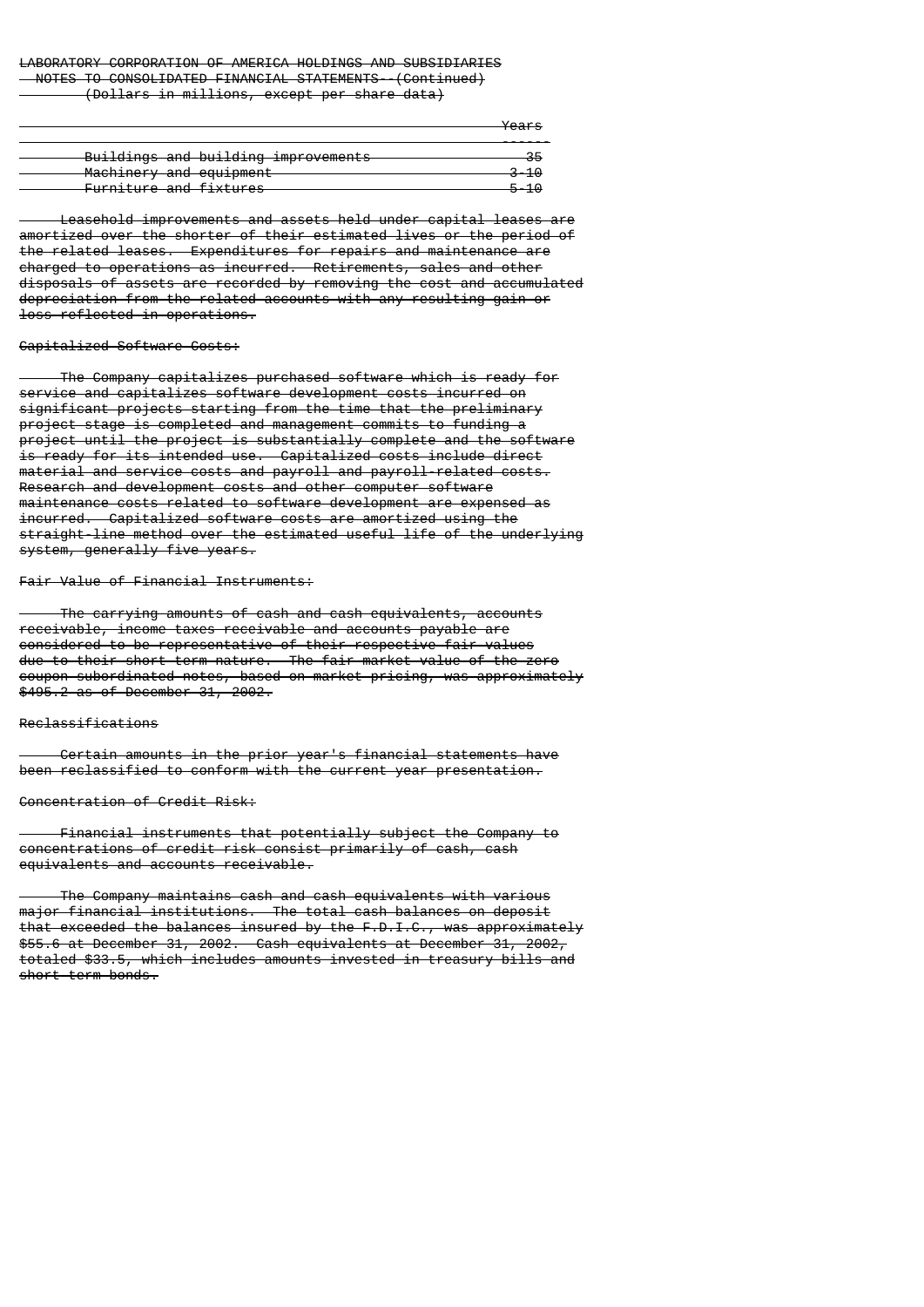Substantially all of the Company's accounts receivable are with companies and individuals in the health care industry. However, concentrations of credit risk are limited due to the number of the Company's clients as well as their dispersion across many different geographic regions.

 Accounts receivable balances (gross) from Medicare and Medicaid were \$82.7 and \$91.2 at December 31, 2002 and 2001, respectively.

#### Revenue Recognition:

 Sales are recognized on the accrual basis at the time test results are reported, which approximates when services are provided. Services are provided to certain patients covered by various thirdparty payor programs including the Medicare and Medicaid programs. Billings for services under third-party payor programs are included in sales net of allowances for contractual discounts and allowances for differences between the amounts billed and estimated program payment amounts. Adjustments to the estimated payment amounts based on final settlement with the programs are recorded upon settlement as an adjustment to revenue. In 2002, 2001 and 2000, approximately 16% of the Company's revenues were derived from tests performed for the beneficiaries of the Medicare and Medicaid programs. Under capitated agreements with managed care customers, the Company recognizes revenue based on a predetermined monthly contractual rate for each member of the managed care plan regardless of the number or cost of services provided by the Company.

#### Income Taxes:

 The Company accounts for income taxes utilizing the asset and liability method. Under this method deferred tax assets and liabilities are recognized for the future tax consequences attributable to differences between the financial statement carrying amounts of existing assets and liabilities and their respective tax bases and for tax loss carryforwards. Deferred tax assets and liabilities are measured using enacted tax rates expected to apply to taxable income in the years in which those temporary differences are expected to be recovered or settled. The effect on deferred tax assets and liabilities of a change in tax rates is recognized in income in the period that includes the enactment date. Future tax benefits, such as net operating loss carryforwards, are recognized to the extent that realization of such benefits is more likely than not.

#### Stock Splits:

 On May 2, 2000, the Company effected a one-for-ten common stock reverse split whereby the number of authorized shares of common stock decreased from 520 million to 52 million and the par value increased from \$0.01 to \$0.10. On June 11, 2001, the Company effected a two-for-one stock split through the issuance of a stock dividend of one new share of common stock for each share of common stock held by shareholders of record on June 4, 2001. On May 10, 2002, the Company effected a two-for-one stock split through the issuance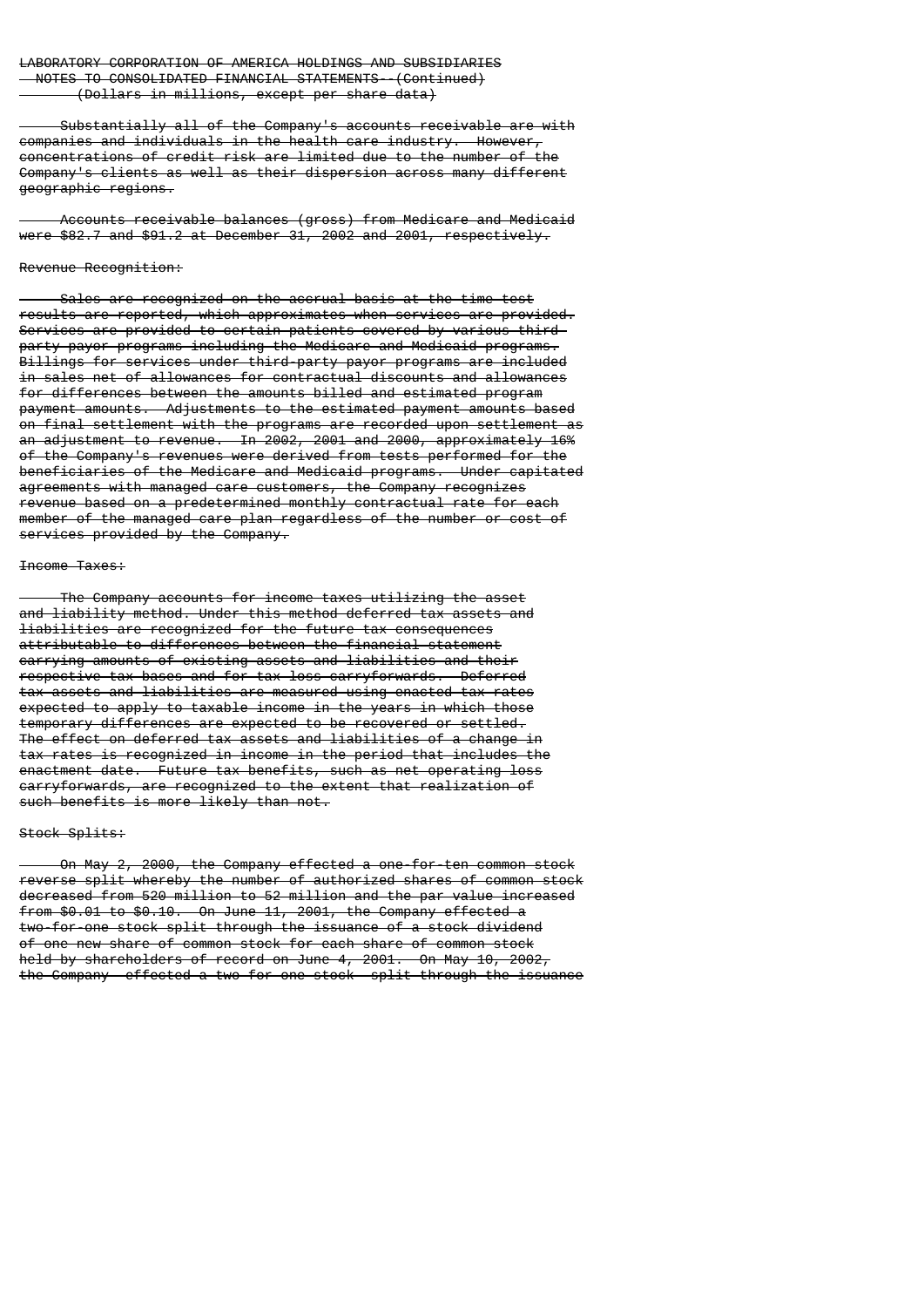of a stock dividend of one new share of common stock for each share of common stock held by shareholders of record on May 3, 2002. All references to common stock, common shares outstanding, average number of common shares outstanding, stock options, restricted shares and per share amounts in the Consolidated Financial Statements and Notes to Consolidated Financial Statements have been restated to reflect common stock splits and the reverse split on a retroactive basis.

Stock Compensation Plans:

 The Company accounts for its employee stock option plans using the intrinsic method under APB Opinion No. 25 and related Interpretations. Accordingly, compensation for stock options is measured as the excess, if any, of the quoted market price of the Company's stock at the date of grant over the amount an employee must pay to acquire the stock. The Company's employee stock purchase plan is also accounted for under APB Opinion No. 25 and is treated as noncompensatory.

 The Company applies the provisions of APB Opinion No. 25 in accounting for its stock compensation plans and, accordingly, no compensation cost has been recognized for its stock compensation plans in the financial statements. Had the Company determined compensation cost based on the fair value method as defined in SFAS No. 123, the impact on the Company's net earnings on a pro forma basis is indicated below:

|                                                     |                                 |                     | Years ended December 31<br>JI. |                  |  |
|-----------------------------------------------------|---------------------------------|---------------------|--------------------------------|------------------|--|
|                                                     |                                 | ാരറെ<br>zooz        | <b>2001</b><br>ZUUI            | 2000             |  |
| Net earnings                                        | <del>As reported</del><br>గు    | <del>\$254.6</del>  | <del>-179.5</del>              | <del>112.1</del> |  |
|                                                     | Pro forma                       | <del>233.9</del>    | <del>167.3</del>               | 108.0            |  |
| Posis corpinas por<br><del>basit tarnings per</del> |                                 |                     |                                |                  |  |
| <del>common share</del>                             | <del>As reported</del>          |                     | 1.ZJ                           |                  |  |
|                                                     | <del>Pro forma</del>            | <del>1.64</del>     | 1.20                           | <del>0.78</del>  |  |
| Diluted earnings per                                |                                 |                     |                                |                  |  |
| common share                                        | As reported                     |                     |                                |                  |  |
|                                                     | Dro forma<br><del>rro uma</del> | <u>າ ຂາ</u><br>ᆦᅲᇦᄼ | 1Q<br>1. 10                    | <del>0.76</del>  |  |

 Compensation cost for restricted stock awards is recorded by allocating their aggregate grant date fair value over their vesting period.

Earnings per Share:

 Basic earnings per share is computed by dividing net earnings, less preferred stock dividends and accretion, by the weighted average number of common shares outstanding. Diluted earnings per share is computed by dividing net earnings by the weighted average number of common shares outstanding plus potentially dilutive shares, as if they had been issued at the beginning of the period presented. Potentially dilutive common shares result primarily from the Company's mandatorily redeemable preferred stock (redeemed in 2000), restricted stock awards and outstanding stock options.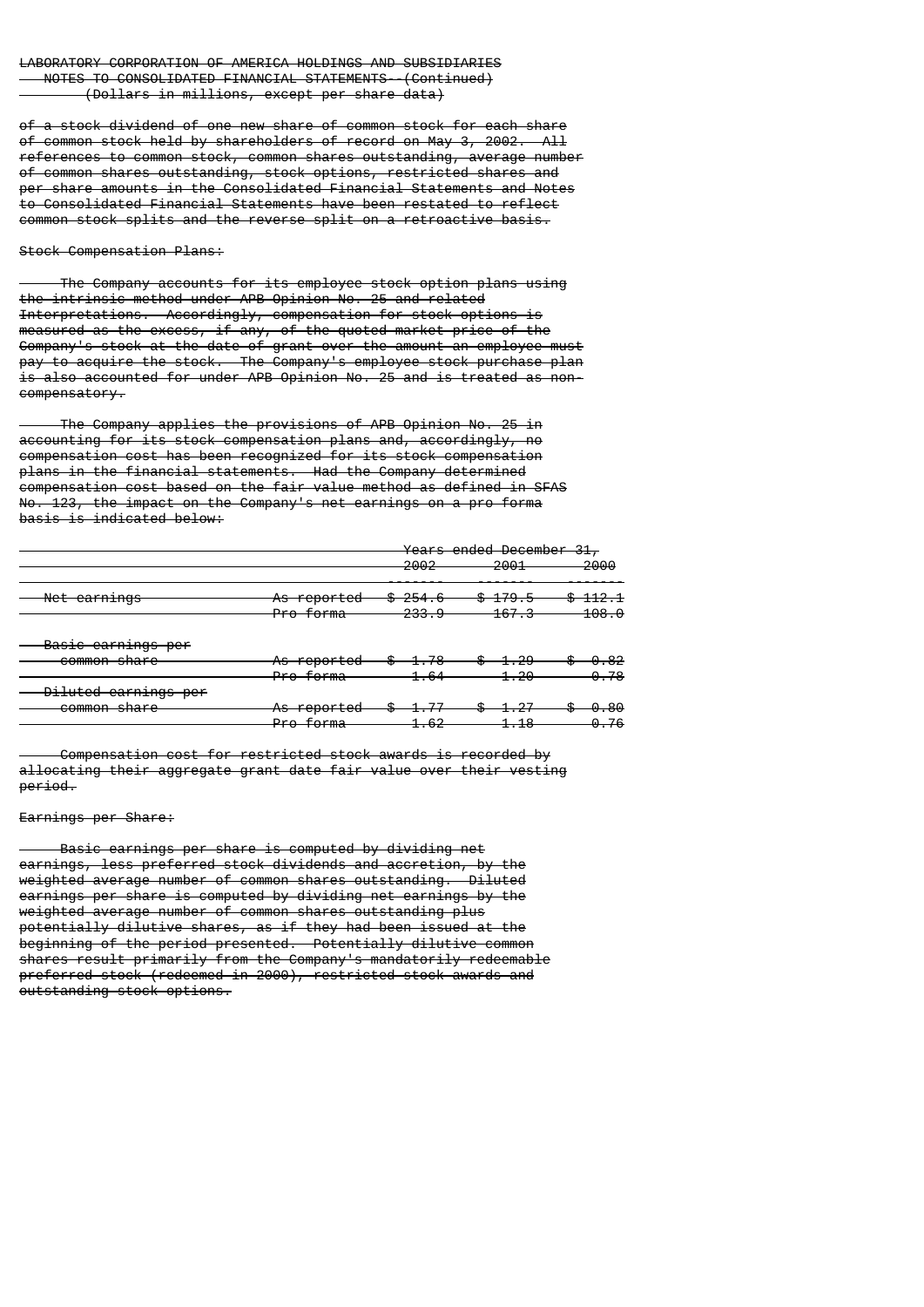The following represents a reconciliation of the weighted average shares used in the calculation of basic and diluted earnings per share:

|                                             | ാരൊ<br>zooz            | <del>Years ended December 31,</del><br>2001 | -2000                 |
|---------------------------------------------|------------------------|---------------------------------------------|-----------------------|
| <u>Basie</u><br>Assumed conversion/exercise | <del>142,791,247</del> | <del>138, 837, 750</del>                    | <del>94,161,336</del> |
| $0f +$<br><del>- Stock options</del>        | <del>584, 259</del>    | <del>1,116,399</del>                        | <del>1,421,000</del>  |
| Restricted stock awards                     | 822, 210               | <del>1,123,294</del>                        | <del>716,716</del>    |
| <del>Diluted</del>                          | <del>144,197,716</del> | <del>141,077,443</del>                      | <del>96,299,053</del> |

 The following table summarizes the potential common shares not included in the computation of diluted earnings per share because their impact would have been antidilutive:

|                          |                                    | <del>December 31,</del> |                    |  |  |
|--------------------------|------------------------------------|-------------------------|--------------------|--|--|
|                          | מ∩הפ<br>ZUUZ                       | 2001<br>200 I           | 2000               |  |  |
| <del>Stock Options</del> | <del>2,012,960</del>               | 20 720<br>25, TUU       | <del>469,848</del> |  |  |
| Restricted Stock Awards  | $0.71$ $106$<br><del>974,490</del> |                         |                    |  |  |

 The Company's zero-coupon subordinated notes are contingently convertible into 9,977,634 shares of common stock and are not currently included in the diluted earnings per share calculation because these notes were not convertible according to their terms during 2002.

#### Use of Estimates:

 The preparation of financial statements in conformity with generally accepted accounting principles requires management to make estimates and assumptions that affect the reported amounts of assets and liabilities and disclosure of contingent assets and liabilities at the date of the financial statements and the reported amounts of revenues and expenses during the reported periods. Significant estimates include the allowances for doubtful accounts and deferred tax assets, amortization lives for intangible assets and accruals for self-insurance reserves. The allowance for doubtful accounts is determined based on historical collection trends, the aging of accounts, current economic conditions and regulatory changes. Actual results could differ from those estimates.

#### Long-Lived Assets:

 Goodwill is evaluated for impairment by applying a fair value based test on an annual basis and more frequently if events or changes in circumstances indicate that the asset might be impaired.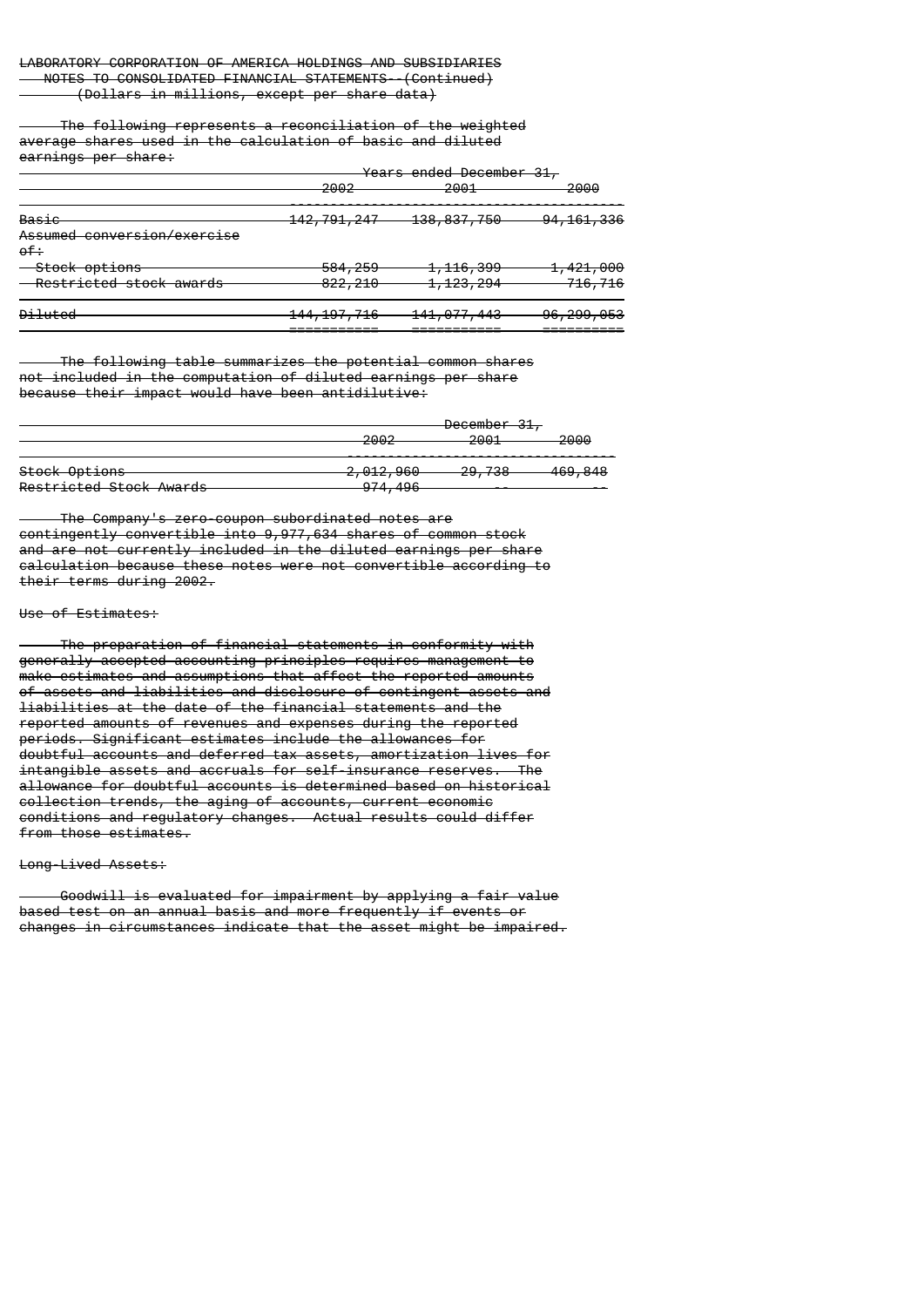Long-lived assets, other than goodwill, are reviewed for impairment whenever events or changes in circumstances indicate that the carrying amounts may not be recoverable. Recoverability of assets to be held and used is determined by the Company at the entity level by a comparison of the carrying amount of the assets to future undiscounted net cash flows before interest expense and income taxes expected to be generated by the assets. Impairment, if any, is measured by the amount by which the carrying amount of the assets exceeds the fair value of the assets (based on market prices in an active market or on discounted cash flows). Assets to be disposed of are reported at the lower of the carrying amount or fair value. The Company completed an annual impairment analysis of its indefinite lived assets, including goodwill, and has found no instances of impairment as of December 31, 2002.

# Intangible Assets:

 Prior to July 1, 2001, the cost of acquired businesses in excess of the fair value of net assets acquired was recorded as goodwill and amortized on the straight-line basis ranging from 20 to 40 years. Effective January 1, 2002, the Company adopted Statement of Financial Accounting Standards No. 142 "Goodwill and Other Intangible Assets". This standard requires that goodwill and other intangibles that are acquired in business combinations and that have indefinite useful lives are not to be amortized and are to be reviewed for impairment annually based on an assessment of fair value. Other intangibles (patents and technology, customer lists and non-compete agreements), are amortized on a straight-line basis over the expected periods to be benefited, such as legal life for patents and technology, 10 to 25 years for customer lists and contractual lives for non-compete agreements. With the adoption of SFAS No. 142, the Company reassessed the useful lives of these intangible assets and determined that no changes are currently necessary.

# 2. BUSINESS ACQUISITION - DYNACARE INC.

 On July 25, 2002, the Company completed the acquisition of all of the outstanding stock of Dynacare Inc. in a combination cash and stock transaction with a combined value of approximately \$496.4 including transaction costs. The Company also converted approximately 553,958 unvested Dynacare stock options into 297,013 unvested Company options to acquire shares of the Company at terms comparable to those under the predecessor Dynacare plan. This conversion of outstanding unvested options increased the non-cash consideration of the transaction by approximately \$5.0 and resulted in the recording of initial deferred compensation of approximately \$2.5. In conjunction with this acquisition, the Company repaid Dynacare's existing \$204.4 of senior subordinated unsecured notes, including a call premium of approximately \$7.0. The transaction was financed by issuing approximately 4.9 million shares of the Company's common stock, valued at approximately \$245.6, assuming unvested Dynacare options valued at \$5.0, and using \$245.8 in available cash and the proceeds of a \$150.0 bridge loan and borrowings of \$50.0 under the Company's \$300.0 senior credit facilities.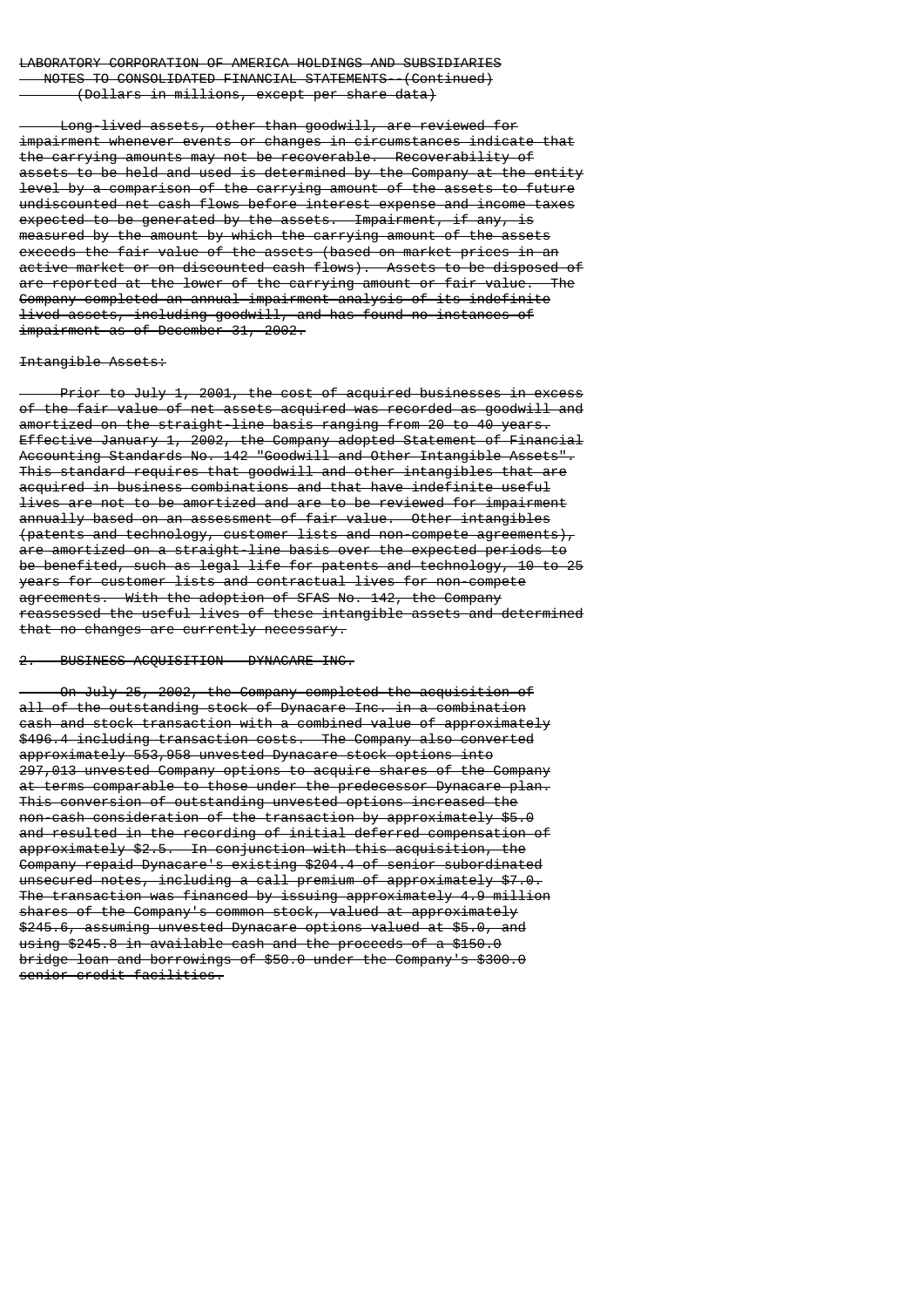The Company terminated a number of interest rate swap agreements related to Dynacare's existing senior subordinated unsecured notes. The \$19.6 the Company received upon termination of these swap agreements was included in the estimated fair value of the net assets acquired as of July 25, 2002.

 Dynacare had 2001 revenues of approximately \$238.0 and had approximately 6,300 employees at the closing date of the acquisition. Dynacare operated in 21 states and two provinces in Canada with 24 primary laboratories, 2 esoteric laboratories, 115 rapid response labs and 302 patient service centers.

 The acquisition of Dynacare was accounted for under the purchase method of accounting. As such, the cost to acquire Dynacare has been allocated to the assets and liabilities acquired based on fair values as of the closing date. The consolidated financial statements include the results of operations of Dynacare subsequent to the closing of the acquisition.

 The following table summarizes the Company's purchase price allocation related to the acquisition of Dynacare based on the fair value of the assets acquired and liabilities assumed on the acquisition date.

|                                      | Fair Values        |
|--------------------------------------|--------------------|
|                                      | <del>as of</del>   |
|                                      | July 25, 2002      |
| <del>Current assets</del>            | <del>\$100.2</del> |
| Property, plant and equipment        | 48.0               |
| <del>Goodwill</del>                  | <del>173.3</del>   |
| Identifiable intangible assets       | 52.5               |
| Investment in equity affiliates      | 4 <del>02.1</del>  |
| <del>Other assets</del>              | <del>23.2</del>    |
| Deferred compensation                | $-2.5$             |
| <del>Total assets acquired</del>     | 801.8              |
| Current liabilities                  | 268.1              |
| <del>Long-term debt</del>            | 12.9               |
| Other liabilities                    | 24.4               |
| <del>Total liabilities assumed</del> | 305.               |
| <del>Net assets acquired</del>       |                    |
|                                      |                    |

 As a result of this acquisition, the Company recorded an addition to non-deductible goodwill of approximately \$173.3 and an addition to customer lists of approximately \$52.5 (expected period of benefit of 15 years). The investments in equity affiliates include \$341.7 of Canadian licenses (with an indefinite life and deductible for tax).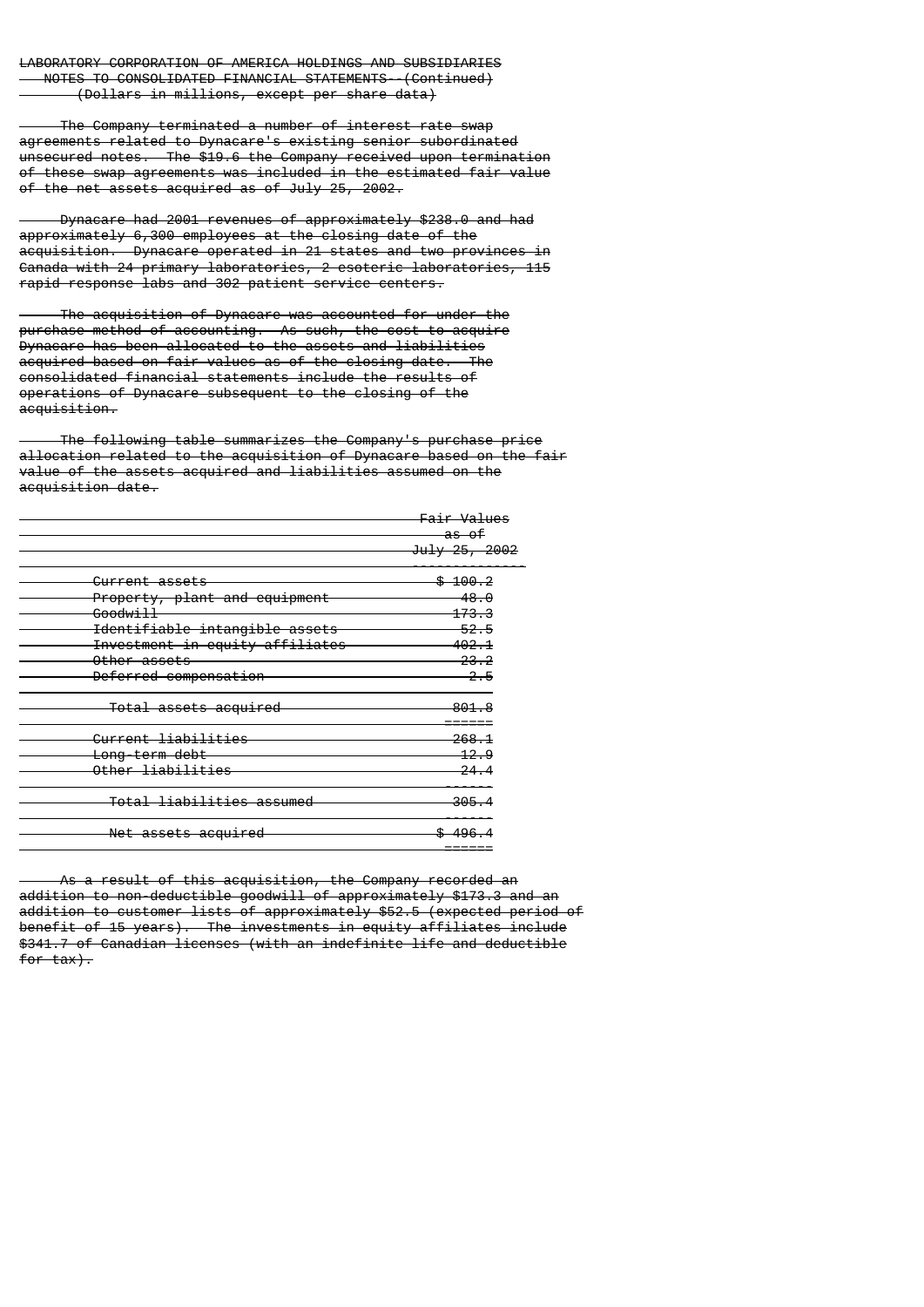The following unaudited pro forma combined financial information for the years ended December 31, 2002 and 2001, assumes that the Dynacare acquisition was effected on January 1, 2001:

Years Ended December 31,

|                                                       | 2002               | 2001                 |
|-------------------------------------------------------|--------------------|----------------------|
| Net sales                                             | \$2,677.2          | <del>\$2,454.6</del> |
| Earnings before<br>extraordinary loss                 | 260.0              | <u> 193. </u>        |
| Net earnings after<br>extraordinary loss              | 260.0              | 190.0                |
| Diluted earnings per<br>common share:                 |                    |                      |
| Before extraordinary loss<br>After extraordinary loss | - 80<br>۰D<br>1.80 | 1.35                 |

 The Company believes that the acquisition of Dynacare enhances its ability to provide health coverage in the United States and Canada by expanding its customer base and service capabilities. The Company believes that the price paid for the outstanding shares of Dynacare was competitive with market conditions existing at the time.

3. BUSINESS ACQUISITION - DIANON SYSTEMS, INC.

 On January 17, 2003, the Company completed the acquisition of all of the outstanding shares of DIANON Systems, Inc. (DIANON) for \$47.50 per share in cash, or approximately \$598.6. The transaction was funded by a combination of cash on hand, borrowings under the Company's senior credit facilities and a new bridge loan facility. DIANON had 2001 revenues of approximately \$125.7.

4. BUSINESS ACQUISITIONS - OTHER

 On June 4, 2001, the Company completed the acquisition of Minneapolis-based Viro-Med Inc. for approximately \$31.7 in cash and contingent future payments of \$12.0 (\$3.7 and \$7.9 earned and paid in 2002 and 2001, respectively) based upon attainment of specific earnings targets. Viro-Med's revenues for the year ended December 31, 2000 were approximately \$25.2.

 On April 30, 2001, the Company completed the acquisition of all of the outstanding stock of Path Lab Holdings, Inc. (Path Lab), which is based in Portsmouth, New Hampshire for approximately \$83.0 in cash and contingent future payments of \$25.0 (\$11.1 and \$5.5 earned and paid in 2002 and 2001, respectively) based upon attainment of specific earnings targets. Path Lab's revenues for the year ended December 31, 2000 were approximately \$51.6.

 On June 27, 2000, the Company completed the acquisition of the laboratory testing business of San Diego-based Pathology Medical Laboratories for approximately \$14.5 in cash.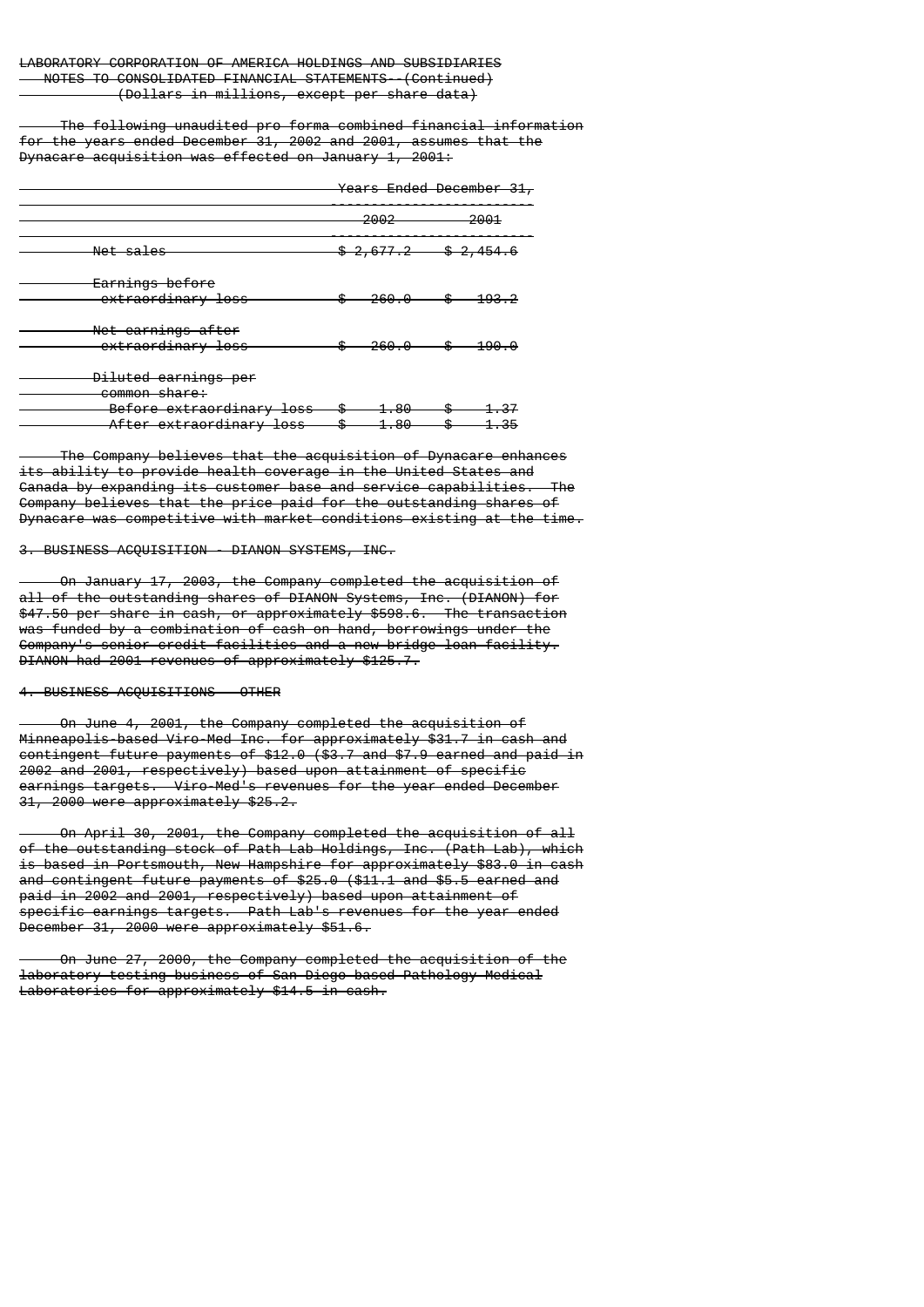## 5. INVESTMENTS IN EQUITY AFFILIATES

 At December 31, 2002 (as a result of the Dynacare acquisition) the Company had investments in the following equity affiliates:

|                                                   | $N \cap$<br>net                     | Percentage                    |
|---------------------------------------------------|-------------------------------------|-------------------------------|
| l ocation<br><del>Lucat 1011</del>                | Tnyactmant<br><del>investment</del> | Interest Owned                |
| <del>- Milwaukee, Wisconsin</del>                 | –<br>TT<br>                         | 50.00%                        |
| <del>Ontario, Canada</del>                        | $0.269 - 1$<br><del>o ovo.i</del>   | 72.99%                        |
| $1$ horto<br>Conodo<br><del>Alberta, Canaua</del> | റാ വ<br>w<br>20.0                   | 12.70/<br>4 <del>0.01</del> m |

 These investments are accounted for under the equity method of accounting. The Company has no material obligations or guarantees to, or in support of, these unconsolidated joint ventures and their operations.

 Condensed financial information for the Ontario, Canada equity affiliate as of December 31, 2002 and for the period of July 25, 2002 through December 31, 2002 is as follows:

|                      | Current assets<br>other assets                                  | $-15.4$<br>-80.6                          |
|----------------------|-----------------------------------------------------------------|-------------------------------------------|
|                      | <del>Total assets</del>                                         | 96.0                                      |
|                      | <del>Total liabilities</del><br>Shareholders' equity            | <del>12.6</del><br>83.4                   |
|                      | <del>Total liabilities and</del><br>shareholders' equity \$96.0 |                                           |
| <del>Net sales</del> | <del>Gross profit</del><br><del>Net earnings</del>              | $$-48.7$<br><del>\$25.6</del><br>$$-16.1$ |

### 6. INTEGRATION OF DYNACARE

 During the third quarter of 2002, the Company finalized its plan related to the integration of Dynacare's U.S. operations into the Company's service delivery network. The plan focuses on reducing redundant facilities, while maintaining a focus on providing excellent customer service. A reduction in staffing will occur as the Company executes the integration plan and consolidates duplicate or overlapping functions and facilities. Employee groups being affected as a result of this plan include those involved in the collection and testing of specimens, as well as administrative and other support functions.

 In connection with the Dynacare integration plan, the Company recorded \$14.6 of costs associated with the execution of the plan. The majority of these integration costs related to employee severance and contractual obligations associated with leased facilities and equipment. Of the total costs indicated above, \$12.1 related to actions that impact the employees and operations of Dynacare, and was accounted for as a cost of the Dynacare acquisition and included in goodwill. Of the \$12.1, \$6.0 related to employee severance benefits for approximately 722 employees, with the remainder primarily related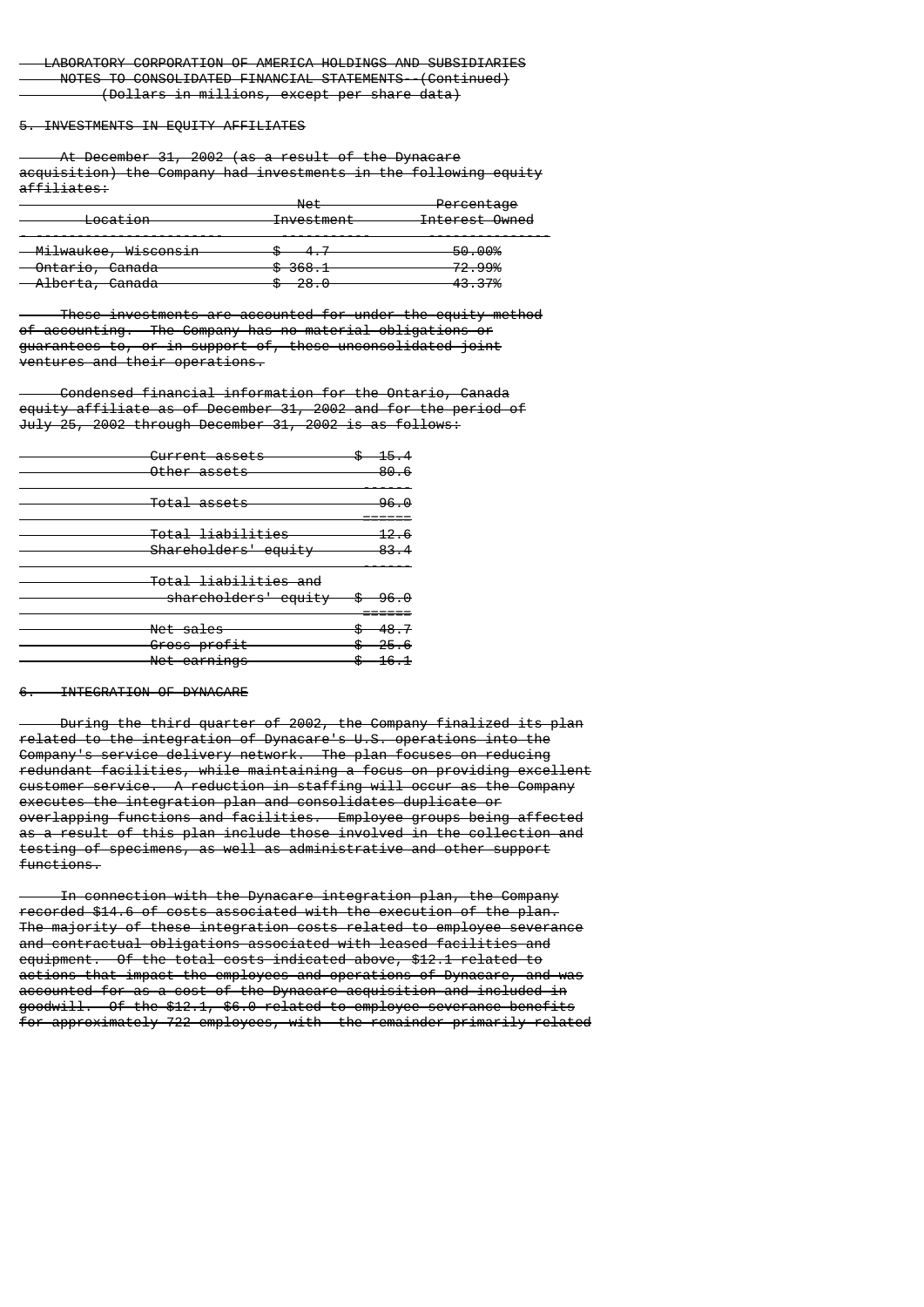to contractual obligations associated with leased facilities and equipment. In addition, the Company recorded restructuring expense of \$2.5, relating to integration costs of actions that impact the Company's existing employees and operations. Of this amount \$1.0 related to employee severance benefits for approximately 78 employees, with the remainder primarily related to contractual obligations associated with leased facilities and equipment.

 The Company also recorded a special bad debt provision of approximately \$15.0 related to the acquired Dynacare accounts receivable balance. This provision, based on Company experience, was made in anticipation of changes in staffing and collection procedures that will occur as the Company converts Dynacare customers to LabCorp's billing system and related customer service organization.

7. RESTRUCTURING AND NON-RECURRING CHARGES

 The following represents the Company's restructuring activities for each of the years in the three years ended December 31, 2002:

|                              | <del>Lease and</del> |                  |                       |
|------------------------------|----------------------|------------------|-----------------------|
|                              | Severance            | Other Facility   |                       |
|                              | Costs                | Costs            | <del>Total</del>      |
| Balance at January 1, 2000   | 0.5                  | \$<br>26.3       | \$<br><del>26.8</del> |
| <del>Memphis closure</del>   | 3.0                  |                  | 4.5                   |
| Reclassifications and        |                      |                  |                       |
| non-cash items               |                      | (3.7)            | <del>(3.7)</del>      |
| <del>- Cash payments</del>   | (1.6)                | <del>(4.0)</del> | (5.6)                 |
| Balance at December 31, 2000 | 1.9                  | <del>20.1</del>  | <del>22.0</del>       |
| Reclassifications and        |                      |                  |                       |
| non-cash items               | <del>(0.7)</del>     | <del>0.2</del>   | (0.5)                 |
| <del>- Cash payments</del>   | (1.0)                | (4.5)            | (5.5)                 |
| Balance at December 31, 2001 | <del>0.2</del>       | <del>15.8</del>  | 16.0                  |
| Dynacare integration         | 7.0                  | 7.6              | 14.6                  |
| Reclassifications and        |                      |                  |                       |
| non-cash items               |                      | (1, 2)           | (1.2)                 |
| - Cash payments              | (1.4)                | (1.9)            | (3.3)                 |
| Balance at December 31, 2002 | \$<br>5.8            | \$<br>$-20.3$    | \$.<br>26.1           |
| Current                      |                      |                  | $$ -10.0$             |
| Non-current                  |                      |                  | 16.1                  |
|                              |                      |                  | 26.1                  |
| ACCOUNTS RECEIVABLE, NET     |                      |                  |                       |
|                              |                      | December 31,     | December 31,          |
|                              |                      | 2002             | 2001                  |
| Cross accounts receivable    | ¢                    | <b>526 2</b>     | $4.95$ $0$            |

|                                      | <del>ovo .v</del>   |                   |
|--------------------------------------|---------------------|-------------------|
|                                      | ാറാ പ               | 365.5             |
|                                      | - <del>140.ZJ</del> | <del>119.91</del> |
| Less allowance for doubtful accounts | 'د د۱۰ ۱            | ٬ ۱ ۱ ۵ ۰ ۱       |
|                                      | w                   |                   |
| Gross accounts receivable            | $-536.2$            | <del>485.0</del>  |

 The provision for doubtful accounts was \$214.9, \$202.5 and \$195.9 in 2002, 2001 and 2000 respectively.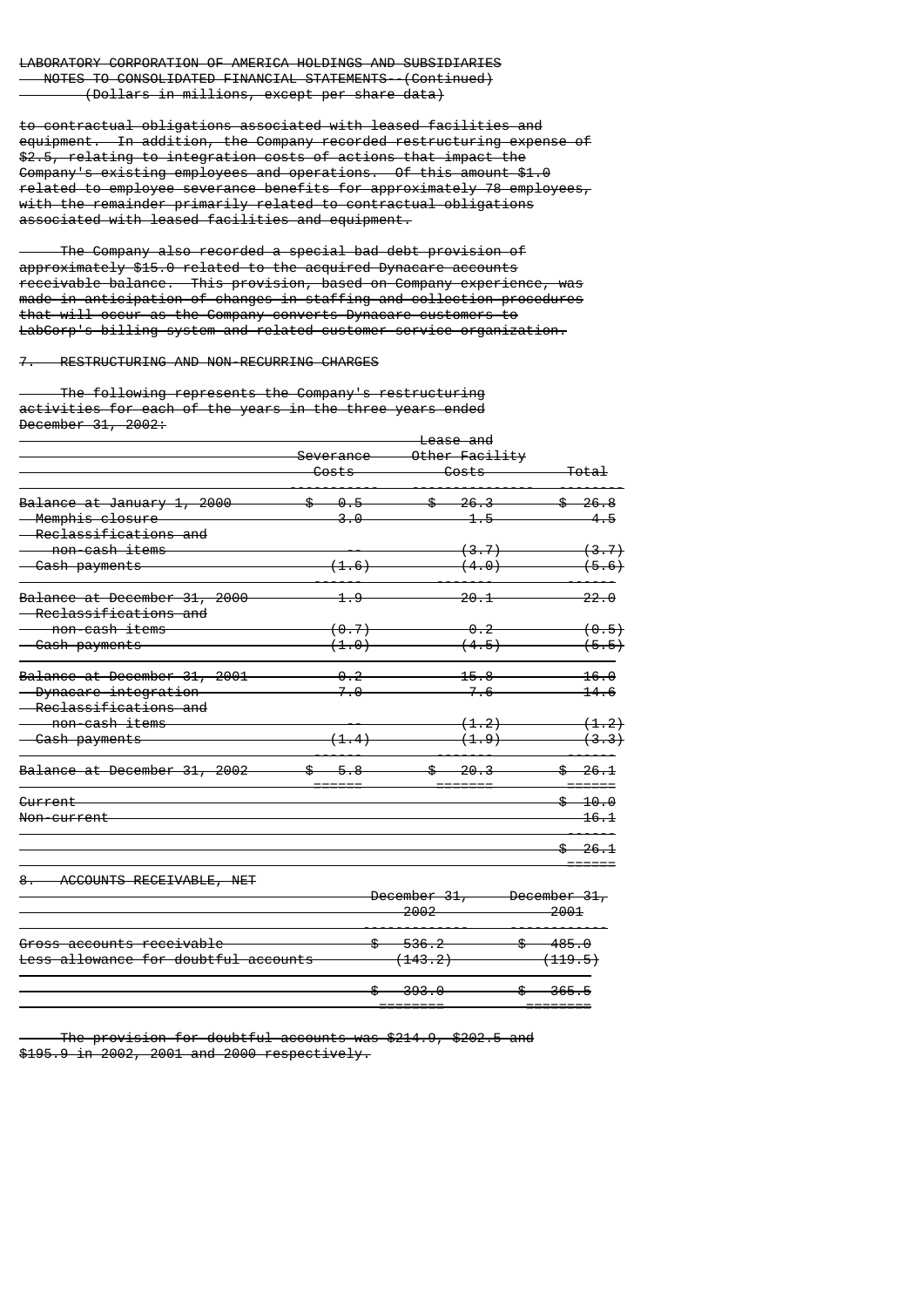9. PROPERTY, PLANT AND EQUIPMENT, NET

|                                                                           | December 31,<br>2002 | <b>December</b><br>2001 |  |
|---------------------------------------------------------------------------|----------------------|-------------------------|--|
| <del>Land</del>                                                           | <u> 15.3</u>         | -9.-9                   |  |
| Buildings and building improvements                                       | 89.5                 | 79.2                    |  |
| Machinery and equipment                                                   | 409.                 | 367.5                   |  |
| Leasehold improvements                                                    | 76.2                 | 66,4                    |  |
| Furniture and fixtures                                                    | 16.9                 | 19.9                    |  |
| Construction in progress                                                  | 30.0                 | 22.4                    |  |
| Buildings under capital leases                                            | 5.                   | 5.                      |  |
| Equipment under capital leases                                            | 3.8                  |                         |  |
|                                                                           | 646.8                | 574.<br>5               |  |
| Less accumulated depreciation<br>and amortization of capital lease assets | 295.<br>-6           | 265.2)                  |  |
|                                                                           |                      | <del>.</del>            |  |

======= =======

 Depreciation expense and amortization of capital lease assets was \$73.0, \$59.6 and \$56.1 for 2002, 2001 and 2000, respectively.

# 10. GOODWILL AND INTANGIBLE ASSETS

 Goodwill at December 31, 2002 and 2001 consisted of the following:

|                                | ഛഹ<br>ZUUZ         | <del>2001</del>    |
|--------------------------------|--------------------|--------------------|
| <del>Goodwill</del>            | $-1, 102.1$        | <del>911.3</del> — |
| Less: accumulated amortization | <del>(192.0)</del> | <del>(192.0)</del> |
| Goodwill, net                  | $-910.1$           | <del>719.3 -</del> |

======= =======

 The changes in the gross carrying amount of goodwill for the years ended December 31, 2002 and 2001 are as follows:

| <u> ഗൈ റ</u><br>zuuz                 | 2001<br>2001 |
|--------------------------------------|--------------|
| <del>911.3</del>                     | 860.5        |
| ס החו<br>-- <del>- - - - - - -</del> | 50.5         |
| <del>\$1,102.1</del>                 |              |
|                                      |              |

The components of identifiable intangible assets are as follows:

|                               |                             | December 31, 2002                      |                             | December 31, 2001           |
|-------------------------------|-----------------------------|----------------------------------------|-----------------------------|-----------------------------|
|                               | Gross<br>Carrying<br>Amount | <del>Accumulated</del><br>Amortization | Gross<br>Carrying<br>Amount | Accumulated<br>Amortization |
| Customer lists<br>Patents and | 338.                        | 90.8                                   | $-276.8$                    | 73.5                        |
| technology<br>Non-compete     | 55.2                        | 6.<br>0                                | 35.0                        | 1.8                         |
| agreements                    |                             | 16.                                    |                             | 14.2                        |
| Trade name                    | Ω<br>5                      | Θ.                                     |                             | 0.1                         |
|                               | 420                         |                                        | 338.8                       |                             |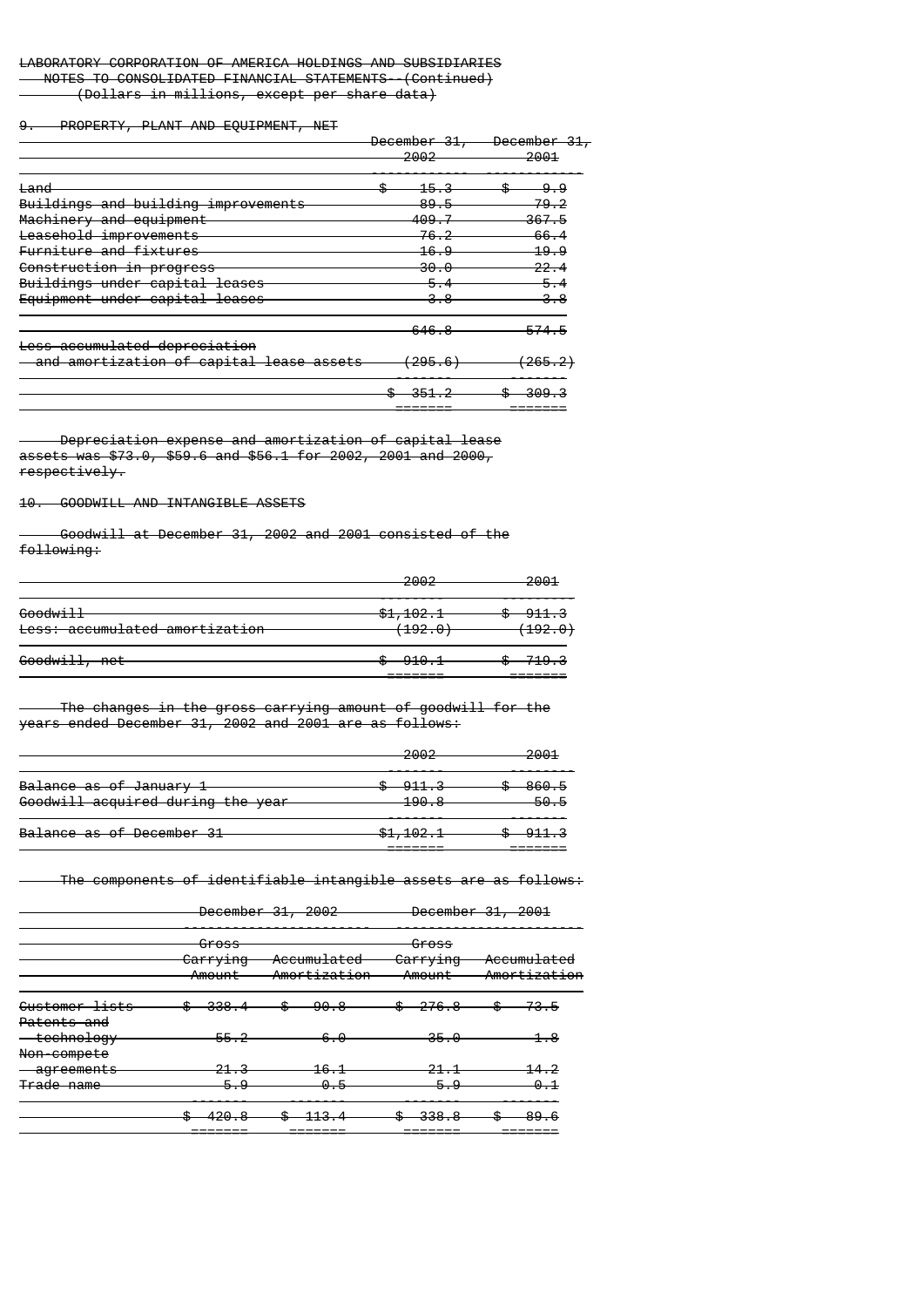Amortization of intangible assets was \$23.8, \$41.5 and \$33.5 in 2002, 2001 and 2000, respectively. Amortization expense for the net carrying amount of intangible assets is estimated to be \$27.0 in fiscal 2003, \$26.8 in fiscal 2004, \$26.1 in fiscal 2005, \$24.8 in fiscal 2006, and \$24.5 in fiscal 2007. These estimates include the effect of the Dynacare acquisition.

 During 2002, the Company paid approximately \$15.0 for certain exclusive and non-exclusive licensing rights to diagnostic testing technology. This amount is being amortized over the life of the licensing agreement.

 The following table presents net earnings, earnings before extraordinary loss and basic and diluted earnings per common share, adjusted to reflect results as if the non-amortization provisions of SFAS No. 142 had been in effect for the periods presented.

|                                                                                                                          | December 31,        |                                    |                                                                                                                                                                                                      |  |
|--------------------------------------------------------------------------------------------------------------------------|---------------------|------------------------------------|------------------------------------------------------------------------------------------------------------------------------------------------------------------------------------------------------|--|
|                                                                                                                          | 2002                | 2001                               | 2000                                                                                                                                                                                                 |  |
| Net earnings attributable to<br>- common shareholders                                                                    | \$254.6             | \$179.5                            | $-3$ 77.5                                                                                                                                                                                            |  |
| Add back: goodwill amortization,<br><del>- net of tax</del>                                                              |                     | \$25.0                             | <del>20.2</del>                                                                                                                                                                                      |  |
| Adjusted net earnings attributable to<br>- common shareholders                                                           | <del>\$254.6</del>  | <del>\$204.5</del>                 | $\$$ 97.7                                                                                                                                                                                            |  |
| Earnings before extraordinary loss,<br>- adjusted to exclude goodwill<br>- amortization, net of tax                      | <del>254.6</del>    | <del>\$207.7</del>                 | $-97 - 7$                                                                                                                                                                                            |  |
| Basic earnings per share:<br>Reported basic earnings per share<br>Add back: goodwill amortization,                       | ዹ<br>1.78           | $$-1.29$                           | $\textcolor{red}{\textbf{\$} } \textcolor{red}{\bullet} \textcolor{red}{\textbf{\$} } \textcolor{red}{\bullet} \textcolor{red}{\bullet} \textcolor{red}{\textbf{\$} } \textcolor{red}{\textbf{\$} }$ |  |
| <u>— net of tax</u><br>Adjusted basic earnings per share                                                                 | \$ 1.78             | <del>0.18</del><br>-\$⊢<br>$-1.47$ | <del>0.21</del><br>\$.                                                                                                                                                                               |  |
| Basis earnings per share before<br>- extraordinary loss, adjusted to<br>- exclude goodwill amortization,<br>— net of tax | <del>\$1.78 -</del> | $$ -1.49 -$                        | <del>\$1.03</del>                                                                                                                                                                                    |  |
| Diluted earnings per share:<br>Reported diluted earnings per share<br>Add back: goodwill amortization,<br>—net of tax    | <del>1.77</del>     | \$<br><u>1.27</u><br>0.18          | -0.80                                                                                                                                                                                                |  |
| Adjusted diluted earnings per share                                                                                      | \$ 1.77             | $$ -1.45 -$                        | \$                                                                                                                                                                                                   |  |
| Diluted earnings per share before<br>- extraordinary loss, adjusted to<br>- exclude goodwill amortization,               |                     |                                    |                                                                                                                                                                                                      |  |
| <u>— net of tax</u>                                                                                                      | $$-1.77$            | $$ -1.47 $                         | $-1.01$                                                                                                                                                                                              |  |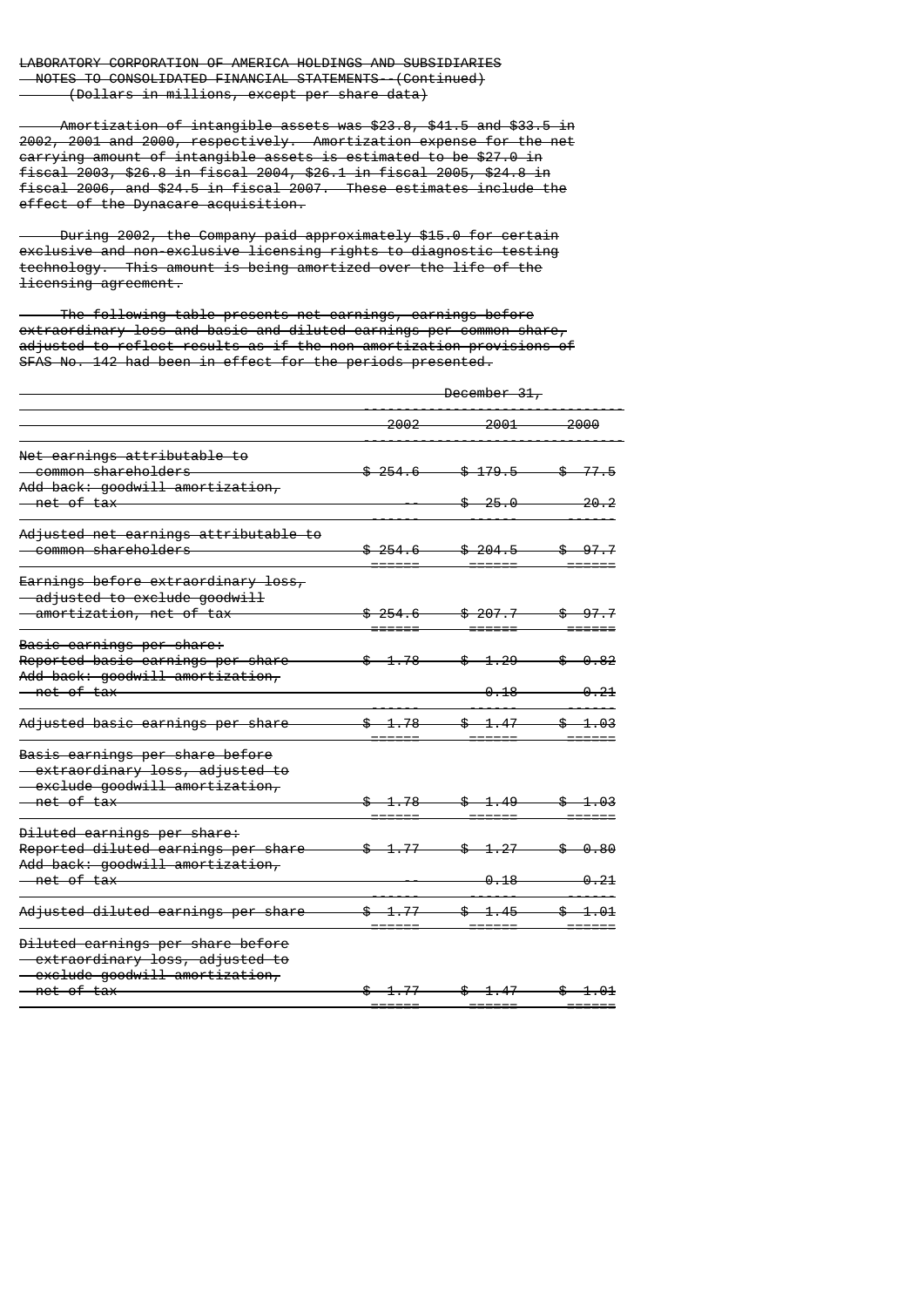# LABORATORY CORPORATION OF AMERICA HOLDINGS AND SUBSIDIARIES NOTES TO CONSOLIDATED FINANCIAL STATEMENTS--(Continued)

(Dollars in millions, except per share data)

11. ACCRUED EXPENSES AND OTHER

|                                    | December 31,<br>2002 | December 31,<br>2001 |  |
|------------------------------------|----------------------|----------------------|--|
| Employee compensation and benefits | 60                   |                      |  |
| Acquisition related accruals       | 15.5                 | 6.9                  |  |
| Restructuring reserves             | 10.0                 | 6                    |  |
| Accrued taxes                      | 8.8                  |                      |  |
| Self-insurance reserves            | 28.5                 | <del>31.5</del>      |  |
| Interest payable                   | 0.8                  |                      |  |
| Swap payable                       | 10.9                 |                      |  |
| Royalty payable                    | 6.0                  |                      |  |
| <b>Other</b>                       |                      |                      |  |
|                                    | 10                   |                      |  |
| OTHER LIABILITIES                  |                      |                      |  |
|                                    | December 31,<br>2002 | December<br>2001     |  |
| Acquisition related accruals       |                      |                      |  |

|                                    | <del>249.8</del> |                 |
|------------------------------------|------------------|-----------------|
| <b>Other</b>                       | <del>3.0</del>   | 0.3             |
| Self-insurance reserves            | <del>20.9</del>  | <del>20.7</del> |
| Post-retirement benefit obligation | 42.9             | <del>40.2</del> |
| Deferred income taxes              | <del>108.3</del> | <del>63.5</del> |
| Minimum pension liability          | <del>56.6</del>  | <del>15.4</del> |
| Restructuring reserves             | 16.1             | $7\_4$          |
|                                    |                  |                 |

#### 13. ZERO COUPON-SUBORDINATED NOTES

 In September 2001, the Company sold \$650.0 aggregate principal amount at maturity of its zero coupon convertible subordinated notes (the "notes") due 2021 in a private placement. The Company received approximately \$426.8 (net of underwriter's fees of approximately \$9.8) in net proceeds from the offering. In October 2001, the underwriters exercised their rights to purchase an additional \$94.0 aggregate principal amount pursuant to an overallotment option from which the Company received approximately \$61.8 in net proceeds (net of underwriters fees of approximately \$1.4). The notes, which are subordinate to the Company's bank debt, were sold at an issue price of \$671.65 per \$1,000 principal amount at maturity (representing a yield to maturity of 2.0% per year). Each one thousand dollar principal amount at maturity of the notes is convertible into 13.4108 shares of the Company's common stock, subject to adjustment in certain circumstances, if one of the following conditions occurs:

1) If the sales price of the Company's common stock reaches specified thresholds during specified measurement periods. 2) If the credit rating assigned to the notes by Standard & Poor's Ratings Services is at or below BB-. 3) If the notes are called for redemption.

4) If specified corporate transactions have occurred.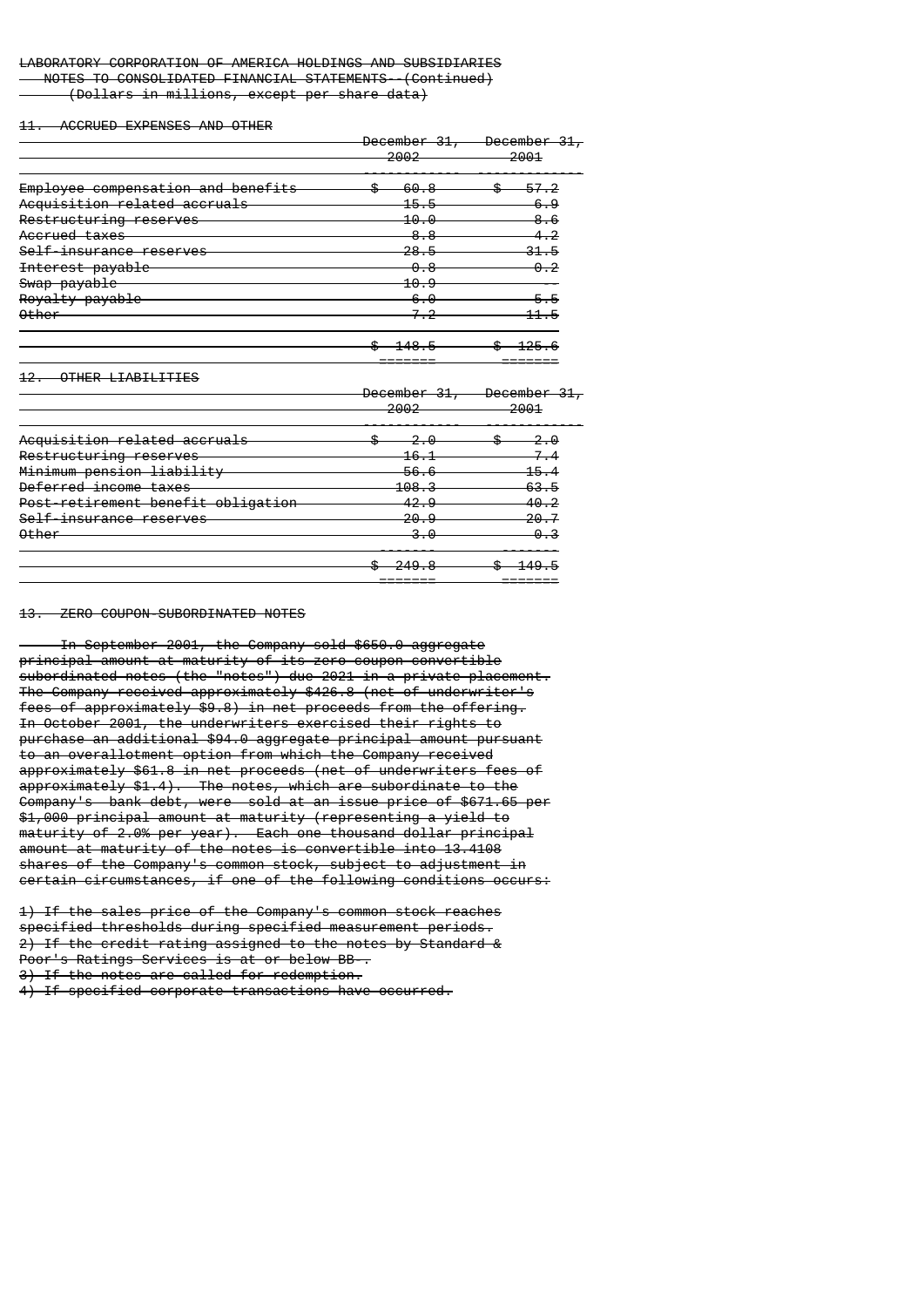Holders of the notes may require the Company to purchase all or a portion of their notes on September 11, 2004, 2006 and 2011 at prices ranging from \$712.97 to \$819.54, plus any accrued contingent additional principal and any accrued contingent interest thereon. The Company may choose to pay the purchase price in cash, common stock or a combination of cash and common stock. If the holders elect to require the Company to purchase their notes it is the Company's current intention to retire the notes by a cash payment.

 The Company may redeem for cash all or a portion of the notes at any time on or after September 11, 2006 at specified redemption prices per one thousand dollar principal amount at maturity of the notes ranging from \$741.92 at September 11, 2006 to \$1,000.00 at September 11, 2021 (assuming no contingent additional principal accrues on the notes).

 The Company used a portion of the proceeds to repay \$412.5 of its term loan outstanding under its credit agreement and to pay \$8.9 to terminate the interest rate swap agreement tied to the Company's term loan. The Company recorded an extraordinary loss of \$3.2 (net of taxes of \$2.3) relating to the write-off of unamortized bank fees associated with the Company's term debt.

 The Company has registered the notes and the shares of common stock issuable upon conversion of the notes with the Securities and Exchange Commission.

# 14. LONG-TERM DEBT

 In February 2002, the Company entered into two senior credit facilities with Credit Suisse First Boston, acting as Administrative Agent, and a group of financial institutions totaling \$300.0. The senior credit facilities consisted of a 364-day revolving credit facility in the principal amount of \$100.0 and a three-year revolving credit facility in the principal amount of \$200.0. Based upon the Company's rating as of December 31, 2002, the effective rate under the \$200.0 and \$100.0 facilities was LIBOR plus 82.5 basis points and LIBOR plus 87.5 basis points, respectively.

 On January 14, 2003, the Company entered into a new \$150.0 364-day revolving credit facility with Credit Suisse First Boston, acting as Administrative Agent, and a group of financial institutions to replace the existing \$100.0 364-day revolving credit facility, which had terminated. The \$200.0 three-year revolving credit facility was amended on January 14, 2003 and expires on February 18, 2005. These credit facilities bear interest at varying rates based upon the Company's credit rating with Standard & Poor's Ratings Services.

 The senior credit facilities are available for general corporate purposes, including working capital, capital expenditures, funding of share repurchases and other payments, and acquisitions. The agreements contain certain debt covenants which require that the Company maintain leverage and interest coverage ratios.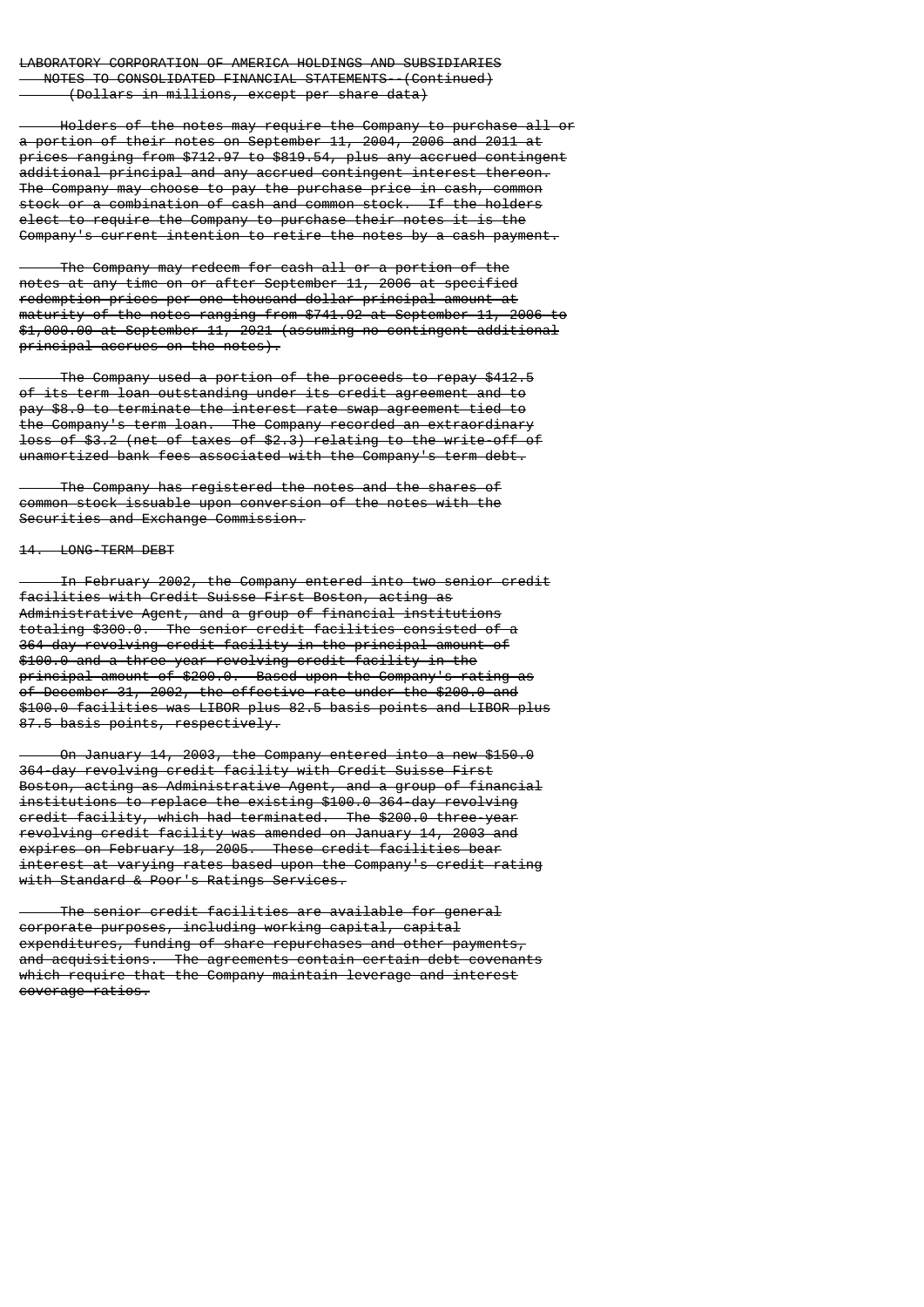On July 24, 2002, in conjunction with the acquisition of Dynacare, the Company borrowed \$150.0 under the Dynacare Bridge Loan Agreement, which had an original maturity date of July 23, 2003. On November 29, 2002, the Company repaid all outstanding balances under the Dynacare Bridge Loan, and as a result, the loan was terminated.

 On January 17, 2003, in conjunction with the acquisition of DIANON, the Company borrowed \$350.0 under the DIANON Bridge Loan Agreement with Credit Suisse First Boston, acting as Administrative Agent. On January 31, 2003, the Company sold \$350.0 aggregate principal amount of its 5 1/2 % Senior Notes due February 1, 2013. Proceeds from the issuance of these Notes (\$345.1), together with cash on hand was used to repay the \$350.0 principal amount of the Company's bridge loan facility, and as a result, the loan was terminated.

#### 15. STOCK REPURCHASE PROGRAM

 On October 22, 2002, the Company's Board of Directors authorized a stock repurchase program under which the Company may purchase up to an aggregate of \$150.0 of its common stock from time-to-time. It is the Company's intention to fund future purchases of its common stock with cash flow from operations. There were no Company purchases of its common stock during 2002.

# 16. STOCKHOLDER RIGHTS PLAN

 The Company adopted a stockholder rights plan effective as of December 13, 2001 that provides that each common stockholder of record on December 21, 2001 received a dividend of one right for each share of common stock held. Each right entitles the holder to purchase from the Company one-hundredth of a share of a new series of participating preferred stock at an initial purchase price of four hundred dollars. These rights will become exercisable and will detach from the Company's common stock if any person becomes the beneficial owner of 15% or more of the Company's common stock. In that event, each right will entitle the holder, other than the acquiring person, to purchase, for the initial purchase price, shares of the Company's common stock having a value of twice the initial purchase price. The rights will expire on December 13, 2011, unless earlier exchanged or redeemed.

### 17. LOSS ON INTEREST RATE SWAP AGREEMENT

 In the third quarter of 2001, in conjunction with the early retirement of its long-term debt, the Company terminated its interest rate swap agreement with a bank by making a settlement payment of \$8.9 with a portion of the proceeds from the sale of zero couponsubordinated notes. In accordance with the provisions of SFAS No. 133, as amended, this interest rate swap agreement had been designated as a cash flow hedge and carried on the balance sheet at fair value with a corresponding offset in accumulated other comprehensive loss.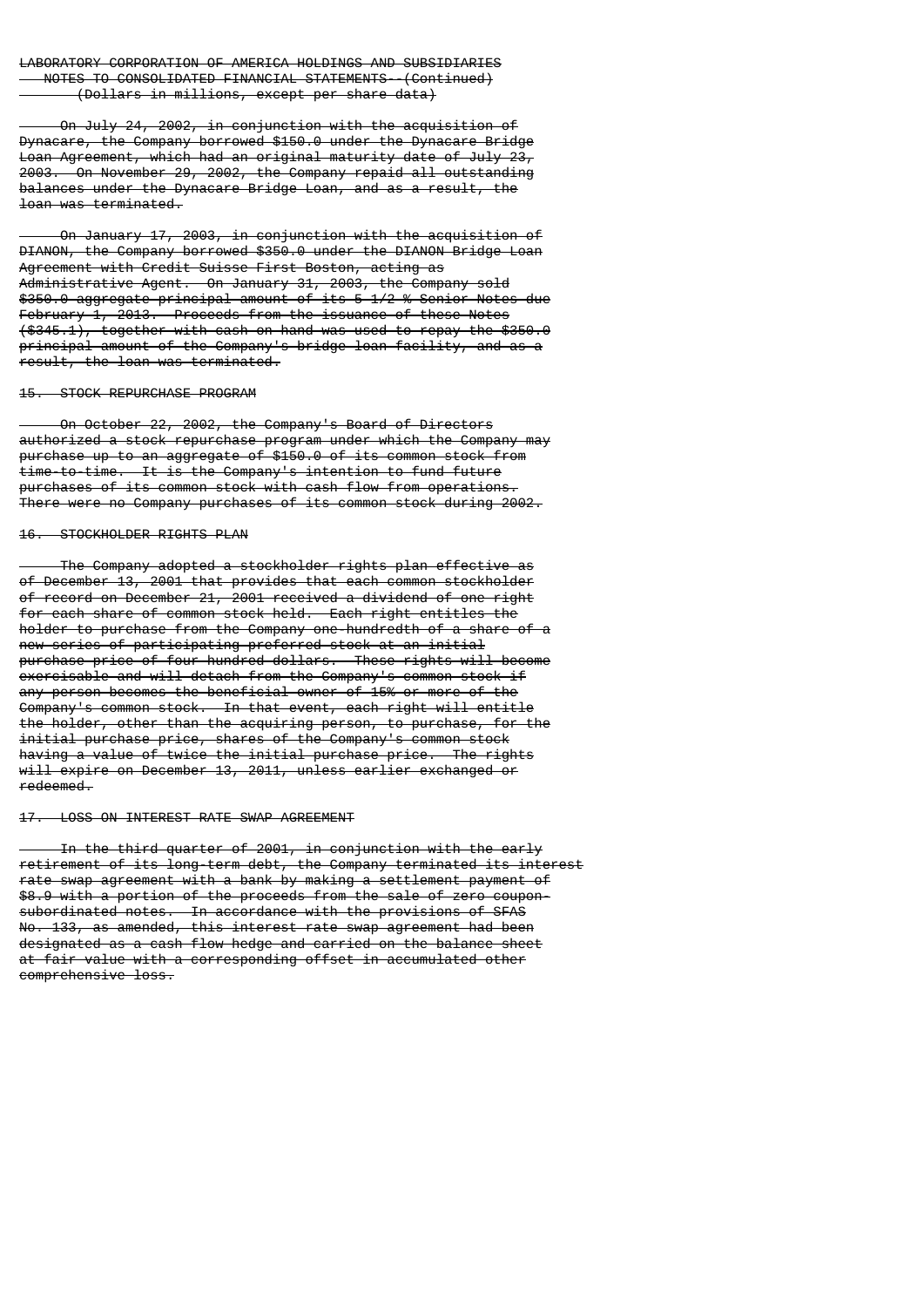#### 18. MANDATORILY REDEEMABLE PREFERRED STOCK

 On June 6, 2000, the Company called for redemption all of its outstanding Series A and Series B preferred stock at \$52.83 per share, in accordance with the terms of the Preferred Stock Offering, by July 6, 2000. Substantially all of the holders of the Series A and Series B preferred stock elected to convert their shares into common stock. As of July 31, 2000, the Series A preferred stock was converted into 15,860,348 shares of common stock and the Series B preferred stock was converted into 26,483,152 shares of common stock.

### 19. INCOME TAXES

 The sources of income before taxes, classified between domestic and foreign entities are as follows:

#### Pre-tax income:

|                      | ാരൊ<br>zuuz        | 2001<br>⊷          | 2000               |
|----------------------|--------------------|--------------------|--------------------|
| Domestic             | \$440.6            | <del>\$336.6</del> | <del>\$211.5</del> |
| Foreign              | <del>(8.3)</del>   | <del>(4.3)</del>   | <del>(3.9)</del>   |
| Total pre-tax income | <del>\$432.3</del> | <del>\$332.3</del> | <del>\$207.6</del> |
|                      | ___                | ______             |                    |

 The provisions for income taxes in the accompanying consolidated statements of operations consist of the following:

|                   | Years Ended December 31, |                                             |                 |
|-------------------|--------------------------|---------------------------------------------|-----------------|
|                   | 2002                     | 2001                                        | 2000            |
| Current:          |                          |                                             |                 |
| Federal           | \$418.0                  | \$422.8                                     | \$-<br>85.2     |
| <del>-State</del> | 28.4                     | $-25.2$                                     | <del>13.5</del> |
| <b>Foreign</b>    | $-2.4$                   |                                             |                 |
|                   | <del>148.8</del><br>\$   | \$<br>$-148.0$                              | \$<br>-98       |
| Deferred:         |                          |                                             |                 |
| Federal           | <del>\$26.0</del>        | $\frac{4}{5}$ $(2.3)$ $\frac{4}{5}$ $(8.6)$ |                 |
| State             | 4.7                      | -3.9-                                       |                 |
| Foreign           | (4.8)                    |                                             |                 |
|                   | 28.9                     | <del>1.6</del>                              | (3.2)           |
|                   |                          | \$<br><del>149.6</del>                      | \$              |
|                   |                          |                                             |                 |

 The tax benefit associated with dispositions from stock plans reduced taxes currently payable by approximately \$16.0, \$14.4 and \$19.0 in 2002, 2001 and 2000, respectively. Such benefits are recorded as additional paid-in-capital.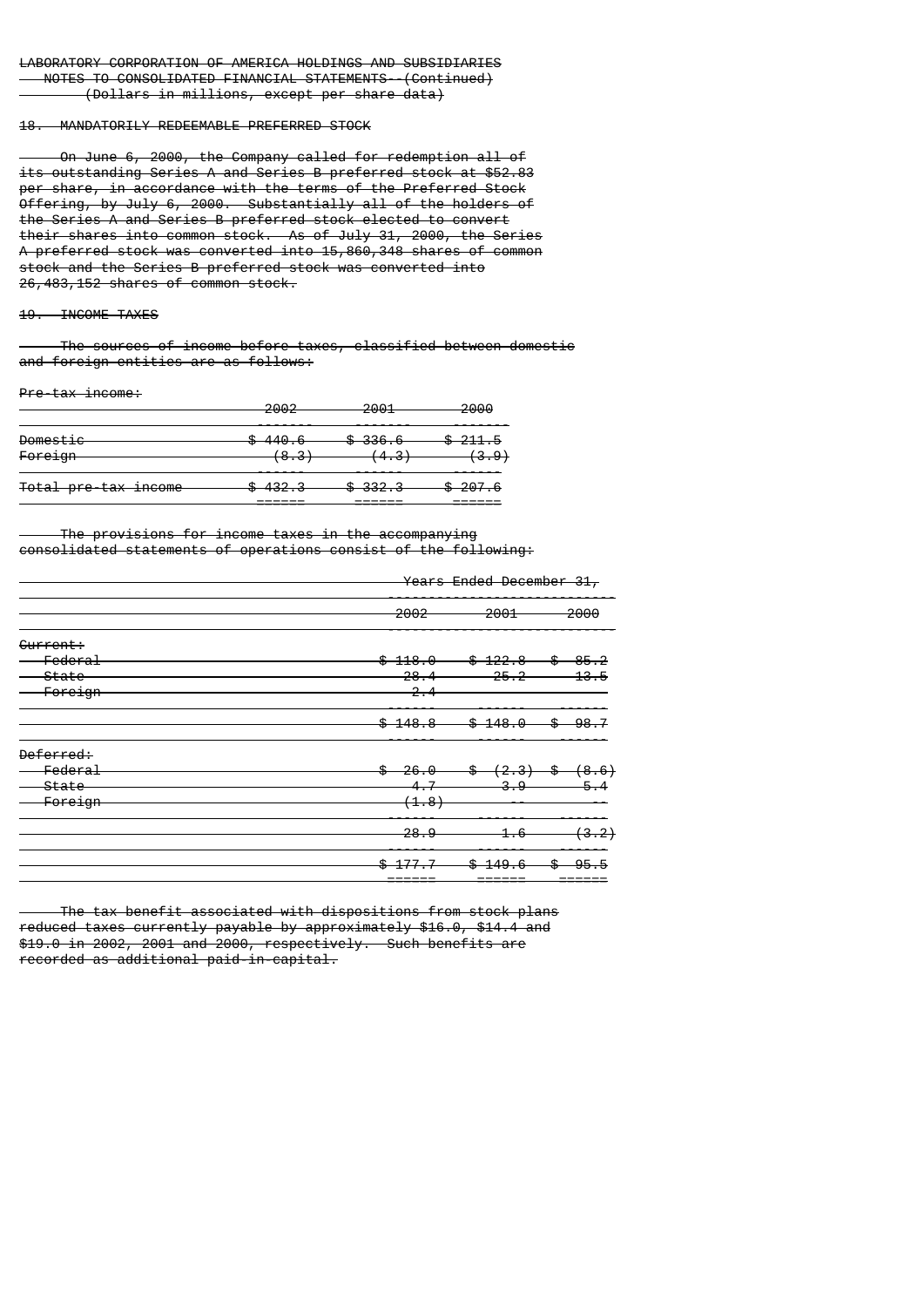### The effective tax rates on earnings before income taxes is reconciled to statutory federal income tax rates as follows:

| <del>Years Ended December 31,</del> |       |       |
|-------------------------------------|-------|-------|
| 2002                                | 2001  | 2000  |
| 35.0%                               | 35.0% | 35.0% |
|                                     |       | 5.0   |
|                                     |       |       |
|                                     |       |       |
| $-10/$                              | 45.O% | 46.O% |
|                                     |       |       |

 The tax effects of temporary differences that give rise to significant portions of the deferred tax assets and deferred tax liabilities are as follows:

|                                        | <del>December 31,</del> | <del>December 31,</del> |
|----------------------------------------|-------------------------|-------------------------|
| 2002 2001                              |                         |                         |
| Deferred tax assets:                   |                         |                         |
| Accounts receivable                    |                         | <del>25.9</del>         |
| Self-insurance reserves                | <u> 18.8</u>            | 20.4                    |
| Postretirement benefit obligation      |                         | 15.8                    |
| Acquisition and restructuring reserves |                         | 9.8                     |
| Tax loss carryforwards                 | 6.R                     | <del>1.6</del>          |
| Employee benefits                      | 26.O                    | 8.2                     |
| <del>Other</del>                       | 8.0                     | 10.8                    |
|                                        | <del>130.3</del>        | 92.5                    |
| <del>Less valuation allowance</del>    | <del>(2.8)</del>        | <del>(4.5)</del>        |
| Net deferred tax assets                | <del>127.5</del>        |                         |
| Deferred tax liabilities:              |                         |                         |
| Deferred earnings                      |                         |                         |
| Intangible assets                      |                         |                         |
| Property, plant and equipment          | <del>(34.9)</del>       | (29.4)                  |
| Zero coupon subordinated notes         | $\left( 18.1 \right)$   |                         |
| Other                                  | (7.9)                   | <del>(1.2)</del>        |
| Total gross deferred tax liabilities   | (159.0)                 | <del>(98.7)</del>       |
| Net deferred tax assets (liabilities)  | \$<br><del>(31.5)</del> |                         |

 Based upon the realization of certain capital loss carryforwards, the Company reduced its valuation allowance applied against its deferred tax assets by approximately \$1.7 during the second quarter of 2002. The current valuation allowance brings the Company's net deferred tax assets to a level where management believes it is more likely than not the tax benefits will be realized.

 The Internal Revenue Service has concluded its examination of the Company's 2000, 1999 and 1998 income tax returns and has issued a report of its findings. While the Company will appeal certain issues of the examination, management believes adequate provisions have been recorded relating to the concluded examination.

 The Company has state tax loss carryforwards of approximately \$19.6 which expire 2003 through 2018. In addition, as a result of the Dynacare, Inc. acquisition, the Company has federal tax loss carryovers of approximately \$15.6 expiring periodically through 2021.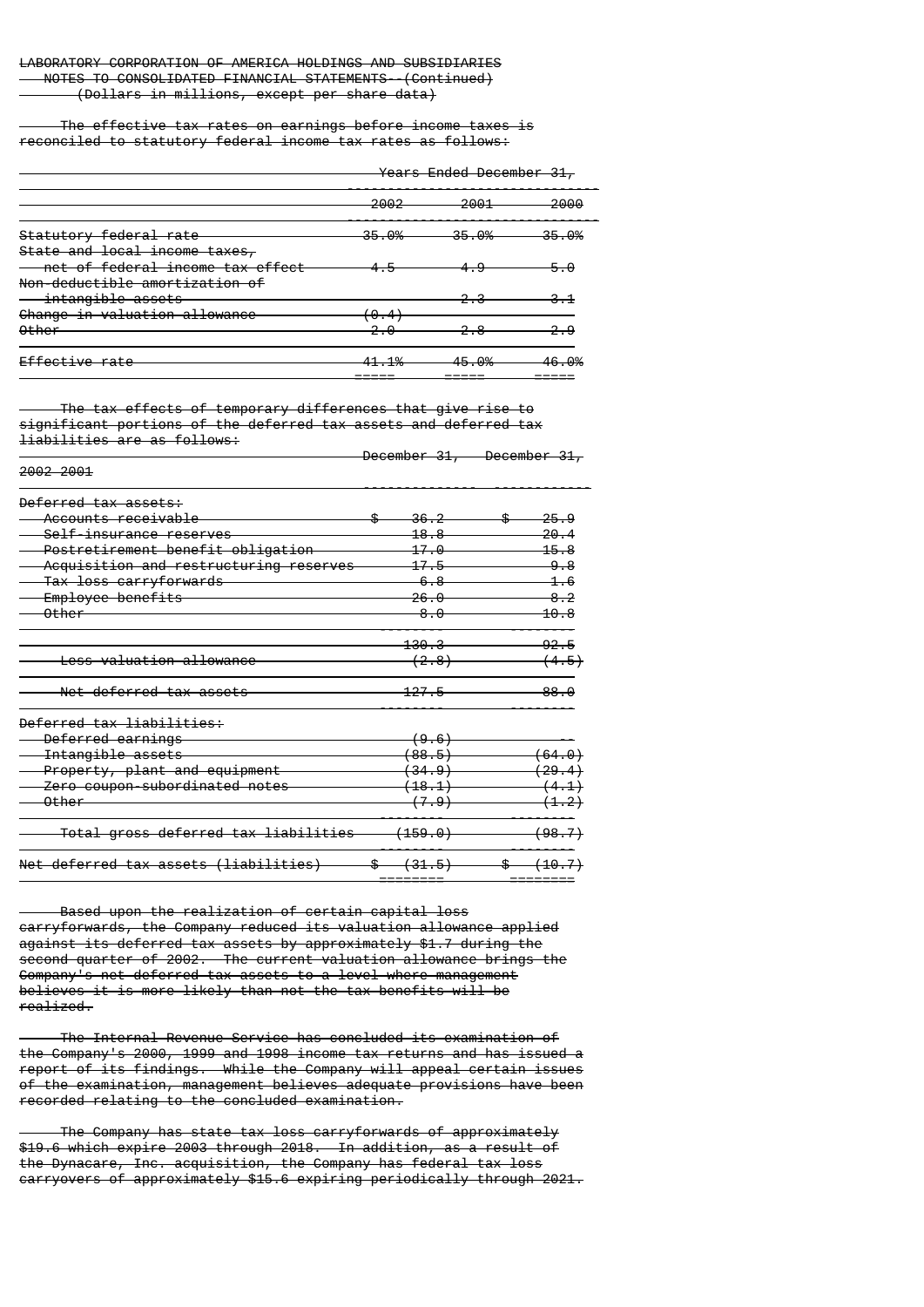The Company provided for taxes on undistributed earnings of foreign subsidiaries.

20. STOCK COMPENSATION PLANS

 In May 2000, the shareholders approved the 2000 Stock Incentive Plan, authorizing 6.8 million shares for issuance under the plan plus the remaining shares available from the Amended and Restated 1999 Stock Incentive Plan and the 1994 Stock Option Plan (the "Prior Plans"). The effect was to increase to 11.68 million, the number of shares available under the 2000 Stock Incentive Plan and Prior Plans.

 In May 2002, the shareholders approved an amendment to the 2000 Stock Incentive Plan authorizing an additional 8.0 million shares. The effect was to increase to an aggregate of 19.68 million shares for issuance under the 2000 Stock Incentive Plan.

 On July 25, 2002, the Company converted approximately 553,958 unvested Dynacare stock options into 297,013 unvested Company options to acquire shares of the Company at terms comparable to those under the predecessor Dynacare plan. Company is not expecting to make further grants from this plan.

 During 2002, there were 2,463,808 options granted to officers and key employees of the Company (which include 276,990 options assumed upon the acquisition of Dynacare). The exercise price for these options ranged from \$11.02 to \$48.02 per share. Also, during 2002, two grants of restricted stock, for an aggregate of 966,408 shares were awarded to senior management under the 2000 Stock Incentive Plan at market values on the dates of grant of \$39.34 and \$43.53. Restrictions limit the sale or transfer of these shares during four or six-year vesting periods when the restrictions lapse. Upon issuance of stock in 2002 under the 2000 Incentive Plan, unearned compensation of \$40.9 was recorded as additional paid-in capital and an equivalent amount was charged to shareholders' equity as unearned restricted stock compensation.

 The plan provides for accelerated vesting of outstanding restricted shares in percentages of 33.3%, 66.7% or 100%, if certain predefined two-year profitability targets are achieved as of December 31, 2003 or certain three-year profitability targets are achieved as of December 31, 2004. The unearned restricted stock compensation is being amortized to expense over the applicable vesting periods. For 2002, 2001 and 2000, total restricted stock compensation expense was \$14.3, \$7.5 and \$4.0, respectively. Total restricted shares granted in 2001 and 2000 were 348,488 and 525,600, respectively. At December 31, 2002, there were 8,285,483 additional shares available for grant under the Company's stock option plans.

 The pro forma weighted average fair values at date of grant for options issued during 2002, 2001 and 2000 were \$23.50, \$19.72 and \$11.18 respectively, and were estimated using the Black-Scholes option pricing model. Weighted average assumptions for the expected life in years, volatility and dividend yield were 7 years, .5, and 0% for each of the three years ended December 31, 2002. Interest rate assumptions were 3.0%, 4.3% and 5.0% for the years ended December 31, 2002, 2001 and 2000, respectively.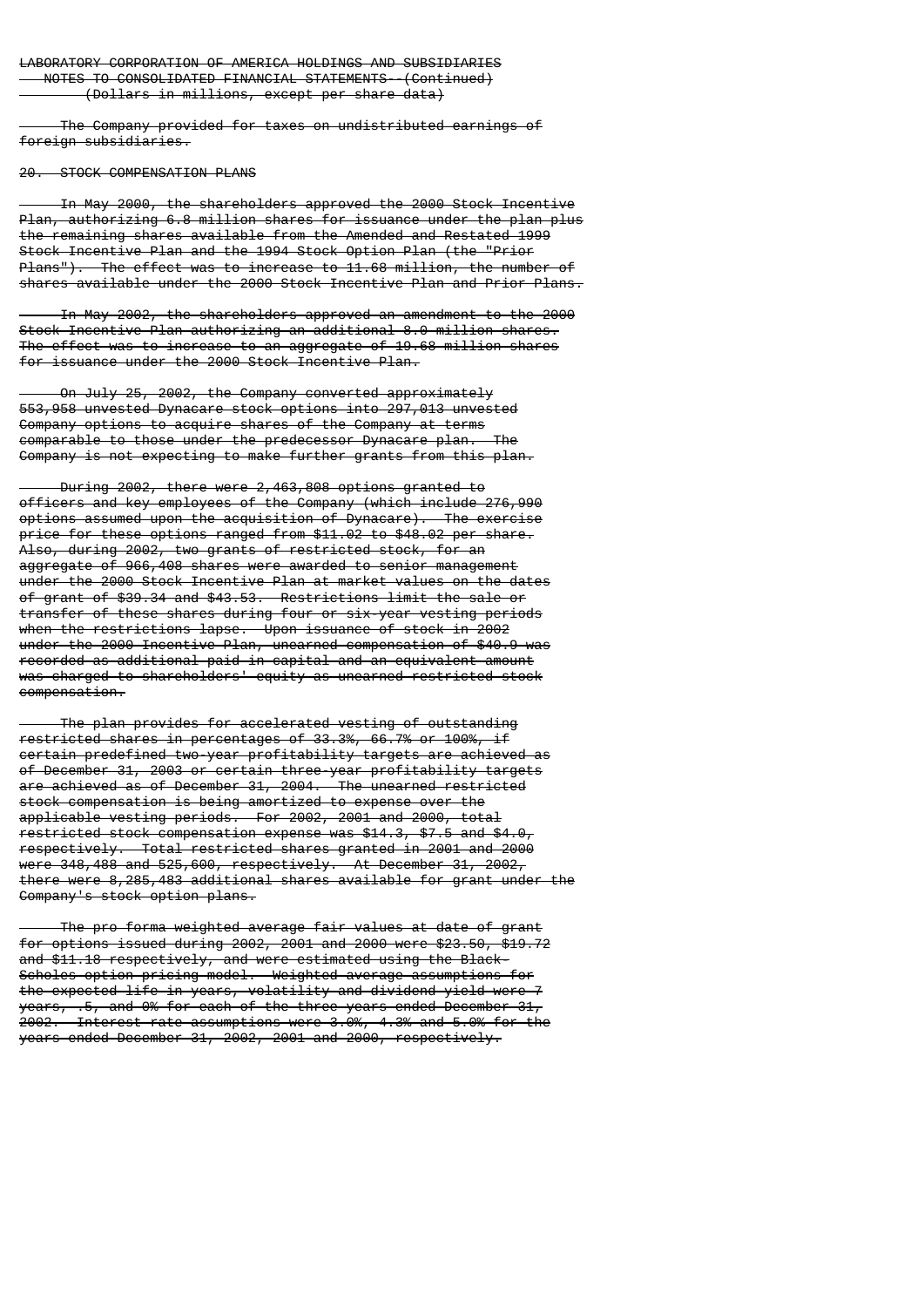The Company has an employee stock purchase plan, begun in 1997 and amended in 1999, with 3,000,000 shares of common stock authorized for issuance. The plan permits substantially all employees to purchase a limited number of shares of Company stock at 85% of market value. The Company issues shares to participating employees semi-annually in January and July of each year. A summary of shares issued is as follows:

|                    | 2000.<br>zuu                  | 2001<br>∠oo±                 | ാരൊ<br>ZUUZ                 | <del>2003</del>    |
|--------------------|-------------------------------|------------------------------|-----------------------------|--------------------|
|                    |                               |                              |                             |                    |
| <del>January</del> | <del>210, 352</del>           | 102627<br><del>102,021</del> | 72F11<br><del>,,,,,,,</del> | <del>149,020</del> |
| <del>July</del>    | 102.000<br><del>102,000</del> | 61,752<br><del>,,,,,,</del>  | <del>75,446</del>           |                    |

 Pro forma compensation expense is calculated for the fair value of the employee's purchase right using the Black-Scholes model. Assumptions include a weighted average life of approximately one-half year, dividend yield of 0%, risk free interest rates for each six month period as follows: 2002 - 1.8% and 1.8%; 2001 - 5.8% and 3.5% and 2000 - 5.5% and 6.1% and volatility rates for each of the following six month periods:  $2002 - 2$  and  $.8$ ;  $2001 - 4$  and  $.3$  and  $2000 - 5$  and  $.5$ .

 The per share weighted average grant date fair value of the benefits under the employee stock purchase plan for the first and second six-month periods is as follows:

|                              | റററെ<br>zooz                                   | 2001<br>ZUUI                       | <del>2000</del>        |
|------------------------------|------------------------------------------------|------------------------------------|------------------------|
|                              |                                                |                                    |                        |
| <del>First six months</del>  | <b>C</b> <sub>11</sub> 07<br><del>311.07</del> | <b>C11 E1</b><br><del>aii.oi</del> | <del>\$2.55</del>      |
| <del>Second six months</del> | <b>CHO</b> 01<br>310.ZI                        | <b>ሶ</b> o ግ∩<br><del>.</del>      | <b>ሮ</b> ⊑ ገ1<br>33.ZI |

 The following table summarizes grants of non-qualified options made by the Company to officers and key employees under all plans. Stock options are generally granted at an exercise price equal to or greater than the fair market price per share on the date of grant. Also, for each grant, options vest ratably over a period of two to three years on the anniversaries of the grant date, subject to their earlier expiration or termination.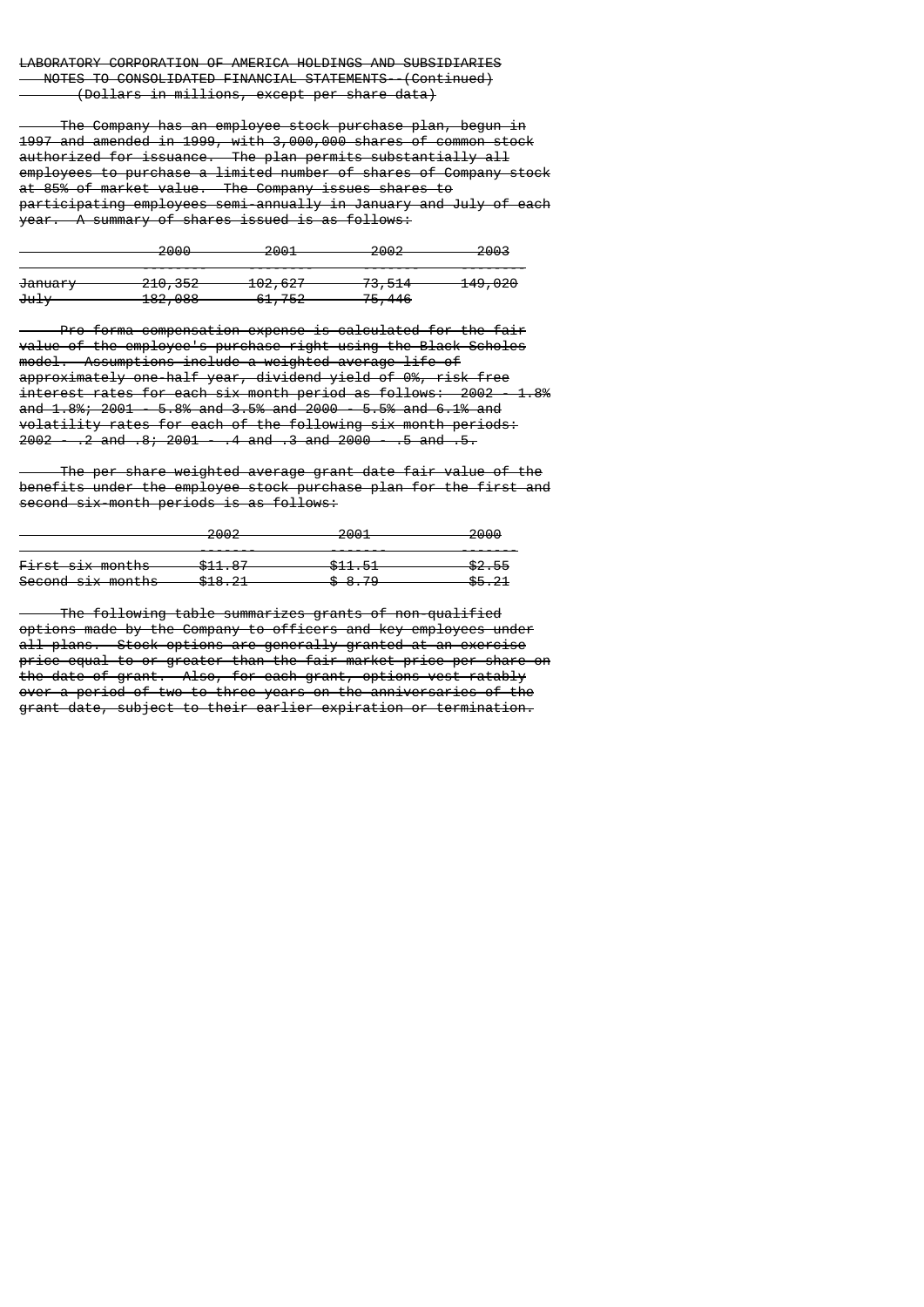Changes in options outstanding under the plans for the periods indicated were as follows:

|                                                                                 |                        | <del>Weighted-Average</del> |
|---------------------------------------------------------------------------------|------------------------|-----------------------------|
|                                                                                 | Number                 | <del>Exercise Price</del>   |
|                                                                                 | <del>of Options</del>  | per Option                  |
| <del>Outstanding at January 1, 2000</del><br><del>(2,176,768 exercisable)</del> | <del>4,002,329</del>   | <del>\$7.903</del>          |
| <del>- Options granted</del>                                                    | <del>1,658,996</del>   | <del>\$18.348</del>         |
| <del>Forfeited</del>                                                            | <del>(141, 449)</del>  | <del>\$11.945</del>         |
| <u>Exercised</u>                                                                | <del>(2,389,124)</del> | <del>\$6.369</del>          |
| Outstanding at December 31, 2000<br><del>(671,835 exercisable)</del>            | <del>3,130,752</del>   | \$14.426                    |
| <del>-Options granted</del>                                                     | <del>2,094,976</del>   | \$33.069                    |
| Forfeited                                                                       | <del>(197, 923)</del>  | <del>\$21.828</del>         |
| <del>- Exercised</del>                                                          | <del>(1,121,872)</del> | \$9.967                     |
| Outstanding at December 31, 2001<br><del>(729,504 exercisable)</del>            | <del>3,905,933</del>   | <del>\$25.331</del>         |
| <del>Options granted at market value</del>                                      | <del>2,186,818</del>   | <del>\$42.524</del>         |
| <del>Granted above market value</del>                                           | <del>-77, 750</del>    | <del>\$28.910</del>         |
| <del>Granted below market value</del>                                           | <del>199, 240</del>    | <del>\$18.626</del>         |
| <del>Forfeited</del>                                                            | <del>(320,341)</del>   | <del>\$29.756</del>         |
| <del>Exercised</del>                                                            | <del>(697, 394)</del>  | <del>\$23.501</del>         |
| Outstanding at December 31, 2002                                                | <del>5,352,006</del>   | <del>\$32.722</del>         |
|                                                                                 |                        |                             |
| <del>Exercisable at December 31, 2002</del>                                     | <del>1, 332, 332</del> | <del>\$23.501</del>         |

 The weighted-average remaining life of options outstanding at December 31, 2002 is approximately 8.1 years.

=========

 The following table summarizes information concerning currently outstanding and exercisable options.

| ODTTOMS OUTSTANDING<br><del>u ilung udiginipling</del> |                                                          | OPTIONS EXERCISABLE                                                 |                                       |                                                              |                                 |
|--------------------------------------------------------|----------------------------------------------------------|---------------------------------------------------------------------|---------------------------------------|--------------------------------------------------------------|---------------------------------|
|                                                        |                                                          | <del>Weighted</del><br>Average<br>Remaining                         | <del>Weighted</del><br>Average        |                                                              | Weighted<br>Average             |
| <del>Range of</del><br><del>Exercise Prices</del>      | $N$ umhar<br><del>number</del><br><del>Outstanding</del> | Contractual Evercica<br><del>comeractual excretoc</del><br>ifo<br>ᇊ | <del>nverauc</del><br>Dirichce<br>──≖ | $N$ umhar<br>number<br>Evercicable<br><del>excreibable</del> | <u>Exercise</u><br><u>Price</u> |

| $^{\circ}$                                      | ഹ                        | non oza<br><del>,,,,,,,</del>   | A AR<br>ᠳᠥ      | <b>¢12.072</b><br><del>.</del>                                                        | EOO REO<br><del>,,,,,,</del>        | <b>411 QAQ</b><br>$\frac{1}{2}$      |
|-------------------------------------------------|--------------------------|---------------------------------|-----------------|---------------------------------------------------------------------------------------|-------------------------------------|--------------------------------------|
| <b>COO 10</b><br><del>320.49</del>              | 28.01<br>20.JI           | 102 515<br>700.OI               | - פר<br>77. LU  | $\mathfrak{L}$ $\cap$ $\cap$ $\cap$ $\cap$ $\cap$ $\cap$ $\cap$<br><del>920.000</del> | 260217<br>200. JI                   | <b>COR 670</b><br><del>920.010</del> |
| ድጋጋ ድል                                          | 27 QQ                    | OQE ANZ                         | - כח            | con cco                                                                               | 542 152                             | <b>COO 010</b>                       |
| <del>ooz.oo</del><br><b>C QCD</b>               | <del>- 57</del><br>רה פו | <del>1,020,001</del><br>102.110 | - . JJ<br>ດ 1 ດ | <del>ww.co</del><br><b>CAO 517</b>                                                    | <del>,,,,,,,,</del>                 | <del>ww.vio</del><br>ററെ             |
| <del>,,,,,,,,,,,,,,,,,,,,,,,,,,,,,,,,,,,,</del> | $-0.02$                  | <del>2,102,110</del>            |                 | <del>972.91</del>                                                                     |                                     | <del>.</del>                         |
|                                                 |                          |                                 |                 |                                                                                       |                                     |                                      |
|                                                 |                          | PER AAR<br>7,992,900            |                 |                                                                                       | ່າາາ<br>າາາ<br><del>1,002,002</del> |                                      |

========= =========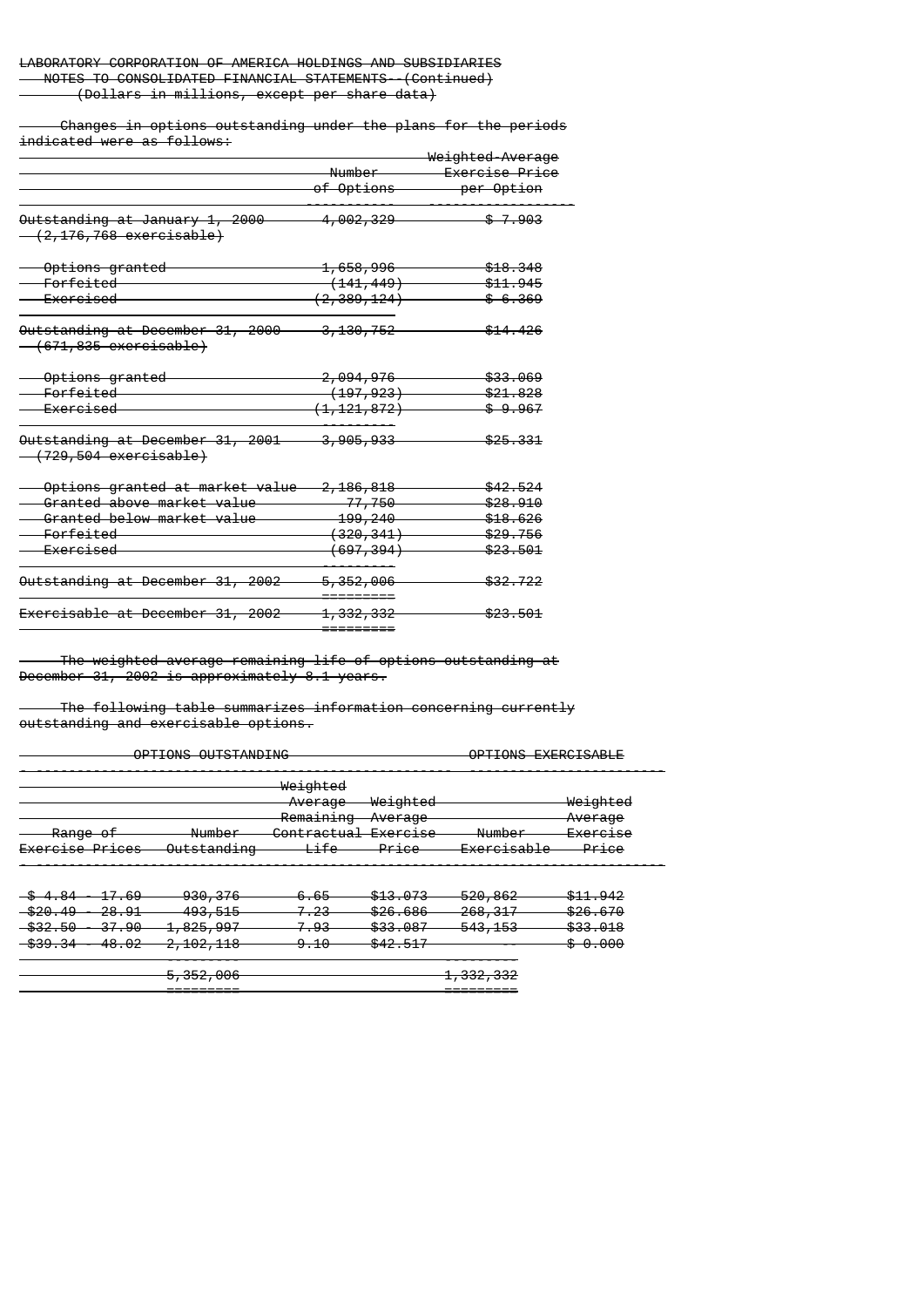#### 21. RELATED PARTY TRANSACTIONS

 The Company purchases certain items, primarily laboratory testing supplies from various affiliates of Roche Holdings, Inc. ("Roche"). Total purchases from these affiliates, which are recorded in cost of sales, were \$55.2, \$62.3, and \$42.7 in 2002, 2001 and 2000, respectively. In addition, the Company made royalty payments to Roche for diagnostic technology in the amounts of \$4.7 in 2002, \$4.4 in 2001 and \$2.8 in 2000. Amounts owed to Roche and its affiliates at December 31, 2002 and 2001 were \$3.3 and \$4.6, respectively. Revenue received from Roche for laboratory services was \$1.4 in 2002, \$2.6 in 2001 and \$1.3 in 2000. Amounts owed from Roche and its affiliates at December 31, 2002 and 2001 were \$0.6 and \$0.2, respectively. The Company believes that all of these transactions with Roche have been conducted on an arms length basis.

 On February 21, 2002, the Company filed a registration statement on Form S-3, relating to the sale by Roche of 7,000,000 shares of the Company's common stock, with a 700,000 share over-allotment option. At that time, Roche owned 10,705,074 shares of common stock (approximately 15.13% of the common stock outstanding). On March 12, 2002, Roche sold 7,000,000 shares of common stock and on March 18, 2002, an additional 700,000 shares of common stock were sold to cover over-allotments of shares leaving Roche with 3,005,074 shares of the Company's outstanding common stock, or approximately 4.22% at March  $31, 2002.$ 

 Roche entered into a number of call option contracts with respect to the remaining 3,005,074 shares of the Company's common stock it owned at March 31, 2002, which were not covered by the registration statement. We have been informed that each of these call option contracts was exercised in full by July 2002, and as a result, Roche no longer owns any shares of the Company's common stock.

#### 22. COMMITMENTS AND CONTINGENT LIABILITIES

 The Company is involved in litigation purporting to be a nationwide class action involving the alleged overbilling of patients who are covered by private insurance. The Company has reached a settlement with the class that will not exceed the existing reserves or have a material adverse affect on the Company. On January 9, 2001, the Company was served with a complaint in North Carolina which purports to be a class action and makes claims similar to those referred to above. The claim has been stayed and the plaintiff's counsel has agreed to dismiss the case, with prejudice. The Company believes that the likelihood of an adverse result in the North Carolina case is remote. The Company is the appellant in a patent case originally filed in the United States District Court for the District of Colorado. The Company has disputed liability and contested the case vigorously. After a jury trial, the district court entered judgment against the Company for patent infringement. The Company has appealed the case to the United States Court of Appeals for the Federal Circuit. The Company has received a letter from its counsel dated February 7, 2003 stating "it remains our opinion that the amended judgment and order will be reversed on appeal".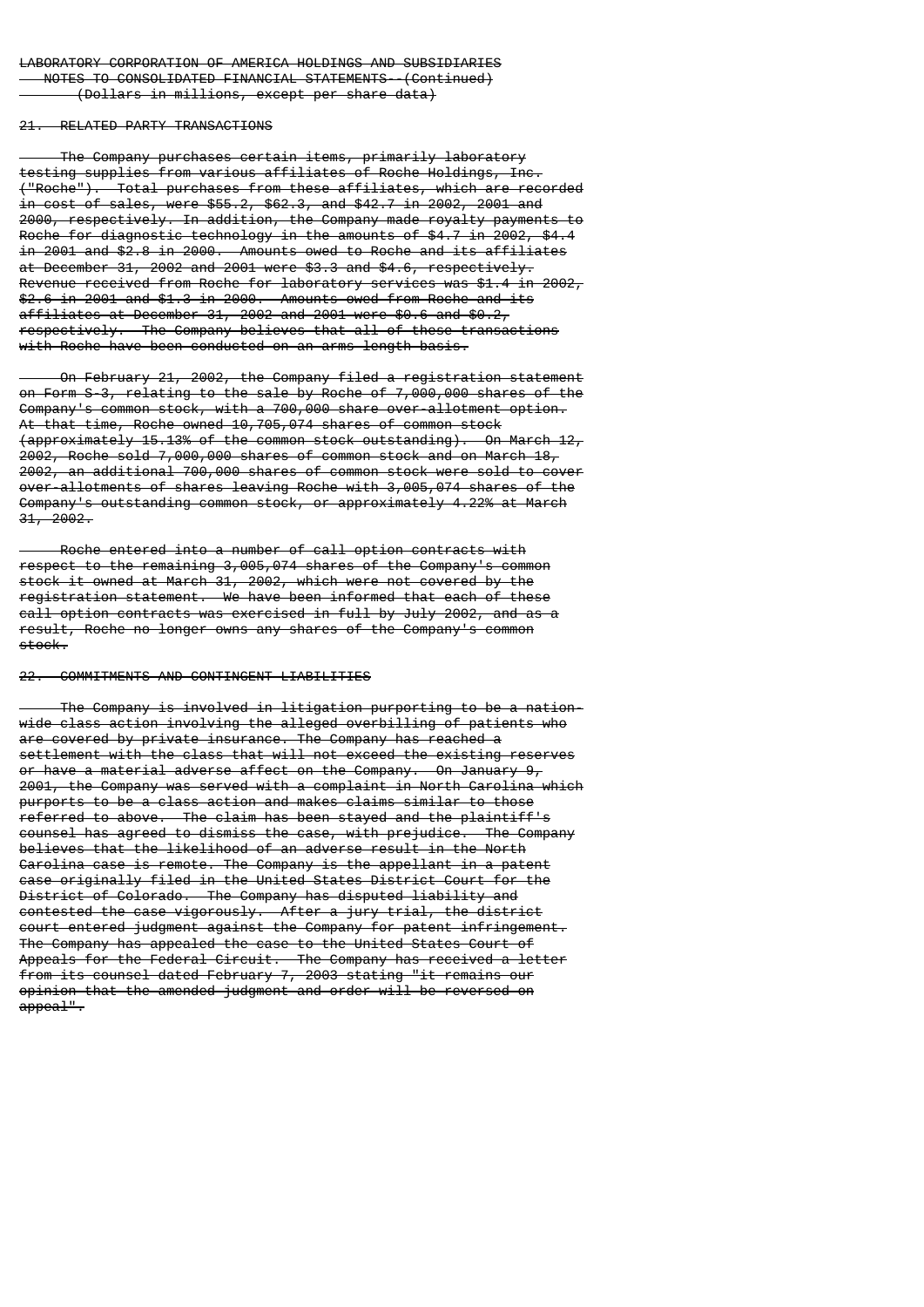The Company is also involved in various claims and legal actions arising in the ordinary course of business. These matters include, but are not limited to, intellectual property disputes, professional liability, employee related matters, and inquiries from governmental agencies, Medicare or Medicaid payors, and managed care payors requesting comment on allegations of billing irregularities that are brought to their attention through billing audits or third parties. In the opinion of management, based upon the advice of counsel and consideration of all facts available at this time, the ultimate disposition of these matters is not expected to have a material adverse effect on the financial position, results of operations or liquidity of the Company.

 The Company believes that it is in compliance in all material respects with all statutes, regulations and other requirements applicable to its clinical laboratory operations. The clinical laboratory testing industry is, however, subject to extensive regulation, and many of these statutes and regulations have not been interpreted by the courts. There can be no assurance therefore that applicable statutes and regulations might not be interpreted or applied by a prosecutorial, regulatory or judicial authority in a manner that would adversely affect the Company. Potential sanctions for violation of these statutes and regulations include significant fines and the loss of various licenses, certificates and authorizations.

 Under the Company's present insurance programs, coverage is obtained for catastrophic exposures as well as those risks required to be insured by law or contract. The Company is responsible for the uninsured portion of losses related primarily to general, professional and vehicle liability, certain medical costs and workers' compensation. The self-insured retentions are on a per occurrence basis without any aggregate annual limit. Provisions for losses expected under these programs are recorded based upon the Company's estimates of the aggregated liability of claims incurred. At December 31, 2002 and 2001, the Company had provided letters of credit aggregating approximately \$45.6 and \$36.6, respectively, primarily in connection with certain insurance programs.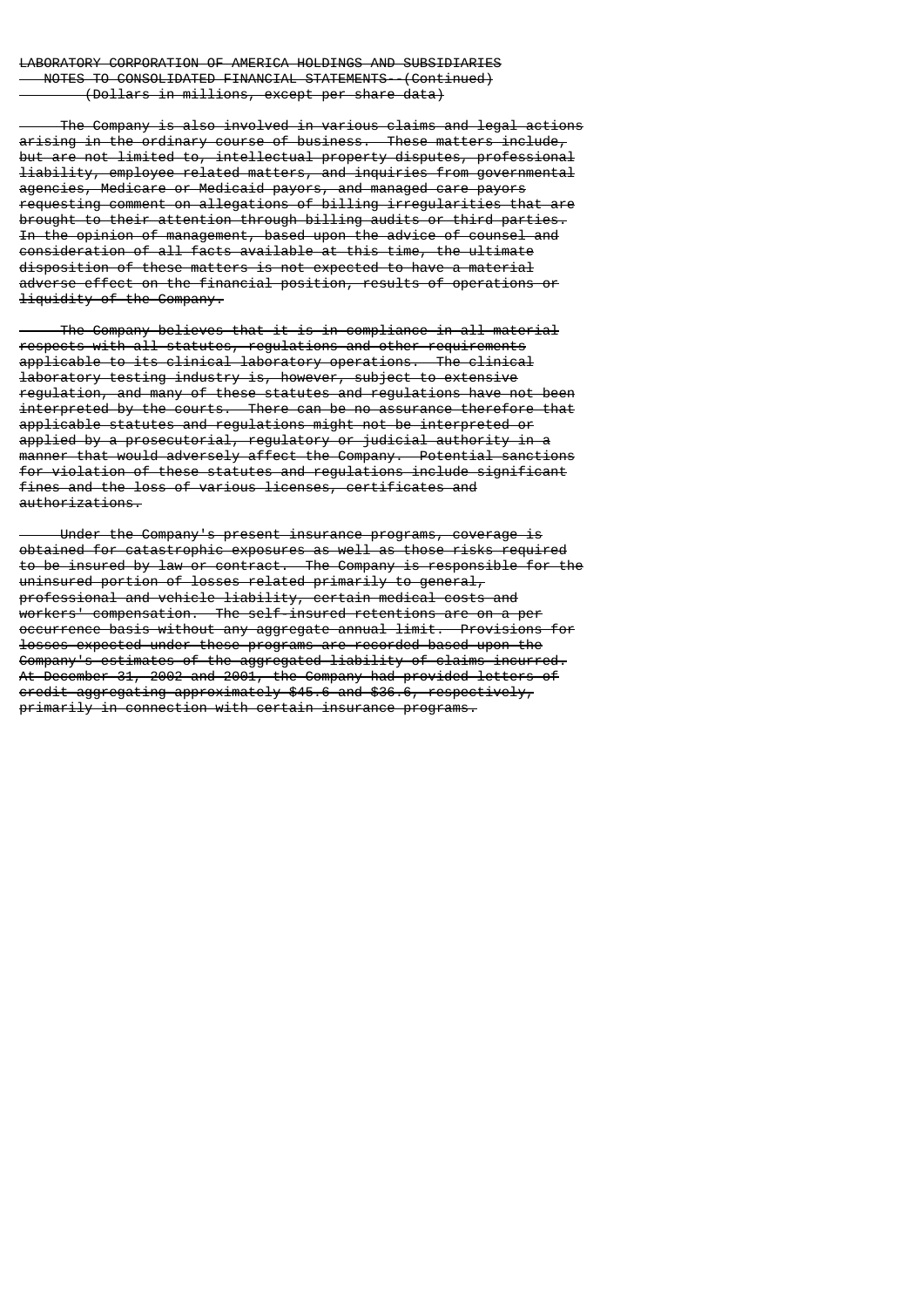The Company leases various facilities and equipment under noncancelable lease arrangements. Future minimum rental commitments for leases with noncancellable terms of one year or more at December 31, 2002 are as follows:

|                                    | <del>Operating</del> | <del>Capital</del> |
|------------------------------------|----------------------|--------------------|
| 2003                               | $-52.8$              | <del>3.6</del>     |
| 2004                               | 40.1                 |                    |
| 2005                               | 29.9                 |                    |
| 2006                               | 21.2                 | <u>م</u>           |
| 2007                               | 14.1                 |                    |
| <del>Thereafter</del>              | 32.2                 |                    |
| Total minimum lease payments       | 190.3                | <del>13.1</del>    |
| <del>Less:</del>                   |                      |                    |
| Amounts included in                |                      |                    |
| restructuring accruals             |                      |                    |
| Amount representing interest       |                      |                    |
| <del>Total minimum operating</del> |                      |                    |
| lease payments and                 |                      |                    |
| present value of minimum           |                      |                    |
| capital lease payments             | \$190                |                    |
| <del>Current</del>                 |                      | $-1.2$             |
| <del>Non-current</del>             |                      | 5.5                |
|                                    |                      | \$<br>6.7          |

 Rental expense, which includes rent for real estate, equipment and automobiles under operating leases, amounted to \$86.1, \$74.8 and \$71.3 for the years ended December 31, 2002, 2001 and 2000, respectively.

=====

## 23. PENSION AND POSTRETIREMENT PLANS

 The Company maintains a defined contribution pension plan for all eligible employees. Eligible employees are defined as individuals who are age 21 or older, have been employed by the Company for at least six consecutive months and have completed 1,000 hours of service. Company contributions to the plan are based on a percentage of employee contributions. The cost of this plan was \$8.5, \$8.3 and \$7.5 in 2002, 2001 and 2000, respectively.

 In addition, substantially all employees of the Company are covered by a defined benefit retirement plan (the "Company Plan"). The benefits to be paid under the Company Plan are based on years of credited service and average final compensation. The Company's policy is to fund the Company Plan with at least the minimum amount required by applicable regulations.

 The Company has a second defined benefit plan which covers its senior management group that provides for the payment of the difference, if any, between the amount of any maximum limitation on annual benefit payments under the Employee Retirement Income Security Act of 1974 and the annual benefit that would be payable under the Company Plan but for such limitation. This plan is an unfunded plan.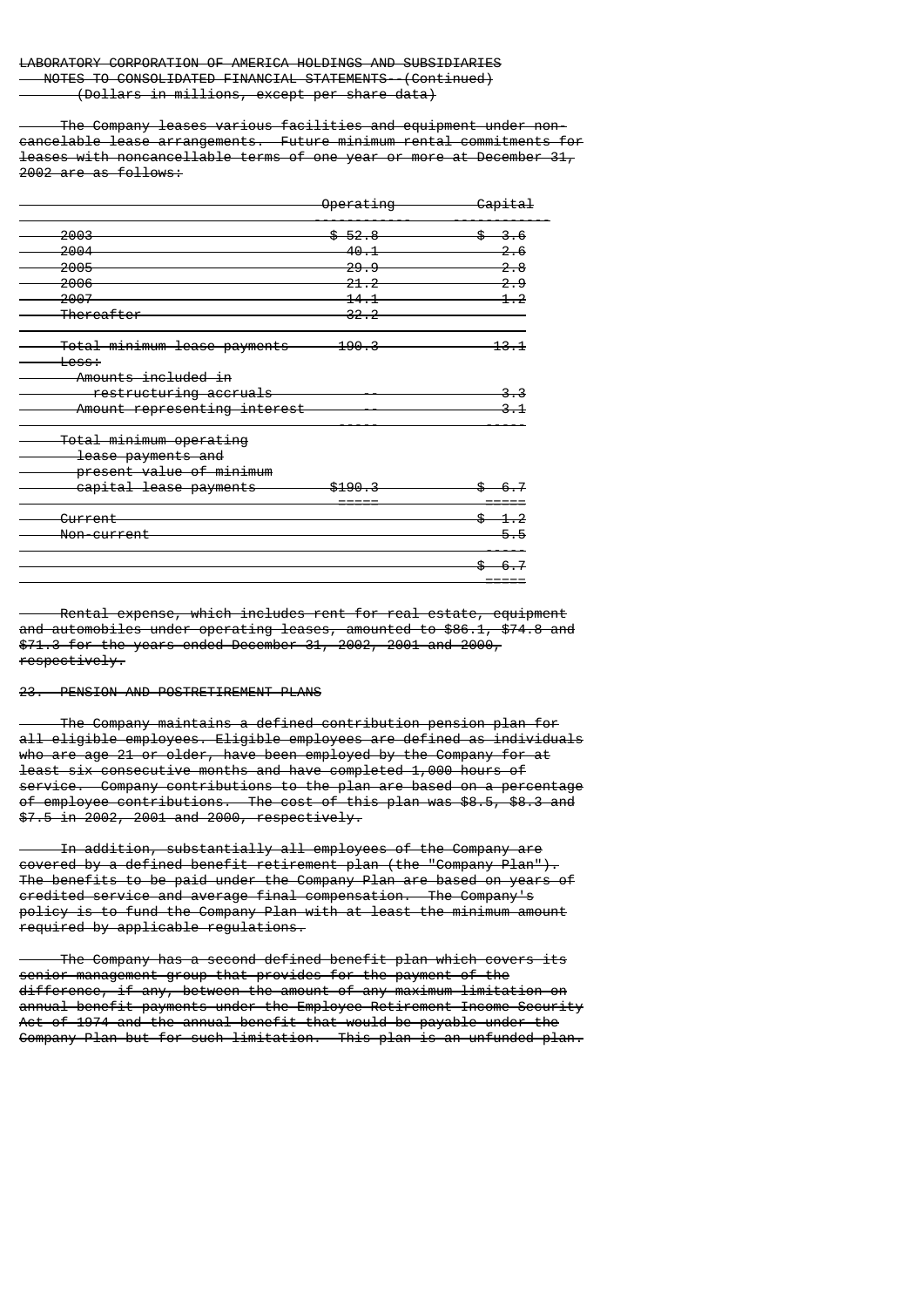The components of net periodic pension cost for both of the defined benefit plans are summarized as follows:

|                                         | <del>Company Plans</del> |                   |                      |
|-----------------------------------------|--------------------------|-------------------|----------------------|
|                                         | <del>Years ended</del>   |                   |                      |
|                                         |                          | December 31,      |                      |
|                                         | 2002                     | $-2001$           | 2000                 |
| Components of net periodic benefit cost |                          |                   |                      |
| <del>Service cost</del>                 | <del>\$11.9</del>        | <del>\$11.2</del> | -SS-<br>-10.9        |
| Interest cost                           | 12.4                     | 11.4              | 10.6                 |
| Expected return on plan assets          | (13.7)                   |                   | $(13.5)$ $(12.3)$    |
| Net amortization and deferral           | <del>0.3</del>           |                   | $(1.5)$ $(1.5)$      |
| Net periodic pension cost               |                          | 6                 |                      |
|                                         |                          |                   | <b>Company Plans</b> |
|                                         |                          | 2002—             | December 31,<br>2001 |
| Change in benefit obligation            |                          |                   |                      |
| Benefit obligation at beginning of year |                          |                   | <del>\$152.3</del>   |

| Change in benefit obligation                                |                   |                             |
|-------------------------------------------------------------|-------------------|-----------------------------|
| Benefit obligation at beginning of year                     | $$173.7$ $$152.3$ |                             |
| <del>Service cost</del>                                     |                   | $\frac{11.9}{21.2}$         |
| <del>Interest cost</del>                                    |                   | $12.4 - 11.4$               |
| <del>Actuarial loss</del>                                   |                   | $13.2 - 9.0$                |
| <del>Benefits paid</del>                                    |                   | (11.7) (10.2)               |
| <del>Benefit obligation at end of year</del>                |                   | $199.5 - 173.7$             |
| <del>Change in plan assets</del>                            |                   |                             |
| <mark>Fair value of plan assets at beginning of year</mark> |                   | <del>. 151. 1. 151. 1</del> |
| Actual return on plan assets                                | (18.2)            |                             |
| Employer contributions                                      |                   | $18.3 - 10.2$               |
| Benefits paid                                               |                   | (11.7) (10.2)               |
| Fair value of plan assets at end of year                    |                   | $139.5 - 151.1$             |
| <del>Unfunded status, end of year</del>                     |                   | $60.0$ $22.6$               |
| Unrecognized net actuarial loss                             |                   | $(76.3)$ $(33.7)$           |
| Unrecognized prior service cost                             |                   | $-3.3$ $-5.5$               |
| <del>Additional minimum liabilitv</del>                     |                   | $56.6$ 15.4                 |
| <del>Accrued pension liability</del>                        |                   | $-43.6$ $-$ \$ $-9.8$       |
|                                                             | ______            |                             |

 At December 31, 2002, the additional minimum liability of the Company's Cash Balance Retirement Plan exceeded the unrecognized prior service cost by \$56.6. This amount has been recorded as an increase to accumulated other comprehensive loss.

 Assumptions used in the accounting for the defined benefit plans were as follows:

|                                                                     | <del>Company Plans</del><br><del>company</del> |                  |
|---------------------------------------------------------------------|------------------------------------------------|------------------|
|                                                                     | ר ההר<br>cuuc                                  | 2001<br>~▽▽      |
| Weighted average discount rate<br>Weighted average rate of increase | 6.75%                                          | <del>7.25%</del> |
| - in future compensation levels<br>Weighted-average expected long-  | ∌∩ ⊿                                           | ഹം               |
| <del>term rate of return</del>                                      | വ രഗ                                           | രം               |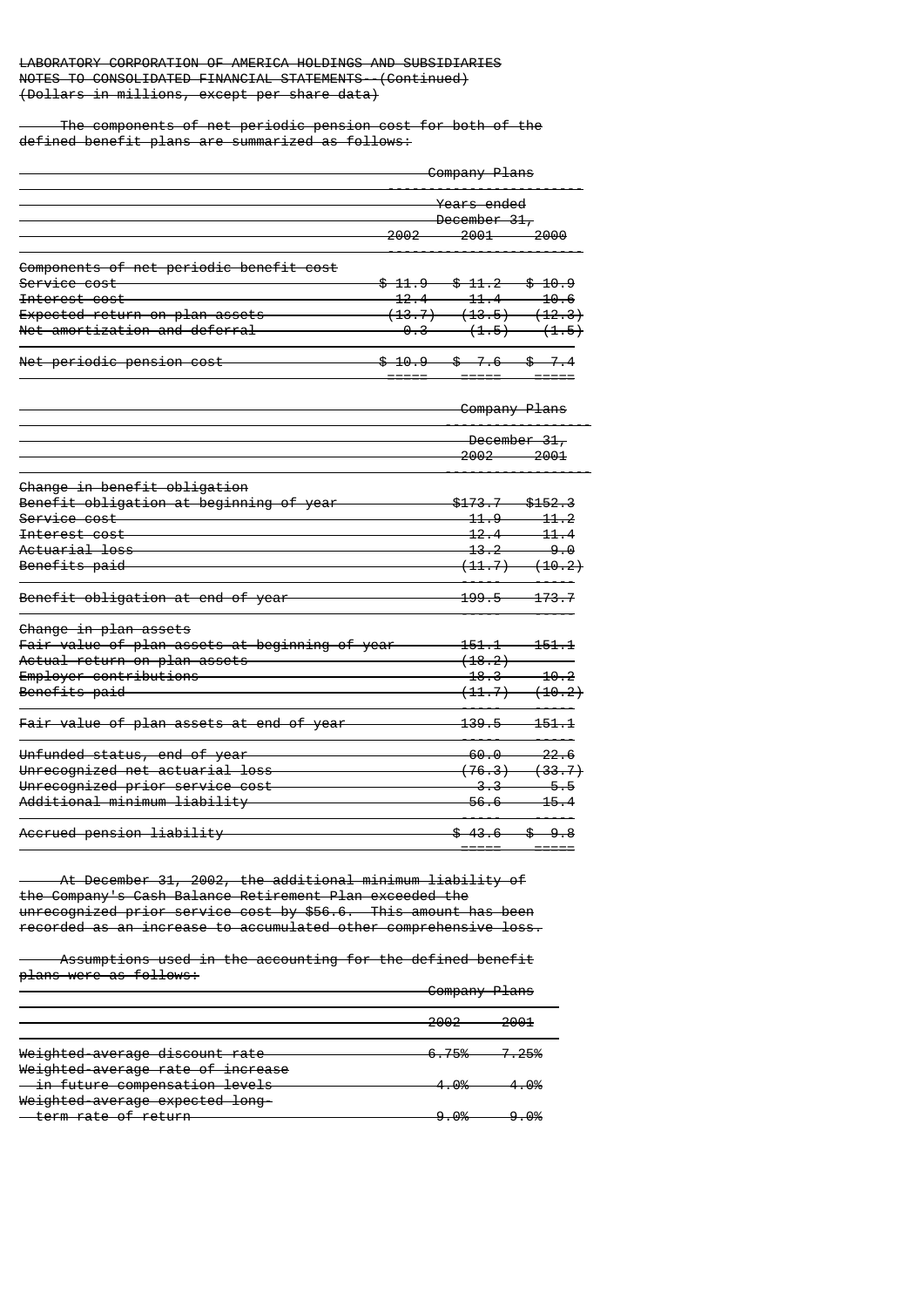The Company assumed obligations under a subsidiary's postretirement medical plan. Coverage under this plan is restricted to a limited number of existing employees of the subsidiary. This plan is unfunded and the Company's policy is to fund benefits as claims are incurred. The components of postretirement benefit expense are as follows:

|                               | <del>Year ended</del> | <del>Year ended</del>             | <del>Year ended</del> |
|-------------------------------|-----------------------|-----------------------------------|-----------------------|
|                               | December 31,          | December 31,                      | December 31,          |
|                               | 2002                  | 2001                              | 2000                  |
| <del>Service cost</del>       | æ<br>0.9              |                                   |                       |
| <del>Interest cost</del>      | <del>.</del>          | ᠳ                                 |                       |
| Net amortization and deferral | ----                  | $\mathbf{A}$<br>- <del>- 17</del> | 0.6°,                 |
| Actuarial loss                | σ.                    | <del>. .</del>                    |                       |
| Postretirement benefit costs  | w                     |                                   |                       |
|                               |                       |                                   |                       |

summary of the components of the accumulated postretirement benefit obligation follows:

|                                                                                       | <del>December 31,</del><br>ാരറാ<br>2001<br>zooz                                                 |
|---------------------------------------------------------------------------------------|-------------------------------------------------------------------------------------------------|
| Retirees<br>Fully eligible active plan participants<br>Other active plan participants | $\frac{17.2}{17.2}$ \$ 13.1<br><del>-12.5</del><br><del>15.5-</del><br>20. O<br><del>24.8</del> |
|                                                                                       | $3.575$ $3.456$                                                                                 |

| Reconciliation of the funded status of the        | <del>December 31,</del>  |                         |
|---------------------------------------------------|--------------------------|-------------------------|
| postretirement benefit plan and accrued liability | <del>2002 —</del>        | -2001                   |
| Accumulated postretirement benefit obligation,    |                          |                         |
| <del>- beginning of year</del>                    | <del>\$45.6 \$43.1</del> |                         |
| Changes in benefit obligation due to:             |                          |                         |
| <del>Service cost</del>                           | 0.9                      | -1.0                    |
| <del>Interest cost</del>                          |                          |                         |
| Plan participants contributions                   | 0.3                      | 0, 2                    |
| Actuarial (gain) loss                             | 8.5                      | <del>(1.1)</del>        |
| <del>Benefits paid</del>                          |                          | $(1,1)$ $(1,0)$         |
| Accumulated post retirement benefit obligation,   |                          |                         |
| - end of year                                     | 57.5                     | 45.                     |
| Unrecognized net actuarial loss                   |                          | <del>18.5) (10.4)</del> |

| Unrecognized prior service cost           |                          |
|-------------------------------------------|--------------------------|
| Accrued postretirement benefit obligation | <del>\$42.9 \$40.2</del> |
|                                           |                          |

 The weighted-average discount rates used in the calculation of the accumulated postretirement benefit obligation was 6.8% and 7.3% as of December 31, 2002 and 2001, respectively. The health care cost trend rate-medical was assumed to be 7.0% and 7.5% as of December 31, 2002 and 2001, respectively, and the trend rate-prescription was assumed to be 10.6% and 12.0% as of December 31, 2002 and 2001, respectively, declining gradually to 5.0% in the year 2011. The health care cost trend rate has a significant effect on the amounts reported. Increasing the assumed health care cost trend rates by a percentage point in each year would increase the accumulated postretirement benefit obligation as of December 31, 2002 by \$9.8. The impact of a percentage point change on the aggregate of the service cost and interest cost components of the net periodic postretirement benefit cost results in an increase of \$0.7 or decrease of \$0.6.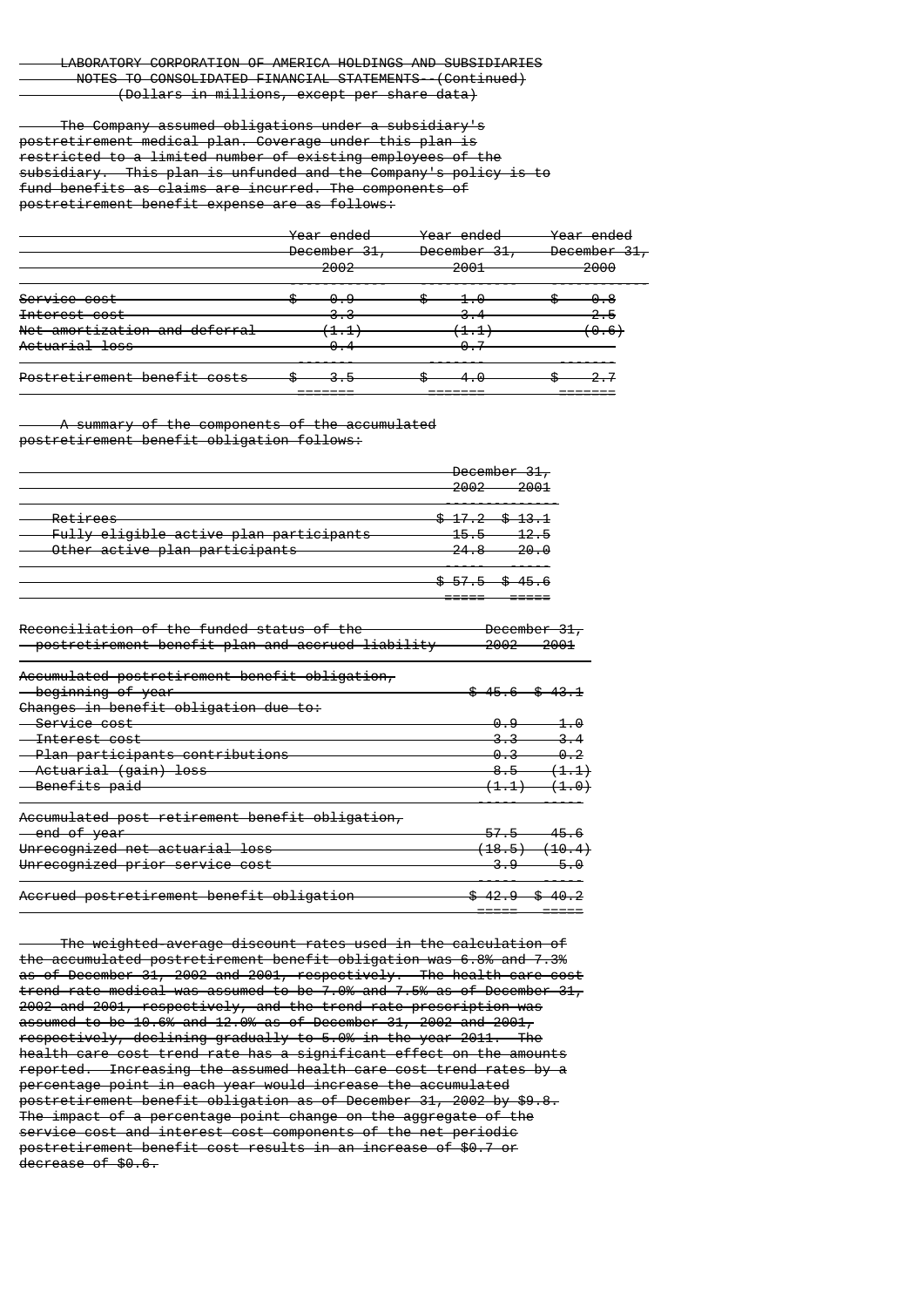#### 24. QUARTERLY DATA (UNAUDITED)

The following is a summary of unaudited quarterly data:

Year ended December 31, 2002

|                                         | $\pm$ st                       | 2nd<br>zmu                | 3rd                              | 4th<br>4 сп         | <del>Full</del>      |
|-----------------------------------------|--------------------------------|---------------------------|----------------------------------|---------------------|----------------------|
|                                         | <b>Quarter</b>                 | <del>Ouarter</del>        | <del>Ouarter</del>               | <del>Ouarter</del>  | Year                 |
| Net sales                               | <del>\$590.0</del>             | <del>\$612.4</del>        | 655.2<br>c c<br>u                | $-650.1$<br>ጡ<br>ᢦ  | <del>\$2,507.7</del> |
| Gross profit                            | 258.4                          | 276.3                     | <u>272.2</u><br><del>210.0</del> | 253.9               | <del>1,061.8</del>   |
| Net earnings                            | 65.8                           | 78.5                      | 57.3                             | 53.0                | 254.6                |
| Basic earnings per                      |                                |                           |                                  |                     |                      |
| <del>common share</del>                 | 0.47                           | 0.56                      | 0.40                             | 0.36                | 1.78                 |
| Diluted earnings per                    |                                |                           |                                  |                     |                      |
| common chara<br><del>common snare</del> | <u> A A G</u><br><del></del> . | <b>QB</b><br><del>.</del> | െ 20<br><del>.</del>             | ءه ه<br><del></del> | 177                  |

Year ended December 31, 2001

|                                                         | <del>1st</del>     | 2nd<br>znu               | <del>3rd</del>  | $4 + h$<br>чτπ     | FuH                  |
|---------------------------------------------------------|--------------------|--------------------------|-----------------|--------------------|----------------------|
|                                                         | <del>Ouarter</del> | <b>Quarter</b>           | <b>Quarter</b>  | <del>Ouarter</del> | Year                 |
| $M0 + c0$<br><del>net saies</del>                       | <del>\$525.4</del> | <del>\$549.7</del><br>᠊ᠣ | \$560.9         | <del>\$563.8</del> | <del>\$2,199.8</del> |
| Gross profit                                            | 221.6              | <u>ാഥ വ</u><br>240.J     | ാാ_െ പ<br>200.U | $225 - 1$<br>220.I | $-925.6$             |
| Not carpings<br><del>nce carnings</del>                 | <del>43.5</del>    | 52.1                     | <del>43.1</del> | <del>40.8</del>    | <del>179.5</del>     |
| Basic earnings per                                      |                    |                          |                 |                    |                      |
| common chara<br><del>common snarc</del>                 | 0.31               | 0.38                     | 0.31            | 0.30               | <del>1.29</del>      |
| Diluted carnings nor<br><del>biiuttu tarmings per</del> |                    |                          |                 |                    |                      |
| common chara<br><del>common snarc</del>                 | <del>0.31</del>    | <del>0.37</del>          | <del>0.31</del> | <del>0.29</del>    | -27                  |

25. NEW ACCOUNTING PRONOUNCEMENTS

 In January 2003, the FASB issued FASB Interpretation No. 46 (FIN No. 46), "Consolidation of Variable Interest Entities, an Interpretation of ARB No. 51." FIN No. 46 requires certain variable interest entities to be consolidated by the primary beneficiary of the entity if the equity investors in the entity do not have the characteristics of a controlling financial interest or do not have sufficient equity at risk for the entity to finance its activities without additional subordinated financial support from other parties. FIN No. 46 is effective for all new variable interest entities created or acquired after January 31, 2003. For variable interest entities created or acquired prior to February 1, 2003, the provisions of FIN No. 46 must be applied for the first interim or annual period beginning after June 15, 2003. The Company does not believe it has any unconsolidated variable interest entities, but has not fully completed its evaluation.

 In December 2002, Statement of Financial Accounting Standards ("SFAS") No. 148, "Accounting for Stock-Based Compensation - Transition and Disclosure - an amendment of FASB Statement No. 123", was issued. This Statement amends SFAS No. 123 to provide alternative methods of transition for a voluntary change to the fairvalue based method of accounting for stock-based employee compensation. In addition, SFAS No. 148 amends the disclosure requirements of SFAS No. 123 to require disclosure in interim financial statements about the method of accounting for stock-based employee compensation and the effect of the method used on reported results. The Company does not intend to adopt a fair-value based method of accounting for stock-based employee compensation and does not believe that SFAS No. 148 will have a material impact on its consolidated financial statements.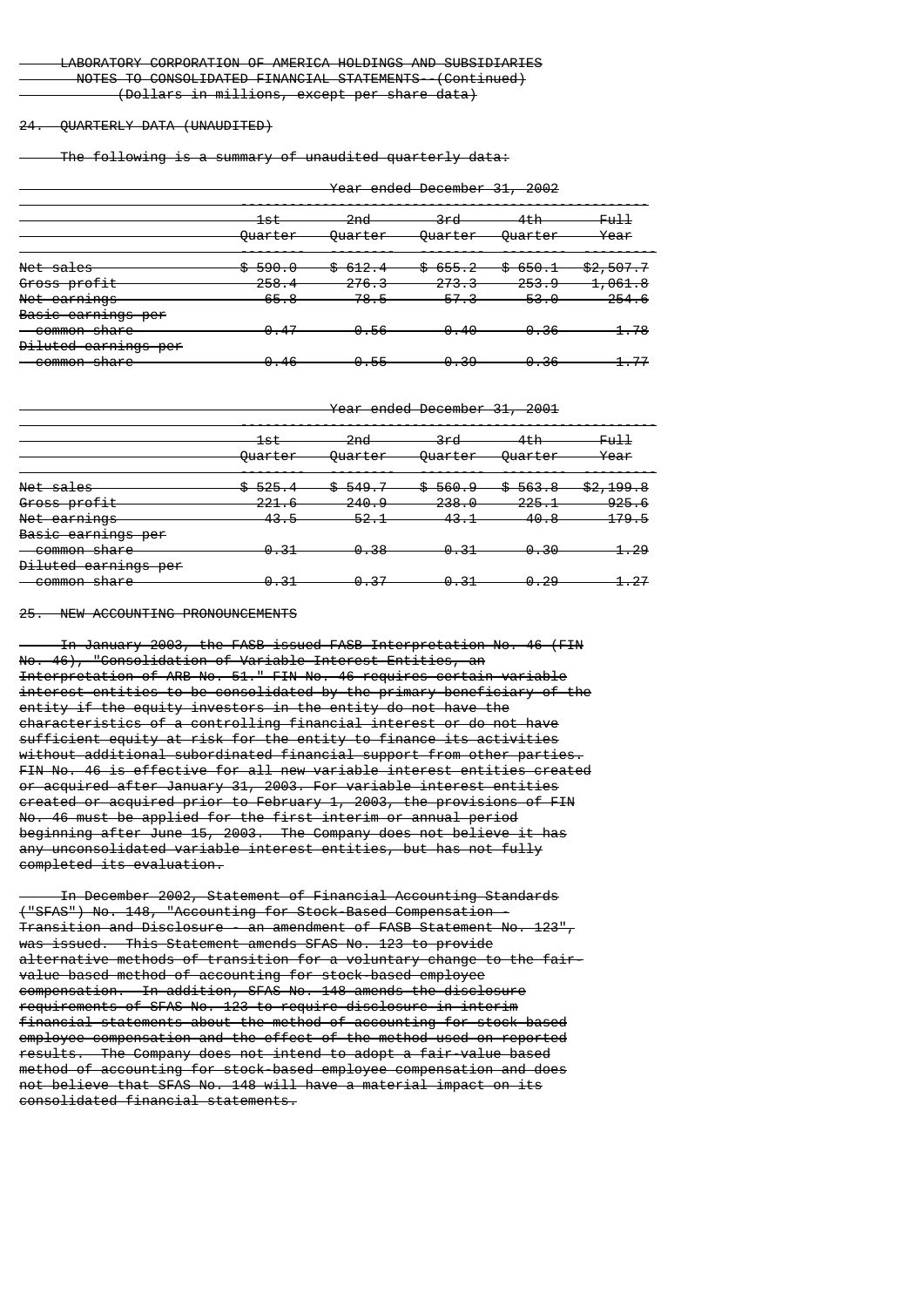In November 2002, the FASB issued Interpretation No. 45, "Guarantor's Accounting and Disclosure Requirements for Guarantees, Including Indirect Guarantees of Indebtedness of Others." Interpretation No. 45 changes current practice in accounting for and disclosure of guarantees and will require certain guarantees to be recorded as liabilities at fair value on the balance sheet. Current practice requires that liabilities related to guarantees be recorded only when a loss is probable and reasonably estimable, as those terms are defined in SFAS No. 5, "Accounting for Contingencies." Interpretation No. 45 also requires a quarantor to make significant new disclosures, even when the likelihood of making any payments under the guarantee is remote. The disclosure requirements of<br>Interpretation No. 45 are effective immediately. The initial Interpretation No. 45 are effective immediately. recognition and measurement provisions are applicable on a prospective basis to guarantees issued or modified after December 31, 2002. The Company does not have any guarantees that would require current disclosure or further recognition under Interpretation No. 45.

 In July 2002, SFAS No. 146, "Accounting for Costs Associated with Exit or Disposal Activities" was issued. This Statement addresses the recognition, measurement, and reporting of costs associated with exit or disposal activities, and supercedes Emerging Issues Task Force Issue No. 94-3, "Liability Recognition for Certain Employee Termination Benefits and Other Costs to Exit an Activity (including Certain Costs Incurred in a Restructuring)" ("EITF 94-3"). The principal difference between SFAS No. 146 and EITF 94-3 relates to the requirements for recognition of a liability for a cost associated with an exit or disposal activity. SFAS No. 146 requires that a liability for a cost associated with an exit or disposal activity, including those related to employee termination benefits and obligations under operating leases and other contracts, be recognized when the liability is incurred, and not necessarily the date of an entity's commitment to an exit plan, as under EITF 94-3. SFAS No. 146 also establishes that the initial measurement of a liability recognized under SFAS No. 146 be based on fair value. The provisions of SFAS No. 146 are effective for exit or disposal activities that are initiated after December 31, 2002, with early application encouraged. The Company will adopt this statement January 1, 2003 and it will not effect our financial position or results of operations.

 In May 2002, SFAS No. 145, "Rescission of FAS Nos. 4, 44, and 64, Amendment of FAS 13, and Technical Corrections as of April 2002" was issued. This Statement rescinds SFAS No. 4, Reporting Gains and Losses from Extinguishment of Debt, and an amendment of that Statement, SFAS No. 64, Extinguishments of Debt Made to Satisfy Sinking-Fund Requirements. This Statement also rescinds SFAS No. 44, Accounting for Intangible Assets of Motor Carriers. This Statement amends SFAS No. 13, Accounting for Leases, to eliminate any inconsistency between the required accounting for sale-leaseback transactions and the required accounting for certain lease modifications that have economic effects that are similar to saleleaseback transactions. This Statement also amends other existing authoritative pronouncements to make various technical corrections, clarify meanings, or describe their applicability under changed conditions. The provisions of this Statement related to the rescission of SFAS No. 4 shall be applied in fiscal years beginning after May 15, 2002. The Company will adopt this statement January 1, 2003 and it will result in the reclassification of the 2001 extraordinary loss.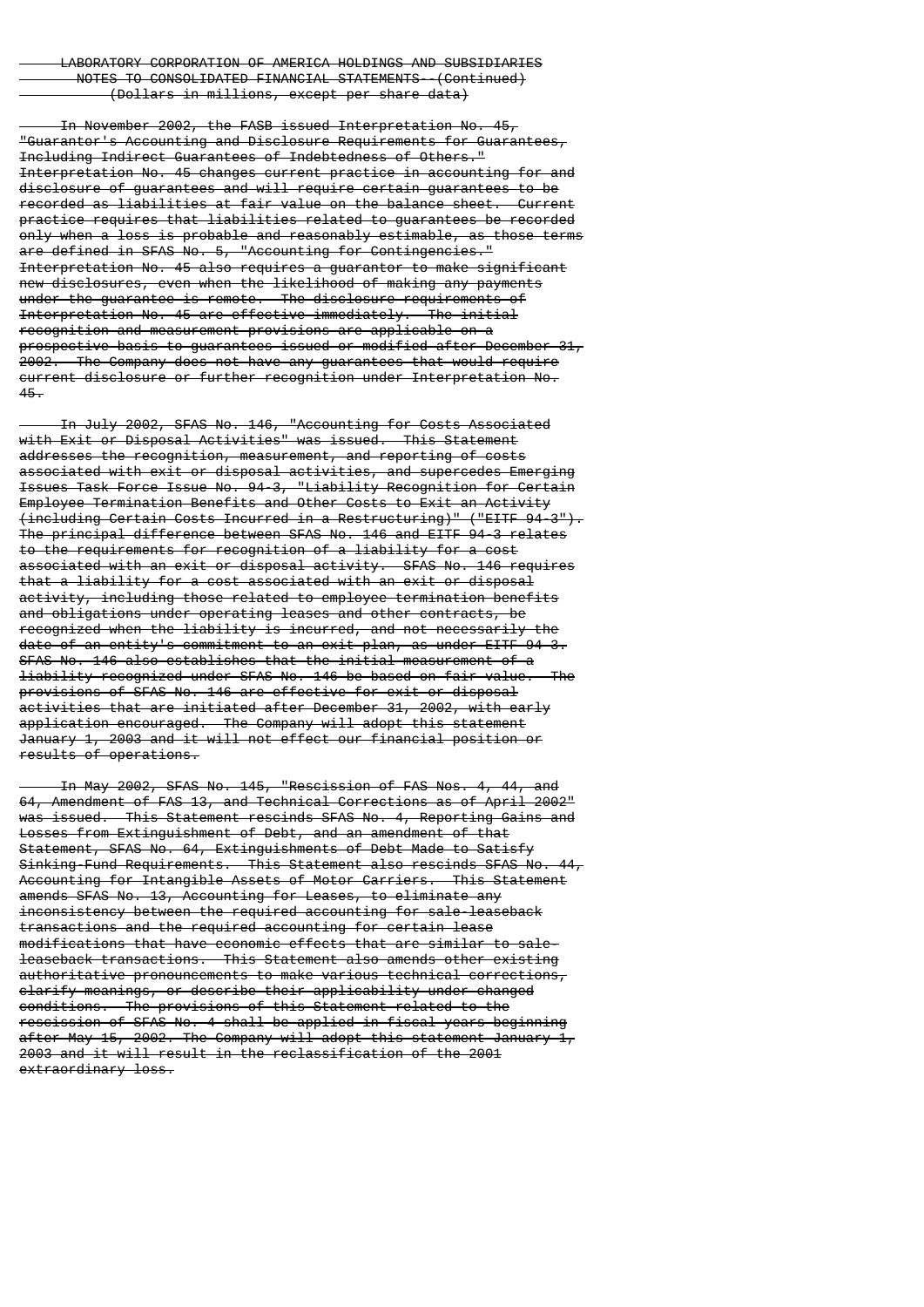In June 2001, SFAS No. 143, "Accounting for Asset Retirement Obligations" was issued. This Statement addresses financial accounting and reporting for obligations associated with the retirement of tangible long-lived assets and the associated legal obligations of such asset retirement costs. This Statement is<br>effective for fiscal years beginning after June 15, 2002. The effective for fiscal years beginning after June 15, 2002. Company does not expect that implementation of this standard will have a significant financial impact.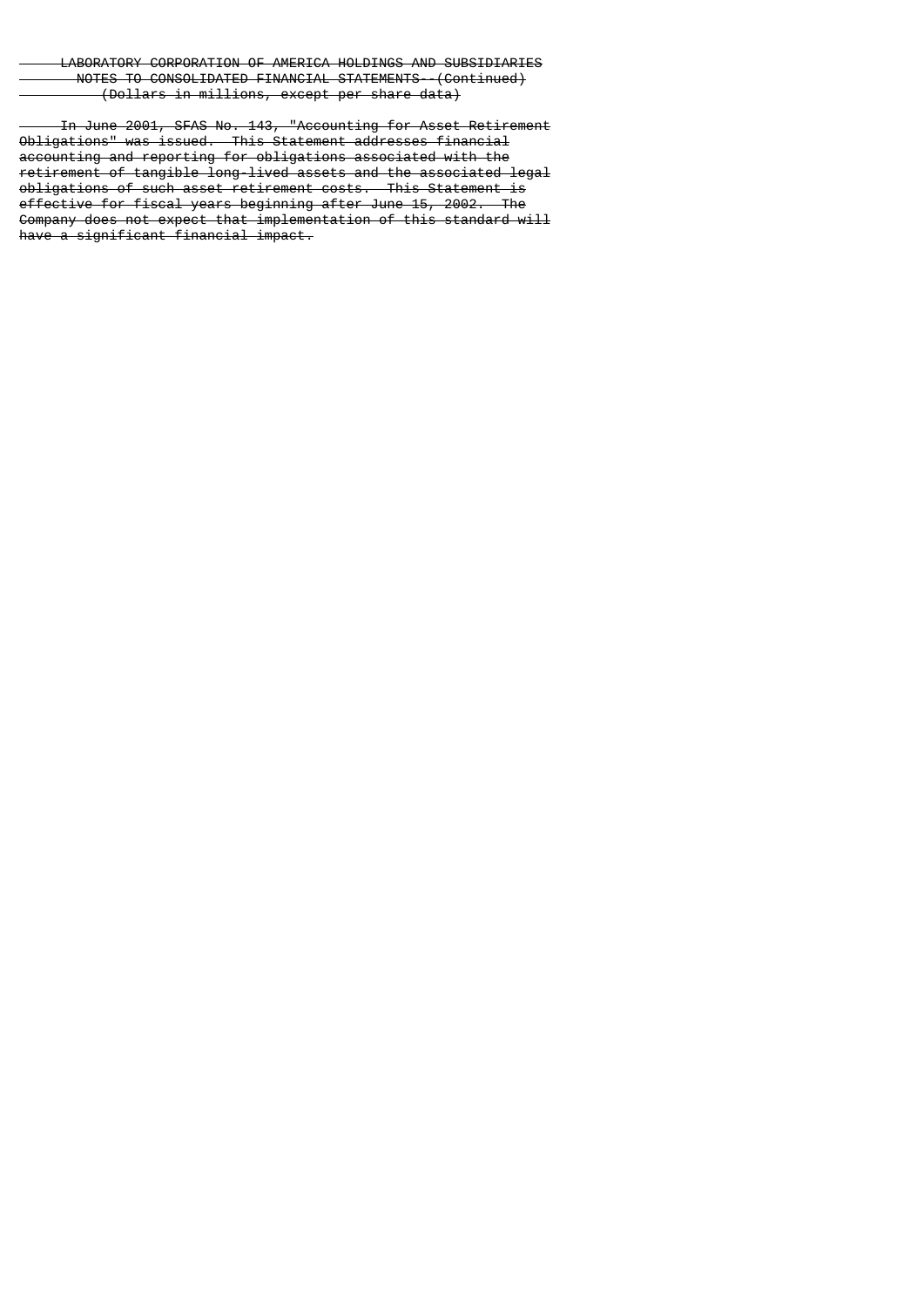|                                                             |                                                                                                                                                                                                                                                                                                                     |                                                |                                                                                                                                                                                                                                                                                                                     | <del>Schedule II</del>                                                                                                                                                                                                                                                                                                                                                                                                                                          |
|-------------------------------------------------------------|---------------------------------------------------------------------------------------------------------------------------------------------------------------------------------------------------------------------------------------------------------------------------------------------------------------------|------------------------------------------------|---------------------------------------------------------------------------------------------------------------------------------------------------------------------------------------------------------------------------------------------------------------------------------------------------------------------|-----------------------------------------------------------------------------------------------------------------------------------------------------------------------------------------------------------------------------------------------------------------------------------------------------------------------------------------------------------------------------------------------------------------------------------------------------------------|
| LABORATORY CORPORATION OF AMERICA HOLDINGS AND SUBSIDIARIES |                                                                                                                                                                                                                                                                                                                     |                                                |                                                                                                                                                                                                                                                                                                                     |                                                                                                                                                                                                                                                                                                                                                                                                                                                                 |
|                                                             |                                                                                                                                                                                                                                                                                                                     |                                                |                                                                                                                                                                                                                                                                                                                     |                                                                                                                                                                                                                                                                                                                                                                                                                                                                 |
|                                                             |                                                                                                                                                                                                                                                                                                                     | VALUATION AND QUALIFYING ACCOUNTS AND RESERVES |                                                                                                                                                                                                                                                                                                                     |                                                                                                                                                                                                                                                                                                                                                                                                                                                                 |
| Years Ended December 31, 2002, 2001 and 2000                | (Dollars in Millions)                                                                                                                                                                                                                                                                                               |                                                |                                                                                                                                                                                                                                                                                                                     |                                                                                                                                                                                                                                                                                                                                                                                                                                                                 |
|                                                             |                                                                                                                                                                                                                                                                                                                     |                                                |                                                                                                                                                                                                                                                                                                                     |                                                                                                                                                                                                                                                                                                                                                                                                                                                                 |
|                                                             |                                                                                                                                                                                                                                                                                                                     | Balance Charged Other                          |                                                                                                                                                                                                                                                                                                                     |                                                                                                                                                                                                                                                                                                                                                                                                                                                                 |
|                                                             |                                                                                                                                                                                                                                                                                                                     |                                                |                                                                                                                                                                                                                                                                                                                     |                                                                                                                                                                                                                                                                                                                                                                                                                                                                 |
|                                                             |                                                                                                                                                                                                                                                                                                                     |                                                |                                                                                                                                                                                                                                                                                                                     |                                                                                                                                                                                                                                                                                                                                                                                                                                                                 |
|                                                             |                                                                                                                                                                                                                                                                                                                     |                                                | of year Fxpenses — Additions of year —                                                                                                                                                                                                                                                                              |                                                                                                                                                                                                                                                                                                                                                                                                                                                                 |
|                                                             |                                                                                                                                                                                                                                                                                                                     |                                                |                                                                                                                                                                                                                                                                                                                     |                                                                                                                                                                                                                                                                                                                                                                                                                                                                 |
| Year ended December 31, 2002:                               |                                                                                                                                                                                                                                                                                                                     |                                                |                                                                                                                                                                                                                                                                                                                     |                                                                                                                                                                                                                                                                                                                                                                                                                                                                 |
| Applied against asset<br>accounts:                          |                                                                                                                                                                                                                                                                                                                     |                                                |                                                                                                                                                                                                                                                                                                                     |                                                                                                                                                                                                                                                                                                                                                                                                                                                                 |
|                                                             |                                                                                                                                                                                                                                                                                                                     |                                                |                                                                                                                                                                                                                                                                                                                     |                                                                                                                                                                                                                                                                                                                                                                                                                                                                 |
| Allowance for                                               |                                                                                                                                                                                                                                                                                                                     |                                                |                                                                                                                                                                                                                                                                                                                     |                                                                                                                                                                                                                                                                                                                                                                                                                                                                 |
| doubtful accounts                                           |                                                                                                                                                                                                                                                                                                                     |                                                | $$419.5$ $$214.9$ $$(191.2)$ $$43.2$                                                                                                                                                                                                                                                                                |                                                                                                                                                                                                                                                                                                                                                                                                                                                                 |
|                                                             |                                                                                                                                                                                                                                                                                                                     |                                                |                                                                                                                                                                                                                                                                                                                     |                                                                                                                                                                                                                                                                                                                                                                                                                                                                 |
| - Valuation allowance                                       |                                                                                                                                                                                                                                                                                                                     |                                                |                                                                                                                                                                                                                                                                                                                     |                                                                                                                                                                                                                                                                                                                                                                                                                                                                 |
| deferred tax assets                                         |                                                                                                                                                                                                                                                                                                                     |                                                | $\frac{1}{2}$ $\frac{1}{2}$ $\frac{1}{2}$ $\frac{1}{2}$ $\frac{1}{2}$ $\frac{1}{2}$ $\frac{1}{2}$ $\frac{1}{2}$ $\frac{1}{2}$ $\frac{1}{2}$ $\frac{1}{2}$ $\frac{1}{2}$ $\frac{1}{2}$ $\frac{1}{2}$ $\frac{1}{2}$ $\frac{1}{2}$ $\frac{1}{2}$ $\frac{1}{2}$ $\frac{1}{2}$ $\frac{1}{2}$ $\frac{1}{2}$ $\frac{1}{2}$ |                                                                                                                                                                                                                                                                                                                                                                                                                                                                 |
|                                                             |                                                                                                                                                                                                                                                                                                                     |                                                |                                                                                                                                                                                                                                                                                                                     |                                                                                                                                                                                                                                                                                                                                                                                                                                                                 |
| <del>Year ended December 31, 2001:</del>                    |                                                                                                                                                                                                                                                                                                                     |                                                |                                                                                                                                                                                                                                                                                                                     |                                                                                                                                                                                                                                                                                                                                                                                                                                                                 |
| Applied against asset                                       |                                                                                                                                                                                                                                                                                                                     |                                                |                                                                                                                                                                                                                                                                                                                     |                                                                                                                                                                                                                                                                                                                                                                                                                                                                 |
| accounts:                                                   |                                                                                                                                                                                                                                                                                                                     |                                                |                                                                                                                                                                                                                                                                                                                     |                                                                                                                                                                                                                                                                                                                                                                                                                                                                 |
|                                                             |                                                                                                                                                                                                                                                                                                                     |                                                |                                                                                                                                                                                                                                                                                                                     |                                                                                                                                                                                                                                                                                                                                                                                                                                                                 |
| Allowance for                                               |                                                                                                                                                                                                                                                                                                                     |                                                |                                                                                                                                                                                                                                                                                                                     |                                                                                                                                                                                                                                                                                                                                                                                                                                                                 |
| doubtful accounts                                           |                                                                                                                                                                                                                                                                                                                     |                                                | $$423.0$ $$202.5$ $$(206.0)$ $$419.5$                                                                                                                                                                                                                                                                               |                                                                                                                                                                                                                                                                                                                                                                                                                                                                 |
|                                                             |                                                                                                                                                                                                                                                                                                                     |                                                |                                                                                                                                                                                                                                                                                                                     |                                                                                                                                                                                                                                                                                                                                                                                                                                                                 |
| <del>Valuation allowance-</del>                             |                                                                                                                                                                                                                                                                                                                     |                                                |                                                                                                                                                                                                                                                                                                                     |                                                                                                                                                                                                                                                                                                                                                                                                                                                                 |
| deferred tax assets                                         |                                                                                                                                                                                                                                                                                                                     |                                                |                                                                                                                                                                                                                                                                                                                     | $\overbrace{\phantom{1}}^{2}$ $\overbrace{\phantom{1}}^{2}$ $\overbrace{\phantom{1}}^{2}$ $\overbrace{\phantom{1}}^{2}$ $\overbrace{\phantom{1}}^{2}$ $\overbrace{\phantom{1}}^{2}$ $\overbrace{\phantom{1}}^{2}$ $\overbrace{\phantom{1}}^{2}$ $\overbrace{\phantom{1}}^{2}$ $\overbrace{\phantom{1}}^{2}$ $\overbrace{\phantom{1}}^{2}$ $\overbrace{\phantom{1}}^{2}$ $\overbrace{\phantom{1}}^{2}$ $\overbrace{\phantom{1}}^{2}$ $\overbrace{\phantom{1}}^{$ |
| Year ended December 31, 2000:                               |                                                                                                                                                                                                                                                                                                                     |                                                |                                                                                                                                                                                                                                                                                                                     |                                                                                                                                                                                                                                                                                                                                                                                                                                                                 |
| Applied against asset                                       |                                                                                                                                                                                                                                                                                                                     |                                                |                                                                                                                                                                                                                                                                                                                     |                                                                                                                                                                                                                                                                                                                                                                                                                                                                 |
| accounts:                                                   |                                                                                                                                                                                                                                                                                                                     |                                                |                                                                                                                                                                                                                                                                                                                     |                                                                                                                                                                                                                                                                                                                                                                                                                                                                 |
| Allowance for                                               |                                                                                                                                                                                                                                                                                                                     |                                                |                                                                                                                                                                                                                                                                                                                     |                                                                                                                                                                                                                                                                                                                                                                                                                                                                 |
| doubtful accounts ————————————————————                      |                                                                                                                                                                                                                                                                                                                     |                                                | $$447.1$ $$495.9$ $$(220.0)$ $$423.0$                                                                                                                                                                                                                                                                               |                                                                                                                                                                                                                                                                                                                                                                                                                                                                 |
| - Valuation allowance                                       |                                                                                                                                                                                                                                                                                                                     |                                                |                                                                                                                                                                                                                                                                                                                     |                                                                                                                                                                                                                                                                                                                                                                                                                                                                 |
| deferred tax assets                                         | $\frac{1}{2}$ $\frac{1}{2}$ $\frac{1}{2}$ $\frac{1}{2}$ $\frac{1}{2}$ $\frac{1}{2}$ $\frac{1}{2}$ $\frac{1}{2}$ $\frac{1}{2}$ $\frac{1}{2}$ $\frac{1}{2}$ $\frac{1}{2}$ $\frac{1}{2}$ $\frac{1}{2}$ $\frac{1}{2}$ $\frac{1}{2}$ $\frac{1}{2}$ $\frac{1}{2}$ $\frac{1}{2}$ $\frac{1}{2}$ $\frac{1}{2}$ $\frac{1}{2}$ |                                                |                                                                                                                                                                                                                                                                                                                     | $\frac{1}{5}$ $\frac{1}{5}$ $\frac{1}{4.5}$                                                                                                                                                                                                                                                                                                                                                                                                                     |
|                                                             |                                                                                                                                                                                                                                                                                                                     |                                                |                                                                                                                                                                                                                                                                                                                     |                                                                                                                                                                                                                                                                                                                                                                                                                                                                 |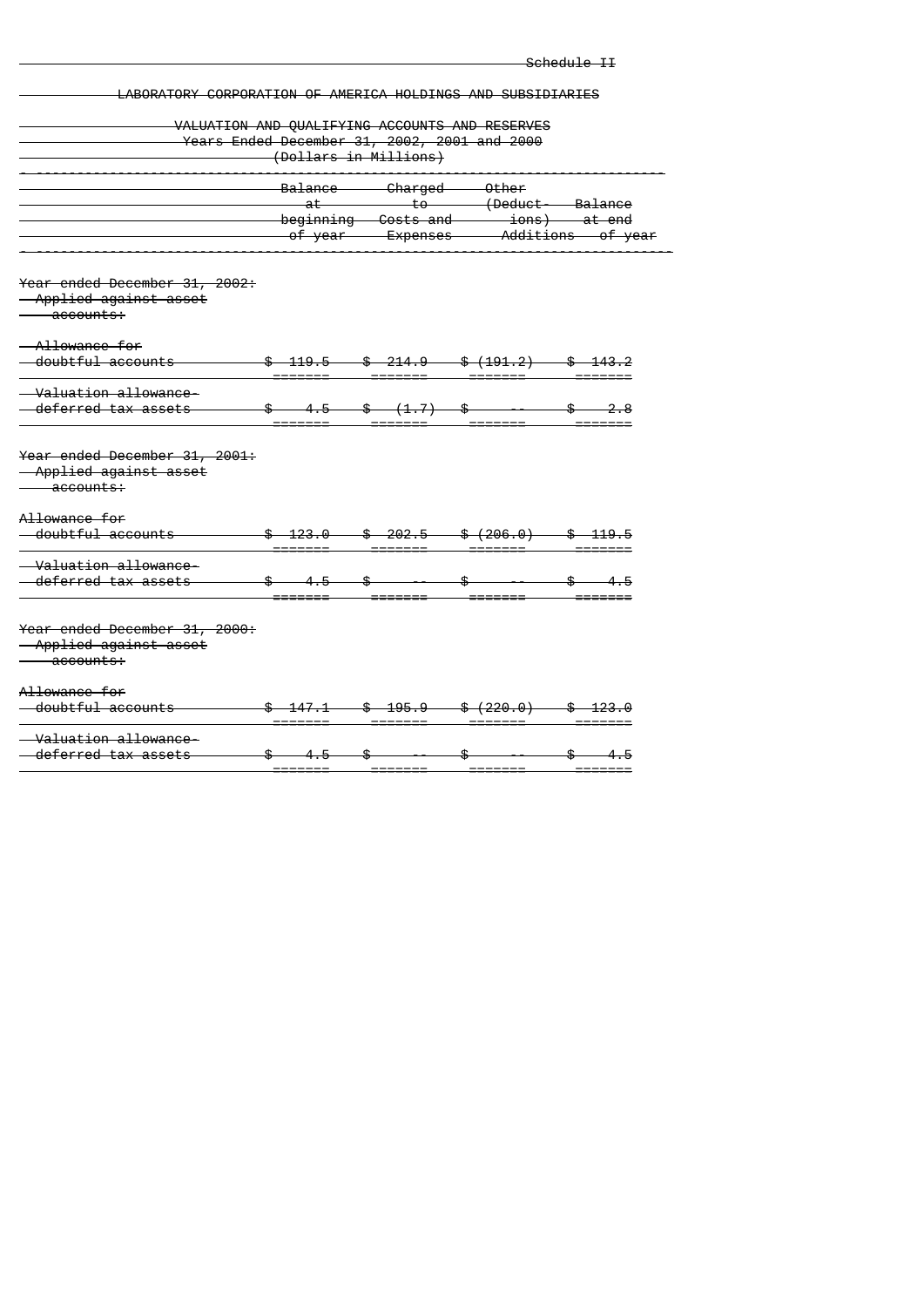### LABORATORY CORPORATION OF AMERICA HOLDINGS MASTER SENIOR EXECUTIVE SEVERANCE PLAN (Effective April 17, 1996)

#### PURPOSE

The purpose of this Laboratory Corporation of America Holdings Master Senior Executive Severance Plan (the "Plan") is to provide severance benefits for a select group of management employees. The Plan is not intended to duplicate severance benefits provided to certain employees who have entered into individual agreements relating to employment or the termination thereof.

> ARTICLE T **DEFINITIONS**

When used in this Plan and initially capitalized, the following words and phrases shall have the following meanings unless the context clearly requires otherwise:

1.1 "Base Salary" shall mean, as to any Covered Employee for any period, his annual base salary rate, as of his Qualifying Termination, which is paid to him by the Company during his employment for such period, before reduction because of an election between benefits or cash provided under a plan of the Company maintained pursuant to Section 125 or 401(k) of the Internal Revenue Code of 1986, as amended, and before reduction for any other amounts contributed to any other employee benefit plan.

1.2 "Cause" shall mean, as to any Covered Employee, that such Covered Employee shall have committed prior to his termination of employment with the Company any of the following acts:

|  | (a) an intentional act of fraud, embezzlement, theft, or any other<br>material violation of law in connection with his duties or in the<br>course of his employment with the Company;                                                                                                                                                                                                                                                                                                                                                                                                               |
|--|-----------------------------------------------------------------------------------------------------------------------------------------------------------------------------------------------------------------------------------------------------------------------------------------------------------------------------------------------------------------------------------------------------------------------------------------------------------------------------------------------------------------------------------------------------------------------------------------------------|
|  | $(b)$ the conviction of or entering of a plea of nolo contendere to a<br><del>felony; —</del>                                                                                                                                                                                                                                                                                                                                                                                                                                                                                                       |
|  | (c) alcohol intoxication on the job or current illegal drug use;                                                                                                                                                                                                                                                                                                                                                                                                                                                                                                                                    |
|  | $(d)$ intentional wrongful damage to tangible assets of the Company;                                                                                                                                                                                                                                                                                                                                                                                                                                                                                                                                |
|  | <u>(e) — intentional wrongful disclosure of material confidential</u><br>information of the Company and/or materially breaching the<br>noncompetition or confidentiality provisions of the Company's<br>Employment Agreement and Confidentiality Statement or any other<br>noncompetition or confidentiality provisions covering the<br>activities of such employee;                                                                                                                                                                                                                                |
|  | (f) knowing and intentional breach of any employment policy of the<br>Company; or                                                                                                                                                                                                                                                                                                                                                                                                                                                                                                                   |
|  | (g) gross neglect or misconduct, disloyalty, dishonesty, or breach of<br>trust in the performance of the Covered Employee's duties that is<br>not corrected to the Board's satisfaction within 30 days of the<br>Covered Employee receiving notice thereof.                                                                                                                                                                                                                                                                                                                                         |
|  | 1.3 "Change in Control" shall mean an event of a nature that:                                                                                                                                                                                                                                                                                                                                                                                                                                                                                                                                       |
|  | $(a)$ any "person" (as the term is defined in Sections 13(d) and 14(d)<br>of the Securities Exchange Act of 1934, as amended ("the Exchange<br>Act")) who is not now presently but becomes the "beneficial<br>owner" (as defined in Rule 13d-3 under the Exchange Act),<br>directly or indirectly, of securities of the Company representing<br>30 percent or more of the Company's outstanding securities except<br>for any securities purchased by any tax-qualified employee<br>benefit plan of the Company, or by Roche; or                                                                     |
|  | $(b)$ individuals who constitute the Board on the Effective Date (the<br>"Incumbent Board") cease for any reason to constitute at least a<br>majority thereof, provided that any person becoming a director<br>subsequent to the date hereof whose election was approved by a<br>vote of at least three-quarters of the directors comprising the<br>Incumbent Board, or whose nomination for election by the<br>Company's stockholders was approved by the Incumbent Board, shall<br>be for purposes of this clause (b), considered as though he or<br>she were a member of the Incumbent Board; or |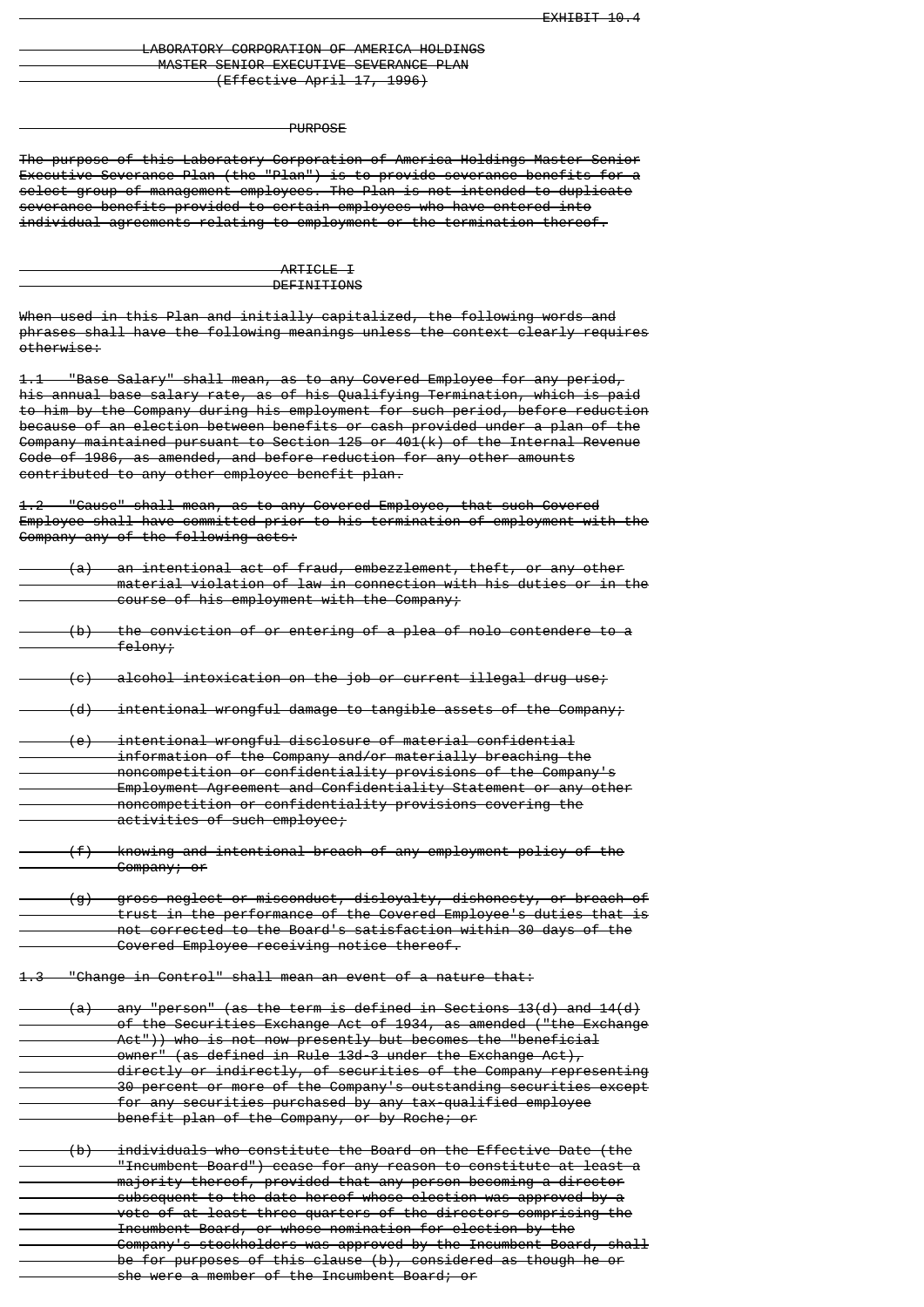|                          | (c) a plan of reorganization, merger, consolidation, sale of all or                                                                                                                                                                                                                                                                                                                                  |
|--------------------------|------------------------------------------------------------------------------------------------------------------------------------------------------------------------------------------------------------------------------------------------------------------------------------------------------------------------------------------------------------------------------------------------------|
|                          | substantially all the assets of the Company or similar<br>transaction occurs in which the Company is not the resulting                                                                                                                                                                                                                                                                               |
|                          | entity, except if such plan, merger, consolidation, sale or                                                                                                                                                                                                                                                                                                                                          |
|                          | similar transaction is with Roche; or                                                                                                                                                                                                                                                                                                                                                                |
|                          | (d) a proxy statement soliciting proxies from shareholders of the<br>Company, by someone other than the current management of the<br>Company, seeking stockholder approval of a plan of<br>reorganization, merger or consolidation of the Company or similar<br>transaction with one or more corporations, except Roche, as a                                                                        |
|                          | result of which the outstanding shares of the class of securities                                                                                                                                                                                                                                                                                                                                    |
|                          | not issued by the Company shall be distributed.                                                                                                                                                                                                                                                                                                                                                      |
|                          | 1.4 "Company" shall mean Laboratory Corporation of America Holdings and any<br>successor corporation.                                                                                                                                                                                                                                                                                                |
| the Plan.                | 1.5 "Covered Employee" shall mean an employee described in Article II of                                                                                                                                                                                                                                                                                                                             |
|                          | 1.6 "Designated Group" shall mean any one of the groups of employees<br>designated as such on Schedule 1 attached hereto.                                                                                                                                                                                                                                                                            |
|                          | 1.7 "Effective Date" shall mean April 17, 1996.                                                                                                                                                                                                                                                                                                                                                      |
| $4.8 -$                  | "Employer" shall mean the Company.                                                                                                                                                                                                                                                                                                                                                                   |
|                          |                                                                                                                                                                                                                                                                                                                                                                                                      |
|                          | $(a)$ a reduction in base salary or targeted bonus as a percent of base<br>salary without the consent of the employee;                                                                                                                                                                                                                                                                               |
|                          | $(b)$ relocation to an office location more than 75 miles from the<br>employee's current office without the consent of the employee; or                                                                                                                                                                                                                                                              |
|                          | transfer to another job without the consent of the employee.                                                                                                                                                                                                                                                                                                                                         |
|                          | Notwithstanding the foregoing, "Good Reason" shall not include a reduction in<br>base salary or target bonus of the Covered Employee where such reduction is<br>pursuant to a Company wide reduction of base salaries and/or target bonuses.                                                                                                                                                         |
| <del>tıme to tıme.</del> | 1.10 "Plan" shall mean the Laboratory Corporation of America Holdings Master<br>Senior Executive Severance Plan, as the same may hereafter be amended from                                                                                                                                                                                                                                           |
|                          | <del>1.11 "Qualifying Termination" shall mean:</del>                                                                                                                                                                                                                                                                                                                                                 |
|                          | (a) involuntary termination without Cause;                                                                                                                                                                                                                                                                                                                                                           |
|                          | (b) voluntary termination with Good Reason; however, notwithstanding<br>the foregoing, the voluntary termination by the Covered Employee<br>must occur within 90 days after the occurrence of the Good<br>Reason, otherwise, such termination shall be considered voluntary<br>termination without Good Reason and not a Qualifying Termination;<br>$-0.67$                                          |
|                          |                                                                                                                                                                                                                                                                                                                                                                                                      |
|                          | (c) Involuntary termination without Cause or Voluntary Termination<br>with Good Reason within 36 months following a Change in Control.                                                                                                                                                                                                                                                               |
|                          | Notwithstanding the foregoing, "Qualifying Termination" shall not mean any<br>termination of an employee's employment with the Company by reason of death,<br>disability, or retirement of the employee.                                                                                                                                                                                             |
|                          | 1.12 "Roche" shall mean Roche Holding Ltd. and any successor corporation,<br>and any company owned or controlled by Roche Holding Ltd. or its successor.                                                                                                                                                                                                                                             |
| of the Plan.             | <del>1.13    "Severance Pay" shall mean the sum payable as set forth in Section 3.1</del>                                                                                                                                                                                                                                                                                                            |
| Target Bonus.            | 1.14 "Target Bonus" shall mean the mathematical product of multiplying a<br>Govered Employee's Base Salary by the percentage established as such Covered<br>Employee's target bonus factor under the annual incentive plan for the period<br>as of his Qualifying Termination. Other cash payments or target incentives<br>from long term or synergy related incentives shall not be included in the |

1.15 "Term" shall mean the period commencing on the Effective Date and ending at the time determined in accordance with Section 7.2.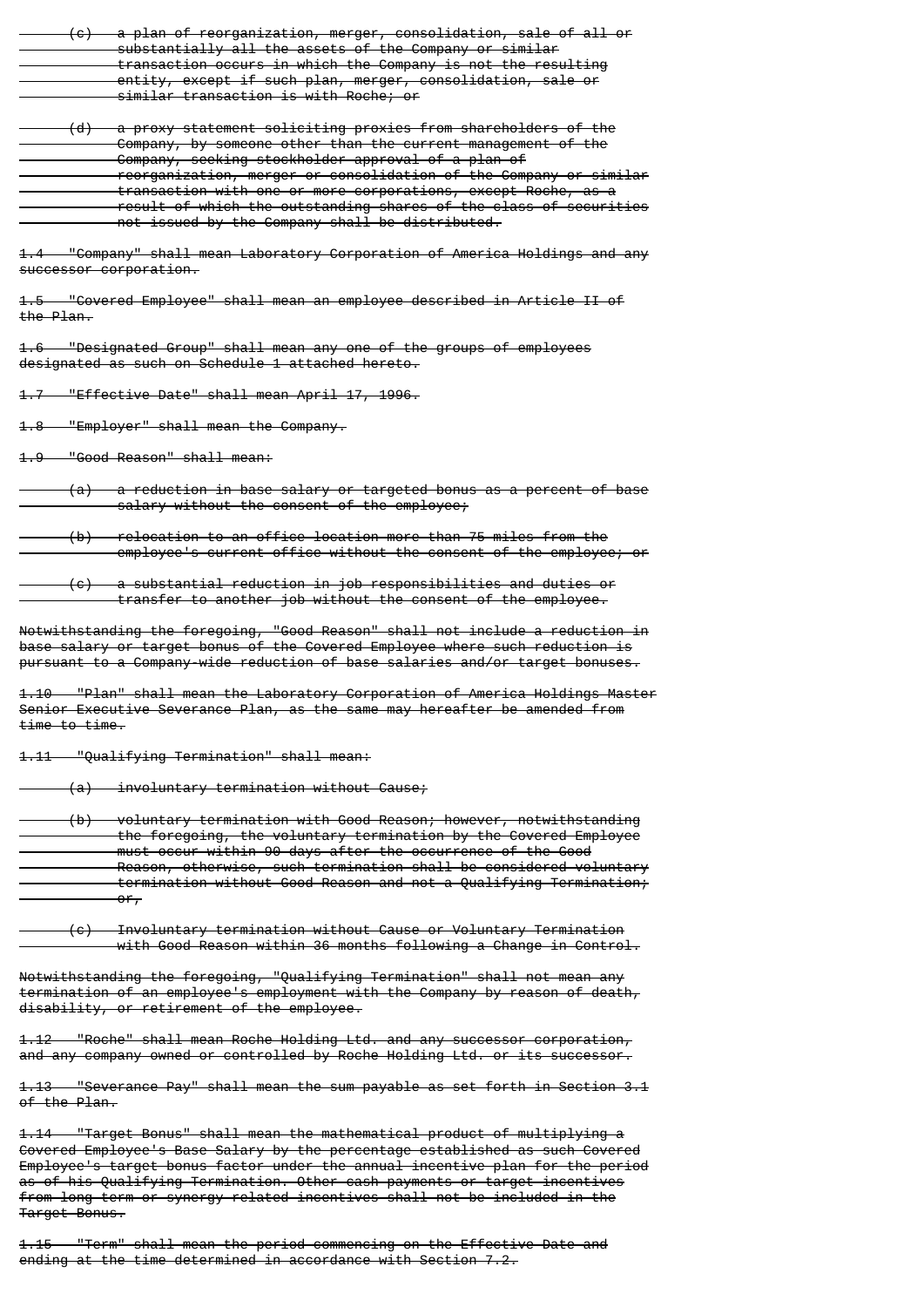#### ARTICLE II COVERED EMPLOYEES

Status as a Covered Employee. Any management employee of the Company designated by the Board to participate in the Plan and who is at the time of a Qualifying Termination such a designated employee shall be eligible to receive the benefits described in the Plan. As of the Effective Date, those employees so designated by the Board are as set forth on the attached Schedule 1.

> ARTICLE III SEVERANCE PAY

3.1 Amount of Severance. Subject to Sections 3.2 and 3.3, upon the occurrence of a Qualifying Termination and the execution by the employee of a Special Severance Agreement in substantially the form attached as Exhibit A, which will contain, among other things, noncompetition, nonsolicitation, duty of loyalty, confidentiality, and release provisions that shall apply to each severance arrangement during, and in certain instances after, the time when any severance payments are being made to each employee, the Company shall pay Severance Pay to a Covered Employee in an amount equal to the mathematical product of multiplying the factor shown on Schedule 1 for the Designated Group to which the employee belongs at the time of termination, times such employee's Base Salary, plus Target Bonus. Additionally, such Covered Employee shall be entitled, for up to six months following a Qualifying Termination, to payment by the Company of the Applicable Premium for the continuation of those health benefits for which he or she qualified at the time of the Qualifying Termination, pursuant to the Consolidated Omnibus Budget Reconciliation Act of 1985 (COBRA).

3.2 Effect on Other Benefit Programs.

| The Severance Pay provided for hereunder is not intended to<br>$\sim$ 1<br>$\mathbf{a}$                                                  |
|------------------------------------------------------------------------------------------------------------------------------------------|
| duplicate any payments to which a Covered Employee would                                                                                 |
| otherwise be entitled under any individual agreement relating to                                                                         |
| employment (or the termination thereof) with the Company<br><u>CMDIOVMCHE TOT ENC ECTMINACION ENCLCOTT WIEN ENC COMDANY.</u>             |
| Accordingly, no Severance Payment shall be payable under the Plan                                                                        |
| to any employee of the Company who is a party to such an                                                                                 |
| agroomant unlass such amployee expressly waives his right to<br><del>ayrcement, unicss such employee expressly walves his right to</del> |
| receive all nayments and all other henefits thereunder and<br><del>receive ail payments and all biner benerits thereunder and</del>      |
| expressly elects to receive Severance Payments pursuant to this                                                                          |
| Plan in lieu of any payment and other consideration that would                                                                           |
| otherwise be provided to him pursuant to any such agreement.                                                                             |
|                                                                                                                                          |

 (b) By the acceptance of any Severance Pay under the Plan, a Covered Employee shall be deemed to waive, release, and forever discharge any and all claims to the payment of any severance benefit under any severance plan or program of the Company other than the Plan or Agreement.

3.3 Limitation on Amount of Severance Pay. Notwithstanding any other provision of this Plan, the total of the Severance Pay plus the Applicable Premiums to be paid to or on behalf of a Covered Employee shall not exceed three times the Covered Employee's Annual Compensation during the year immediately preceding his termination of service. "Annual Compensation" means the total of all compensation, including wages, salary, and any other benefit of monetary value, whether paid in the form of cash or otherwise, that was paid as consideration for the employee's service during the year or that would have been so paid at the employee's usual rate of compensation if the employee had worked a full year.

3.4 No Duty to Mitigate. A Covered Employee shall not be required by reason of the Plan to mitigate damages or the amount of his Severance Pay under the Plan by seeking other employment or otherwise, nor shall the amount of such payments be reduced or adjusted by compensation earned by the Covered Employee as a result of employment after his Qualifying Termination.

#### ARTICLE IV CESSATION OF BENEFITS

Reemployment With the Company. If an employee already has received benefits under the Plan, a Covered Employee who recommences employment with the Company shall not be entitled to any further benefits under the Plan.

4.2 Breach of the Special Severance Agreement. If an employee breaches any material term of the Special Severance Agreement, he or she shall be entitled to no further benefits under the Plan. For purposes of this section, any violation of the confidentiality, noncompetition, nonsolicitation, release,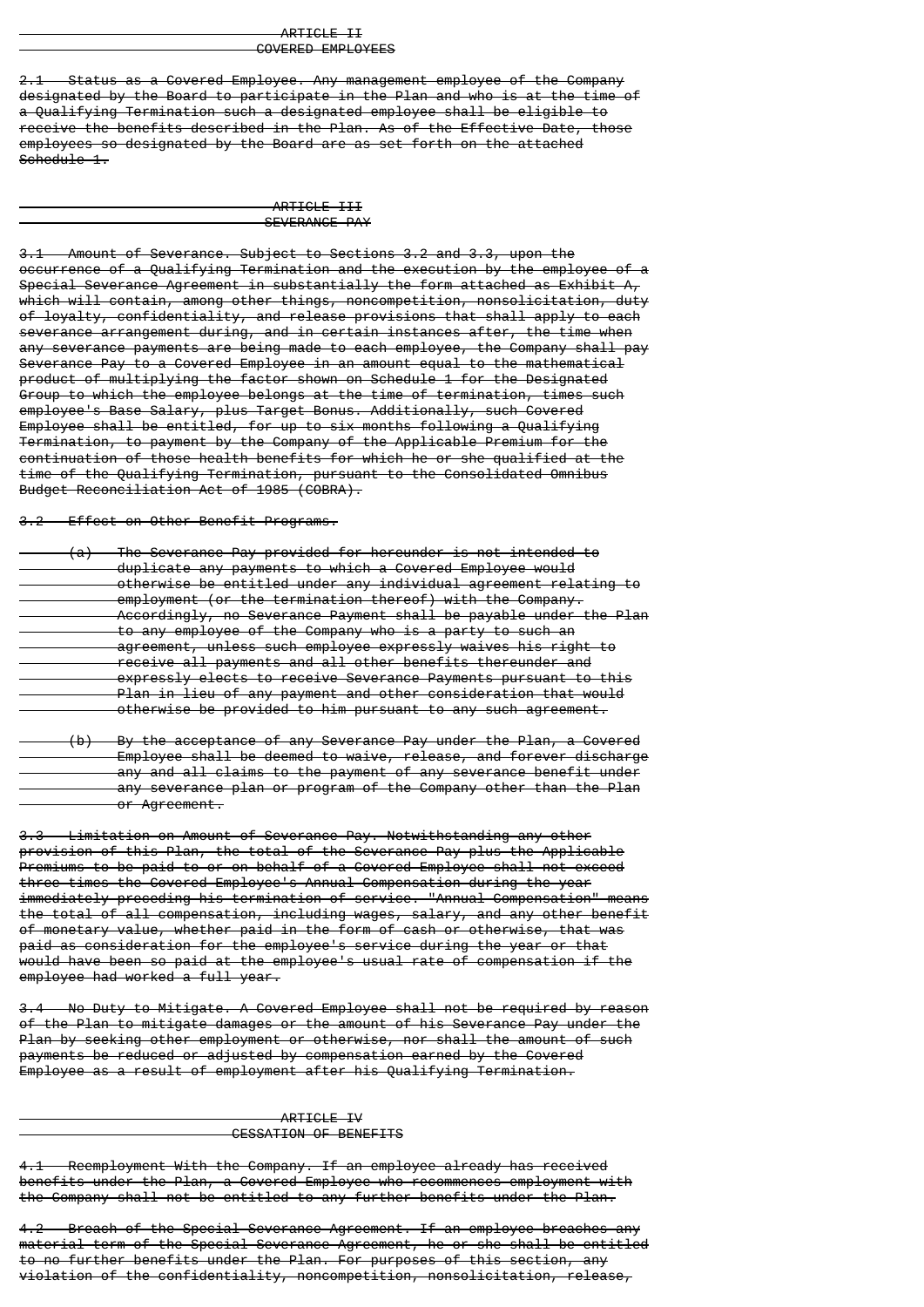#### ARTICLE V DISTRIBUTION OF CASH PAYMENTS

5.1 Severance Pay. The Company shall pay the Covered Employee the amount to which he or she is entitled under Section 3.1 as follows: (a) 50 percent of the total Severance Pay due, less statutory deductions, shall be paid within 30 days following the execution of a Special Severance Agreement; and (b) the remaining 50 percent of Severance Pay, less statutory deductions, shall be paid within 30 days following the one-year anniversary of the execution of the Special Severance Agreement, but only if the employee has complied in all material respects with the terms and conditions of the Special Severance Agreement. Notwithstanding the foregoing, all payments due hereunder shall be completed within 24 months of the termination of the Covered Employee's employment, but payments shall be due hereunder only if the employee has complied in all material respects with the terms and conditions of the Special Severance Agreement.

#### ARTICLE VI ADMINISTRATION OF PLAN

6.1 In General: Delegation. The Plan shall be administered by the Board. The Board shall have sole and absolute discretion to interpret where necessary all provisions of the Plan (including, without limitation, by supplying omissions from, correcting deficiencies in, or resolving inconsistencies or ambiguities in, the language of the Plan), to determine the rights and status under the Plan of employees or other persons, to resolve questions or disputes arising under the Plan, and to make any determinations with respect to the benefits payable hereunder and the persons entitled thereto as may be necessary for the purposes of the Plan. Without limiting the generality of the foregoing, the Board is hereby granted the authority (i) to determine whether a particular termination of employment constitutes a "Qualifying Termination," and (ii) to determine whether a particular employee is a "Covered Employee" under the Plan.

The Board may delegate any of its administrative duties, including, without limitation, duties with respect to the processing, review, investigation, approval, and payment of Severance Pay to a named administrator or administrators. The Board's determination of the rights of any employee hereunder shall be final and binding on all persons.

6.2 Regulations. The Board may promulgate any rules and regulations that it deems necessary to carry out the purposes of this Plan, or to interpret the terms and conditions of the Plan; provided, however, that no rule, regulation, or interpretation shall be contrary to the provisions of the Plan. The rules, regulations, and interpretations made by the Board, and any determination of entitlement to benefits hereunder, shall be final and binding on any employee or former employee of the Company.

6.3 Claims for Benefits and Review of Denials. A terminating Covered Employee will be considered for benefits under the Plan automatically. Any other employee of the Company who believes he is entitled to a benefit under the Plan may make a claim for such benefit by submitting a written statement to the Board of Directors setting forth the benefit to which the claimant deems himself entitled, and the factual basis for his claim.

The Board of Directors or its delegate (hereinafter "Board of Directors") will make a determination of whether an employee recognized by the Board of Directors as a Covered Employee is entitled to benefits under this Plan no later than the day prior to the date of such employee's termination. The Board of Directors will act on any other application (including a claim of status as a Covered Employee made as part of a claim for benefits) or make any other determination it is requested to make under the Plan and will inform the employee of its decision within 30 days of the date the application or request is made, unless a longer time is required by special circumstances, in which event the claimant will be notified in writing of the special circumstances and of the expected decision date. The determination will be made no later than 90 days after the date the application or request is received. If the determination is a denial of a claim, the Board of Directors will notify the claimant in writing of the denial, setting forth the specific reasons for the denial and referring specifically to the Plan provisions on which the denial is based. The notice also will contain a description of any additional material or information necessary for the claimant to perfect the claim and an explanation of why such material is necessary. The notice will provide appropriate information to the claimant on steps to appeal the denial. The claimant will have 60 days from the date of the notice to request review of the decision by the Board of Directors and may review pertinent documents and submit any additional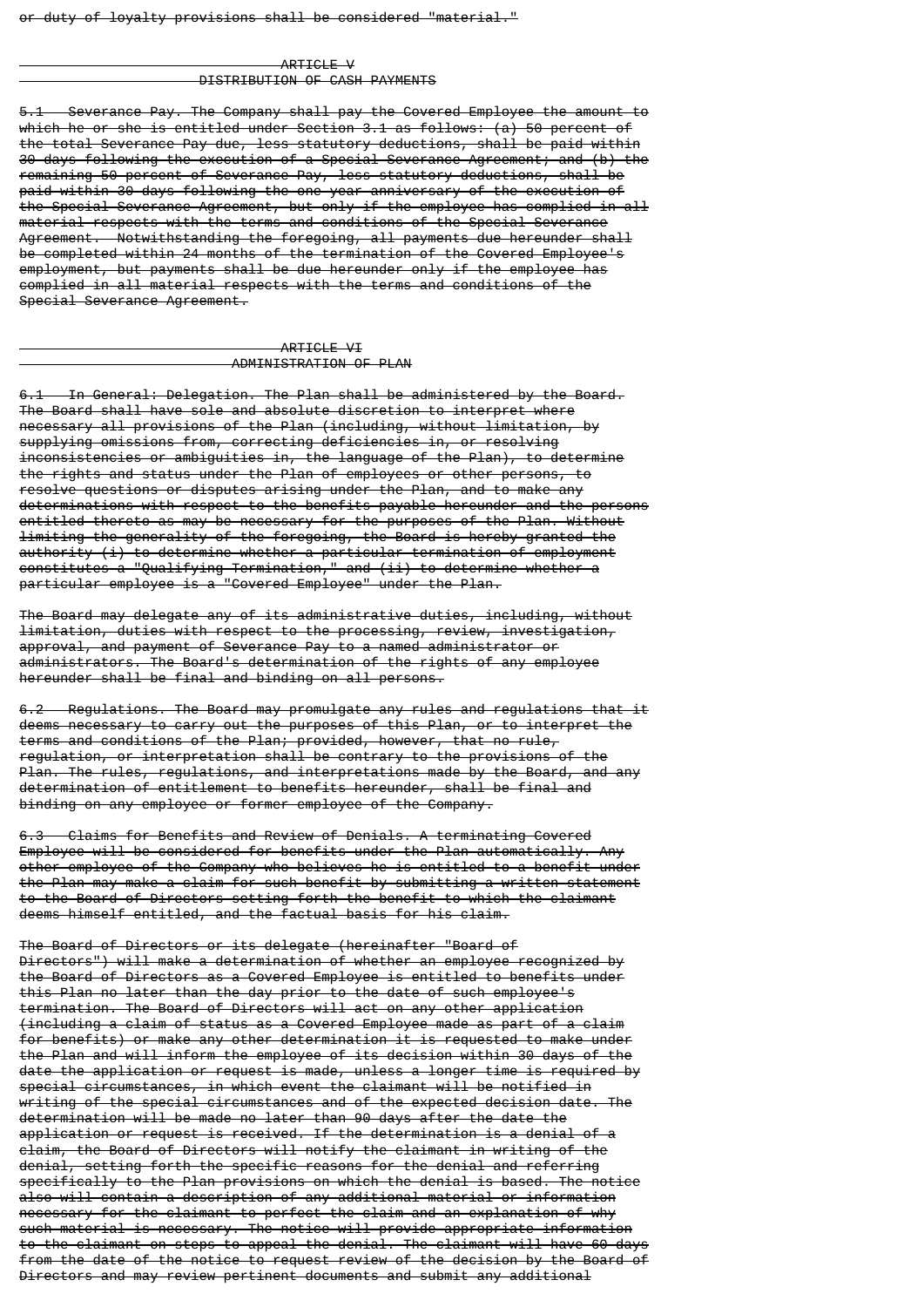information along with the request for review that he or she deems pertinent. A decision on review will be made within 60 days of receipt of the request for review, except that the time for rendering the decision may be extended to 120 days when special circumstances make it necessary to do so, in which event the claimant will be notified in writing of the extension, informed of the special circumstances, and informed of an expected decision date. The decision on review, if it is a denial of the claim, will be in writing, will specify the provisions of the Plan on which it is based, and will set forth specific reasons for the denial.

#### ARTICLE VII AMENDMENT OR TERMINATION OF PLAN

Right to Amend or Terminate. The Company reserves the right to alter, amend, or terminate the Plan at any time. Any change in the terms of the Plan (including termination of the Plan) that results from the exercise of the Company's right to alter, amend, or terminate the Plan may be applicable to active and/or former employees, including employees who separated from service prior to the date on which the Company exercises its power to alter, amend, or terminate the Plan, provided, however, that no such change in the terms of the Plan will affect the amount of any benefit that was paid prior to the date on which such change is adopted, or any benefit promised in a Special Severance Agreement that was fully executed prior to the date on which such change is adopted. Only the Board of Directors may exercise the Company's reserved rights under this paragraph. No officer, employee, or representative of the Company has the authority to promise or represent that anyone's coverage and/or benefit under the Plan is or will be exempt from the Company's reserved right to alter, amend, or terminate the Plan at any time, unless such promise or representation is in writing and signed by hand by the President of the Company. Notwithstanding the foregoing, the Plan and a Covered Employee's participation in the Plan shall not be terminated for 36 months following a Change in Control.

7.2 Termination. This Plan shall continue in force until such time as the Board shall terminate the Plan. Notwithstanding the foregoing, the Plan and a Covered Employee's participation in the Plan shall not be terminated for 36 months following a Change in Control.

## ARTICLE VIII METHOD OF FUNDING

8.1 Plan is Not Funded. The Company shall pay benefits under the Plan from current operating funds. No property of the Company is or shall be, by reason of this Plan, held in trust for any employee of the Company, nor shall any person have any interest in or any lien or prior claim upon any property of the Company by reason of this Plan or the Company's obligations to make payments hereunder.

> ARTICLE IX MISCELLANEOUS

9.1 Limitation on Rights. Neither the establishment of the Plan nor participation herein shall give any employee the right to be retained in the service of the Company or any rights to any benefits whatsoever, except to the extent specifically set forth herein.

9.2 Headings. Headings of Articles and Sections in this instrument are for convenience only and do not constitute any party of the Plan.

9.3 Gender and Number. Unless the context clearly indicates otherwise, the masculine gender when used in the Plan shall include the feminine, and the singular number shall include the plural and the plural number the singular.

9.4 Tax Withholding. The Company may withhold from any amounts payable under this Plan all federal, state, city, or other taxes as shall be required to be withheld pursuant to any law or governmental regulation or ruling.

9.5 Governing Law. The Plan shall be construed and governed in all respects in accordance with the internal substantive laws of the State of Delaware.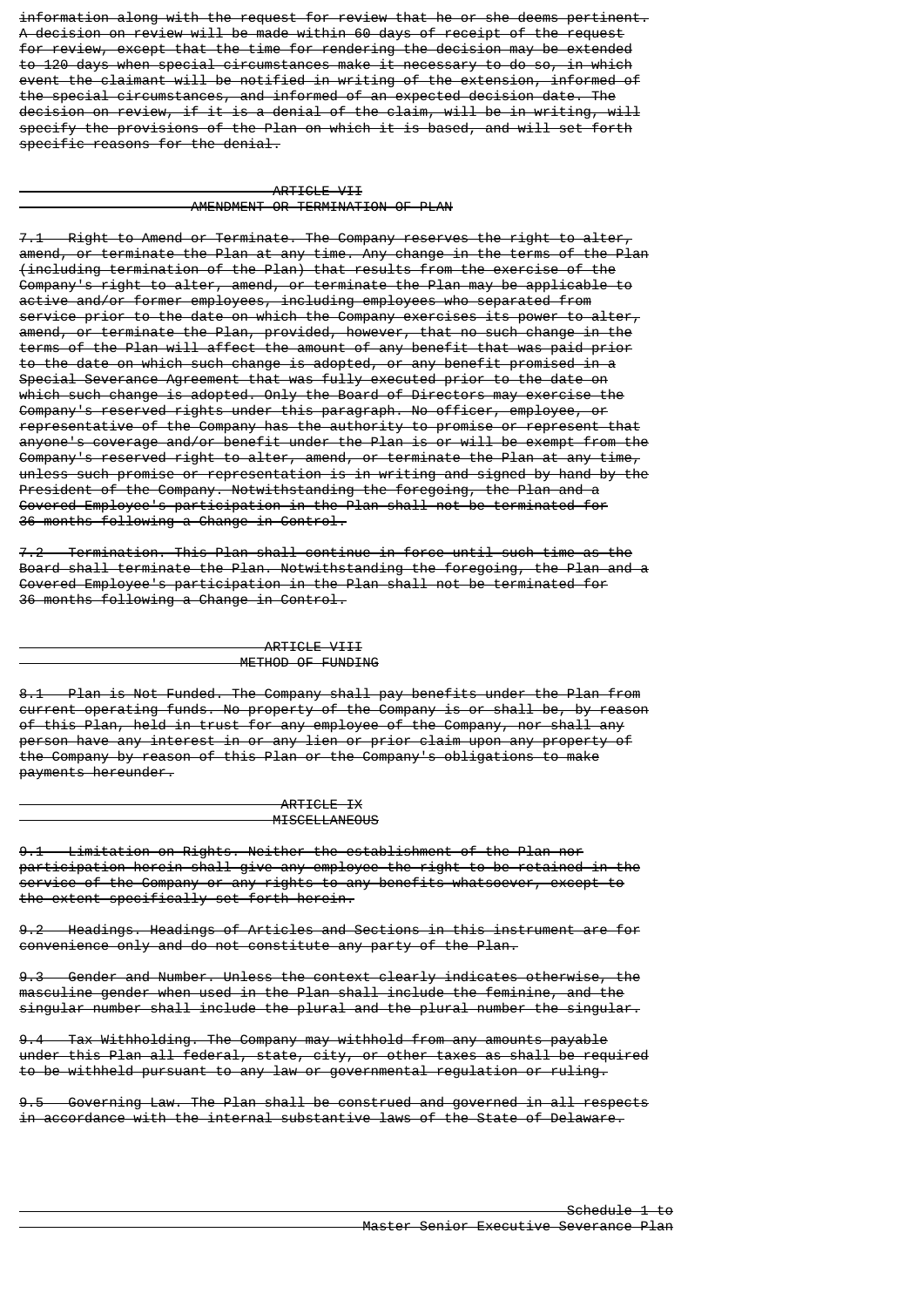| Designated Croups Covered Employees              |                    |  |
|--------------------------------------------------|--------------------|--|
| <del>pesignated oroups, covered Employees,</del> |                    |  |
|                                                  | and Ponofit Lovale |  |
|                                                  | and Deneric Levels |  |

| <del>Designated</del><br><del>Group</del> | <del>Covered</del><br>Employees                        | Severance Benefit for<br>Change In Control<br>Event as a Multiple<br>of Base Salary<br>Plus Target Bonus(1) | Severance Benefit for<br>all other Qualifying<br>Terminations as a<br>Multiple of Base Salary<br>Plus Target Bonus(1) |
|-------------------------------------------|--------------------------------------------------------|-------------------------------------------------------------------------------------------------------------|-----------------------------------------------------------------------------------------------------------------------|
| President                                 | President                                              | ЗX                                                                                                          | 2X                                                                                                                    |
| Executive<br>Vice<br>Presidents           | <del>All Executive Vice</del><br><del>Presidents</del> | ЗX                                                                                                          | 2X                                                                                                                    |
| <del>Senior</del><br>Vice<br>Presidents   | <del>All Senior Vice</del><br>Presidents               | 1X                                                                                                          | 1X                                                                                                                    |

- ---------------

 <sup>(1)</sup> Subject to the limitation contained in Section 3.3.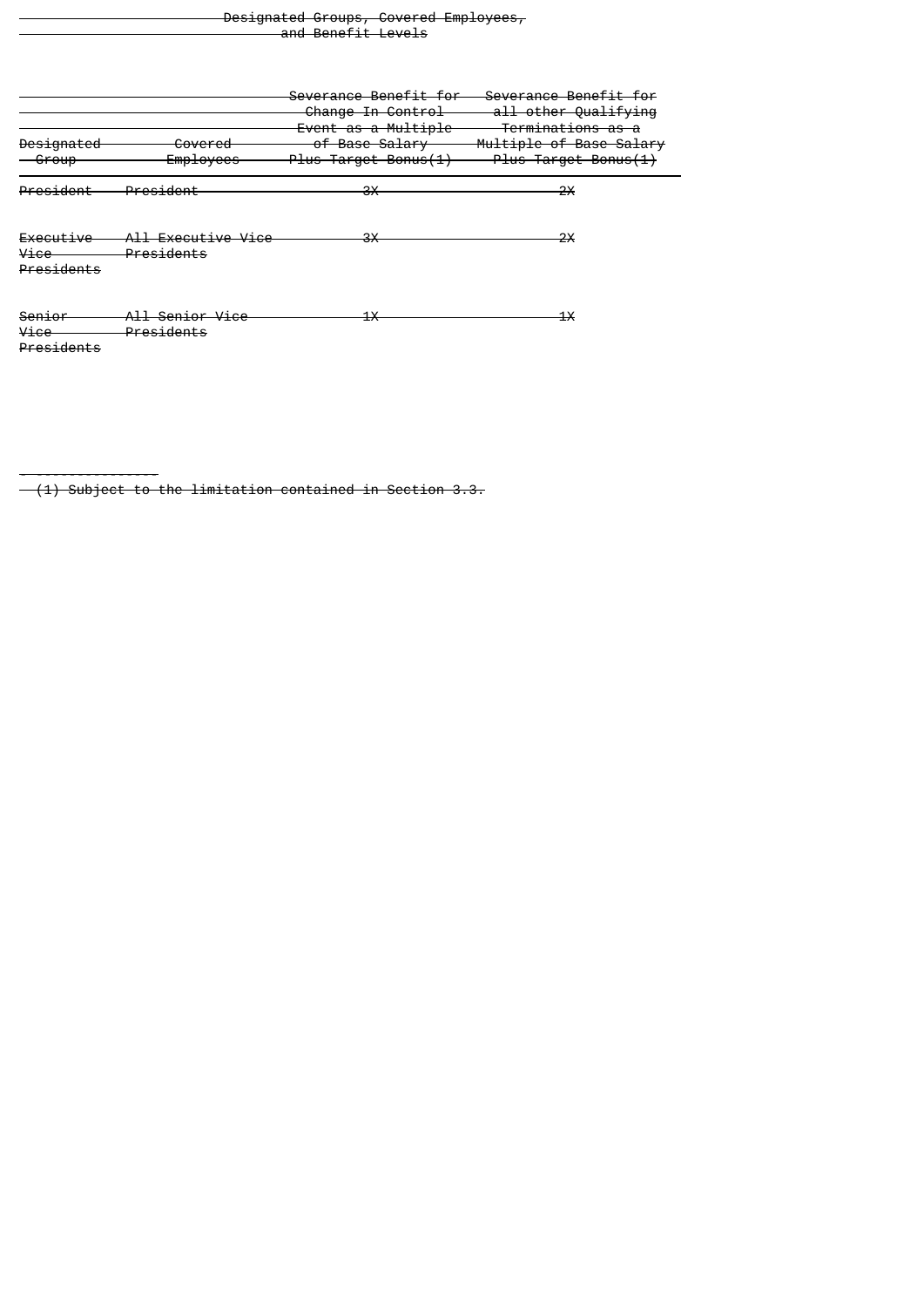# SUBSIDIARIES

Owned Directly by Laboratory Corporation of America Holdings:

| <del>owned birectly by Laboratory corporation or America noiulngs.</del>                                               |                                          |
|------------------------------------------------------------------------------------------------------------------------|------------------------------------------|
| <u> Jurisdiction of Organization</u><br><del>Name</del>                                                                |                                          |
| LabCorp Delaware, Inc.                                                                                                 | <del>Delaware</del>                      |
| LabCorp, BVBA                                                                                                          | <del>Belgium</del>                       |
| Lab Delivery Service of                                                                                                |                                          |
| New York City, Inc.                                                                                                    | New York                                 |
| Laboratory Corporation of America <b>Commission Constructs</b> Delaware                                                |                                          |
| Viro-Med Laboratories, Inc.                                                                                            | <del>-Minnesota</del>                    |
| <del>National Genetics Institute</del><br>LabCorp Limited University United Kingdom                                    |                                          |
| Path Lab Holdings, Inc. 2008 2014 2014 2021 2031 204 205 204 205 206 207 208 209 209 209 209 209 209 209 209 2         |                                          |
| Center for Genetic Services, Inc.                                                                                      | <del>- Texas</del>                       |
| Clipper Holdings, Inc.                                                                                                 |                                          |
| <u>Delaware</u><br>DIANON Systems, Inc.                                                                                |                                          |
|                                                                                                                        |                                          |
| Owned Directly by Laboratory Corporation of America:                                                                   |                                          |
|                                                                                                                        |                                          |
|                                                                                                                        |                                          |
| Owned Directly by Path Lab Holdings, Inc.:                                                                             |                                          |
|                                                                                                                        |                                          |
| <del>LTC Services &amp; Holdings, Inc.</del>                                                                           | New Hampshire                            |
|                                                                                                                        |                                          |
|                                                                                                                        |                                          |
| Owned Directly by LTC Services & Holdings, Inc.:                                                                       |                                          |
| Path Lab, Inc.                                                                                                         |                                          |
| MWorld, Inc.                                                                                                           | New York                                 |
|                                                                                                                        |                                          |
|                                                                                                                        |                                          |
| Owned Directly by Path Lab, Inc.:                                                                                      |                                          |
|                                                                                                                        |                                          |
| Medical Management Services, Inc. _____________                                                                        | Vermont                                  |
|                                                                                                                        |                                          |
| Owned Directly By Medical Management Services, Inc.:                                                                   |                                          |
|                                                                                                                        |                                          |
| Springfield Medical Laboratory, Inc.                                                                                   | Vermont                                  |
|                                                                                                                        |                                          |
| Owned Directly by Clipper Holdings, Inc.:                                                                              |                                          |
|                                                                                                                        |                                          |
| <del>3065619 Nova Scotia Company</del>                                                                                 | <del>Nova Scotia</del>                   |
|                                                                                                                        |                                          |
|                                                                                                                        |                                          |
|                                                                                                                        |                                          |
|                                                                                                                        |                                          |
| Owned Directly by 3065619 Nova Scotia Company:                                                                         |                                          |
|                                                                                                                        |                                          |
| Name                                                                                                                   | Jurisdiction of Organization             |
|                                                                                                                        |                                          |
| Dynacare Company                                                                                                       | <del>Nova Scotia</del>                   |
|                                                                                                                        |                                          |
|                                                                                                                        |                                          |
| Owned by Dynacare Company:                                                                                             |                                          |
|                                                                                                                        |                                          |
| <del>ExecMed Health Services Inc.</del><br>896988 Ontario Inc.                                                         | <del>Ontario</del><br><del>Ontario</del> |
| Dynacare Realty Inc.                                                                                                   | <del>-Ontario</del>                      |
| Dynacare Laboratories Limited Partnership (1) - Ontario                                                                |                                          |
| Dynacare G.P. Inc.                                                                                                     | <del>Ontario</del>                       |
| Dynacare Financing GP (2)                                                                                              | <del>Delaware</del>                      |
| <u>Nova Scotia</u><br><del>3065703 Nova Scotia — — —</del>                                                             |                                          |
| Dynacare Holdco LLC <b>Commission Contract Contract Contract Contract Contract Contract Contract Contract Contract</b> | <del>-Delaware</del>                     |
|                                                                                                                        |                                          |

Owned By Dynacare Laboratories Limited Partnership:

Gamma-Dynacare Medical Laboratories (3) 0ntario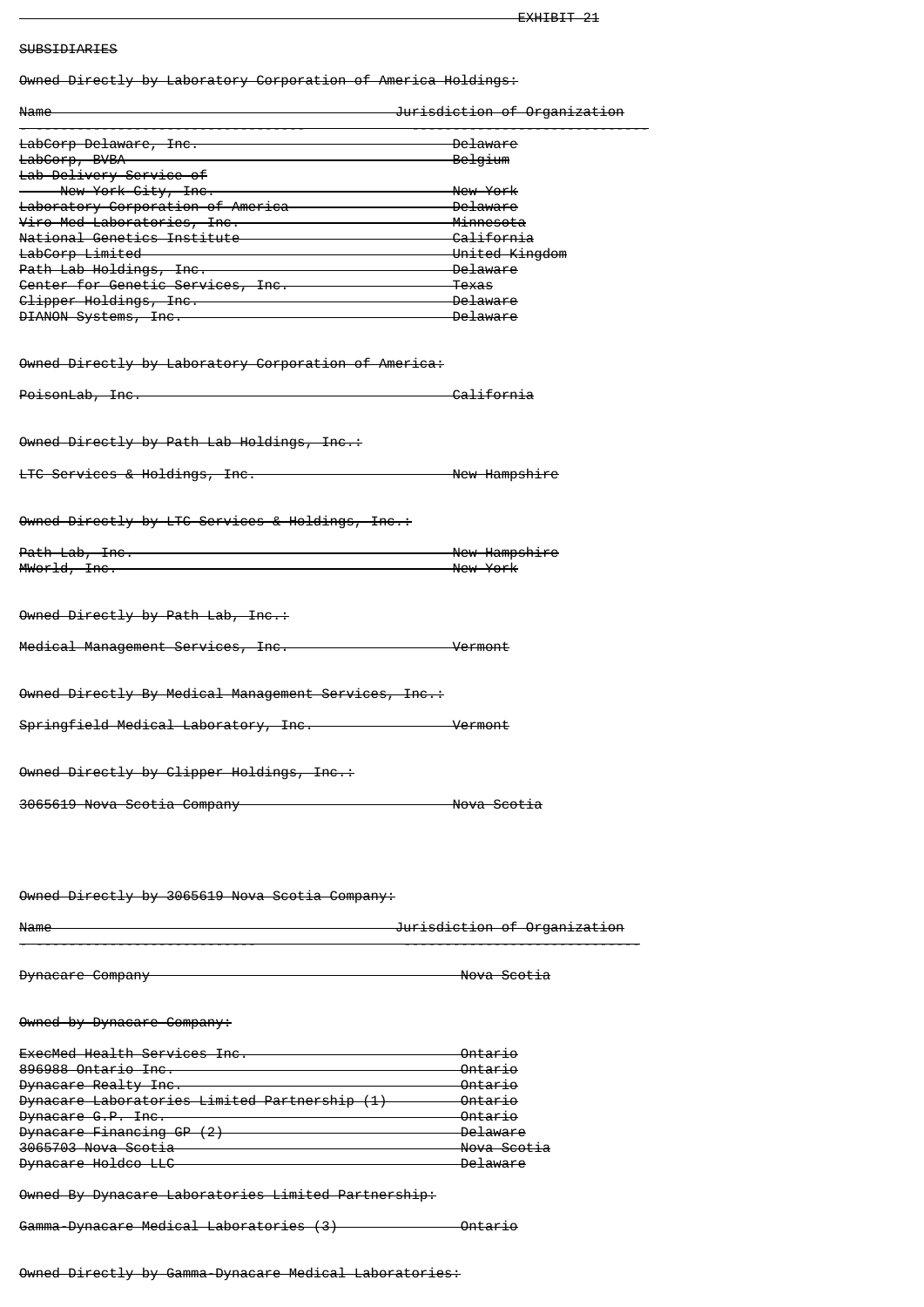| <del>Gamma Leaschold Co., Inc.</del>             | Antoria<br><del>ontar 10</del>     |
|--------------------------------------------------|------------------------------------|
| Dynacare Gamma Institutional Laboratory Services | Ontration<br><del>oncar 10</del>   |
| Ultra-Med Developments Inc.                      | $On$ torio<br><del>ontar 10</del>  |
| Gamma Dynacare Leasing Corp.                     | Ontration<br><del>oncar 10</del>   |
| Dynacare X-Ray Services Limited                  | Ontration<br><del>oncar 10</del>   |
| RD Belenger & Associates Ltd.                    | Ontration<br><del>oncar 10</del>   |
| Centre Diagnostique Analab, Inc.                 | <b>Oughos</b><br><del>oucucc</del> |

Owned Directly by Dynacare Financing GP:

3033331 Nova Scotia Company Nova Scotia

Owned Directly by 3033331 Nova Scotia Company:

Dynacare Delaware Financing LLC Delaware

Owned Directly by Dynacare Holdco LLC:

Dynacare Laboratories Inc. Delaware Delaware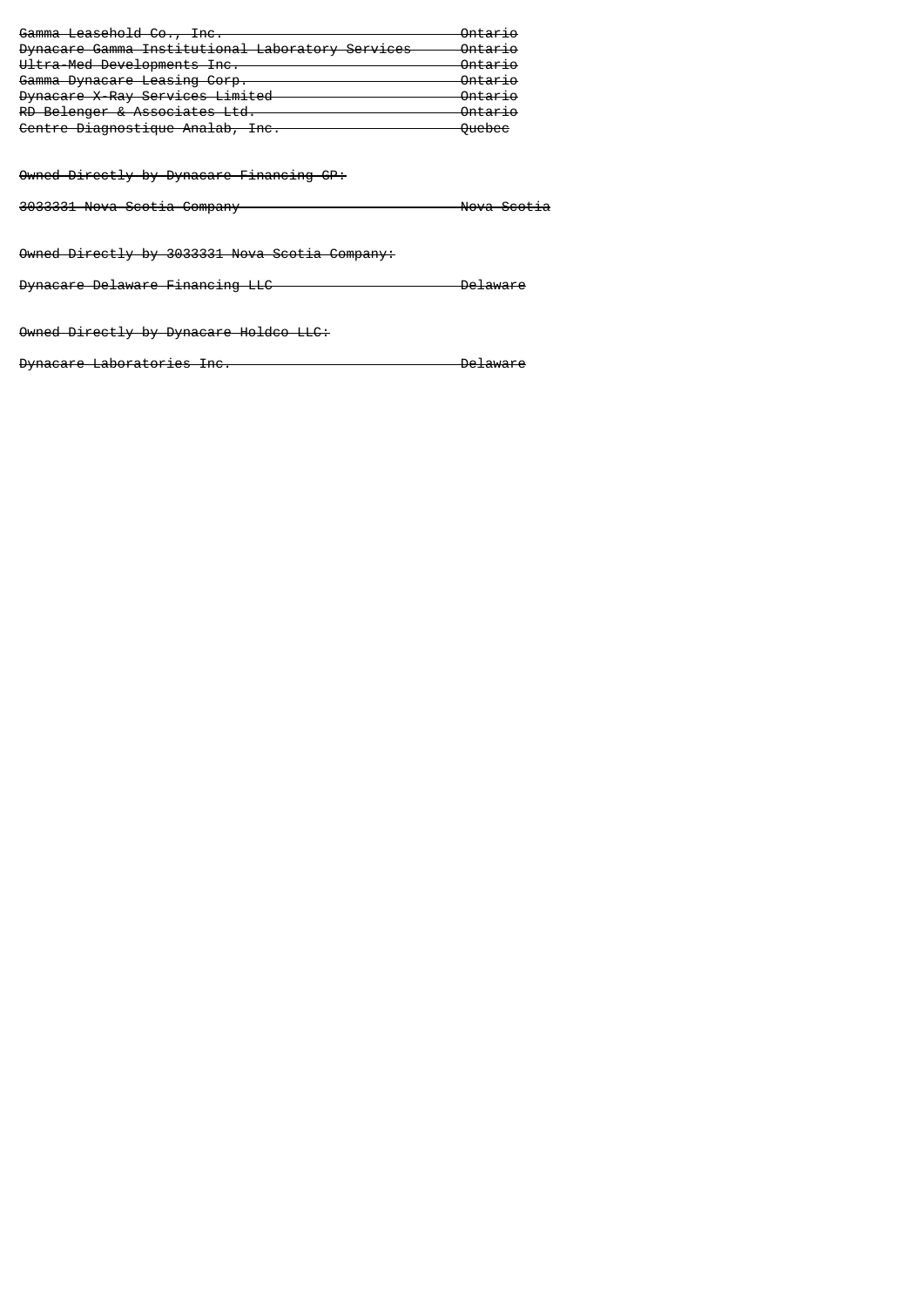#### Owned by Dynacare Laboratories Inc.:

Name **Jurisdiction of Organization** 

| Dynacare Northwest Inc.                                                   | Washington                      |
|---------------------------------------------------------------------------|---------------------------------|
| Clinical Laboratories Cheyenne                                            | <del>Wvomina</del>              |
| Dynacare Southwest Laboratories, Inc.<br>inu.                             | <del>Delaware</del>             |
| Dynacare Holdings,<br><b>Tno</b><br><del>illu.</del>                      | <u> Delaware</u>                |
| <del>Dynacare Texas Shareholder, -</del><br><b>Tno</b><br><del>inu.</del> | <del>Delaware</del>             |
| Dynacare Texas Laboratories, Inc.                                         | <del>Delaware</del>             |
| Dynacare Laboratory Management,<br><b>Tno</b><br>ᠴᡣᠦ᠇                     | <u> Delaware</u>                |
| LabSouth Inc.                                                             | <del>Delaware</del>             |
| Dynacare Oklahoma,<br><b>Tno</b><br>IT v r                                | <del>Delaware</del>             |
| Dynacare Louisiana,<br><b>Tno</b><br>IT v i                               | <del>Louisiana</del>            |
| Dynacare Mississippi,<br><b>Tno</b><br><del>IIIU.</del>                   | <u> Delaware</u>                |
| <b>DL/UHS Inc.</b>                                                        | Delaware<br><del>ve±aware</del> |
|                                                                           |                                 |

Ownership Interests by Dynacare U.S. Subsidiaries:

| SVL,<br>Tno.<br><del>1110. (4</del>                                                       | $hh/cm$ ing<br>wy <del>oming</del> |
|-------------------------------------------------------------------------------------------|------------------------------------|
| UU/NI<br>(E)<br><del>nn/vt,</del><br>ы<br>◡                                               | Tavec<br>τυλασ                     |
| SW/DL LP<br>$($ $\circ$ $)$<br>᠊ᠣ                                                         | Delaware<br><del>Desamare</del>    |
| 17 <sup>1</sup><br>UUD Connar<br><b>Tno</b><br><del>nnv ochpar,</del><br><del>illu.</del> | <del>Texas</del>                   |
| Dungonro Louiciono<br>$\circ$<br><b>DYNAGAIG LOUISIANA,</b><br>┺<br>ా                     | وموزع زبره<br><del>Luu131ana</del> |
| וח/ 1ווו<br><del>unu/bc</del><br>τг<br>उ                                                  | $D0$ $D1$<br><del>Desamare</del>   |

Note - All subsidiaries are 100% owned by Laboratory Corporation of America Holdings or Subsidiaries of Laboratory Corporation of America Holdings, unless otherwise noted.

- (1) Dynacare Company owns 99.9% of Dynacare Laboratories Limited Partnership. Dynacare GP Inc. owns the remaining 0.1% interest.
- (2) Dynacare Company owns 99% of Dynacare Financing GP. 3065703 Nova Scotia owns the remaining 1% interest.
- (3) Dynacare Laboratories Limited Partnership owns a 72.99% interest in Gamma-Dynacare Medical Laboratories.
- (4) Owned directly by Dynacare Northwest, Inc.

(5) Dynacare Southwest Laboratories, Inc. owns a 49.5% interest, Dynacare Holdings, Inc. owns a 49.5% interest and HHD Genpar, Inc. owns the remaining 1% interest in HH/DL, LP.

(6) HH/DL, LP owns a 99% interest in SW/DL LP and HHD Genpar, Inc. owns the remaining 1% interest.

(7) Dynacare Holdings, Inc. owns a 50% interest in HHD Genpar, Inc. and Dynacare Texas Shareholder, Inc. owns the remaining 50% interest.

(8) Dynacare Louisiana, LLC is wholly owned by Dynacare Louisiana, Inc.

(9) Dynacare Laboratory Management, Inc. holds a 49.8% and DL/UHS Inc. holds a 0.2% interest in UHS/DL, LP.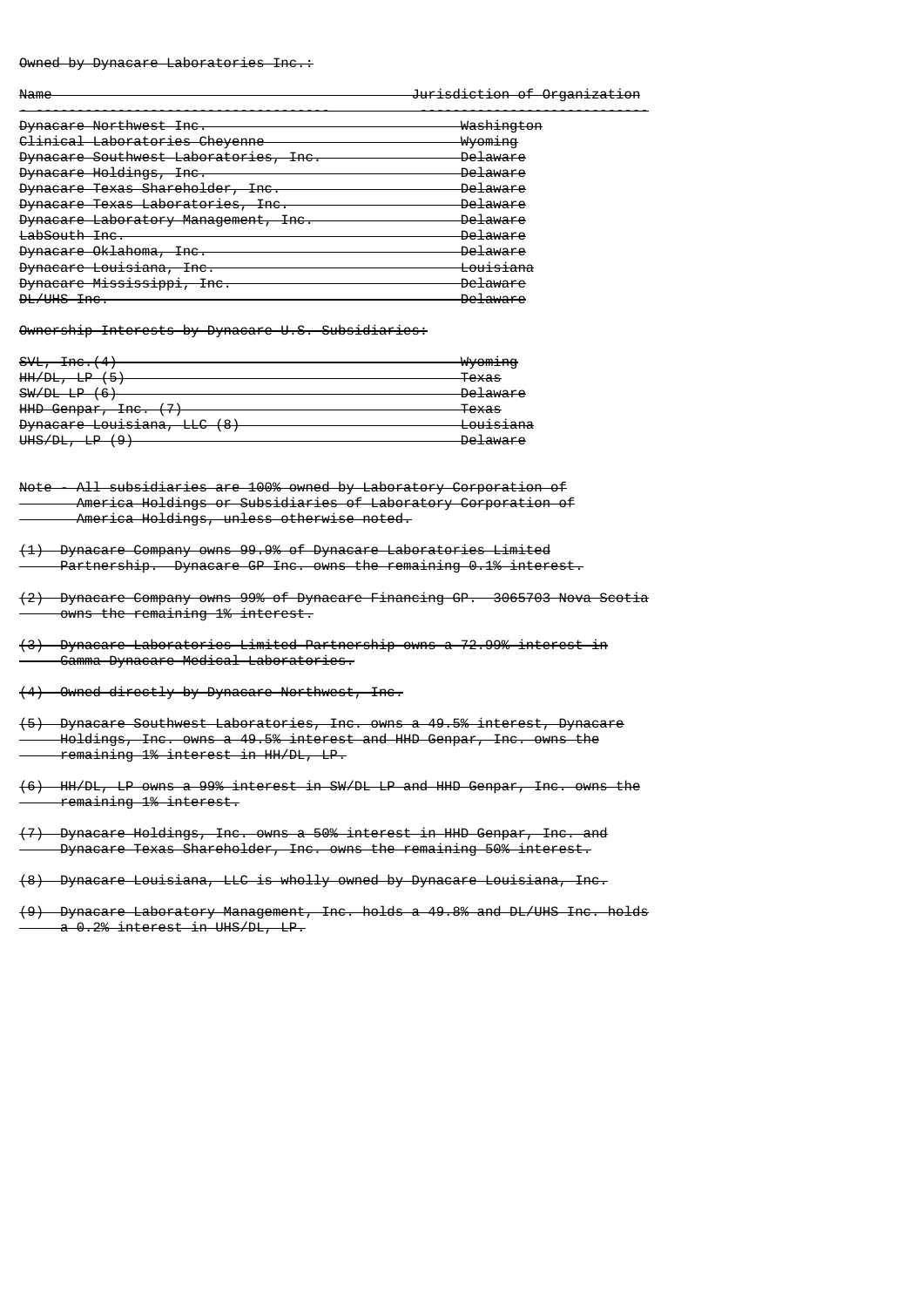Consent of Independent Accountants

We hereby consent to the incorporation by reference in the Registration Statement on Form S-3 (No. 333-71896) and Forms S-8 (No. 33-43006, No. 33-55065, No. 333-39735, No. 333-94329, No. 333- 94331, No. 333-102602, No. 333-90764, and No. 333-97745) of Laboratory Corporation of America Holdings of our report dated February 14, 2003, relating to the financial statements and financial statement schedule, which appear in this Form 10-K.

PricewaterhouseCoopers LLP

Charlotte, North Carolina March 28, 2003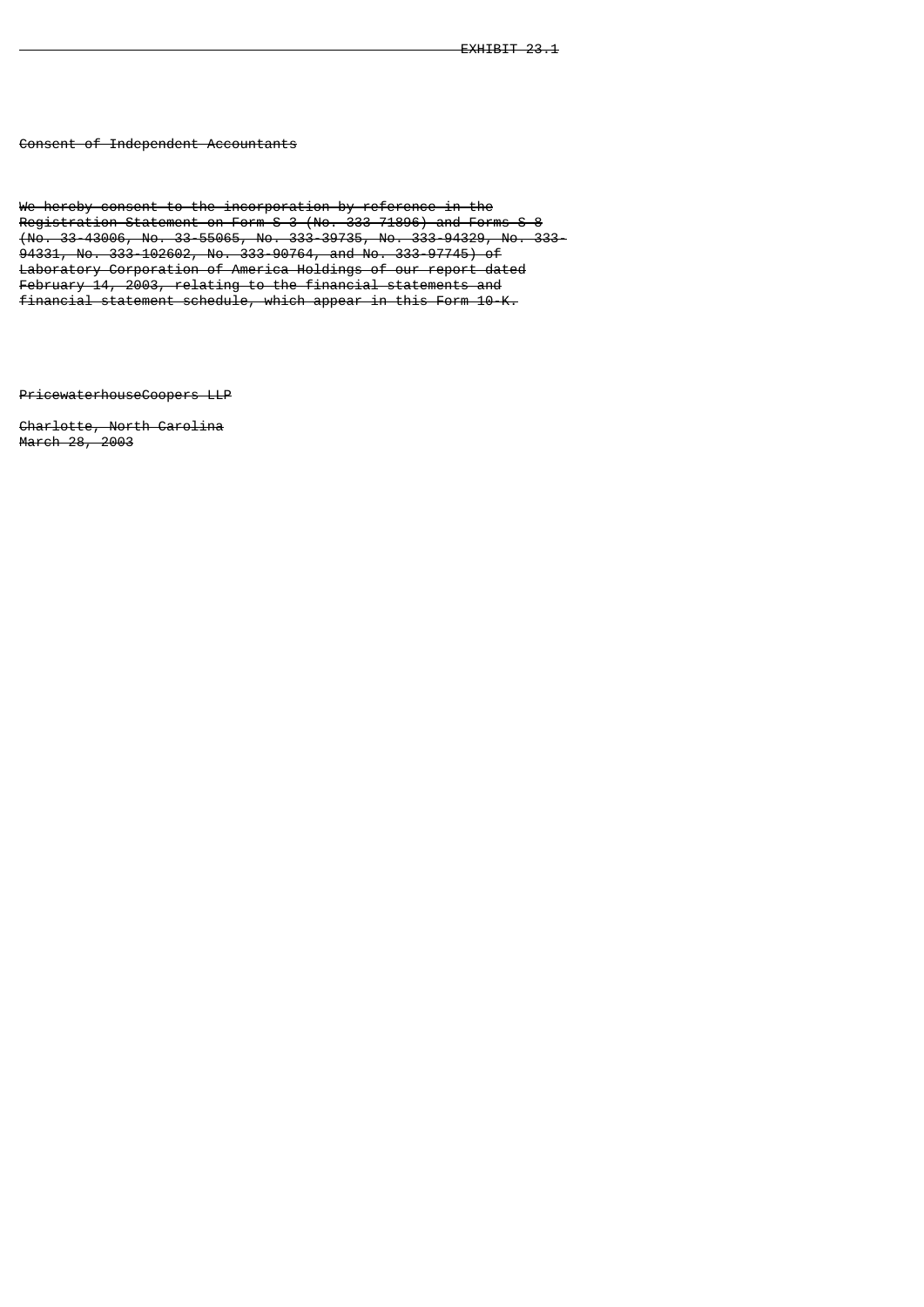#### POWER OF ATTORNEY

 KNOWN ALL MEN BY THESE PRESENTS, that the undersigned hereby constitutes and appoints Bradford T. Smith his true and lawful attorney-in-fact and agent, with full power of substitution, for him and in his name, place and stead, in any and all capacities, in connection with the Laboratory Corporation of America Holdings (the "Corporation") Annual Report on Form 10-K for the year ended December 31, 2002 under the Securities Exchange Act of 1934, as amended, including, without limiting the generality of the foregoing, to sign the Form 10-K in the name and on behalf of the Corporation or on behalf of the undersigned as a director or officer of the Corporation, and any amendments to the Form 10-K and any instrument, contract, document or other writing, of or in connection with the Form 10-K or amendments thereto, and to file the same, with all exhibits thereto, and other documents in connection therewith, including this power of attorney, with the Securities and Exchange Commission and any applicable securities exchange or securities self-regulatory body, granting unto said attorneys-in-fact and agents, each acting alone, full power and authority to do and perform each and every act and thing requisite and necessary to be done in and about the premises, as fully to all intents and purposes as he might or could do in person, hereby ratifying and confirming all that said attorney-in-fact and agents, each acting alone, or his substitute or substitutes, may lawfully do or cause to be done by virtue hereof.

 IN WITNESS WHEREOF, the undersigned has signed these presents this 28th day of March, 2003.

--------------------------

By:/s/ JEAN-LUC BELINGARD

Jean-Luc Belingard

EXHIBIT 24.2

#### POWER OF ATTORNEY

 KNOWN ALL MEN BY THESE PRESENTS, that the undersigned hereby constitutes and appoints Bradford T. Smith his true and lawful attorney-in-fact and agent, with full power of substitution, for him and in his name, place and stead, in any and all capacities, in connection with the Laboratory Corporation of America Holdings (the "Corporation") Annual Report on Form 10-K for the year ended December 31, 2002 under the Securities Exchange Act of 1934, as amended, including, without limiting the generality of the foregoing, to sign the Form 10-K in the name and on behalf of the Corporation or on behalf of the undersigned as a director or officer of the Corporation, and any amendments to the Form 10-K and any instrument, contract, document or other writing, of or in connection with the Form 10-K or amendments thereto, and to file the same, with all exhibits thereto, and other documents in connection therewith, including this power of attorney, with the Securities and Exchange Commission and any applicable securities exchange or securities self-regulatory body, granting unto said attorneys-in-fact and agents, each acting alone, full power and authority to do and perform each and every act and thing requisite and necessary to be done in and about the premises, as fully to all intents and purposes as he might or could do in person, hereby ratifying and confirming all that said attorney-in-fact and agents, each acting alone, or his substitute or substitutes, may lawfully do or cause to be done by virtue hereof.

 IN WITNESS WHEREOF, the undersigned has signed these presents this 26th day of March, 2003.

---------------------

By:/s/ WENDY E. LANE

Wendy E. Lane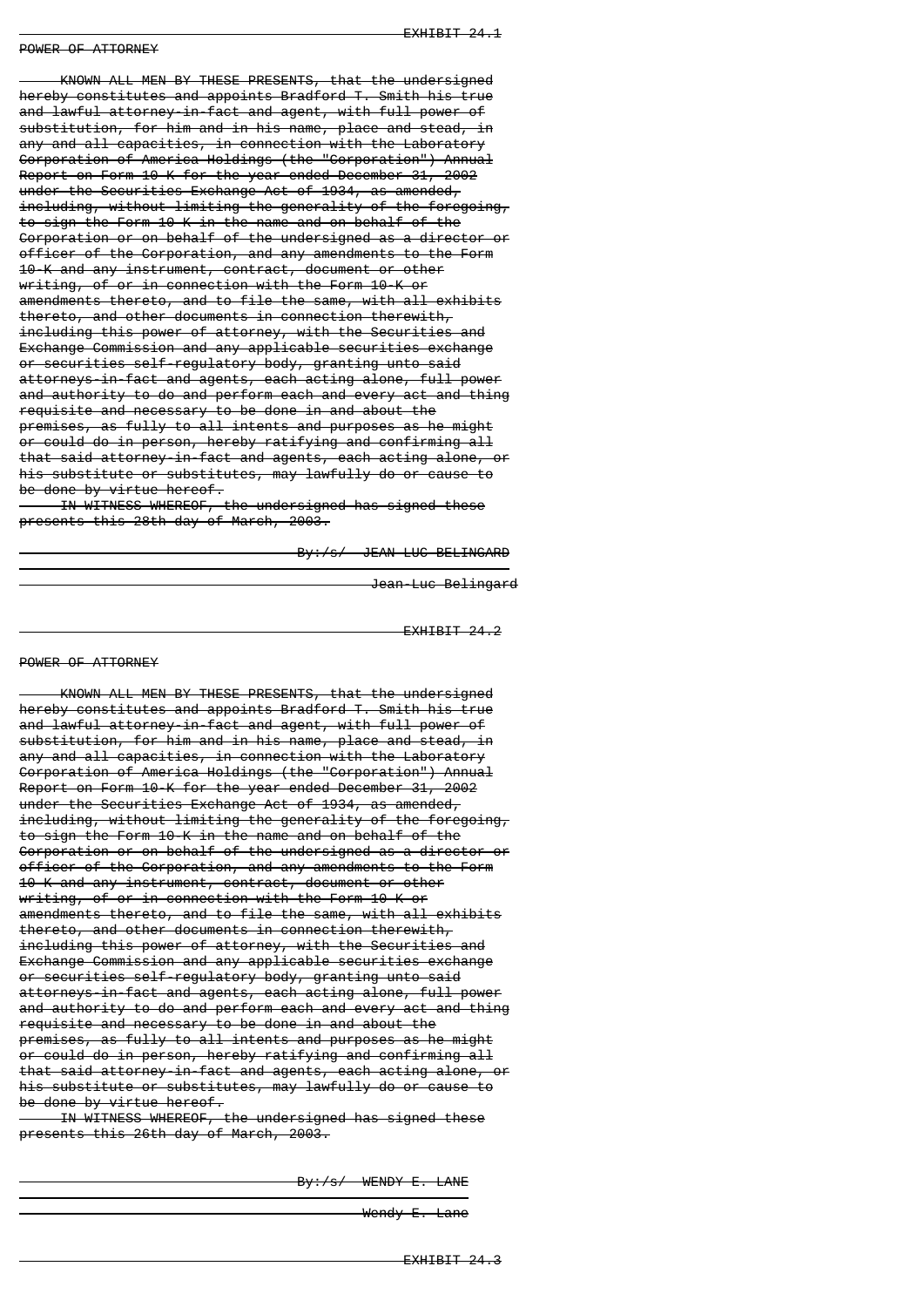#### POWER OF ATTORNEY

 KNOWN ALL MEN BY THESE PRESENTS, that the undersigned hereby constitutes and appoints Bradford T. Smith his true and lawful attorney-in-fact and agent, with full power of substitution, for him and in his name, place and stead, in any and all capacities, in connection with the Laboratory Corporation of America Holdings (the "Corporation") Annual Report on Form 10-K for the year ended December 31, 2002 under the Securities Exchange Act of 1934, as amended, including, without limiting the generality of the foregoing, to sign the Form 10-K in the name and on behalf of the Corporation or on behalf of the undersigned as a director or officer of the Corporation, and any amendments to the Form 10-K and any instrument, contract, document or other writing, of or in connection with the Form 10-K or amendments thereto, and to file the same, with all exhibits thereto, and other documents in connection therewith, including this power of attorney, with the Securities and Exchange Commission and any applicable securities exchange or securities self-regulatory body, granting unto said attorneys-in-fact and agents, each acting alone, full power and authority to do and perform each and every act and thing requisite and necessary to be done in and about the premises, as fully to all intents and purposes as he might or could do in person, hereby ratifying and confirming all that said attorney-in-fact and agents, each acting alone, or his substitute or substitutes, may lawfully do or cause to be done by virtue hereof.

 IN WITNESS WHEREOF, the undersigned has signed these presents this 25th day of March, 2003.

-------------------------------

By: /s/ ROBERT E. MITTELSTAEDT

Robert E. Mittelstaedt

EXHIBIT 24.4

#### POWER OF ATTORNEY

 KNOWN ALL MEN BY THESE PRESENTS, that the undersigned hereby constitutes and appoints Bradford T. Smith his true and lawful attorney-in-fact and agent, with full power of substitution, for him and in his name, place and stead, in any and all capacities, in connection with the Laboratory Corporation of America Holdings (the "Corporation") Annual Report on Form 10-K for the year ended December 31, 2002 under the Securities Exchange Act of 1934, as amended, including, without limiting the generality of the foregoing, to sign the Form 10-K in the name and on behalf of the Corporation or on behalf of the undersigned as a director or officer of the Corporation, and any amendments to the Form 10-K and any instrument, contract, document or other writing, of or in connection with the Form 10-K or amendments thereto, and to file the same, with all exhibits thereto, and other documents in connection therewith, including this power of attorney, with the Securities and Exchange Commission and any applicable securities exchange or securities self-regulatory body, granting unto said attorneys-in-fact and agents, each acting alone, full power and authority to do and perform each and every act and thing requisite and necessary to be done in and about the premises, as fully to all intents and purposes as he might or could do in person, hereby ratifying and confirming all that said attorney-in-fact and agents, each acting alone, or his substitute or substitutes, may lawfully do or cause to be done by virtue hereof.

 IN WITNESS WHEREOF, the undersigned has signed these presents this 24th day of March, 2003.

---------------------------

By:/s/ JAMES B. POWELL, MD

James B. Powell, MD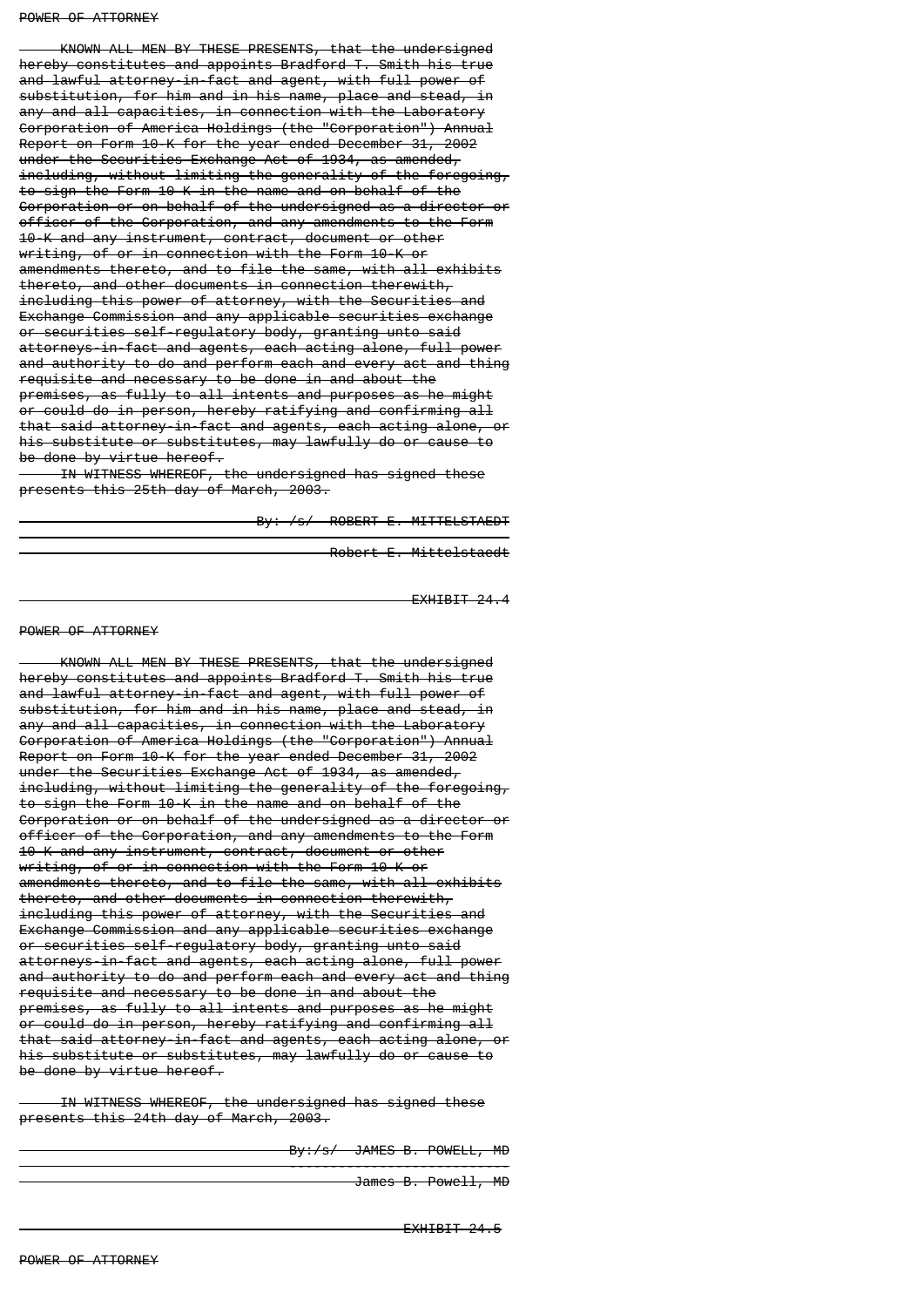KNOWN ALL MEN BY THESE PRESENTS, that the undersigned hereby constitutes and appoints Bradford T. Smith his true and lawful attorney-in-fact and agent, with full power of substitution, for him and in his name, place and stead, in any and all capacities, in connection with the Laboratory Corporation of America Holdings (the "Corporation") Annual Report on Form 10-K for the year ended December 31, 2001 under the Securities Exchange Act of 1934, as amended, including, without limiting the generality of the foregoing, to sign the Form 10-K in the name and on behalf of the Corporation or on behalf of the undersigned as a director or officer of the Corporation, and any amendments to the Form 10-K and any instrument, contract, document or other writing, of or in connection with the Form 10-K or amendments thereto, and to file the same, with all exhibits thereto, and other documents in connection therewith, including this power of attorney, with the Securities Exchange Commission and any applicable securities exchange or securities self-regulatory body, granting unto said attorneys-in-fact and agents, each acting alone, full power and authority to do and perform each and every act and thing requisite and necessary to be done in and about the premises, as fully to all intents and purposes as he might or could do in person, hereby ratifying and confirming all that said attorney-in-fact and agents, each acting alone, or his substitute or substitutes, may lawfully do or cause to be done by virtue hereof.

 IN WITNESS WHEREOF, the undersigned has signed these presents this 26th day of March, 2003.

-----------------------------

By:/s/ ANDREW G. WALLACE, MD

Andrew G. Wallace, MD